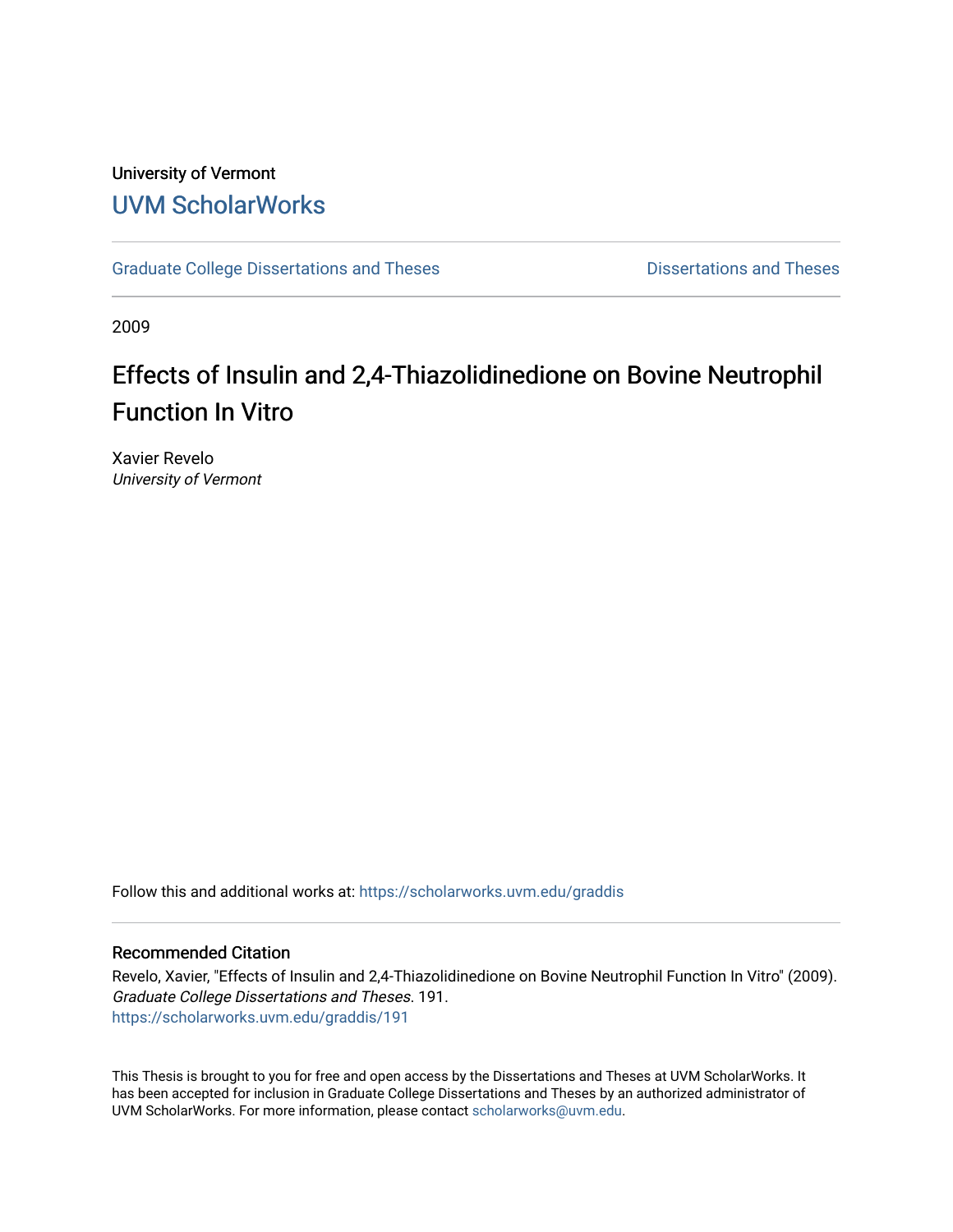#### **EFFECTS OF INSULIN AND 2,4-THIAZOLIDINEDIONE ON BOVINE NEUTROPHIL FUNCTION IN VITRO**

**A Thesis Presented** 

**by**

**Xavier S. Revelo**

**to** 

**The Faculty of the Graduate College** 

**of** 

**The University of Vermont** 

**In Partial Fulfillment of the Requirements for the Degree of Master of Science Specializing in Animal Sciences**

**October, 2008**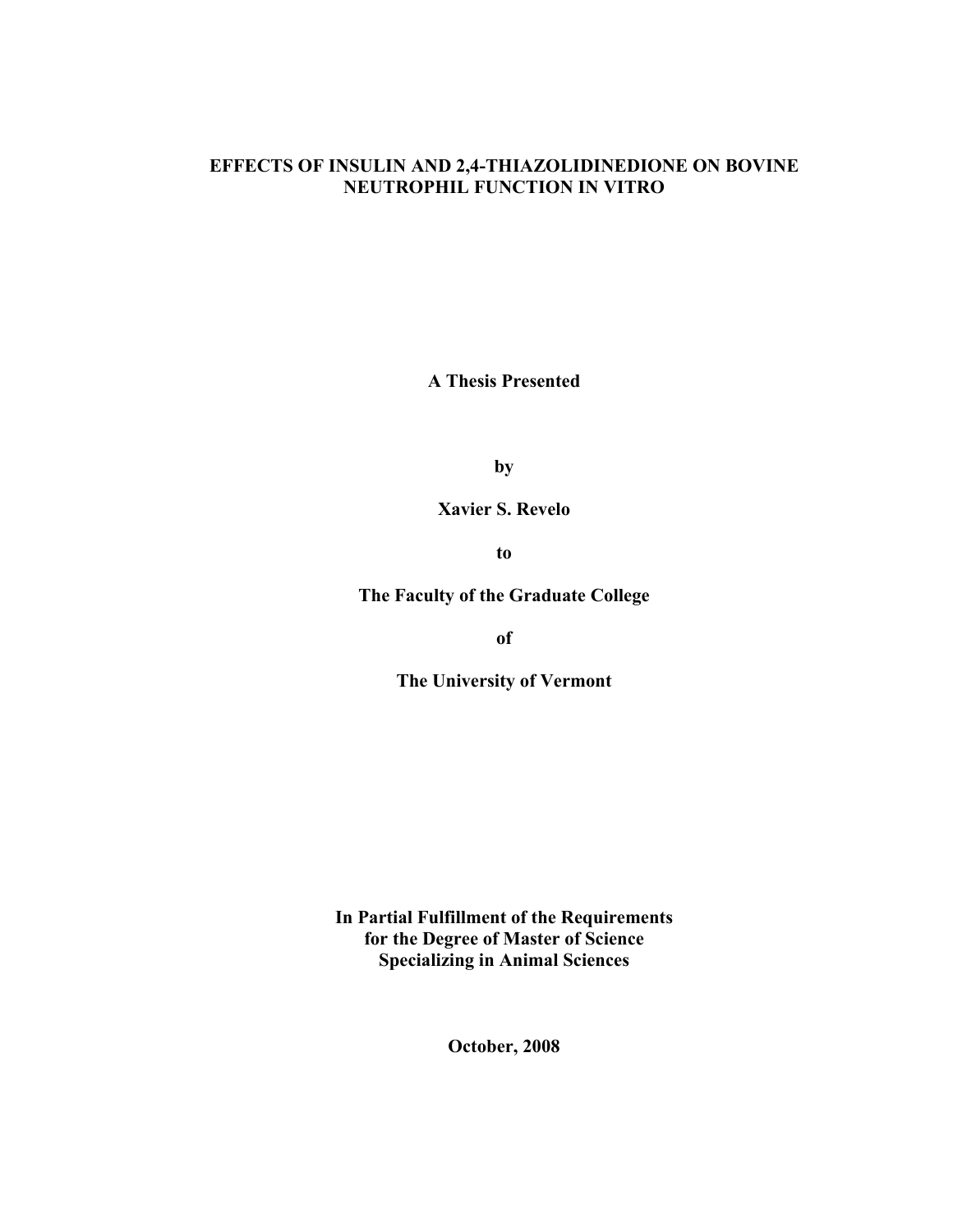Accepted by the Faculty of the Graduate College, The University of Vermont, in partial fulfillment of the requirements for the degree of Master of Science specializing in Animal Sciences.

Thesis Examination Committee:

*/xZ/h----,-* Advisor Matthew **R.** Waldron, **Ph.D.** 

Richard E. Pratley, Ph.D.

Thomas B. Nefadela

Thomas B. McFadden, **Ph.D.** 

Paricia Stolenship Chairperson

Patricia Stokowski, Ph.D.

,<

*VIMIGEN (ALL* Vice President for Research<br>Frances E. Carr, Ph.D. and Dean of Graduate Studi and Dean of Graduate Studies

Date: August 21<sup>st</sup>, 2008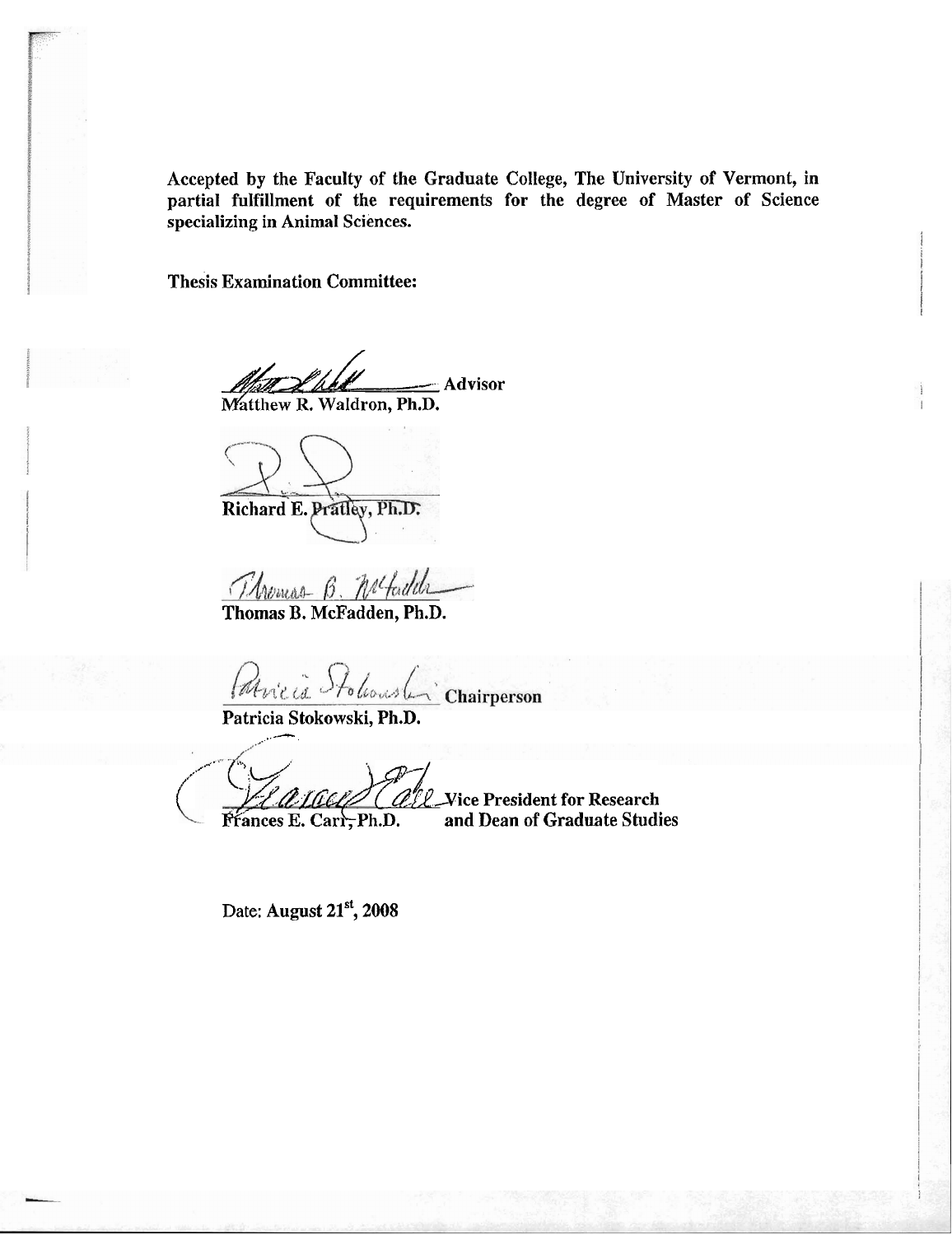#### **ABSTRACT**

The dairy cow experiences a period of immunosuppression around the time of calving that contributes to the increased incidence and severity of infectious diseases observed during this period. This reduction in immune capacity is due in part to the impairment of neutrophil function, a key component of the innate immune system. In fact, the success of the host defense mechanisms against infection depends on the ability of neutrophils to reach the site of the infection, recognize, engulf and ultimately destroy the pathogen using several mechanisms such as the generation and release of reactive oxygen species (ROS) and the recently described neutrophil extracellular traps or NETs. The alteration in some of these functions and the overall killing ability of neutrophils during the periparturient period has been widely described. However, the physiological mechanisms underlying the period of immunosuppression are not completely elucidated. Interestingly, the impairment of these immune defense mechanisms coincides with the profound metabolic changes associated with parturition and lactogenesis. Changes in several hormones and metabolites have been proposed to be the cause of the reduction in neutrophil function, but the effect of insulin on the functional capacity of these cells has not been investigated. Not only does the concentration of plasma insulin fall as parturition approaches, but also the animal experiences a period of impaired insulin action, termed insulin resistance, during this same time-frame. Therefore, we isolated circulating neutrophils from periparturient and midlactating cows and incubated them with insulin alone or in combination with the insulin-sensitizing agent 2,4thiazolidinedione (TZD). Subsequently, we measured the total, extracellular, and intracellular generation of ROS, NETs release, phagocytic and killing ability. Insulin did not improve any of the parameters used to assess neutrophil function. In contrast, TZD had a potent inhibitory effect on the total ROS generation, despite an increase in extracellular superoxide anion production. Surprisingly, TZD did not alter the ability of neutrophils to phagocytose and/or kill *Staphylococcus aureus* during an in vitro coculture. Results suggest that TZD can reduce the oxidative stress that neutrophils experience during their respiratory burst and diminish the damage that ROS cause to the surrounding tissue without compromising the capacity of neutrophils to eliminate the invading pathogen.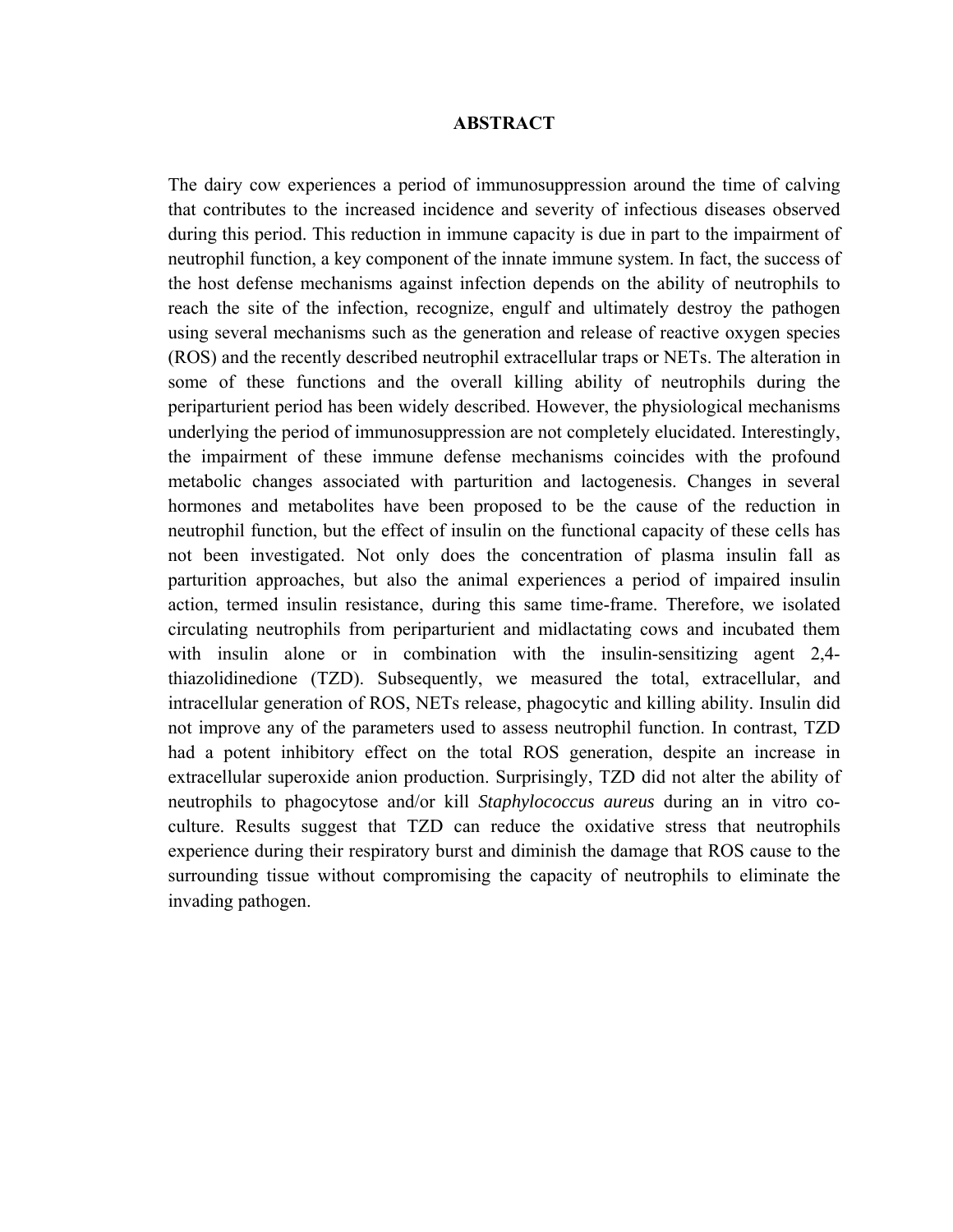### **CITATION**

Material from this thesis has been submitted for publication to the Journal of Dairy Science on September  $15<sup>th</sup>$ , 2008 in the following form:

X. S. Revelo and M. R. Waldron. Effects of in vitro insulin and 2,4-thiazolidinedione on the function of neutrophils harvested from blood of cows in different physiological states. Journal of Dairy Science.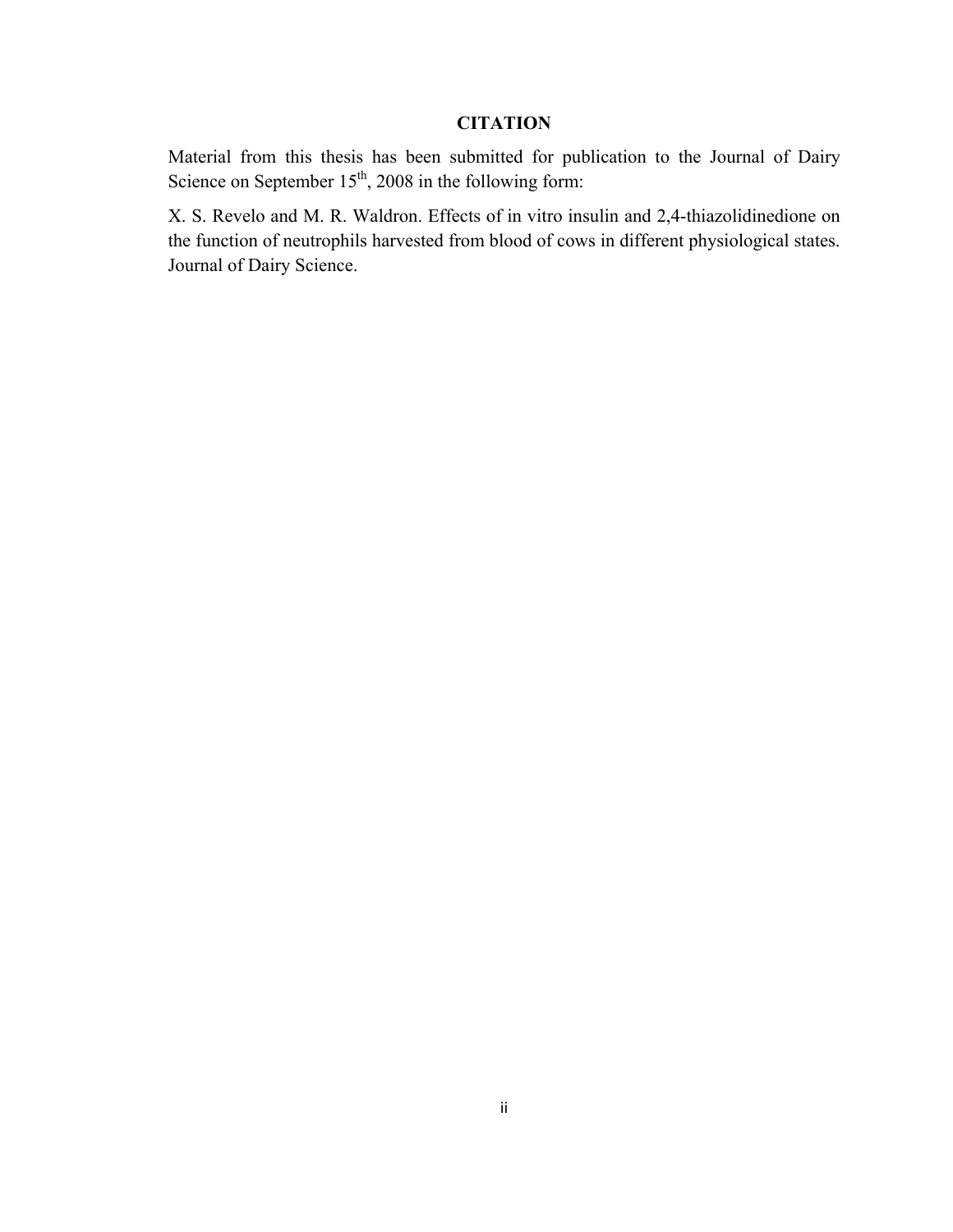#### **ACKNOWLEDGEMENTS**

First of all, I would like to thank my family for their love and inseparable support over the last years; they have certainly encouraged me to pursue my professional goals, even when that implied having a son and a brother away from home. Thanks to my mother Sonia for dedicating her life to the guidance, inspiration, and nurturance of the family and for being my source of strength during many difficult times. Thanks to my father Ramiro, who taught me at an early age strong values such as self-reliance, selfrespect, and self-discipline and for his hard work over a lifetime to assure the well-being of his family is an example to follow. I have been blessed with a loving family that is all the motivation I need to grow professionally and as an individual.

I would also like to express my appreciation to all the people from Zamorano who had an impact in my early education and encouraged me to pursue a graduate degree. In this regard, I would like to thank Miguel Velez, Isidro Matamoros and Eduardo Galo. In a similar way, my most cordial gratitude to Thomas B. McFadden and Lyndon Carew from The University of Vermont who not only contributed to my career as teachers and mentors, but also cared about me as a person throughout my graduate program at UVM.

I would like to offer my sincerest gratitude to the UVM graduate students who were involved in my project in one way or another and also to those who were willing to share their time and friendship; thanks to Pamela Bentley, Jennie Scudder, Yogi Misra, Lindsay Lord, Emily Myers and Emma Wall.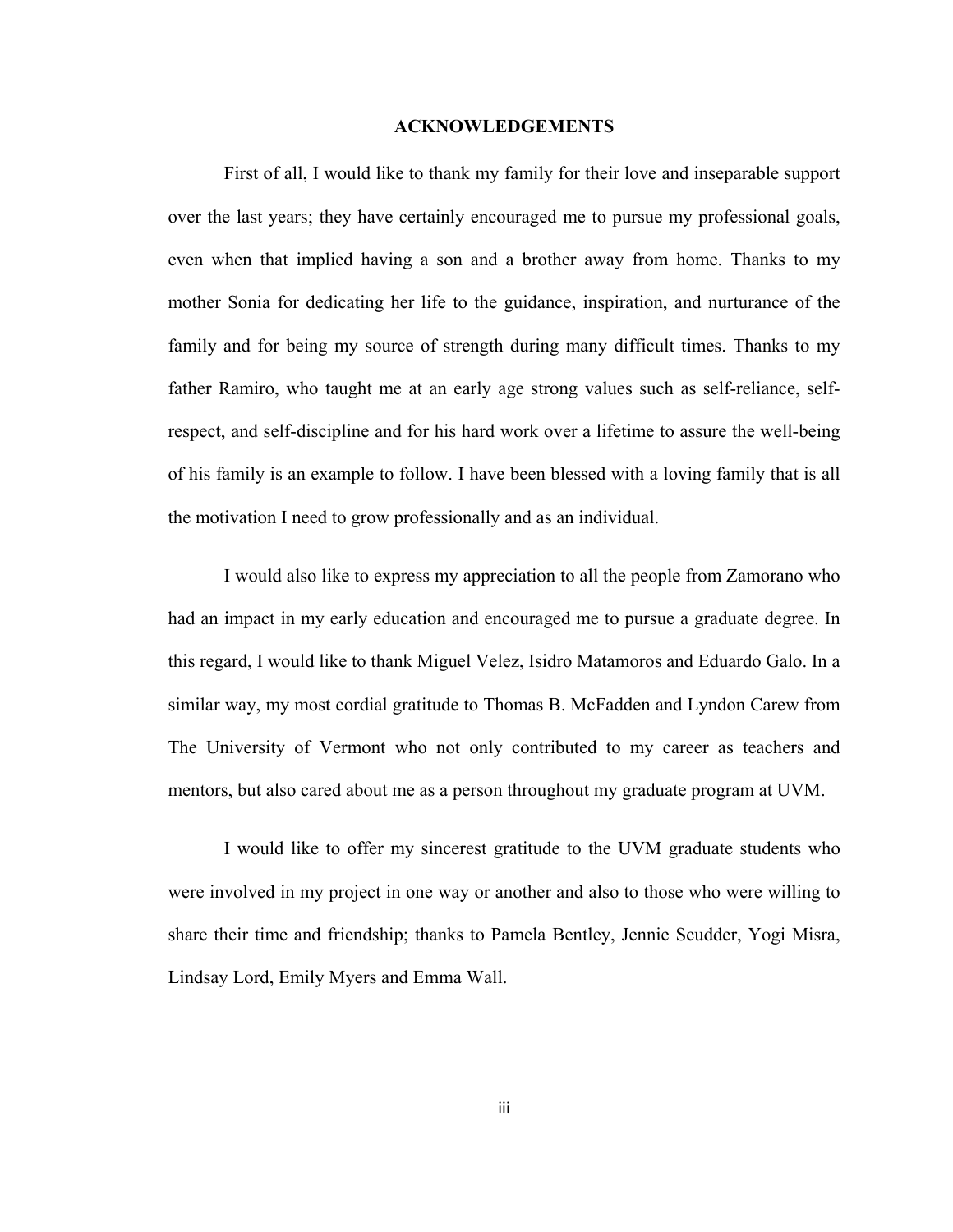Finally, I would like to thank the members of my graduate program defense committee Richard E. Pratley, Thomas B. McFadden and Patricia Stokowski for their help and input in the realization of this thesis. Special thanks to my advisor Matthew R. Waldron, not just for sharing his academic knowledge and expertise on research, but also for providing me with the necessary level of emotional and moral encouragement in the last two years. Matt's mentoring definitely extended beyond a regular advising duty; his professional integrity, work ethics and love for his family is a continuous source of inspiration and motivation.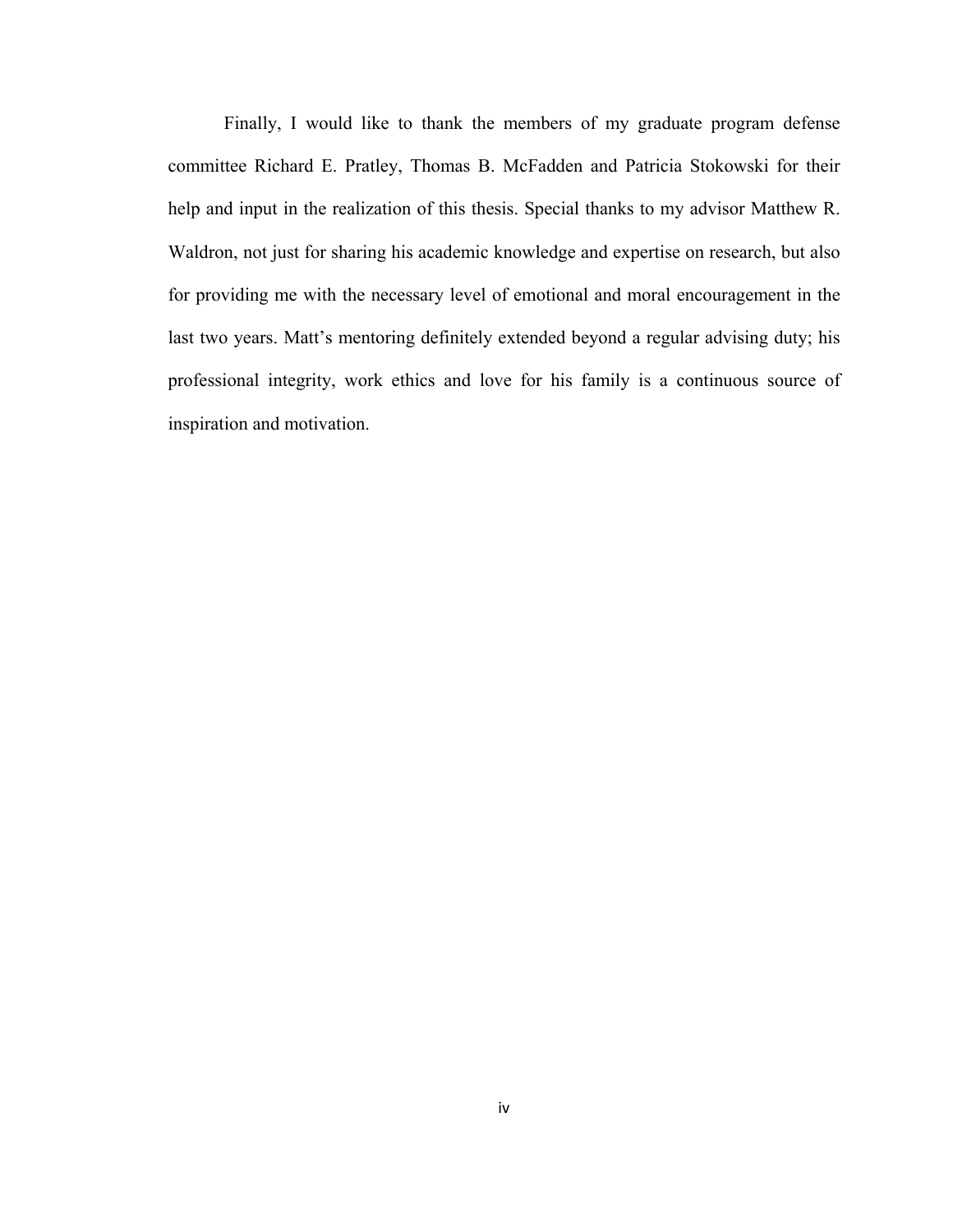| METABOLIC ADAPTATIONS OF THE PERIPARTURIENT COW 12                                    |  |
|---------------------------------------------------------------------------------------|--|
|                                                                                       |  |
| Role of insulin in the partitioning of nutrients during the periparturient period  16 |  |
|                                                                                       |  |
|                                                                                       |  |
|                                                                                       |  |
| EFFECT OF PERIPARTURIENT ENDOCRINE AND METABOLIC CHANGES ON                           |  |
|                                                                                       |  |

### **TABLE OF CONTENTS**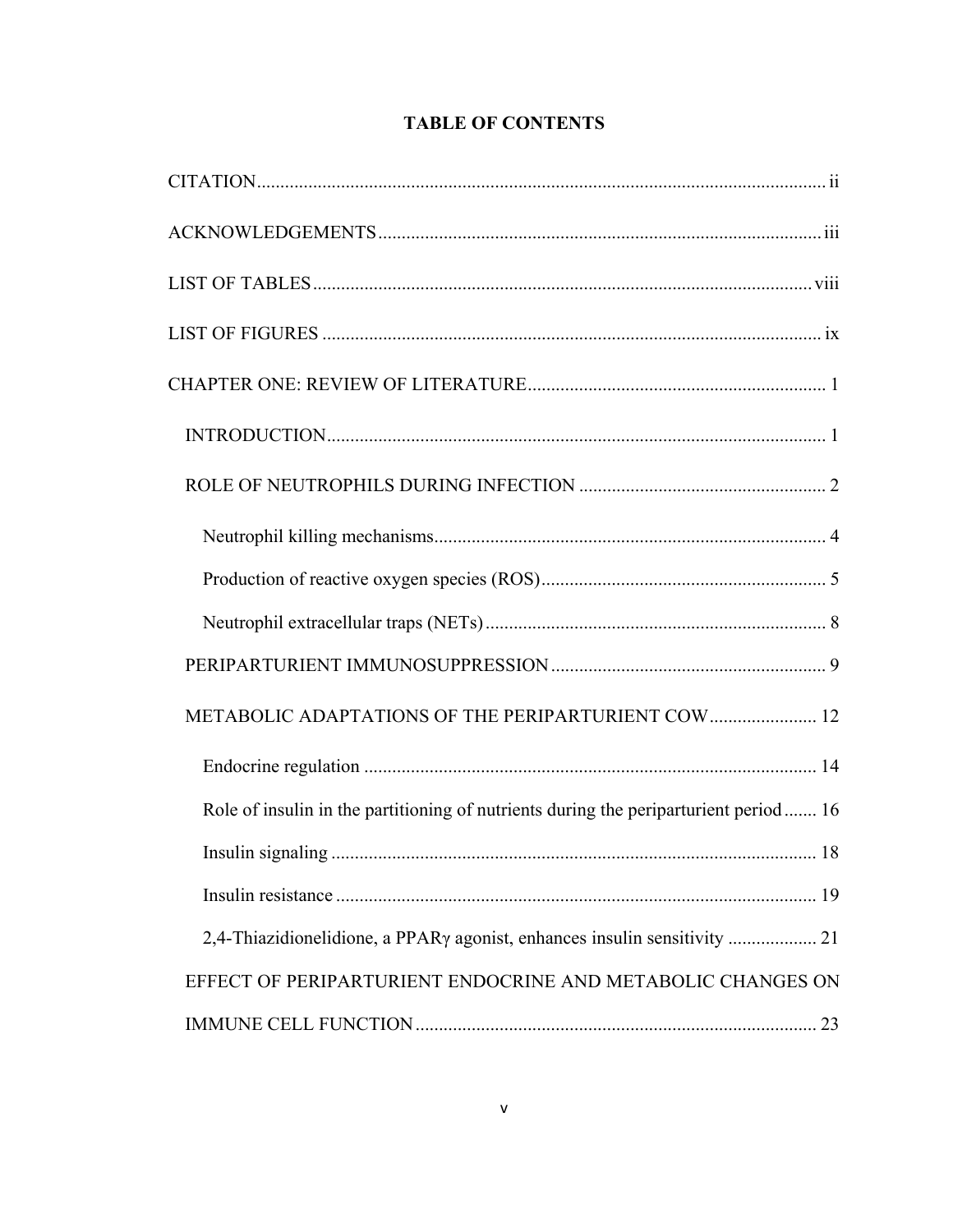| CHAPTER TWO: EFFECTS OF IN VITRO INSULIN AND 2,4-          |  |
|------------------------------------------------------------|--|
| THIAZOLIDINEDIONE ON THE FUNCTION OF NEUTROPHILS HARVESTED |  |
| FROM BLOOD OF COWS IN DIFFERENT PHYSIOLOGICAL STATES  41   |  |
|                                                            |  |
|                                                            |  |
|                                                            |  |
|                                                            |  |
|                                                            |  |
|                                                            |  |
|                                                            |  |
|                                                            |  |
|                                                            |  |
|                                                            |  |
|                                                            |  |
|                                                            |  |
|                                                            |  |
|                                                            |  |
|                                                            |  |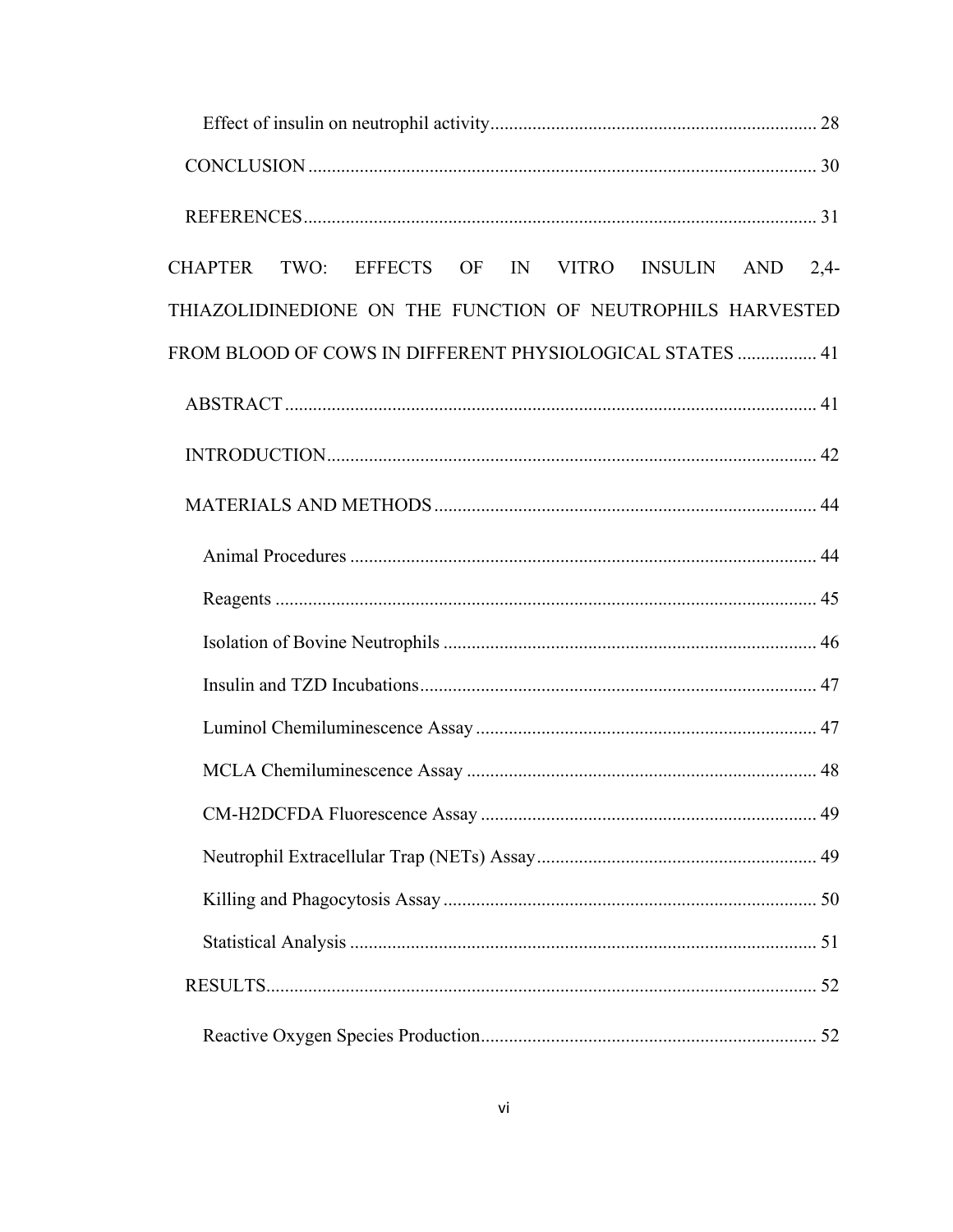| APPENDIX A: ISOLATION OF BOVINE NEUTROPHILS FROM BLOOD  81  |
|-------------------------------------------------------------|
| APPENDIX B: TOTAL REACTIVE OXYGEN SPECIES PRODUCTION ASSAY  |
|                                                             |
| APPENDIX C: EXTRACELLULAR O2 PRODUCTION ASSAY (MCLA)  88    |
| APPENDIX D: INTRACELLULAR REACTIVE OXYGEN SPECIES           |
|                                                             |
| APPENDIX E: NEUTROPHIL EXTRACELLULAR TRAPS (NETS) ASSAY  93 |
|                                                             |
|                                                             |
|                                                             |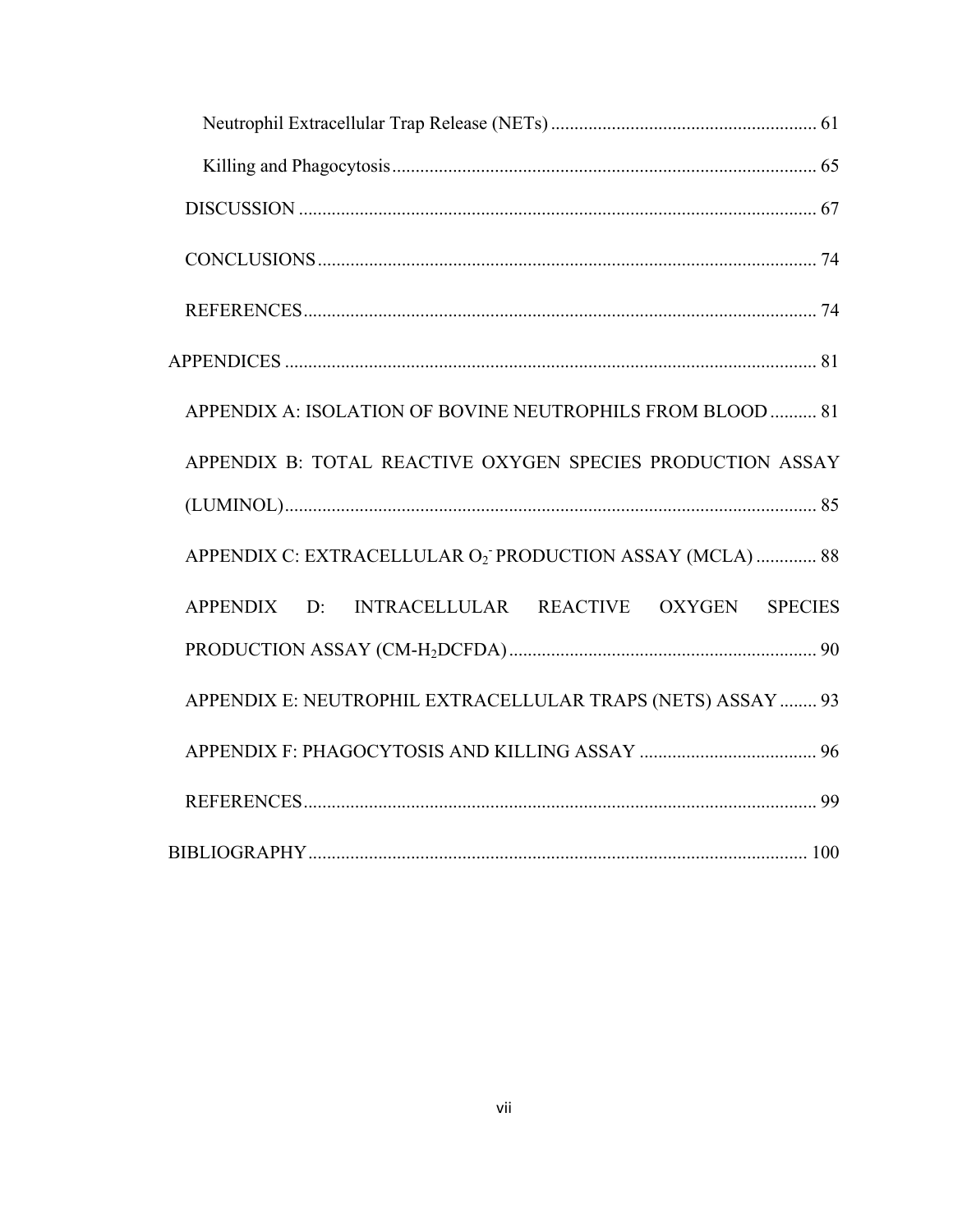### **LIST OF TABLES**

| Table 2.1 Effect of insulin (INS) and 2,4-Thiazolinedione (TZD) on the bactericidal and |  |
|-----------------------------------------------------------------------------------------|--|
|                                                                                         |  |
| Table 2.2 Effect of physiological state on the bactericidal and phagocytic abilities of |  |
|                                                                                         |  |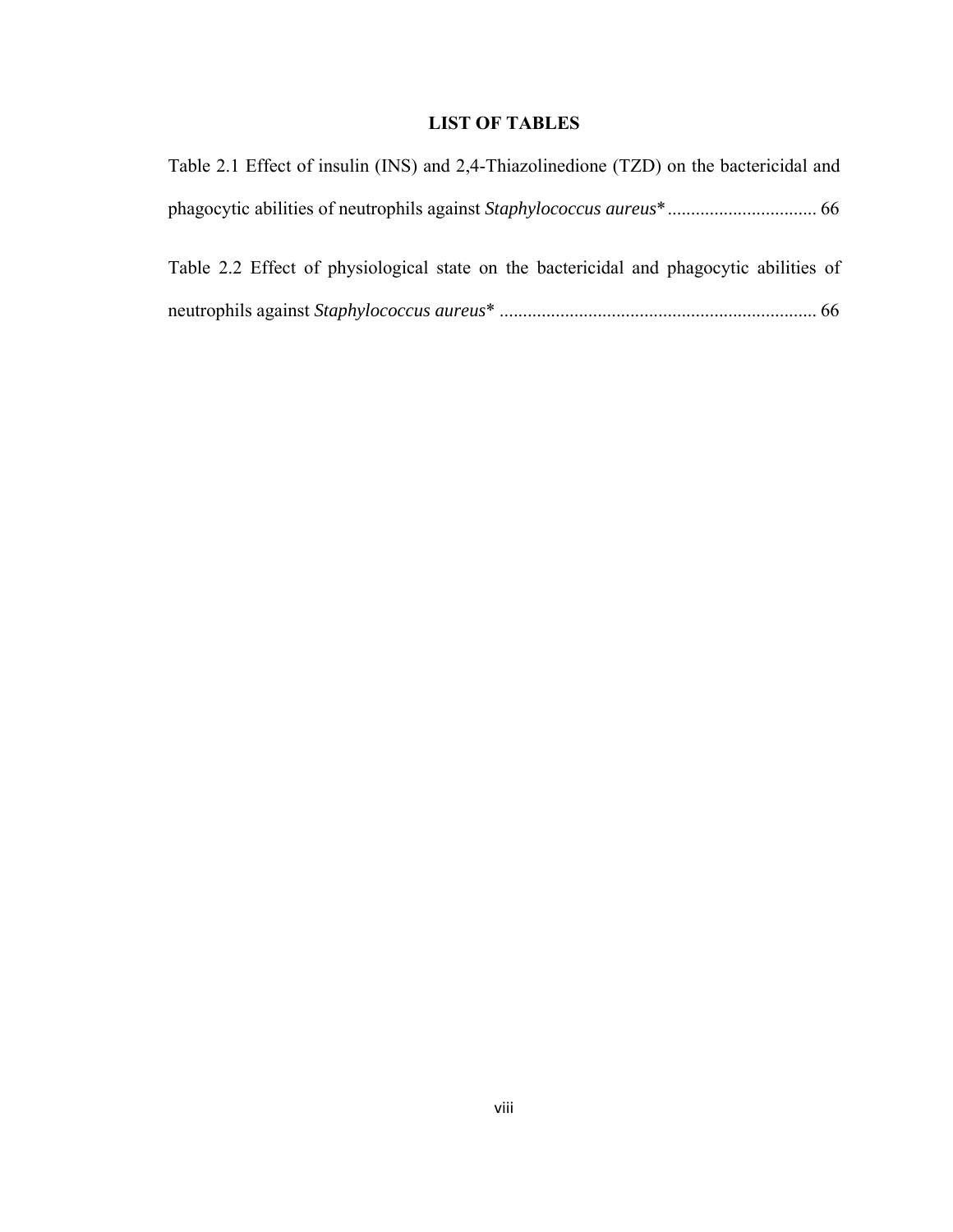### **LIST OF FIGURES**

| Figure 2.1 Effect of Insulin (INS) and 2,4-Thiazolinedione (TZD) on total ROS             |
|-------------------------------------------------------------------------------------------|
|                                                                                           |
| Figure 2.2 Effect of physiological state on total ROS production by bovine neutrophils.55 |
| Figure 2.3 Effects of TZD and physiological state on total ROS production by bovine       |
|                                                                                           |
| Figure 2.4 Effect of Insulin (INS) and 2,4-Thiazolinedione (TZD) on extracellular $O_2$   |
|                                                                                           |
| Figure 2.5 Effect of physiological state on extracellular $O_2$ production by bovine      |
|                                                                                           |
| Figure 2.6 Effect of Insulin (INS) and 2,4-Thiazolinedione (TZD) on intracellular ROS     |
|                                                                                           |
| Figure 2.7 Effect of physiological state on intracellular ROS production measured by      |
|                                                                                           |
| Figure 2.8 Effect of Insulin (INS) and 2,4-Thiazolinedione (TZD) on NETs expression by    |
|                                                                                           |
| Figure 2.9 Effect of physiologial state on NETs expression by bovine neutrophils 64       |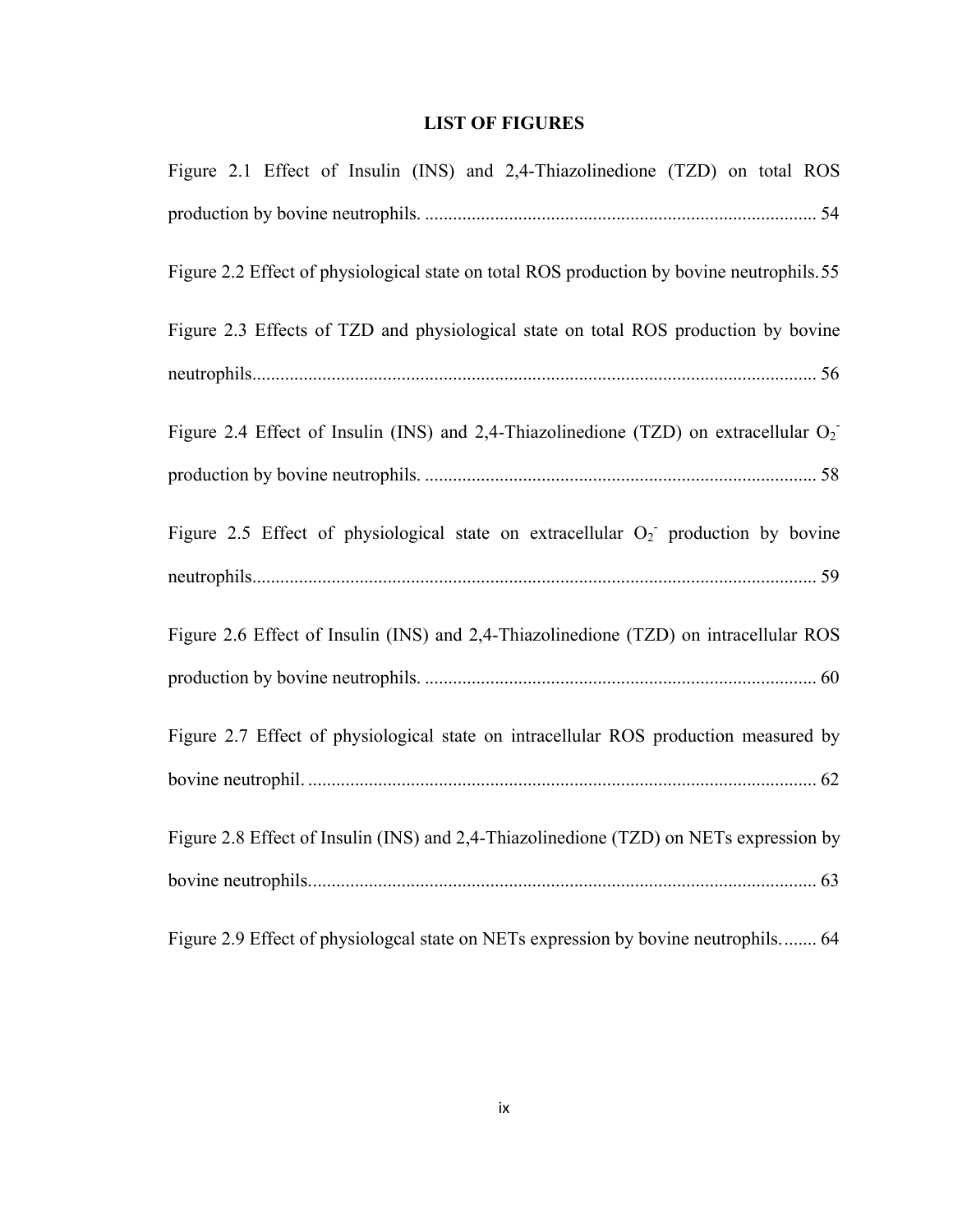#### **CHAPTER ONE: REVIEW OF LITERATURE**

#### **INTRODUCTION**

Infectious diseases such as mastitis and metritis reduce the profitability of dairy farming due to treatment cost, decreased milk production, and extra labor (Bartlett et al., 1990). For instance, the losses due to mastitis alone are estimated at over 2 billion dollars annually in the US (NMC, 1996). Remarkably, 75% of disease in dairy cows occurs during the periparturient period which is considered to last from 3 weeks before to 3 weeks after parturition (LeBlanc et al., 2006). This increased incidence of diseases is due in part to a period of immunosuppression that occurs for several weeks around the time of calving (Mallard et al., 1998). Furthermore, the resolution of clinical cases of mastitis is determined by cow factors and depends in particular on the capacity of polymorphonuclear cells (PMN) or neutrophils to migrate into the mammary gland, and subsequently phagocytose and kill bacteria (Vangroenweghe et al., 2005). Impairment of these processes results in a period of reduced immunological capacity or immunosuppression around the time of calving (Shuster et al., 1996). Despite considerable research, the understanding of the physiological mechanisms that control this reduced immunocompetence and the increased severity of infections during the periparturient period remains unclear (Paape et al., 2002), although changes in endocrine and metabolic factors that occur during this period seem to have a negative effect on neutrophil number and functionality (Burvenich et al., 1999, Scalia et al., 2006, Suriyasathaporn et al., 2000). Interestingly, this period of immune suppression coincides with a period of reduced circulating insulin concentration and development of insulin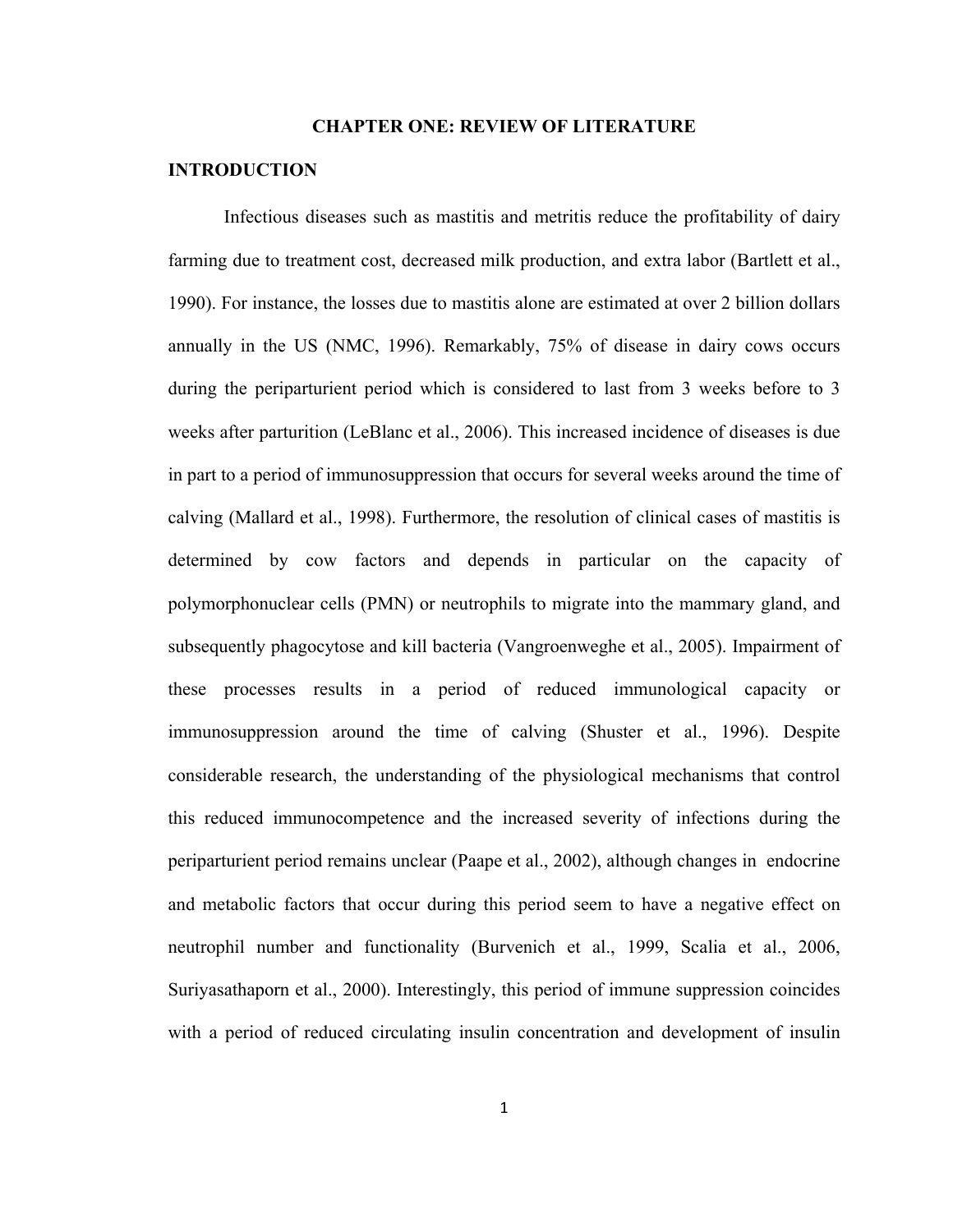resistance. There is evidence from studies with humans that insulin can improve the ability of neutrophils to kill pathogens (Walrand et al., 2006), but the effects of this hormone on neutrophil function have not been investigated in dairy cows. Thus, the elucidation of endocrine factors that contribute to periparturient immunosuppression and the development of novel strategies to modulate these factors, may offer promise for preventing infectious diseases in dairy cows.

#### **ROLE OF NEUTROPHILS DURING INFECTION**

Mammary gland defense mechanisms can be placed into two categories: adaptive and innate immunity. In the case of clinical mastitis, innate immunity attempts to immediately control the intramammary infection (IMI) during the early stages of infection whereas the adaptive immune system responds to the challenge with a high degree of specificity several weeks after initial exposure to the antigen if the innate defense mechanisms fail to completely eliminate the pathogen. The components of innate immunity include primary barriers that protect the host (e.g. skin, mucosal membranes, acidity of the stomach, perspiration, etc.), soluble factors (including the complement system, the enzyme lysozyme, and interferon proteins) and cellular components such as neutrophils, macrophages, and natural killer cells. Importantly, the total number and activity of neutrophils and macrophages play an early role in determining the severity and duration of the infection (Sordillo and Streicher, 2002). Following bacterial invasion, TOLL-like receptors (TLR), expressed on the cellular membrane of macrophages and other antigenpresenting cells, recognize and bind the pathogen-associated molecular patterns (PAMP) in order to release chemoattractants and initiate the migration of blood neutrophils to the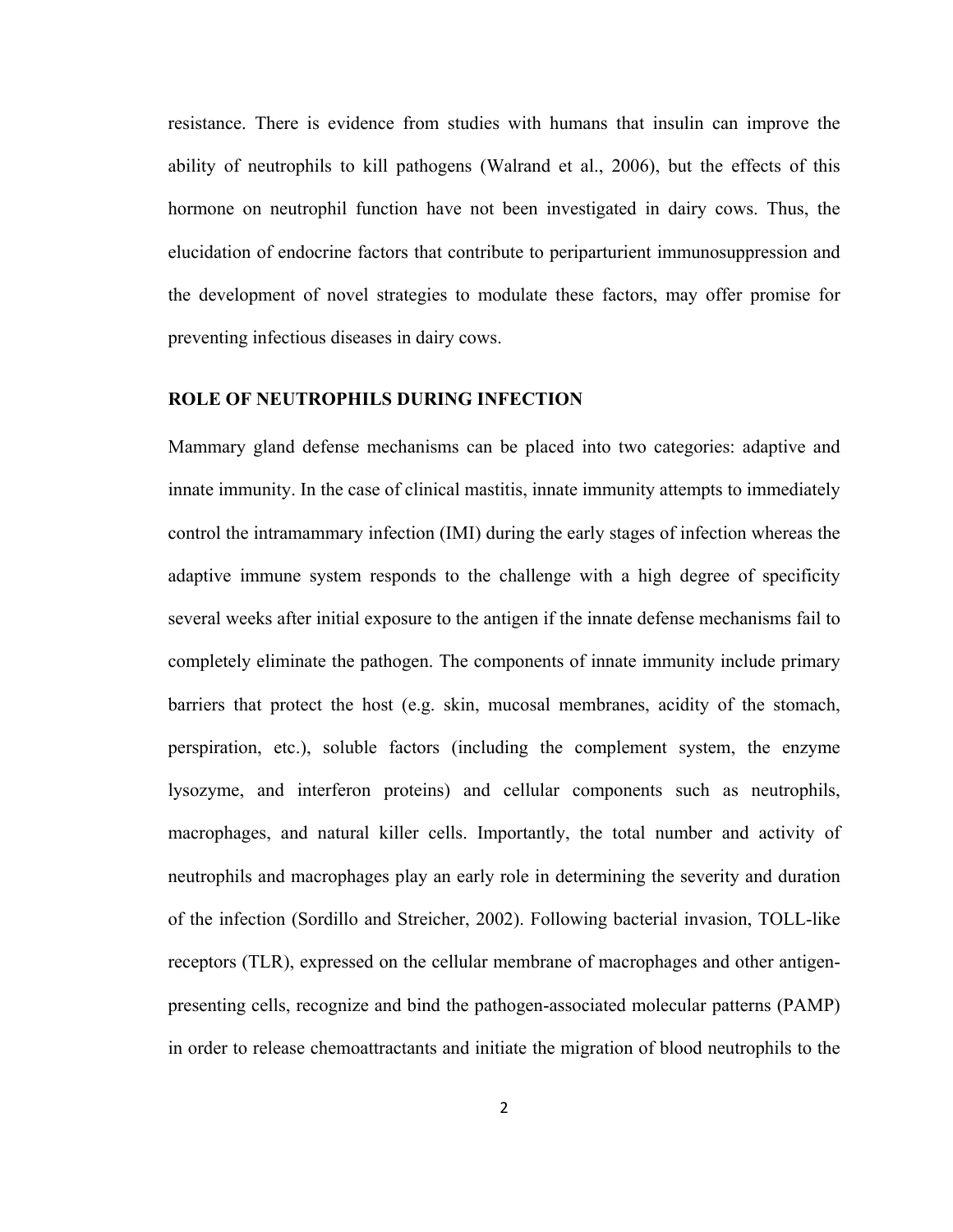site of infection (Werling et al., 2006). In fact, Saad and Ostensson (1990) infused endotoxin through the teat canal of one udder quarter of healthy cows and determined by cytofluorometric analysis that 74% of the total leukocytes present in milk before infusion were macrophages and monocytes whereas neutrophils are the predominant leukocyte population between 6 and 59 hours after the endotoxin challenge increasing up to 91% at 27 hours post-infusion. In the presence of bacteria, activated phagocytes and epithelial cells produce and release endotoxin, complement-cleavage product C5a, TNF- $\alpha$ , interleukin-1 (Il-1), Il-2, Il-8, and interferons that trigger the initiation of the inflammatory reaction. Once circulating neutrophils sense these chemotactic compounds, they migrate up the concentration gradient of these chemoattractants, roll and adhere to vascular endothelium with the assistance of adhesion molecules. Adhesion molecules such as E-selectin, leukocyte integrin (ICAM-1), CD11a:CD18 (LFA-1) and S-Le are critical in the migration of the PMN through the vessel wall (Paape et al., 2002, Suriyasathaporn et al., 2000). Extravasation or diapedesis of phagocytes is a sequential process beginning with tethering mediated by low-affinity binding of selectin molecules that slow the neutrophils at the vessel wall. This low-affinity binding causes neutrophils to roll along the endothelial lining until L-selectin and  $\beta_2$ -integrin become activated, enhancing affinity that promotes firm adhesion, transendothelial migration and finally de-adhesion (Diez-Fraile et al., 2002).

Once the activated neutrophils cross the blood-milk barrier, they migrate up the gradient of the chemoattractant and express increased levels of Fc receptors for antibody and complement that enable them to bind more effectively to pathogens coated with such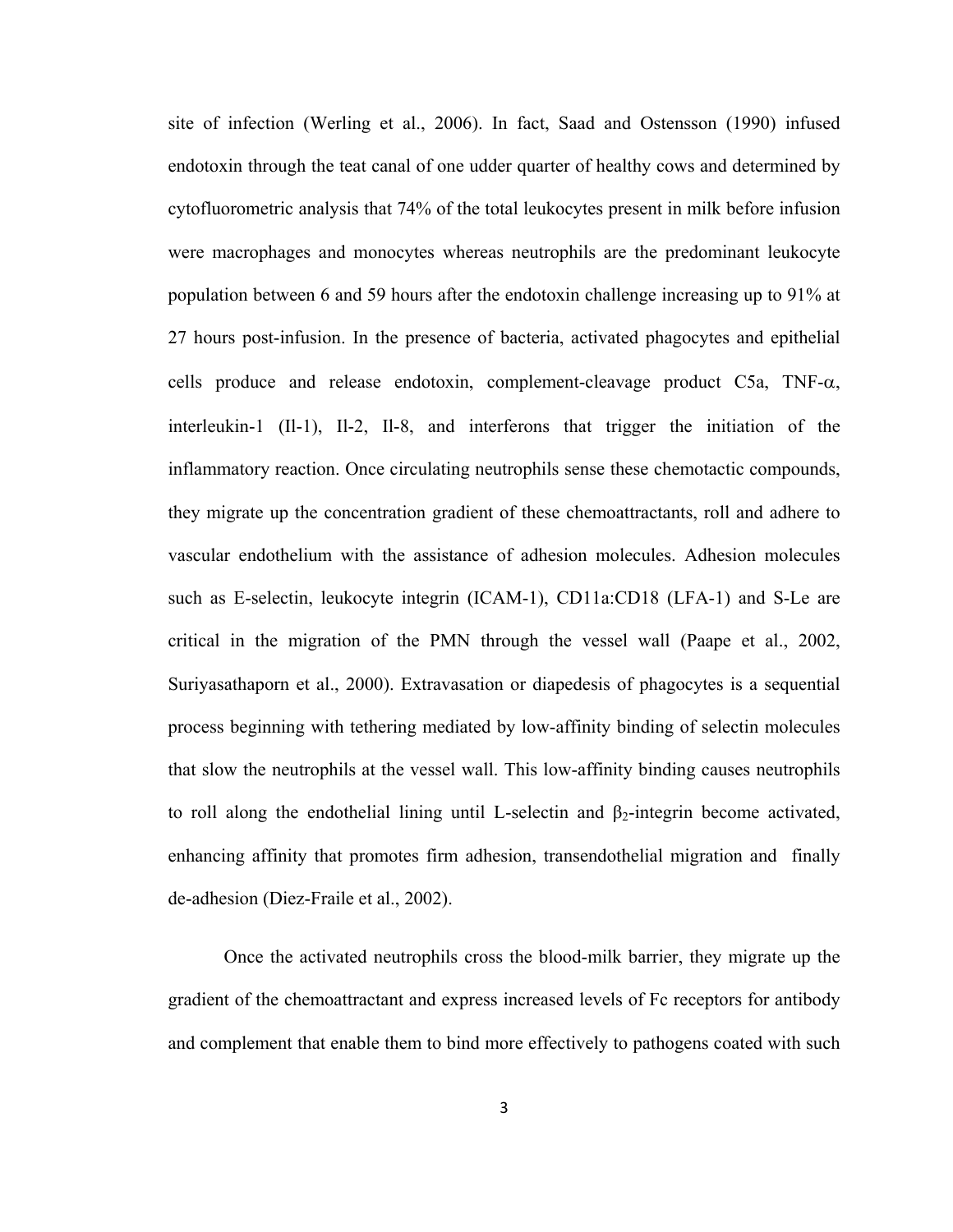opsonins. Although not essential for phagocytosis, opsonization promotes the uptake of pathogens by neutrophils (Paape et al., 2002). For instance, Guidry et al. (1993) reported that in-vitro phagocytosis of *Staphylococcus aureus* by neutrophils isolated from blood was 57.9 and 32.1% increased when the bacteria were opsonized with IgM and IgG<sub>2</sub>, respectively, compared to PMN phagocytosis of non-opsonized *S. aureus*. Neutrophils use their TLR and other pattern recognition receptors to bind and engulf opsonized pathogens and then rely on several killing mechanisms such as the action of potent oxidants (e.g. intracellular and extracellular release of reactive oxygen species), granular enzymes-peptides (Paape et al., 2002) and neutrophil extracellular trap destructive machinery (Brinkmann et al., 2004) to eliminate the invading microorganisms. Therefore, during an IMI, the success of the innate immune response depends on rapid recognition of the pathogen, migration of PMN to the mammary gland and the effectiveness of the cellular and humoral killing mechanisms (Burvenich et al., 2007).

#### *Neutrophil killing mechanisms*

Neutrophils play a key role in the resolution of intrammary infection by host defense mechanisms and have been the focus of intense research (Paape et al., 2003). Several lines of investigation have demonstrated that neutrophils are critical to fight a pathogenic insult. For example, Schalm et al. (1976) infused *S. aureus* in mammary quarters of 4 lactating cows to establish chronic mastitis and subsequently administered anti-bovine leukocyte serum that resulted in severe neutropenia in blood and depletion of neutrophil reserves in the bone marrow. Although this observational study lacked an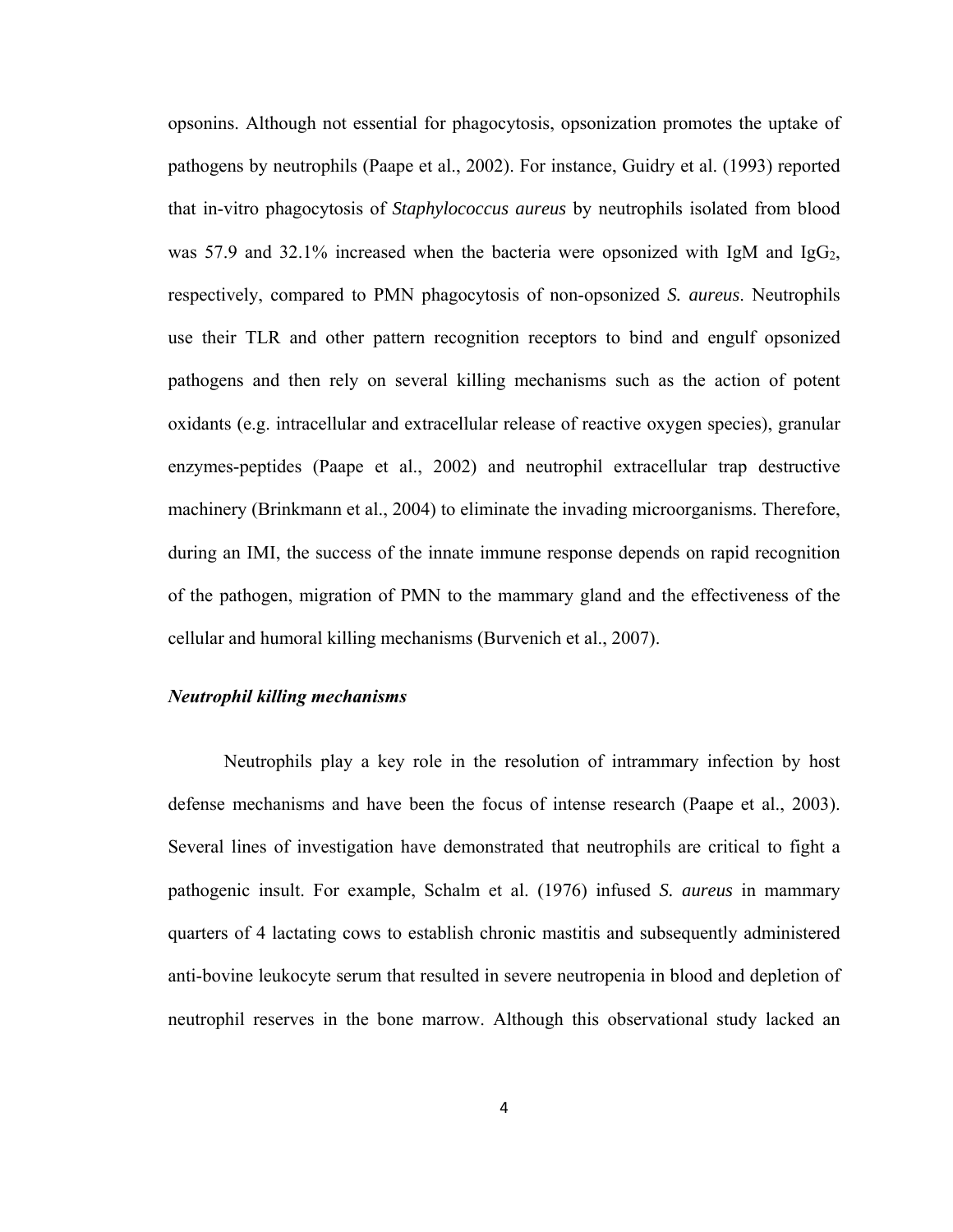appropriate control group, the disappearance of neutrophils from blood and bone marrow in these animals was followed by the development of gangrenous mastitis that even resulted in the death of one of the cows as soon as 16 hours after neutropenia. Impairement of the neutrophil's ability to adhere to and cross the endothelial cell lining as well as migrate to the site of the infection favors uncontrolled pathologic processes. In fact, the genetic disorder known as bovine leukocyte adhesion deficiency (BLAD; characterized by reduced expression of the adhesion molecule integrin and a lower ability of PMN to migrate across bovine endothelial cell monolayers), usually results in chronic bacterial infections and premature death (Olchowy et al., 1994). Although the mammary gland posses several antimicrobial defense systems, it is the massive influx of PMNs that will resolve the infection through their killing mechanisms, including the production and release of reactive oxygen species (ROS), reactive nitrogen species (RNS) and the recently described extracellular traps or NETS (Burvenich et al., 2003).

#### *Production of reactive oxygen species (ROS)*

The neutrophil is a phagocytic granulocyte generated by the multistep processes of granulopoiesis beginning from a common myeloid precursor and progressing through myeloblast, promyelocyte, myelocyte, metamyelocyte and band cell stages. Granulopoiesis occurs in the bone marrow and includes changes in cell size, nuclear shape and development of granular proteins (Burvenich et al., 2003). Once in circulation, the neutrophil has a short half-life of approximately 8 or 9 hours (Paape et al., 2002). Mature neutrophils have a polymorphic segmented nucleus that allows the cell to line up its nuclear lobes to facilitate the rapid migration between endothelial cells. Within its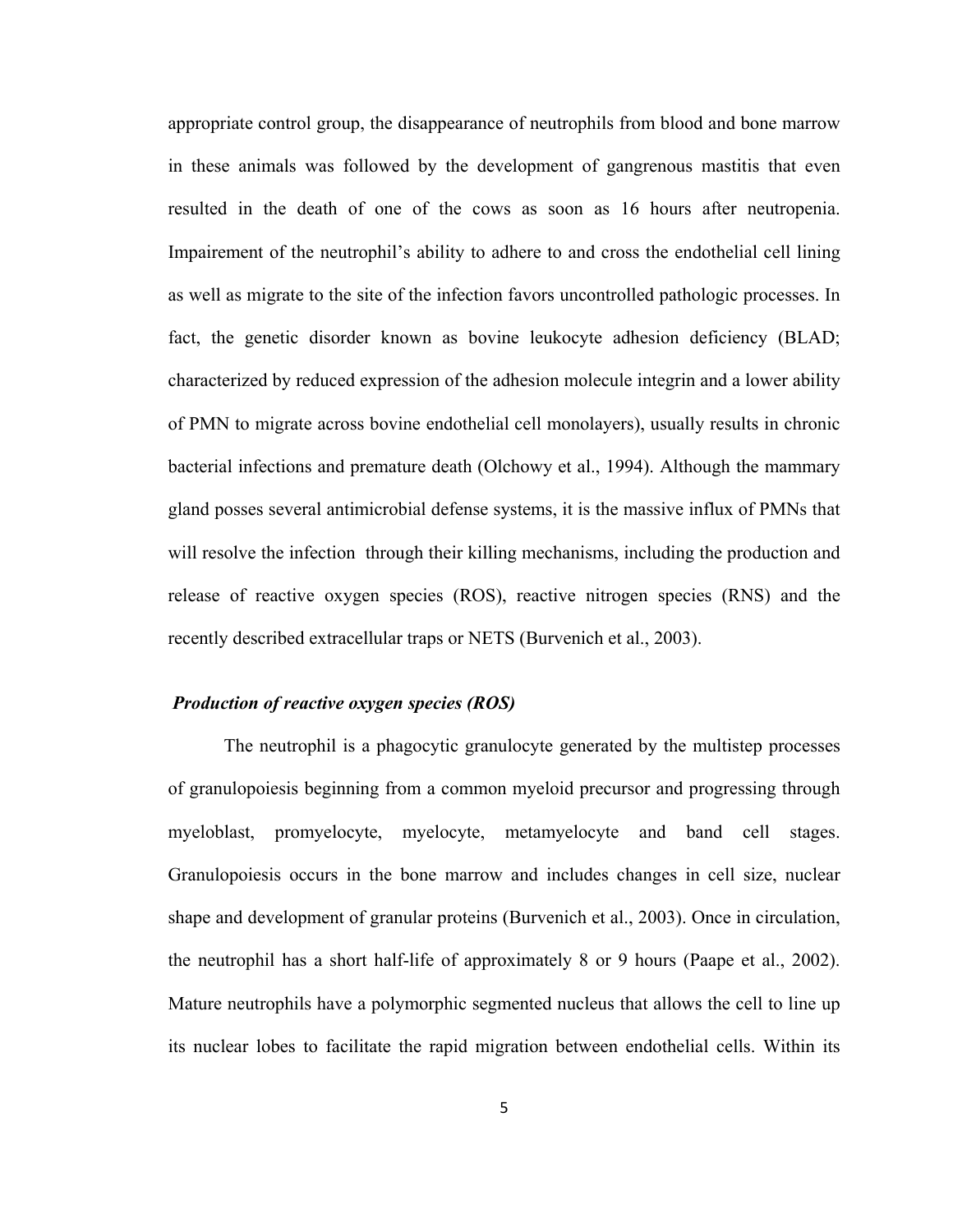cytoplasm, the neutrophil has large islets of glycogen and several types of granules that contain antimicrobial compounds. Bovine neutrophils have azurophilic or primary granules that contain the enzyme peroxidase involved in the production of reactive oxygen species (ROS), specific or secondary granules (less electron dense than the primary granules) and "novel" granules with the majority of antimicrobial protein activity (Paape et al., 2003).

Neutrophils have a dramatic increase in the turnover of the hexose monophosphate shunt and the production of several ROS after cell activation. This respiratory burst activity is non-mitochondrial and is mediated by the enzyme complex NADPH oxidase (Shepherd, 1986). The core component of the NADPH oxidase, the flavocytochrome  $b_{558}$ , is distributed between the plasma membrane and the membrane of specific granules when the cell is in rest. Upon activation, this component is incorporated into the wall of the phagocytic vacuole where it carries electrons from NADPH in the cytoplasm to  $O_2$  inside the vacuole. In order to facilitate electron transport through the flavocytochrome, it must interact with other components of the complex such as the proteins p67phox, p47phox, p40phox and p21rac, that also translocate to the membrane of the vacuole (Segal, 2005). Thus, the NADPH oxidase complex catalyzes the consumption of  $O_2$  via electron transfer from NADPH to  $O_2$  resulting in the generation of superoxide anion  $(O_2)$ . In turn, superoxide dismutase converts  $O_2$ <sup>-</sup> to  $H_2O_2$  which is the main precursor of neutrophil ROS (Hodgson et al., 2006). The enzyme myeloperoxidase forms a complex with  $H_2O_2$  that attacks the pathogen directly or reacts with nitrogen intermediates to form highly reactive compounds (Shepherd, 1986). In fact, the enzyme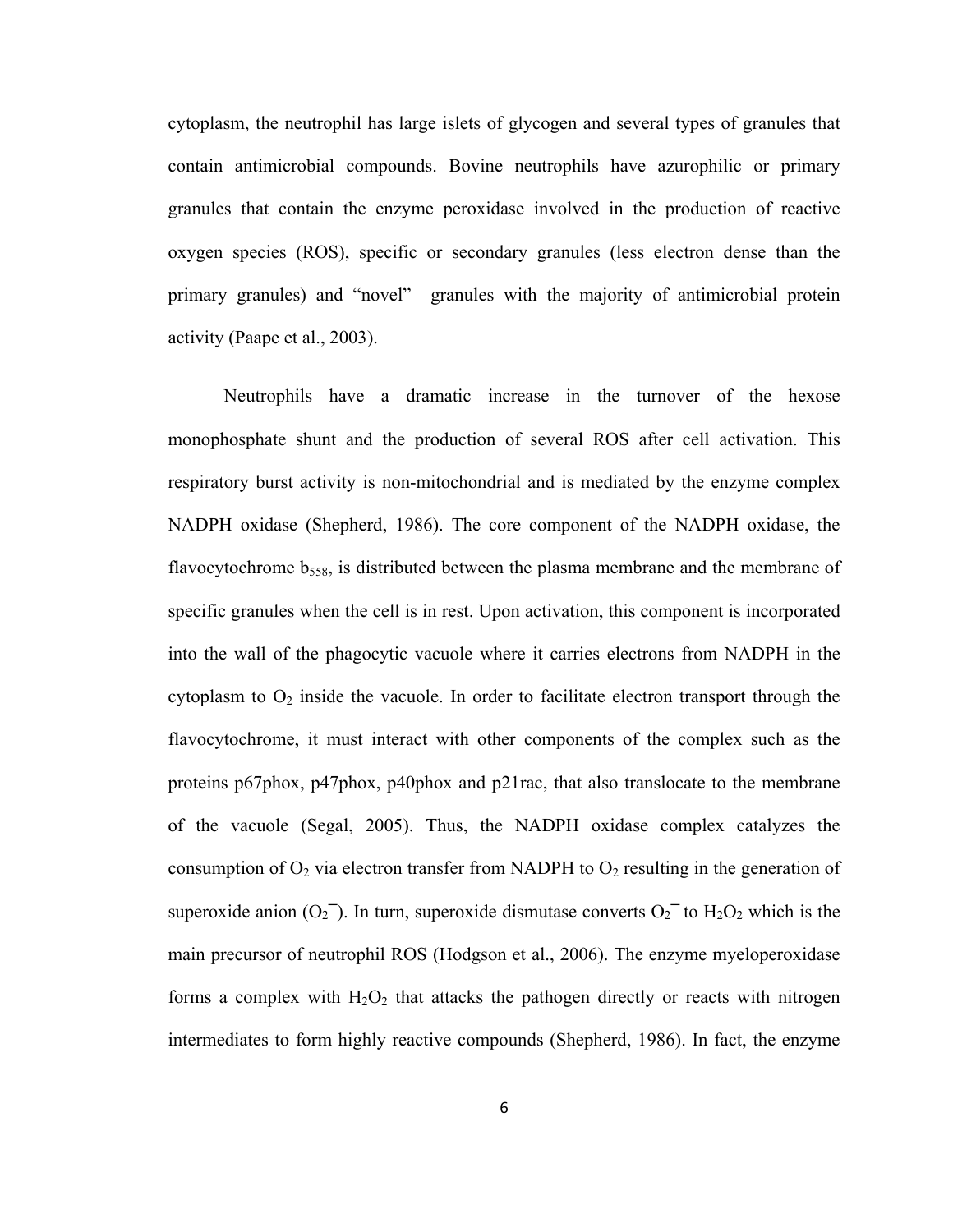nitric oxidase synthase catalyzes the conversion of L-arginine to citrulline with the concomitant release of reactive nitrogen species (RNS) such as nitric oxide, which is oxidized to nitrite and nitrate. The lysosomal vacuoles containing ROS and RNS will fuse with phagosomes, which are vacuoles originating from the extracellular surface containing engulfed (phagocytosed) bacteria and extracellular fluid components. The fusion of the lysosome with the phagosome creates a phagolysosome in which the bacteria can be killed.

Polymorphonuclear neutrophils have the capacity to kill bacteria intracellularly or extracellularly by oxygen-independent or -dependent mechanisms (oxidative burst). Neutrophil killing via extracellular release of ROS is a rather non-specific and inefficient method of bacterial killing because these toxic products are released somewhat indiscriminately into the infected tissue and may or may not actually come in contact with bacteria. Even though these extracellular reactive oxygen species are toxic to bacteria, they also result in severe oxidative stress to mammalian cells. Indeed, neutrophils may promote tissue injury and affect mammary function via either ROS production or granular enzyme release (Zhao and Lacasse, 2007). In fact, Capuco et al. (1986) obtained mammary tissue explants at slaughter from noninfected quarters of 5 lactating cows and incubated them with intact, lysed or zymozan-activated neutrophils isolated from mammary secretions of nulliparous heifers. They reported that after 8 hr in culture, control tissue examined by light microscopy was morphologically normal whereas PMN-treated explants had degenerated, presenting less alveolar luminal area, swollen milk secretory cells with nuclear pyknosis, epithelial vacuolation and filling of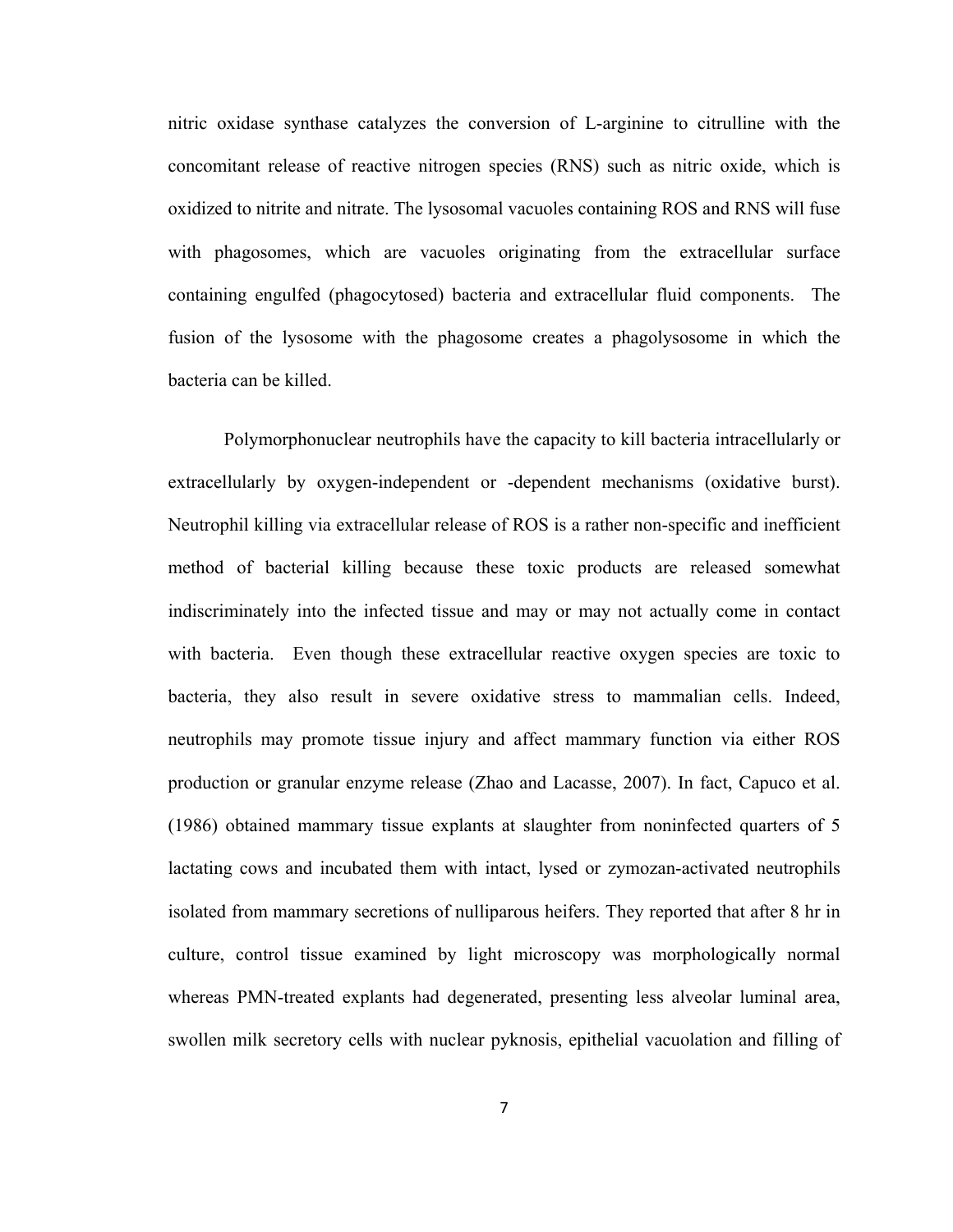luminal areas with cell debris. No differences in tissue morphology were found among explants treated with lysed, intact or activated neutrophils, but the magnitude of epithelial lysis was greater in those explants incubated with activated PMN.

#### *Neutrophil extracellular traps (NETs)*

Neutrophil extracellular traps or NETs were first described by Brinkmann et al. (2004) as a novel antimicrobial mechanism of neutrophils. The biology of these NETs is not yet completely understood, but it is known that after activation, nuclear components with bactericidal properties including the chromatin-histones H1, H2A, H2B, H3 and H4 as well as degradative enzymes such as elastase, myeloperoxidase and the bactericidal permeability increasing protein (BPI) are secreted into the extracellular matrix to physically trap the microorganism and provide a high local concentration of molecules that effectively kill the pathogen. Brinkmann and colleagues also suggested that DNA is a major structural component of NETs since treatment with deoxyribonuclease resulted in disintegration of NETs. Recently, Fuchs et al. (2007) reported that NETs emerge from dying neutrophils in a process different from apoptosis and necrosis. Approximately 2 hours after activation, the cells lose their nuclear and granular membranes allowing the mixing of granular components and chromatin followed by the rupture of the cell membrane and release of NETs into the intracellular space. These neutrophils neither presented a necrotic morphology nor showed signs of DNA fragmentation. However, it is still in debate whether this mechanism used by neutrophils to form and release NETs is similar to that of cell division (Brinkmann and Zychlinsky, 2007). Importantly, Urban et al. (2006) found direct evidence that NETs have anti-microbial properties. They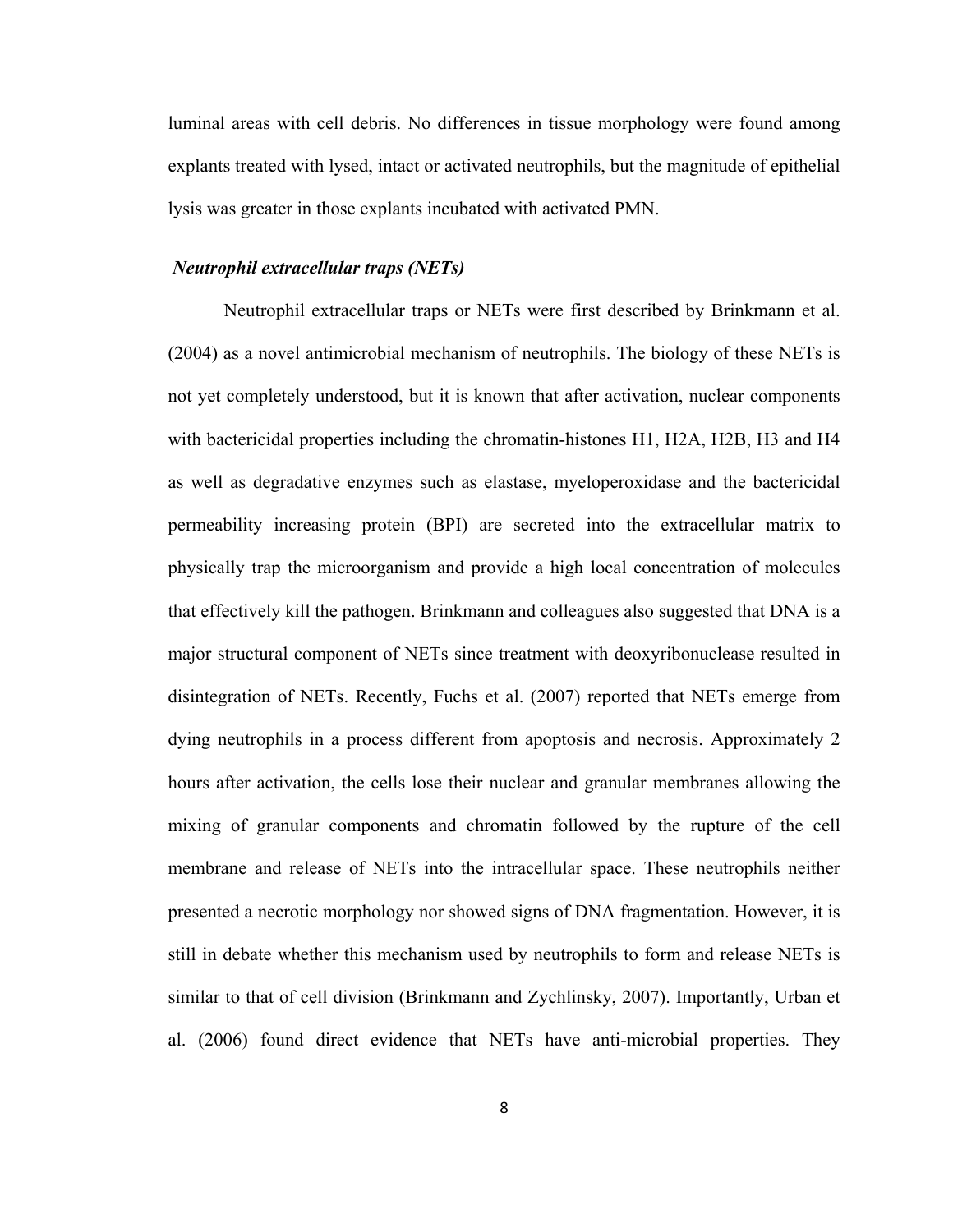incubated PMN with the yeast *Candida albicans* for 2 hours and determined colonyforming units to estimate total and extracellular killing by neutrophils, and reported a reduction of total killing from 84% to 48% when DNase was added to digest any formed NETs.

Recent studies have also indicated that bovine neutrophils may set extracellular traps (NETs) that effectively kill bacteria in milk (Lippolis et al., 2006b). Interestingly, NETs secreted by bovine PMN collected from blood are as effective in eliminating bacteria in milk as they are in media. This unchanged killing capacity in milk versus blood is contrary to other killing mechanisms of neutrophils, and suggests that NETs may be an important mechanism of defense of the bovine mammary gland.

#### **PERIPARTURIENT IMMUNOSUPPRESSION**

The periparturient period between late pregnancy and early lactation, also known as the transition period, has dramatic effects on the metabolism and health of the dairy cow. The main challenge faced by the animal during this time is the increase of nutrient requirements for milk production at a time when nutrient intake is not sufficient to meet these requirements (Bell, 1995). Remarkably, most infectious diseases and metabolic disorders occur during this short period of time considered to last from 3 wk before parturition until 3 wk after parturition (Drackley, 1999). One of the most important advances in the last 25 years of disease investigation in dairy cattle is the recognition of this transition period as critical for disease prevention in dairy cattle (LeBlanc et al., 2006). Indeed, it has been established that the alterations in immune defense mechanisms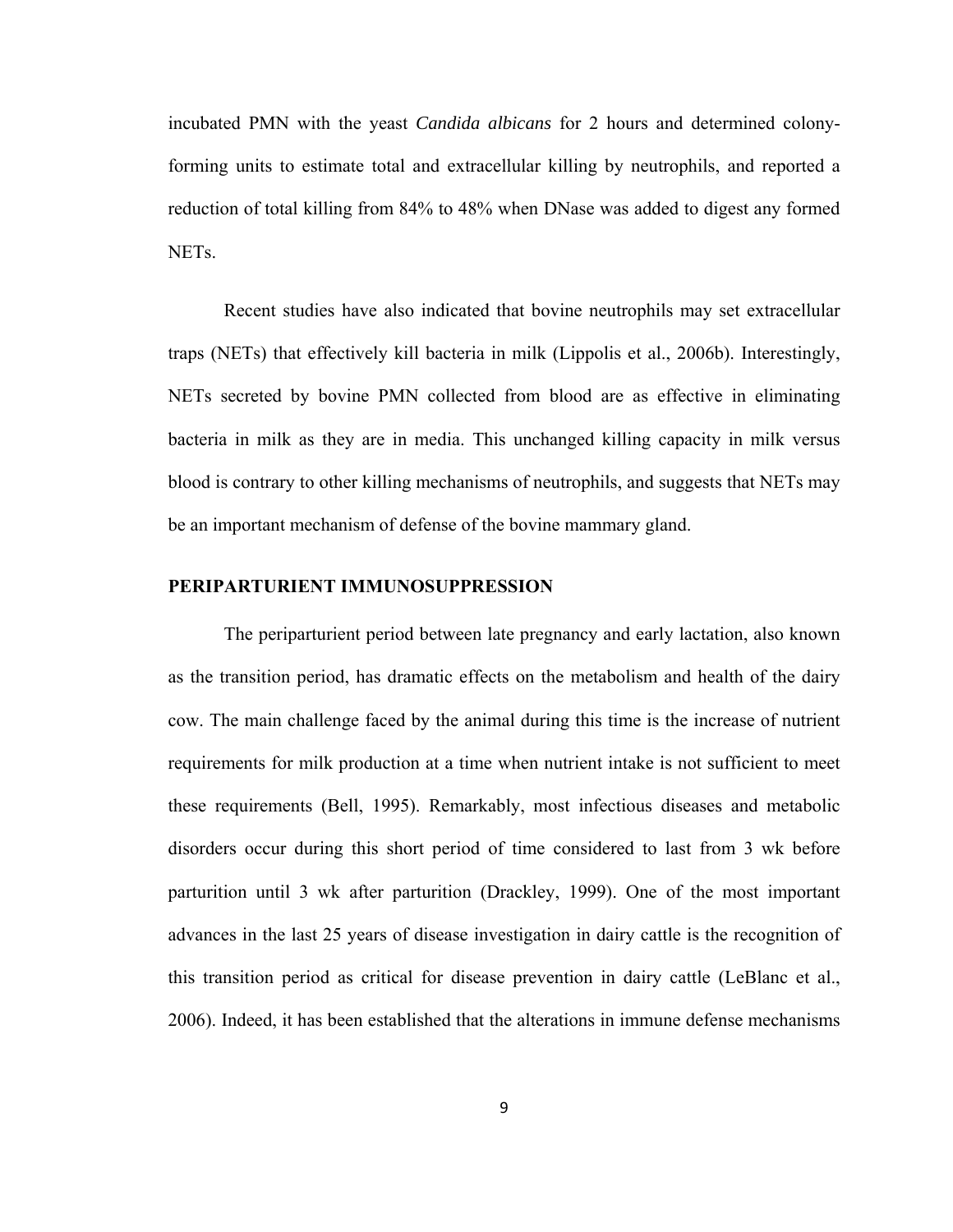are centered in this period (Mallard et al., 1998) coincide with the metabolic challenges associated with parturition and the onset of lactation. In fact, the number of new cases of clinical mastitis seems to be considerably higher during the first week of lactation compared to those detected from the second week onward in primiparous and multiparous cows (Wilson et al., 2004).

Dairy cows are especially susceptible to intramammary infections during the periparturient period not only because the number of circulating mature neutrophils is lower, but also due to a reduction of polymorphonuclear neutrophil functions including phagocytosis, respiratory burst activity, superoxide anion production, random migration and chemotaxis (Cai et al., 1994). In fact, Shuster et al. (1996) challenged cows at 6-10 days after calving or midlactation with an intramammary infusion of *E. coli* and reported that the peripariparturient animals had more severe clinical signs of mastitis as well as more rapid intramammary bacterial growth  $(\sim]35$  fold greater) after 10 hours of inoculation compared to the midlactating group. The decrease of neutrophil number and functionality during this phase is not well understood and may be partially due to multiple endocrine and metabolic factors (Burvenich et al., 1999, Scalia et al., 2006, Suriyasathaporn et al., 2000), mineral status (Goff, 2006) or underlying changes in expression of key cellular genes (Madsen et al., 2002). Furthermore, periparturient immunosuppression is characterized by a greater percentage of immature neutrophils released into the blood from the bone marrow (Cai et al., 1994) and these immature cells have decreased functional capacity relative to mature neutrophils (Van Merris et al., 2002).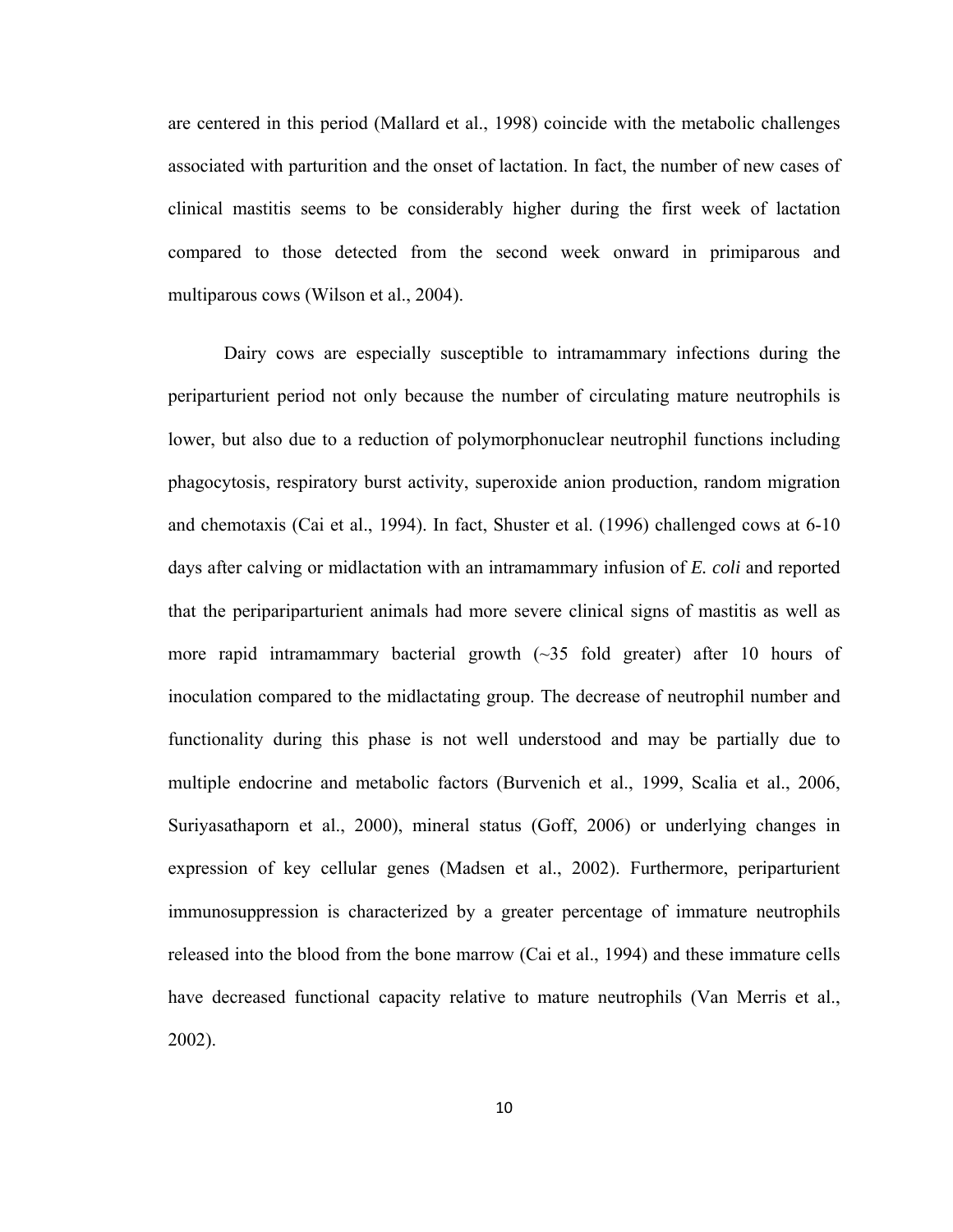Several lines of research indicate that the respiratory burst activity of neutrophils is diminished around the time of calving. Hoeben et al. (2000) isolated neutrophils twice weekly from healthy cows (n=8) for a period of 14 weeks around parturition and reported that luminol-dependent chemiluminescence (CL) decreased beginning approximately 1 week before parturition, reached lowest values during the first week postpartum and remained low until 5 weeks after parturition. These findings were confirmed by Mehrzad et al. (2002) who reported that the production of reactive oxygen species (ROS) quantified by a similar CL assay, sharply decreased approximately 3 weeks before parturition and stayed low during the first weeks of lactation.

In addition to the reduction in neutrophil respiratory burst activity, the mechanisms regulating the PMN apoptotic pathway may also be altered around the time of calving. The percentage of apoptotic neutrophils in blood is higher during the periparturient period compared to mid-lactation suggesting that more PMN's undergo apoptosis around parturition (Van Oostveldt et al., 2001). Also, apoptotic cells have a decreased respiratory burst and phagocytic activity suggesting that this process might contribute to some extent to the reduction of PMN functionality (Van Oostveldt et al., 2002). In summary, it has been well established that specific mechanisms used by PMNs to kill bacteria are impaired during the periparturient period. Several studies have reported that PMNs obtained from cows during the periparturient period have a reduced capacity to kill gram positive and negative bacteria compared to neutrophils collected from midlactating cows (Cai et al., 1994; Daniel et al., 1991; Detilleux et al., 1995;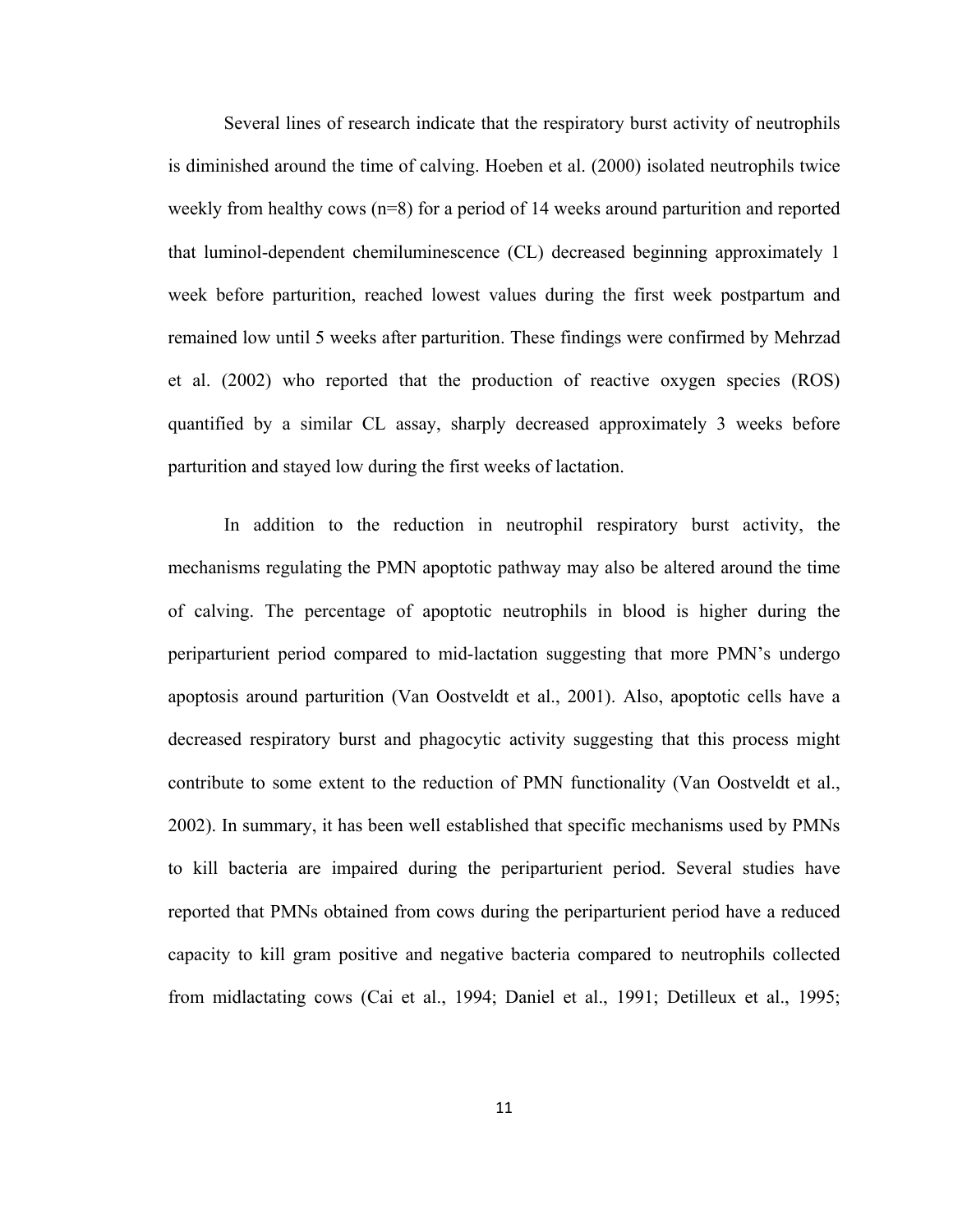Dosogne et al., 2001; Kehrli et al., 1989) confirming that bovine neutrophil function is diminished during this period.

#### **METABOLIC ADAPTATIONS OF THE PERIPARTURIENT COW**

The periparturient period represents a considerable metabolic challenge to the dairy cow due to increased nutrient requirements to support the growth and metabolism of the gravid uterus (fetus, fetal membranes, uterine tissues and placenta) and the onset of milk secretion. In late pregnancy, maternal amino acids, glucose, lactate and acetate supply the fetus with the carbon and nitrogen required for its growth, however, more dramatic increases in mammary requirements for glucose, amino acids and fatty acids occur after parturition to support milk synthesis (Bell, 1995). In fact, Overton (1998) estimated the glucose demand of lactating cows to be approximately 1100 g/d at day 21 before parturition whereas 21 days after calving, it increased up to 2500 g/d. Despite the higher nutrient requirements during the periparturient period, voluntary dry matter intake does not increase to the same degree to meet these requirements. Thus, the animal enters a state of negative energy balance and must undergo substantial metabolic adjustments to support pregnancy and lactation (Bell and Bauman, 1997).

In the dairy cow, the supply of glucose to extrahepatic tissues depends primarily on gluconeogenesis because in ruminants little glucose is absorbed from the gastrointestinal tract. As a metabolic adaptation to higher glucose demands, the wholebody oxidation of glucose decreases whereas gluconeogenesis from endogenous sources is enhanced after parturition (Bell, 1995). Reynolds et al. (2003) reported a net glucose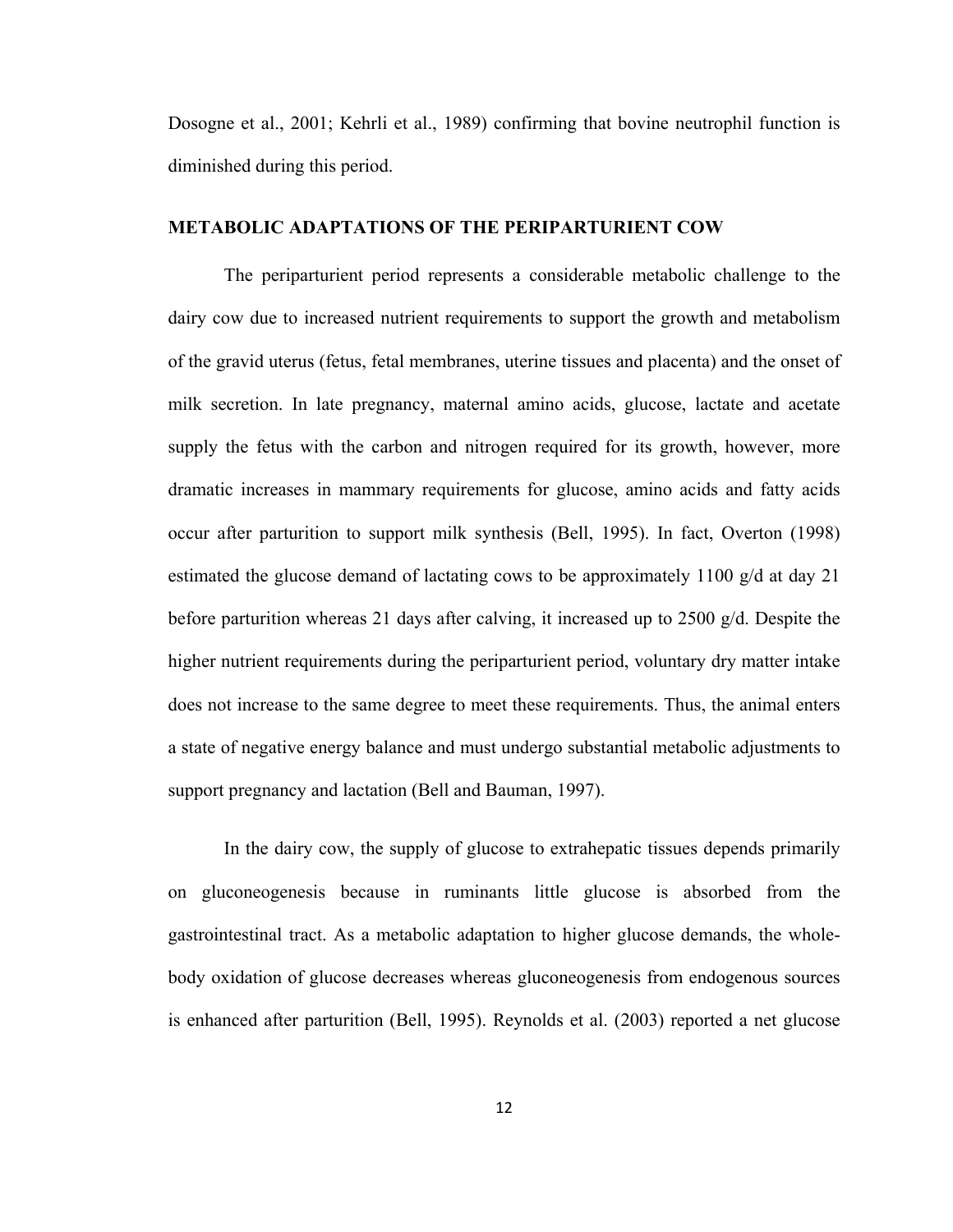release by the liver of 294, 317, 627, 777 and 810 mmol/h at days -19, -9, 11, 21 and 33 relative to parturition, respectively. Even though liver mass changes and transfer of nutrients across membranes are also upregulated, most of the increased flux of nutrients relies on a higher hepatic metabolic activity (Drackley et al., 2001).

Changes in fatty acid metabolism, including the massive mobilization of triacylglycerols (TG) from fat tissue, are necessary when energy intake is insufficient to support maintenance and milk production. The hydrolysis of stored TG yields one molecule of glycerol and three fatty acids which can be released into the bloodstream as non-esterified fatty acids (NEFA). In fact, plasma NEFA increases approximately twofold between 17 and 2 days before parturition and twofold again at calving (Grummer, 1993). Since hepatic fatty acid uptake is dependent upon NEFA concentration in blood, the liver is challenged around parturition with an increased supply of NEFA. Drackley et al. (2001) estimated a NEFA entry rate of 13.45 mol/day into the circulation of a cow producing 31.9 kg of milk a day at 4 wk of lactation, of which approximately 25% may be taken up by the liver. Assuming that a certain amount of these NEFA is oxidized by the hepatocytes, they concluded that 525 g/d of NEFA would be available for re-esterification or ketogenesis. Plasma NEFA are highly correlated with lipolysis and can be used as an indicator of energy balance (Mashek et al., 2001). Thus, NEFA are oxidized by the liver to produce reducing equivalents, used for hepatic TG synthesis and export as VLDL or converted to ketone bodies. These ketone bodies can be ultimately utilized for oxidation by the heart, kidney, skeletal tissue and gastrointestinal tract or as substrates for mammary gland *de-novo* fatty acid synthesis (Drackley et al., 2001).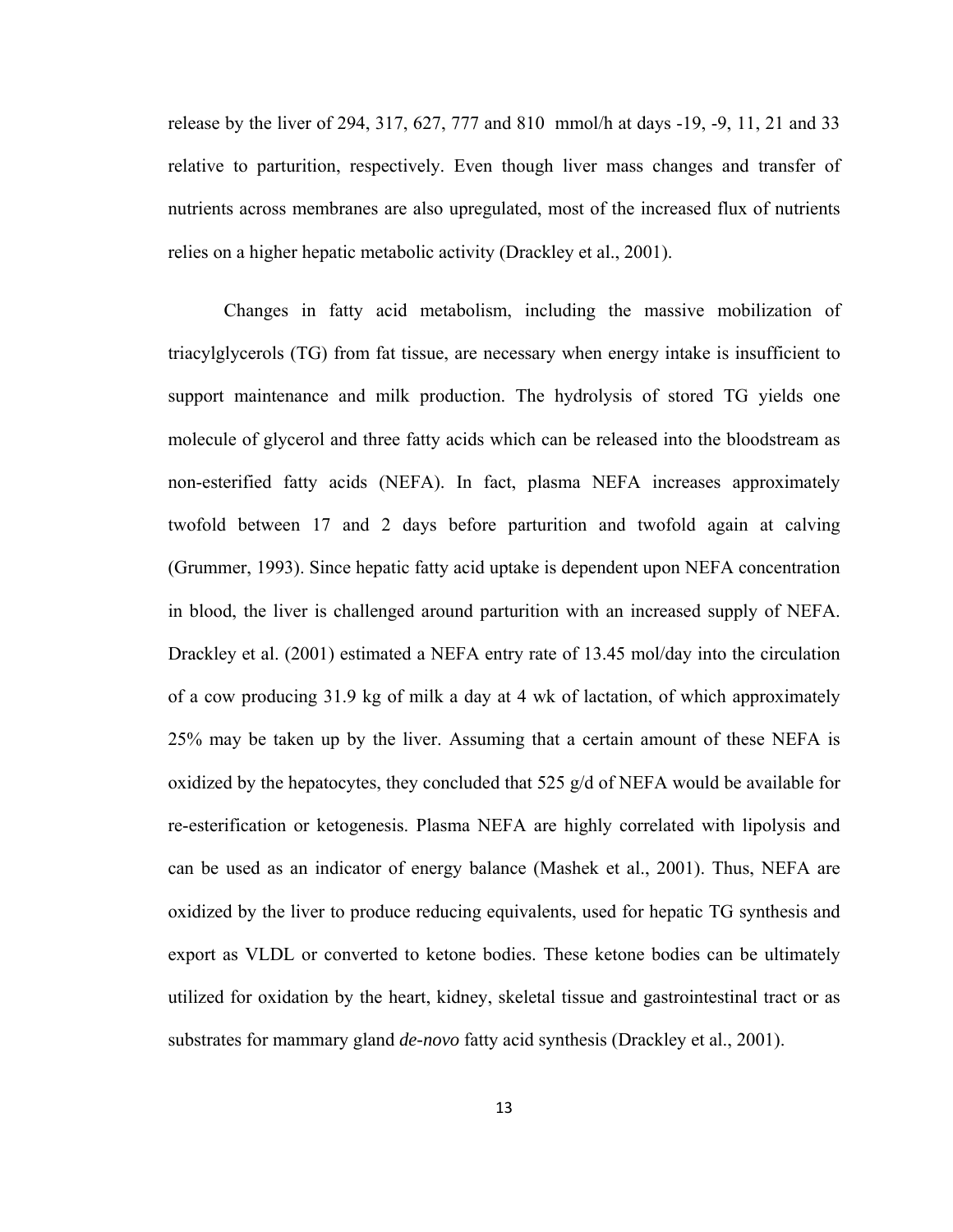#### *Endocrine regulation*

Bauman and Currie (1980) defined homeorhesis as the coordinated changes in metabolism to support a physiological state such as pregnancy and/or lactation. These physiological adaptations must be mediated by endocrine regulation including changes in hormones as well as altered tissue responses to these humoral factors. Thus, several hormones regulate the key non-mammary adaptations during the transition period (suppression of peripheral glucose utilization, increase in hepatic gluconeogenesis and mobilization of fat stores). Insulin is one of the major regulators of these adaptations, as described in the next section. However, different hormones also have either a direct effect on glucose and lipid metabolism or indirect effects through alterations in the tissues responses to insulin (Bell and Bauman, 1997).

Growth hormone (GH), also known as somatotropin, plays a pivotal role in the development of the mammary gland (ductal morphogenesis), milk synthesis and metabolic regulation of periparturient dairy cows. The plasma concentration of GH increases during late pregnancy, with a sharp peak at parturition and a post-partum decline to moderate levels through early lactation (Bell, 1995). GH binds to its specific cell surface receptor which is highly expressed in liver but is also present in other tissues. GH can exert its effects directly or via the insulin-like growth factors (IGF-1 and -II) released from target tissues upon binding of GH to its receptor. These effects include an increase in milk synthesis by the mammary gland, enhanced gluconeogenesis and synthesis of protein by the liver, increased lipolysis/reduced lipogenesis and decreased utilization of glucose by muscle tissue (Renaville et al., 2002). Exogenous administration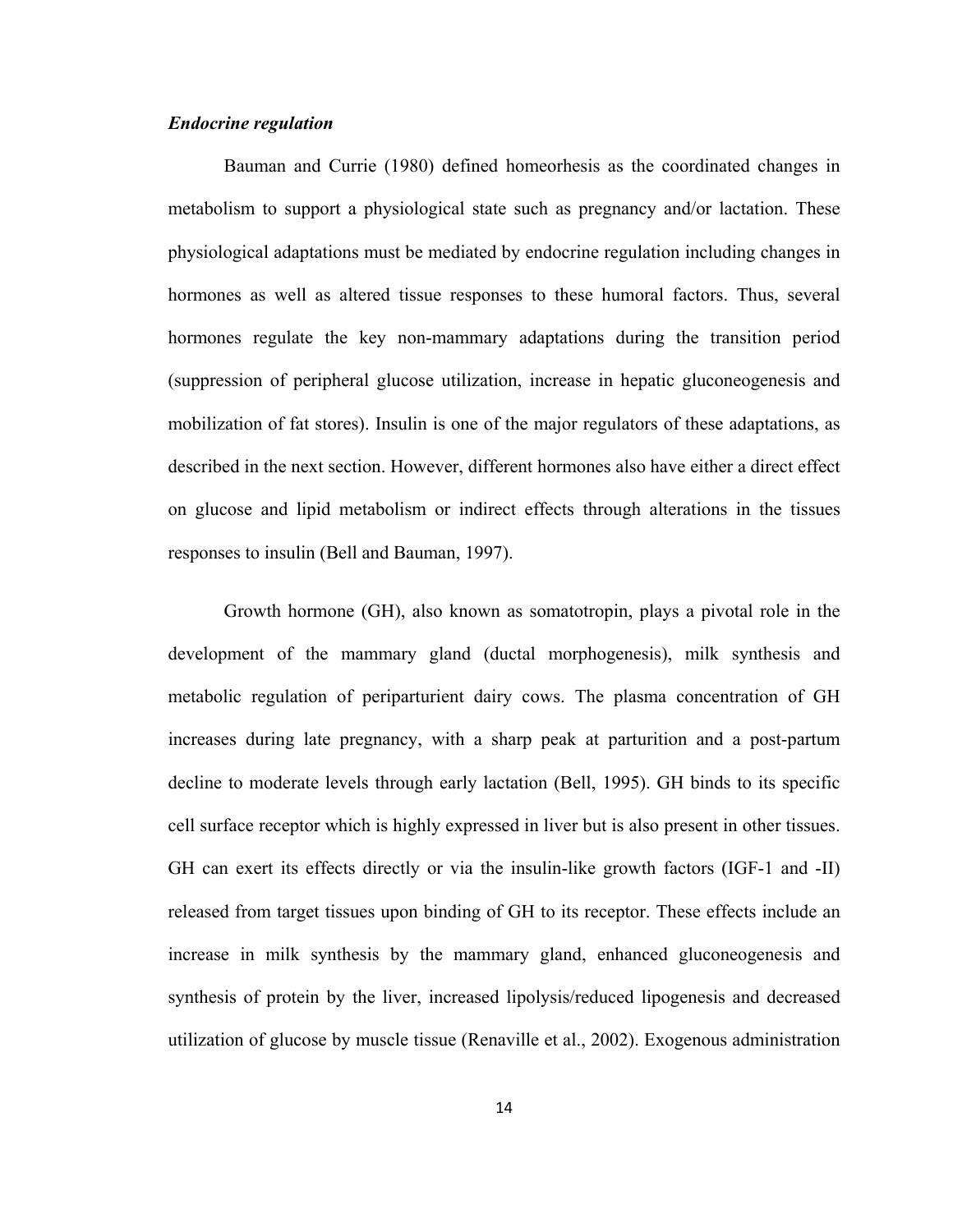of bovine somatotropin (bST) to midlactation cows that results in an increase in milk yield, dramatically reduced the rate of lipogenesis and the mRNA expression of the lipogenic enzymes acetyl CoA carboxylase and fatty acid synthase (Lanna et al., 1995). Similarly, Bauman et al. (1988) injected cows with bST between days 63 and 146 of lactation and reported an increase in plasma NEFA (+104 μmol/day) and a reduction in whole body glucose oxidation (-0.4 mol/day), compared to control cows injected with an excipient. Thus, exogenous GH administration results in marked changes in partitioning of nutrients to support higher milk production. Importantly, the GH actions on liver are reduced during the periparturient period limiting IGF-1 production whereas its effects on muscle and adipose tissue remain intact (Bauman and Vernon, 1993). In fact, the expression of GH receptors in liver early in lactation is reduced compared to that of midlactation, resulting in a fall of approximately 70% in plasma IGF-1, which is primarily produced by hepatic tissues (Wook Kim et al., 2004).

Epinephrine, norepinephrine, and glucagon to some extent, stimulate lipolysis by binding β-adrenergic receptors in adipocytes, resulting in stimulation of adenylate cyclase activity and increased production of cyclic AMP with the subsequent activation of protein kinase A. In turn, this kinase phosphorylates and activates hormone-sensitive lipase which is responsible for the breakdown of TGs into free fatty acids and glycerol (Vernon and Pond, 1997). In response to the necessity to mobilize energy from fat stores, the sensitivity and responsiveness of adipose tissue to these adrenergic agents is increased during the periparturient period (Bell, 1995). Thus, increased lipolysis during lactation is mediated in part by decreased serum insulin and increased response to catecholamines.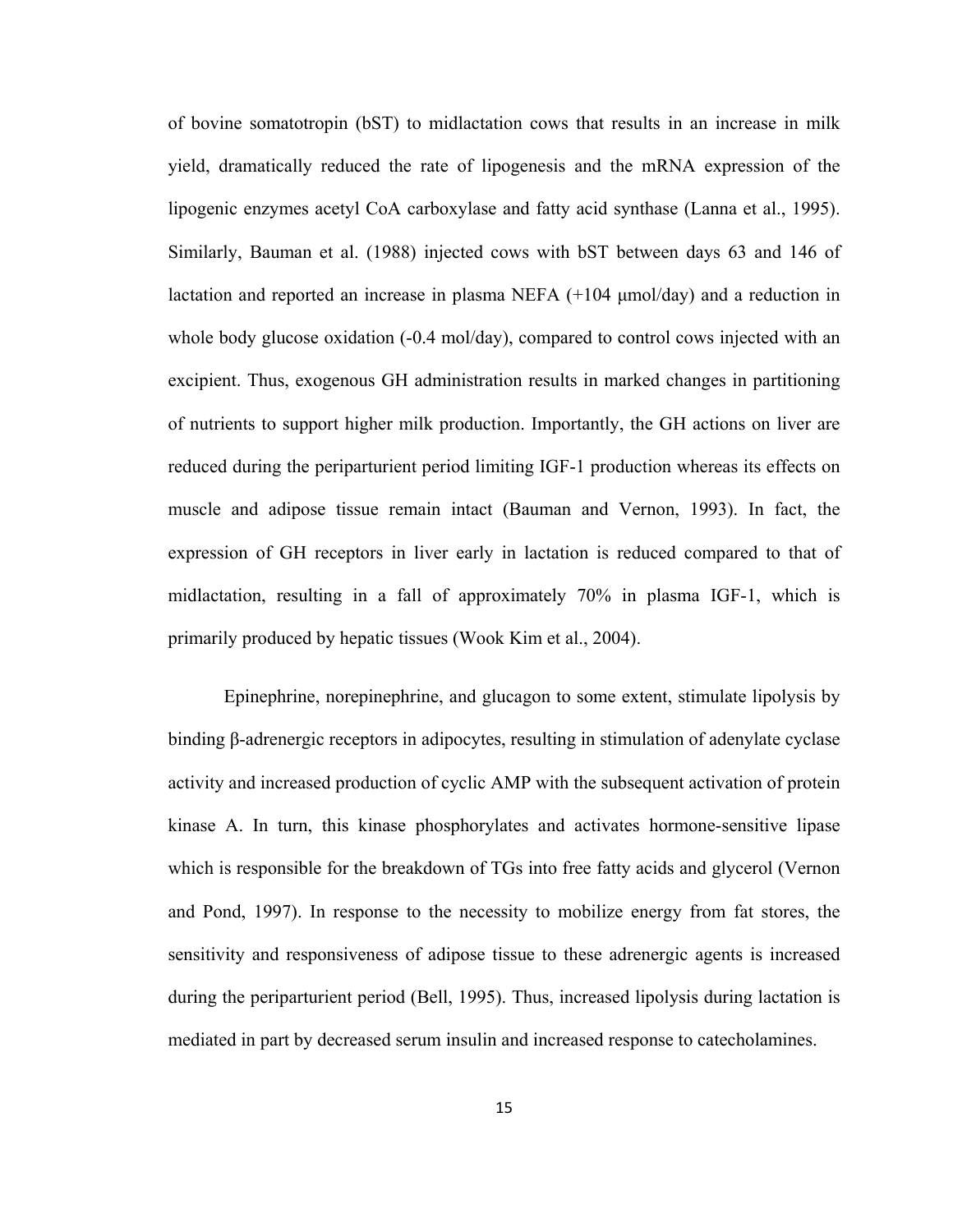The marked periparturient increase in plasma prolactin and the increase in prolactin receptors in the mammary gland that occurs with the onset of lactation are essential for the initiation of lactogenesis, including direct effects on ion transport, amino acid transport, golgi volume, and synthesis and secretion of milk fat and proteins (Tucker, 2000). In addition to its role in lactogenesis, prolactin may also regulate the metabolic adaptations of transition cows, supporting the partitioning of nutrients towards the mammary gland by decreasing synthesis of lipid reserves and increasing mobilization of fat stores (Bauman and Currie, 1980).

Plasma levels of estradiol in dairy cows increase progressively during late pregnancy, peaking several days prior to parturition whereas progesterone concentrations decrease just before parturition (Bell, 1995). Although the mechanisms are not completed elucidated, higher progesterone during pregnancy might increase the sensitivity of adipose tissue to insulin resulting in increased glucose uptake and lipogenesis. In contrast, during late pregnancy and early lactation, estrogen decreases insulin sensitivity and responsiveness to allow increased hepatic gluconeogenesis, reduced lipogenesis and reduced protein synthesis in muscle (Bell and Bauman, 1997).

#### *Role of insulin in the partitioning of nutrients during the periparturient period*

Insulin is a peptide hormone composed of 51 amino acid residues that is synthesized and secreted by the  $\beta$ -pancreatic cells located in clusters of cells known as islets of Langerhans. It consists of two peptide chains, termed A and B (21 and 30 amino acids, respectively) joined by two disulfide bridges (Owerbach et al., 1980). The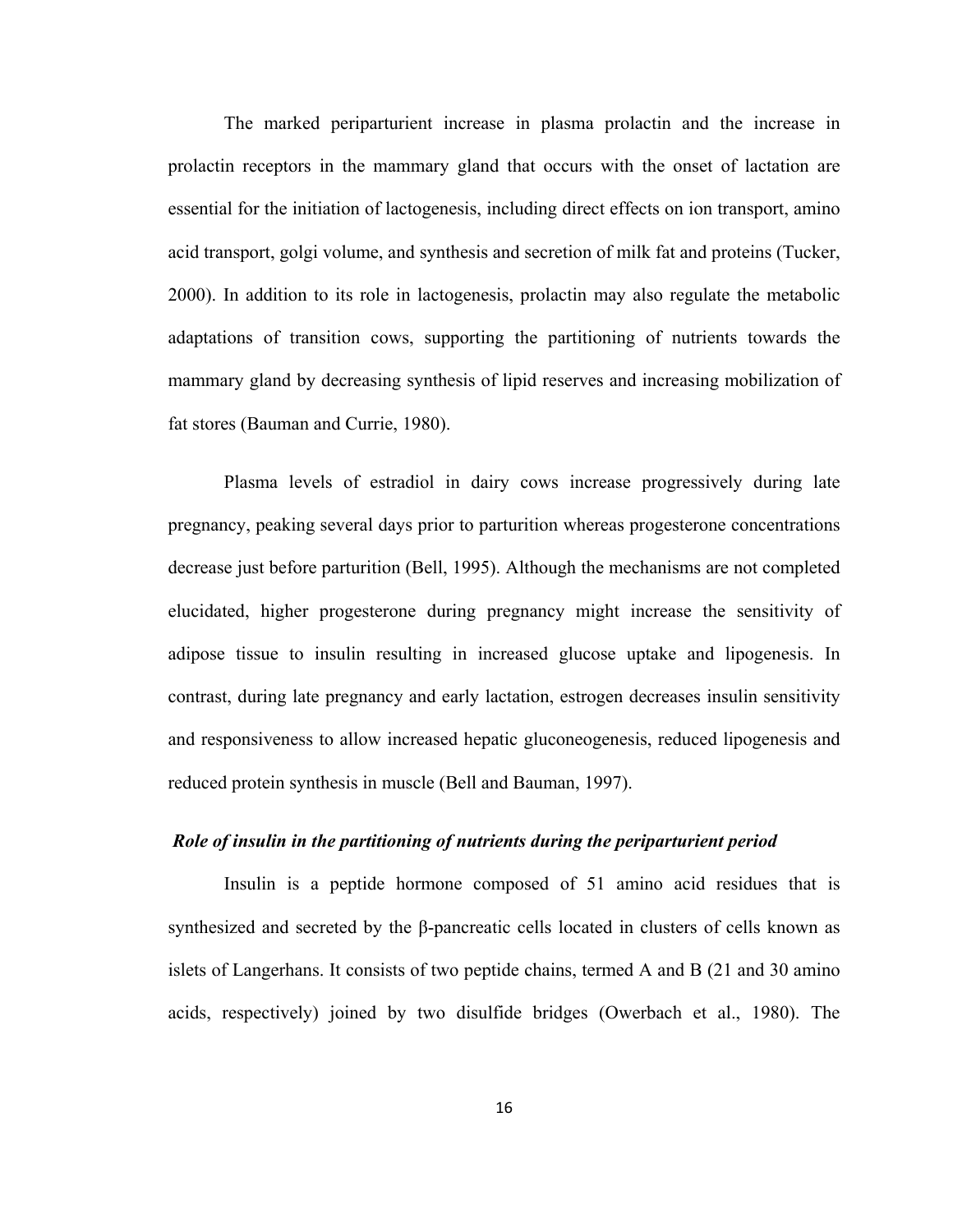production of insulin begins with the synthesis of mRNA in the nucleus of the βpancreatic cell followed by the formation of the insulin precursor preproinsulin in the rough endoplasm reticulum. This precursor is transferred to the Golgi apparatus and then to the secretory granules in the cytoplasm where insulin is stored. Several factors can stimulate insulin secretion including nutrients, gastrointestinal hormones, parasympathetic stimuli and certain therapeutics (Hayirli, 2006).

Insulin can influence metabolism indirectly by regulating substrate supply from extrahepatic tissues or by controlling homeorhetic adaptations such as gluconeogenesis and lipolysis. It promotes the uptake of glucose into muscle and fat tissue, enhances incorporation of amino acids into muscle and increases lipogenesis by adipocytes (Brockman, 1978). As described earlier, the last stage of pregnancy and the onset of lactation require significant metabolic adaptations to meet the increased glucose requirements of the gravid uterus or lactating mammary gland. In the dairy cow this adaptation is partially accomplished via decreased circulating concentrations of insulin during lactation. Prepartum plasma insulin concentration is higher than postpartum (Bell, 1995, Blum et al., 1973); Smith (2006) reported a decline in plasma insulin from approximately 0.67 ng/mL at day 21 before parturition to 0.1 ng/mL on the day of calving. After parturition, the hormone levels slowly increase to reach 0.2 ng/mL 3 weeks after calving. This lower periparturient insulin concentration is due to a diminished pancreatic output rather than any increase in hepatic uptake (Lomax et al., 1979) and is one of the metabolic regulations that allow mobilization of stored nutrients to support the increased energy demands of lactation.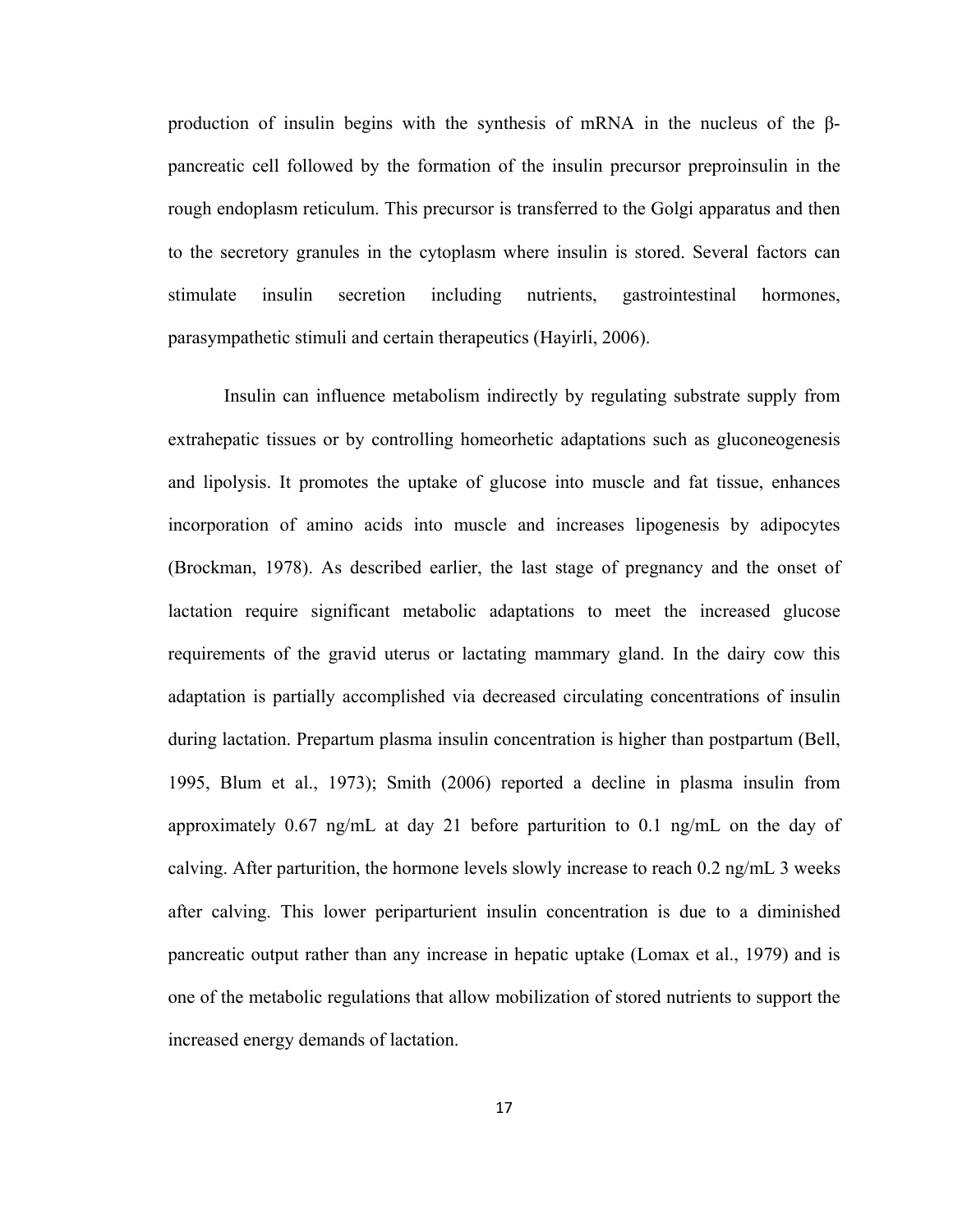Insulin is the major hormone favoring fatty acid synthesis and lipid accumulation in bovine adipose tissue by up-regulation of transcription of genes encoding enzymes involved in lipid synthesis such as lipoprotein lipase and acetyl CoA carboxylase and stimulation of glucose transport through the translocation of glucose transporters (Vernon and Pond, 1997). Thus, the drop in plasma insulin together with the development of insulin resistance during the periparturient period, allows the mobilization of fat stores in the dairy cows. In fact, exogenous insulin has a profound effect on fatty acid metabolism in cows during the transition period. For instance, Mashek et al. (2001) infused insulin at a constant rate of 1 μg/kg/hr for 4 days, while maintaining glucose concentration at previously determined baseline levels, into cows at weeks 4 and 17 of lactation to determine its effects on plasma metabolites and hormones. They reported a decrease of 259 uEq/L in plasma NEFA in early lactating cows, as well as a reduction in βhydroxybutyrate of 0.64 mM regardless of stage of lactation, compared to the preinfusion levels.

#### *Insulin signaling*

Insulin signaling involves several events initiated by hormone binding to its receptor which is located in the cell surface. The insulin receptor is a tetramer with two alpha and two beta subunits with intrinsic tyrosine kinase activity. After binding, the tyrosine residue of the beta subunits are autophosphorylated at several intracellular tyrosine residues resulting in a conformational change of the membrane with the subsequent phosphorylation of insulin receptor substrate proteins (IRS), and other targets such as Shc, Cbl, p62dok and Gab-1, by the insulin receptor tyrosine kinase (Lizcano and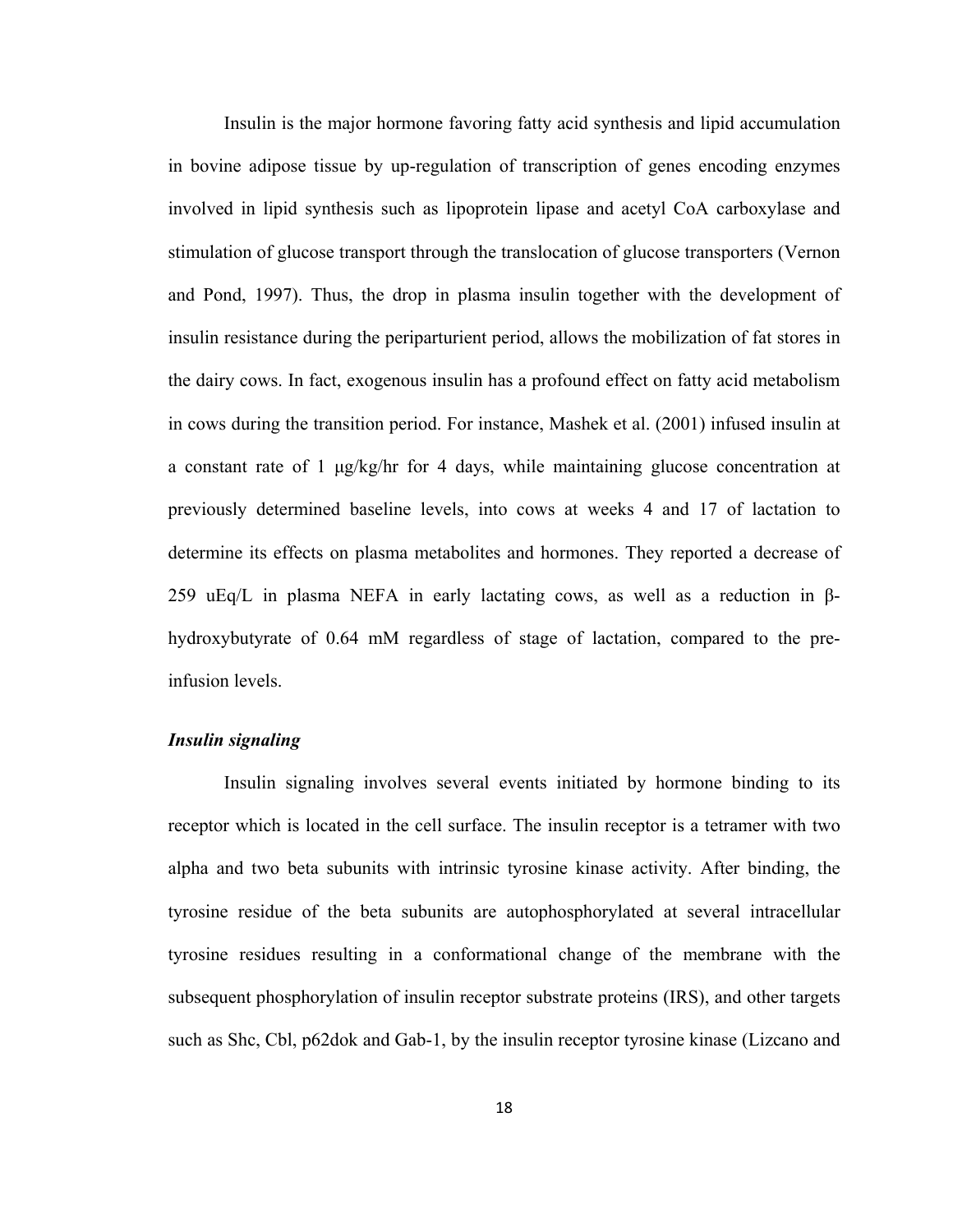Alessi, 2002). Following phosphorylation, these substrates act as docking molecules for proteins that contain src homology region 2 (SH2) domains that become activated or associate with other downstream molecules resulting in a complicated cascade of events (Biddinger and Kahn, 2006). Several intracellular kinases, including the PtdIns 3, MAP, S6 and protein kinase C (downstream of PDK-1) are components of the insulin signaling and mediate the coupling of the receptor to its downstream effectors to yield numerous biological responses (Kim et al., 2003, Wilden and Kahn, 1994). Insulin is a mediator of nutrient partitioning, it plays a major role in the regulation of glucose metabolism, promotes the cellular utilization of glucose, and also regulates protein and lipid metabolism (Hayirli et al., 2002).

#### *Insulin resistance*

Insulin resistance develops when normal levels of insulin produce a less than normal response either because of decreased sensitivity to the hormone (associated with alterations before the interaction with its receptor), or due to a decrease in the maximal response to the hormone, related to post-receptor alterations (Kahn, 1978). Even though the assessment of insulin resistance focuses on its effects on glucose homeostasis, insulin resistance also affects other metabolic processes such as the synthesis and storage of fat, protein synthesis and cell growth and differentiation. Furthermore, not all the processes and tissues regulated by the hormone become equally resistant to insulin. In fact, it has been suggested from studies with insulin receptor knockout mice that insulin resistance in fat and muscle is not always detrimental to overall glucose homeostasis, in contrast with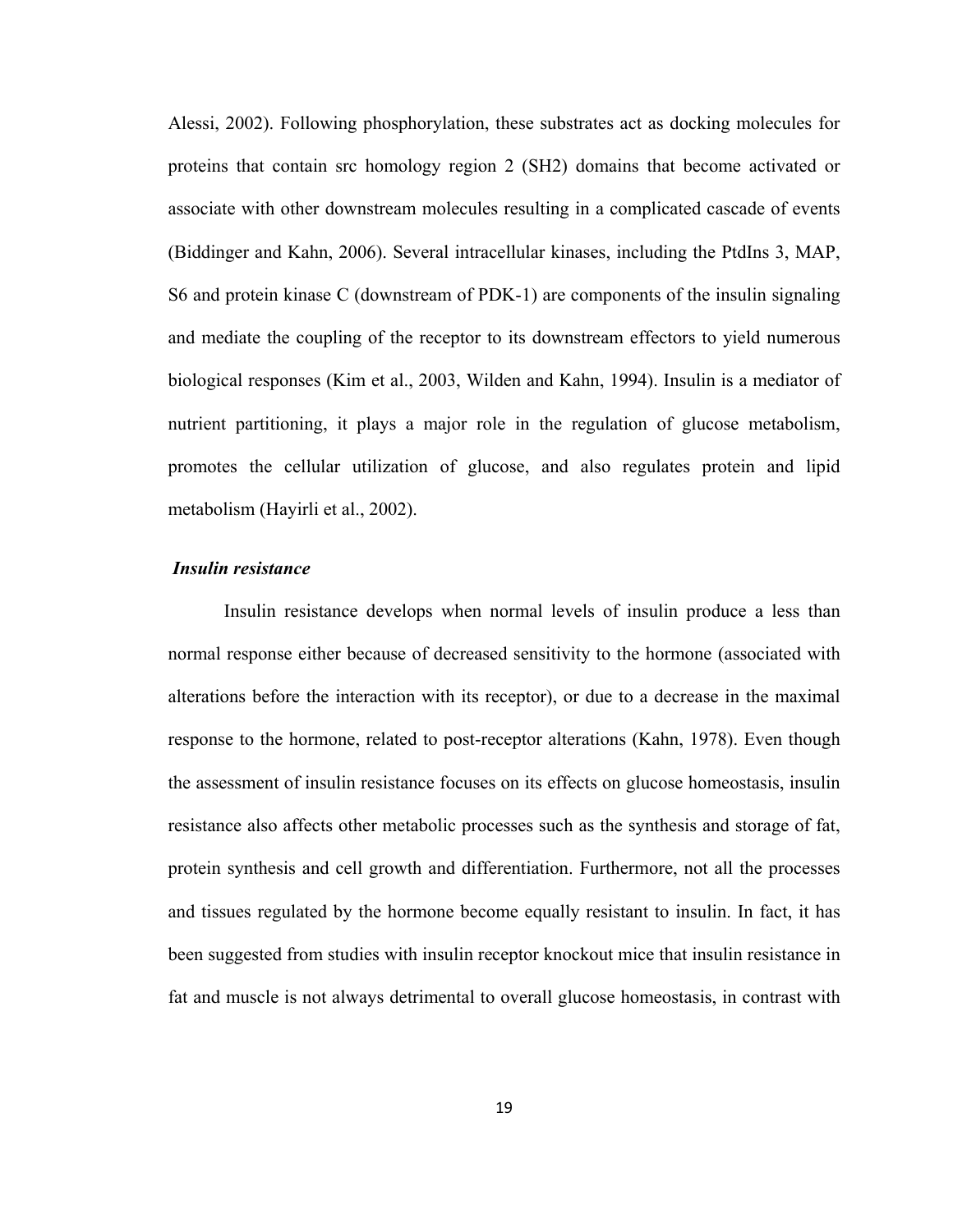the diabetic-ketoacidosis effects of insulin resistance in brain, liver and β-cells (Biddinger and Kahn, 2006).

Reduced sensitivity to insulin of glucose utilization, lipolysis and nonesterified fatty acid (NEFA) mobilization, has been observed during late pregnancy in humans, laboratory animals and sheep (Bell, 1995) indirectly mediating the enhanced glucose synthesis and attenuated glucose utilization in nonuterine and nonmammary tissues (Bell and Bauman, 1997). The molecular mechanism of the insulin resistance in lactation, including the transcription of genes encoding metabolic enzymes have not been totally elucidated (Vernon and Pond, 1997). In fact, most of the evidence on insulin resistance in ruminants comes from studies with pregnant and lactating sheep. For instance, Vernon et al. (1981) biopsied adipose tissue from the rump of sheep at different physiological stages of lactation and found a reduced number of high-affinity and total insulin receptors (both receptors per cell and receptors per area of cell surface) in adipocytes by day 105 of pregnancy, compared to samples obtained from animals between 70 to 100 days of pregnancy. The authors also reported a fall of circulating insulin from 4.29 to 0.87 ng/mL, suggesting that the changes in the hormone levels and its response machinery facilitate the switch to lipid mobilization observed during late pregnancy in sheep. Furthermore, muscle insulin resistance has been documented in lactating sheep; Vernon et al. (1990) reported that the ability of insulin to stimulate glucose utilization by muscle tissue, assessed by glucose arterial-vein difference across the hindlimb, is diminished in lactating ewes at  $\sim$ 18 days postpartum compared to non-pregnant non-lactating animals. Similarly, Petterson et al. (1994) performed a hyperinsulinemic euglycemic clamp to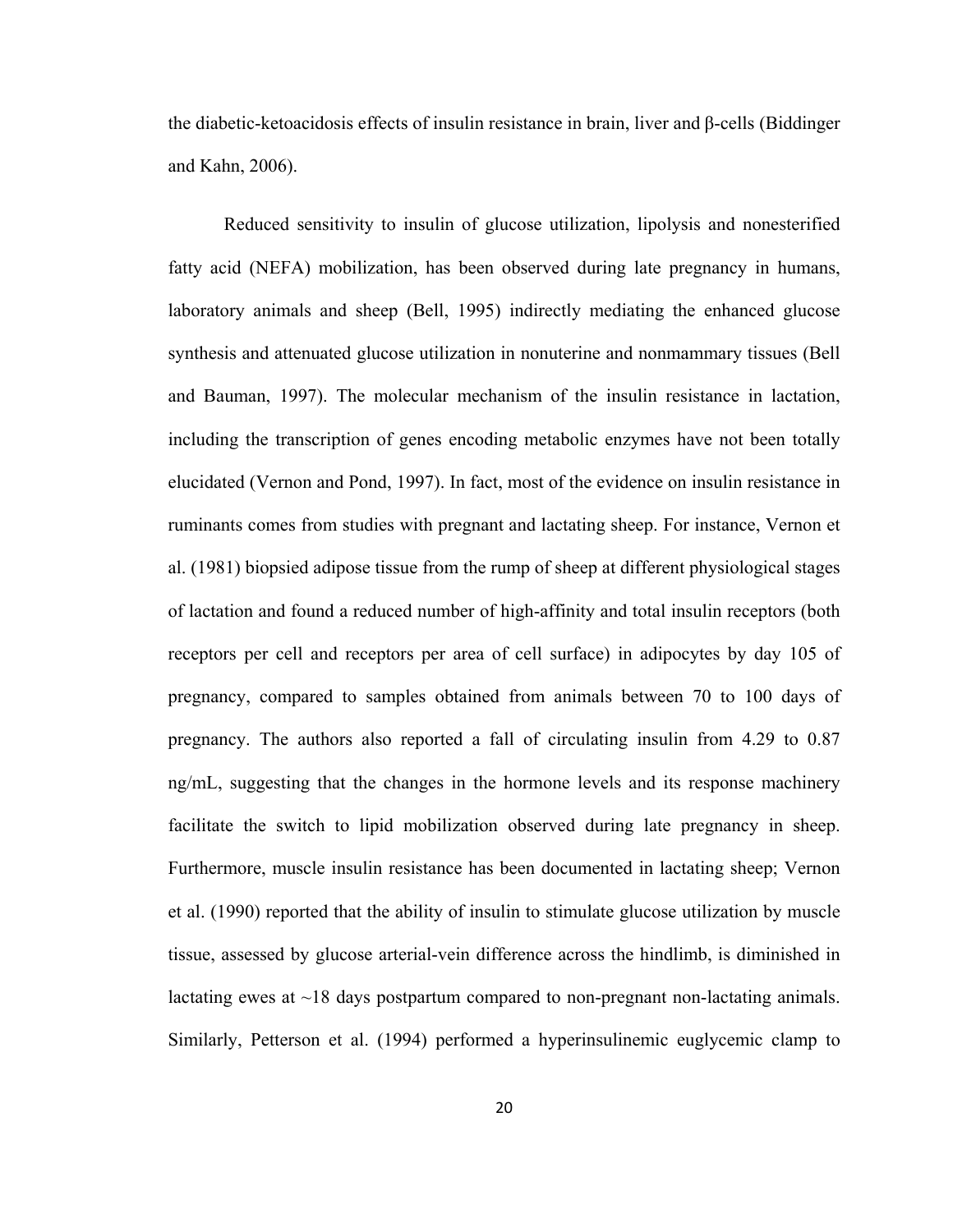assess insulin resistance by means of quantifying its antilipolytic effect. They reported a reduced responsiveness to the hormone in pregnant ewes compared to nonpregnant sheep since the maximal insulin-suppressed concentrations of NEFA and glycerol  $(R_{max})$ , were 148 and 64.5 μmol/L, respectively. In beef cows, peripheral tissue responsiveness to insulin was lower in late pregnant and lactating animals than in nonpregnant nonlactating and dry cows, respectively (Sano et al., 1990) but tissue responsiveness to insulin remained unchanged during lactation in dairy cattle, perhaps as a result of greater weight loss in dairy than beef animals during lactation (Sano et al., 1993).

#### *2,4-Thiazidionelidione, a PPARγ agonist, enhances insulin sensitivity*

PPARγ is a member of the nuclear receptor family highly expressed in adipose tissue and immune system. It contains N-terminal, DNA-binding and ligand-binding domains. Once the ligand binds to the receptor causing a conformational change, it binds to other transcription factors such as the 9-cis-retinoic acid receptor (RXR) to form a heterodimer. This complex in turn binds to peroxisome proliferator response elements (PPRE) on DNA resulting in the activation of transcription. PPARγ activation has a role in many physiological events such as adipocyte differentiation, stimulation of insulin action, regulation of lipid metabolism and effects on inflammatory processes. However, the mechanisms underlying these effects have not been completely elucidated (Houseknecht et al., 2002).

Thiazolidinediones (TZDs) are synthetic PPARγ ligands that have antiinflammatory effects, improve insulin resistance and lower plasma glucose levels in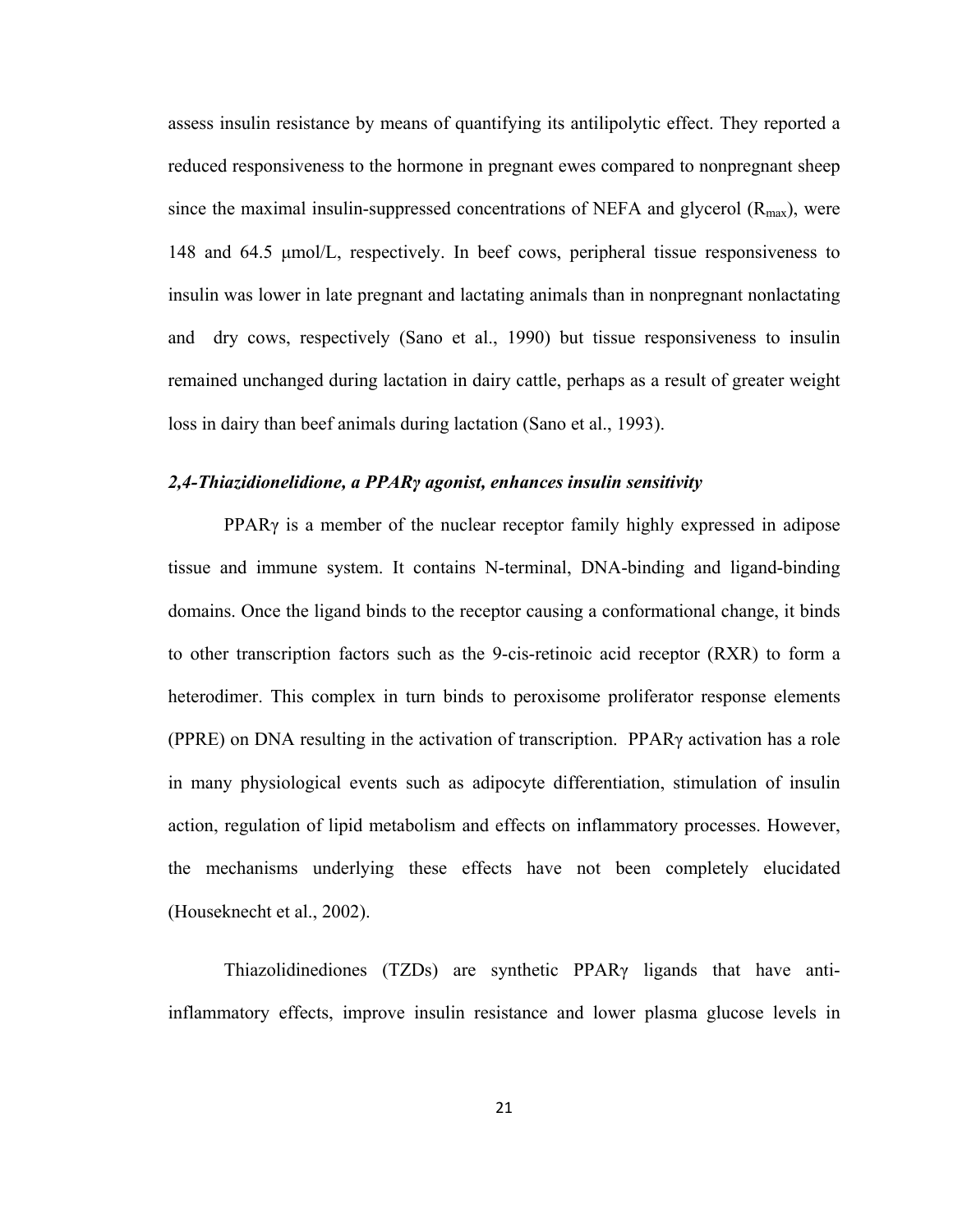diabetic humans (Pascual et al., 2007). In dairy cows, Smith et al. (2007) administered 4 mg/kg BW of 2,4-TZD during the last 25 days of pregnancy and reported that treated cows had lower plasma NEFA concentrations compared to controls (70 vs. 83  $\mu$ Eq/L, repectively) during the prepartum period and a tendency to be decreased (P<0.06) from day 7 before parturition through day 7 postpartum (113  $\mu$ Eq/L for cows treated with TZD vs. 205 μEq/L for control animals). Similarly, Kushibiki et al. (2001) found that 2,4-TZD administration to steers with recombinant bovine tumor necorsis factor (rbTNF)-induced insulin resistance restored insulin-mediated glucose utilization since the calculated area under the curve for changes of plasma glucose concentrations after a single dose of i.v. insulin was 39.5 and 45.65% smaller in the TNF-treated steers compared to control and TNF + TZD steers, respectively.

Both PPAR $\alpha$  and PPAR $\gamma$  are expressed in human mononuclear cells and macrophages. In addition to their role in fatty acid metabolism, these PPARs also exert direct anti-inflammatory activities (Chinetti et al., 2000). Therefore, their synthetic ligand TZD, has been shown to induce a potent anti-inflammatory effect by binding to PPARγ, which through DNA-independent mechanisms, interfere with transcription factors involved in inflammatory pathways (Yki-Jarvinen, 2004). As an example, Jiang et al. (1998) incubated activated human blood peripheral mononuclear cells from 6 donors with troglizatone and reported a dose-dependent inhibition of PMA-induced synthesis of the inflammatory cytokines TNF-γ, IL-6 and IL-1β. Similarly, incubation of macrophages with several types of thiazolidinediones inhibited the mRNA expression of nitric oxidase synthase (iNOS), responsible for the generation of reactive nitrogen species (Ricote et al.,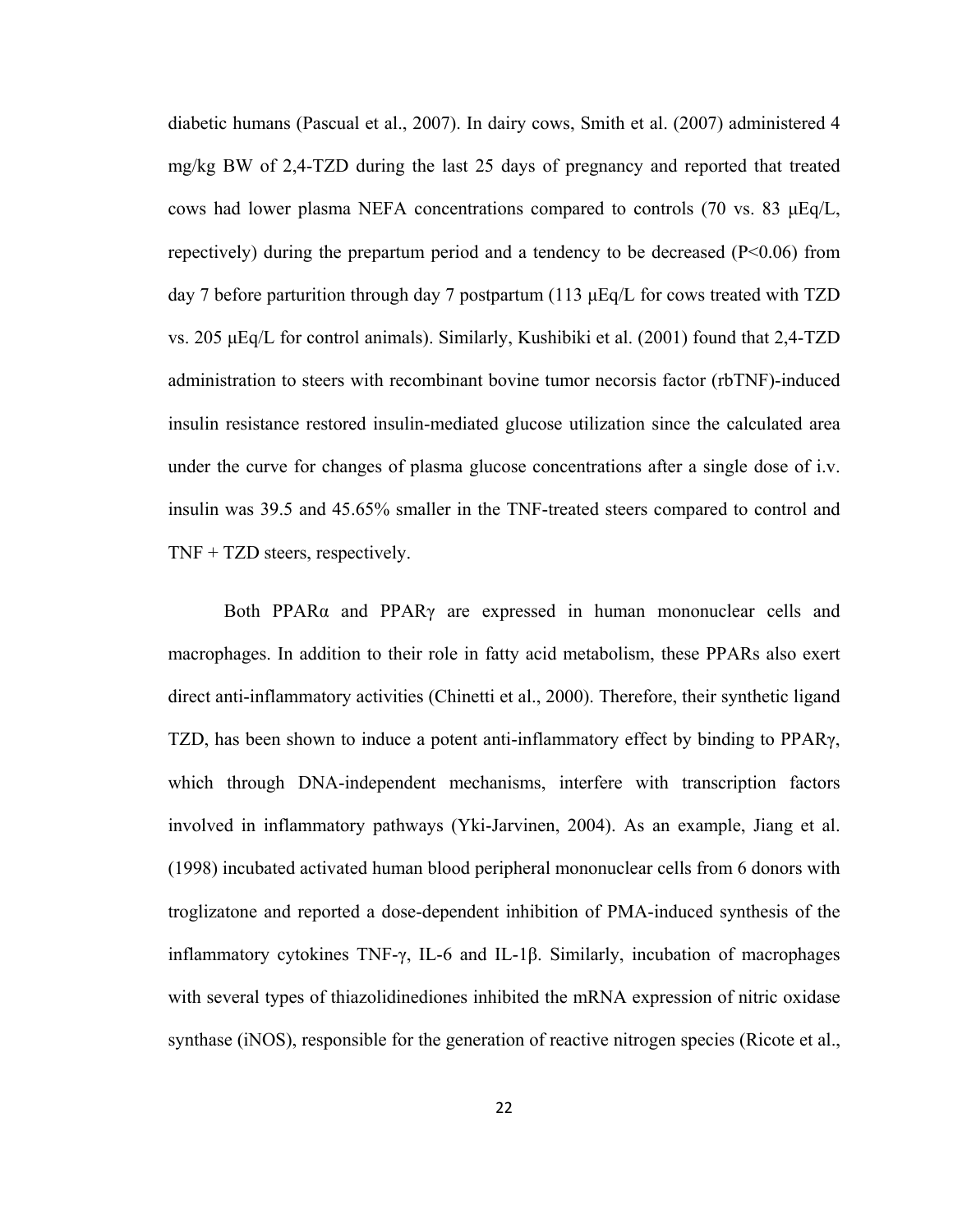1998). Consistent with these effects during in vitro incubations, administration of TZDs to healthy subjects has suppressed ROS generation by mononuclear cells and decreased the plasma concentrations of TNF- $\alpha$  and IL-6 and the adhesion molecule sICAM (Ghanim et al., 2001). These findings suggest a modulatory role for PPARs in the control of the inflammatory response with potential therapeutic applications in inflammationrelated diseases (Chinetti et al., 2000).

## **EFFECT OF PERIPARTURIENT ENDOCRINE AND METABOLIC CHANGES ON IMMUNE CELL FUNCTION**

The periparturient period of dairy cows has the highest incidence and severity of infectious diseases due to a period of immunosuppression which coincides with the appearance of structural changes in the mammary gland and a metabolic shift from anabolism to catabolism, both modulated through changes in concentrations of systemic and local hormones (Vangroenweghe et al., 2005). This period of reduced immune capacity may not be explained by the reduction of a single independent immune factor. Instead, the humoral and metabolic changes associated with the physiological adaptations that occur around parturition, seem to affect several functions of various types of immune cells (Mallard et al., 1998, Overton and Waldron, 2004). A strong immune response can affect the metabolic status of periparturient cows and therefore, it is possible that immunosuppression might be an adaptation to lactation, despite its detrimental effects on immune processes (Overton and Waldron, 2004).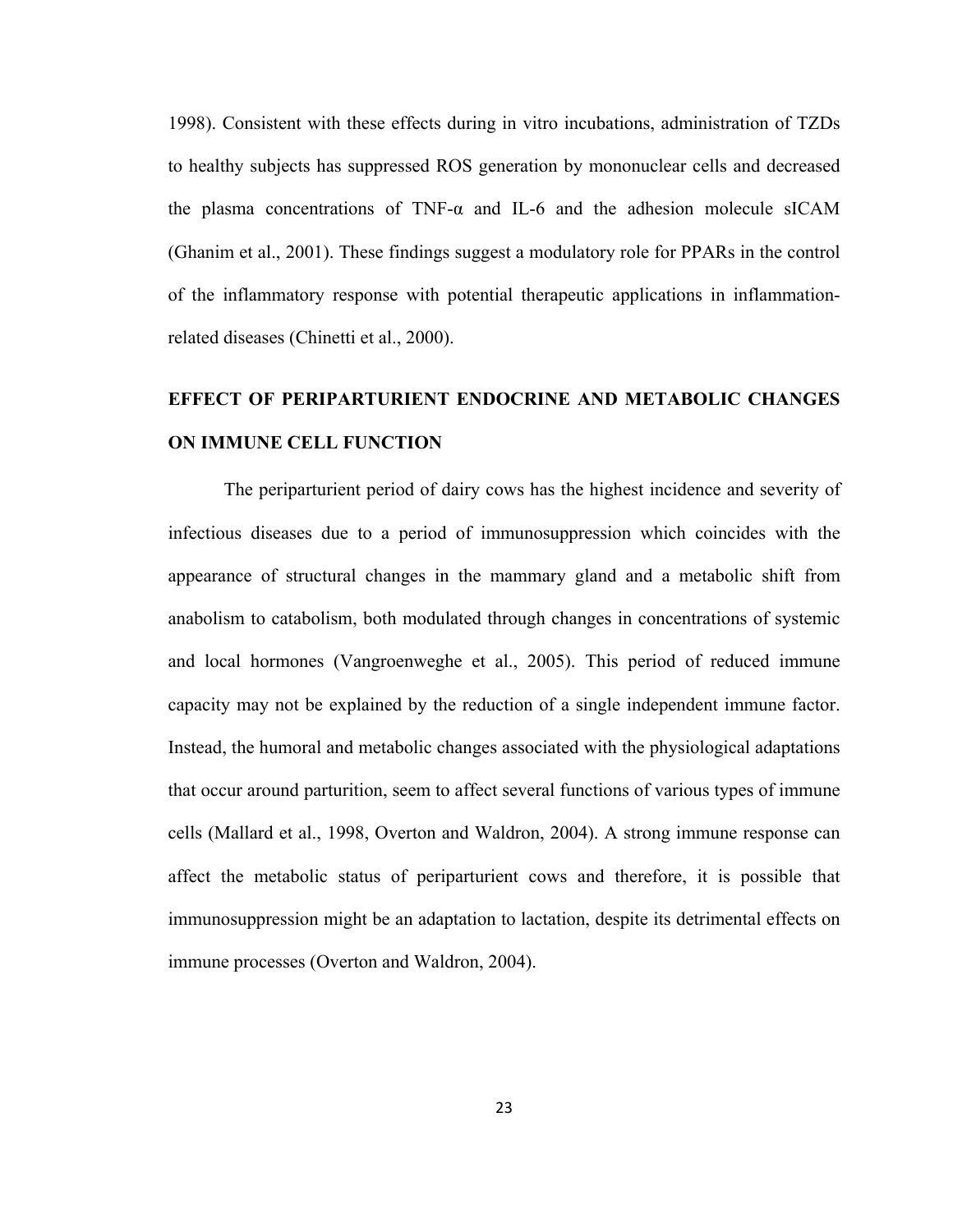The postpartum negative energy balance (NEB) and the related endocrine changes have been proposed to contribute to periparturient immunosuppression. For instance, Kimura et al. (1999) hypothesized that removing the nutrient demands of the mammary gland via mastectomy while maintaining endocrine and other changes associated with parturition would eliminate the reduction of neutrophil function after calving. There was no difference in leukocyte counts between mastectomized and intact cows and the elimination of milk production didn't prevent the decline of myeloperoxidase activity during the last 3 weeks of pregnancy, but mastectomized animals had a rapid recovery of myeloperoxidase activity after parturition compared to controls. In contrast with these results, Perkins et al. (2001) fed Holstein steers either a positive or negative energy balance diet (210 and 60% of maintenance requirements) in a crossover design with two treatment periods of 3 weeks separated by an adaptation period of 2 weeks. They reported that the negative energy balance had no effect on the mean fluorescence intensity associated with the expression of the adhesion molecules CD11b, CD18 and MHC class I, but modestly increased the expression of CD62L and MHC class II on neutrophils and leukocytes, respectively. The same investigators (2002) infused endotoxin into one mammary quarter of midlactating cows fed ad libitum or at 80% of maintenance energy requirements. Intramammary infusion elicited a local and systemic inflammatory response including a 60% reduction in blood leukocyte counts and an increase in milk somatic cell counts, but there was no effect of feed restriction on blood total leukocyte counts, rumen motility, serum TNF- $\alpha$  or milk IgG concentrations. Furthermore, Stabel et al. (2003) increased the dietary energy intake of periparturient cows with Johne's disease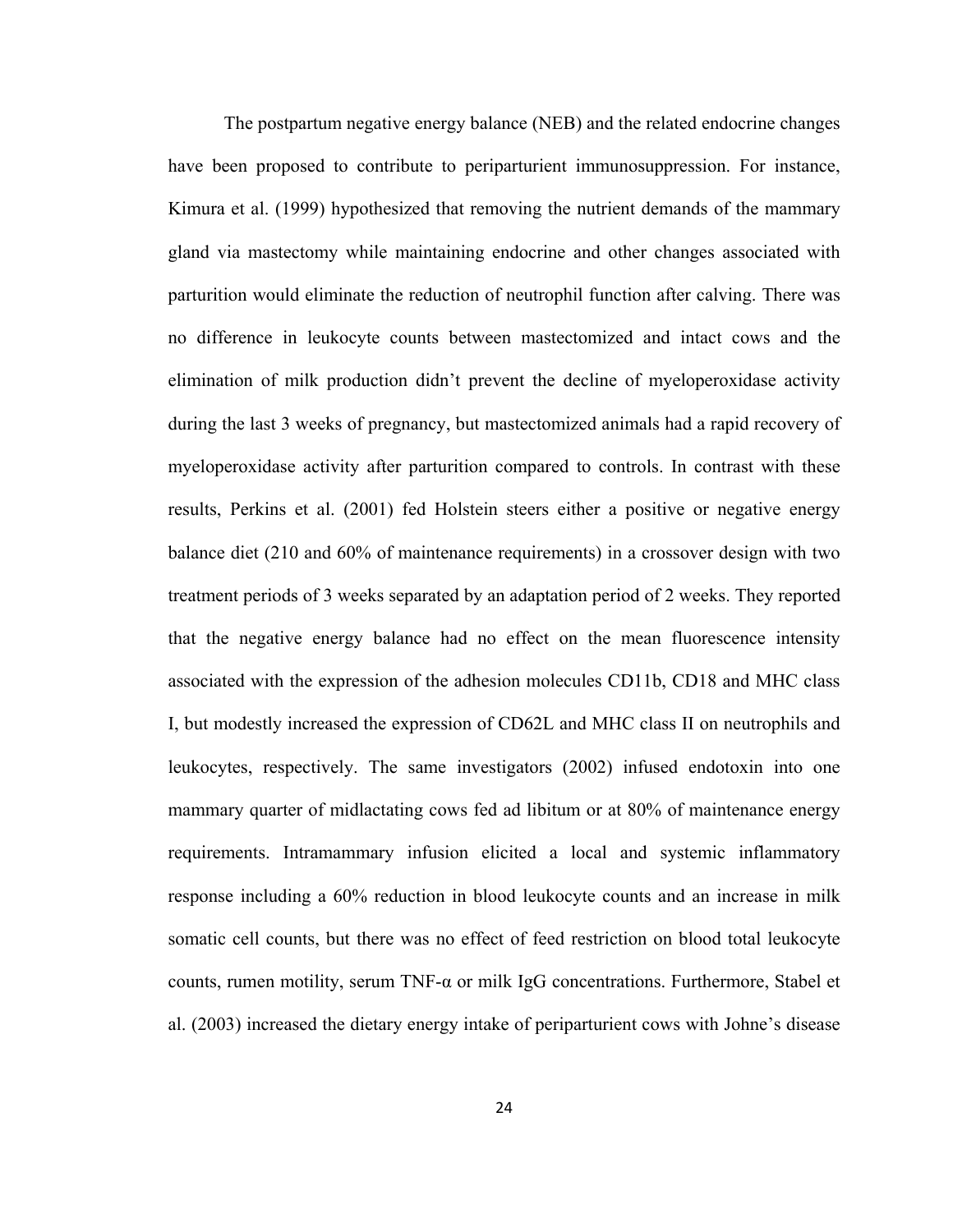by mechanically stuffing refused feed into fistulated cows. They reported no differences in chemotaxis and iodination of neutrophils collected from these cows compared to neutrophils isolated from cows fed ad libitum. Together, these findings suggest that the negative energy balance per se that dairy cows experience during the periparturient period has little or no effect on immunosuppression. However the presence of the mammary gland and the metabolic demands of lactogenesis seem to contribute to this period of reduced immune competence.

There is also evidence that the changes in fatty acid metabolism around parturition associated with high levels of non-esterified fatty acids (NEFAs) and ketone bodies impair immunity even though the mechanisms of this effect is still unknown (Suriyasathaporn et al., 2000). For example, the myeloperoxidase activity of blood neutrophils, and cytochrome *c* reduction, both indexes of ROS production, were impaired in cows with puerperal metritis and subclinical endometritis that showed higher NEFA levels during the same period (Hammon et al., 2006). The authors reported a negative correlation  $(R = 0.44)$  between plasma NEFA levels and myeloperoxidase activity for these animals. Although these results do not establish a cause-effect relationship, the negative effect of NEFA on neutrophil function has been confirmed by Scalia et al. (2006) who reported that incubation of bovine neutrophils with high (2 and 1m*M*), moderate (0.5 and 0.25m*M*) or low (0.125 and 0.0625m*M*) concentrations of NEFA resulted in a ~11% reduction in oxidative burst activity in those cells incubated with low and moderate levels of NEFA whereas the highest concentration of NEFA resulted in an increase of necrosis with a concomitant decrease in neutrophil viability of 51%.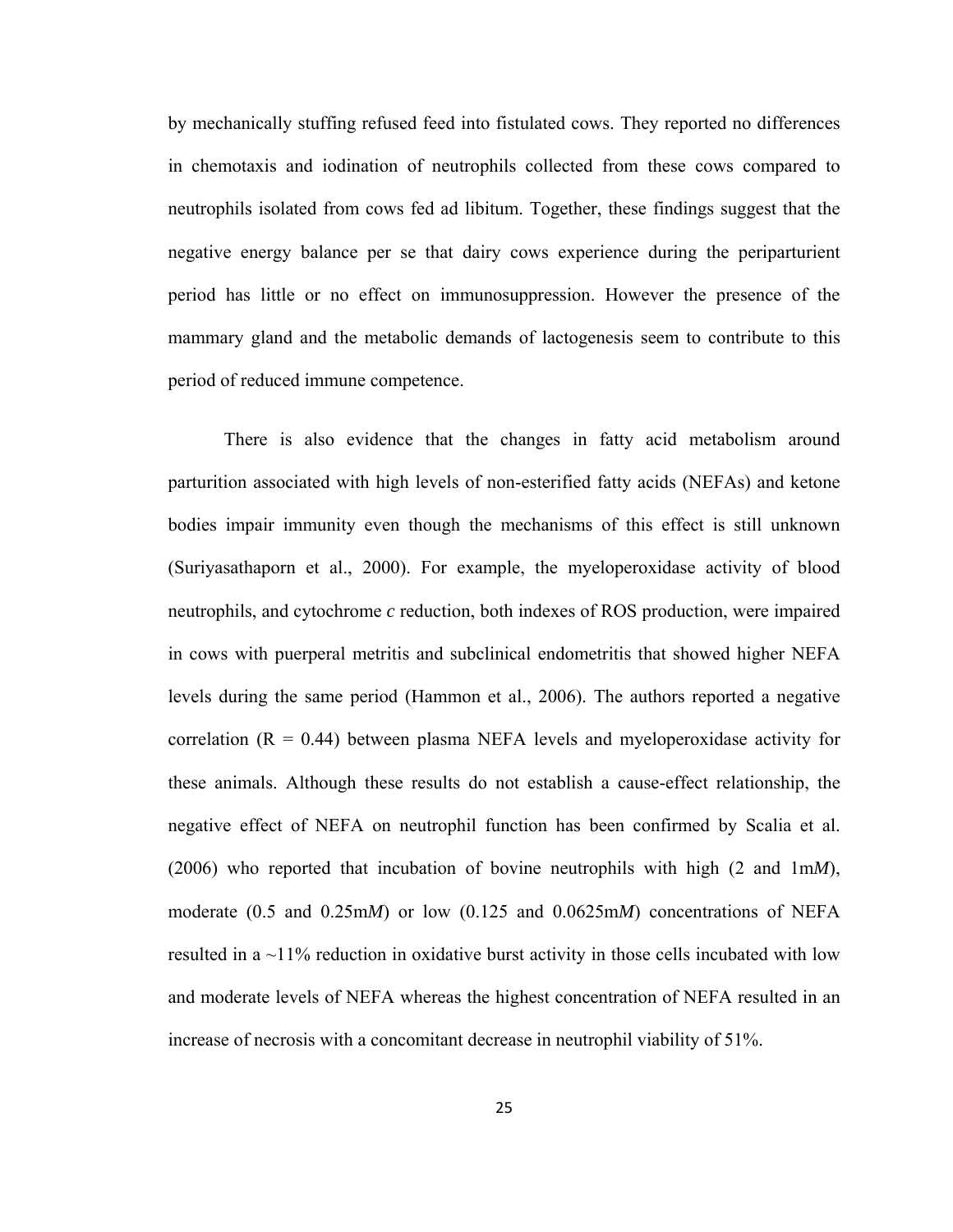As discussed earlier, the metabolic profile of periparturient dairy cows also includes high circulating concentrations of ketone bodies. To test the hypothesis that this increase in ketones is partially responsible for immunosuppression, Suriyasathaporn et al. (1999) compared the chemotaxis ability of lymphocytes isolated from cows between their 5-10 weeks of lactation with low, medium or high plasma levels of β-hydroxybutyrate (BHB). Cows with high levels of BHB (>1.6mM) had a lower chemotactic activity compared to those with low and medium BHB levels  $\ll 0.8$  and 0.8-1.6 mM, respectively). Consistently, when they isolated blood lymphocytes from subclinically and clinically ketotic cows and incubated them with BHBA, acetoacetate, acetone or a mixture of these, they reported an impairment of in-vitro migration ability in an environment with ketone bodies. Similarly, 1 and 2.5 m*M* concentrations of βhydroxybutyric acid in vitro have been shown to inhibit the chemiluminescence associated respiratory burst (10 and 15%, respectively) of neutrophils isolated from healthy periparturient cows (Hoeben et al., 1997).

In addition to metabolites, endocrine factors seem to be partially responsible for the diminished neutrophil activity during the periparturient period. For example, glucocorticosteroids, widely used as anti-inflammatory agents, suppress several functions of immunity. Hoeben et al (1998) measured the respiratory burst activity of bovine neutrophils in-vitro after exposure to one of eight glucocorticosteroids and reported a decrease in the chemiluminescence response from cells treated with 7 out of 8 drugs, including cortisone and hydrocortisone which at a concentration of  $2 \times 10^{-4}$  mM reduced the respiratory burst activity by 7 and 13%, respectively. However, the peak of cortisol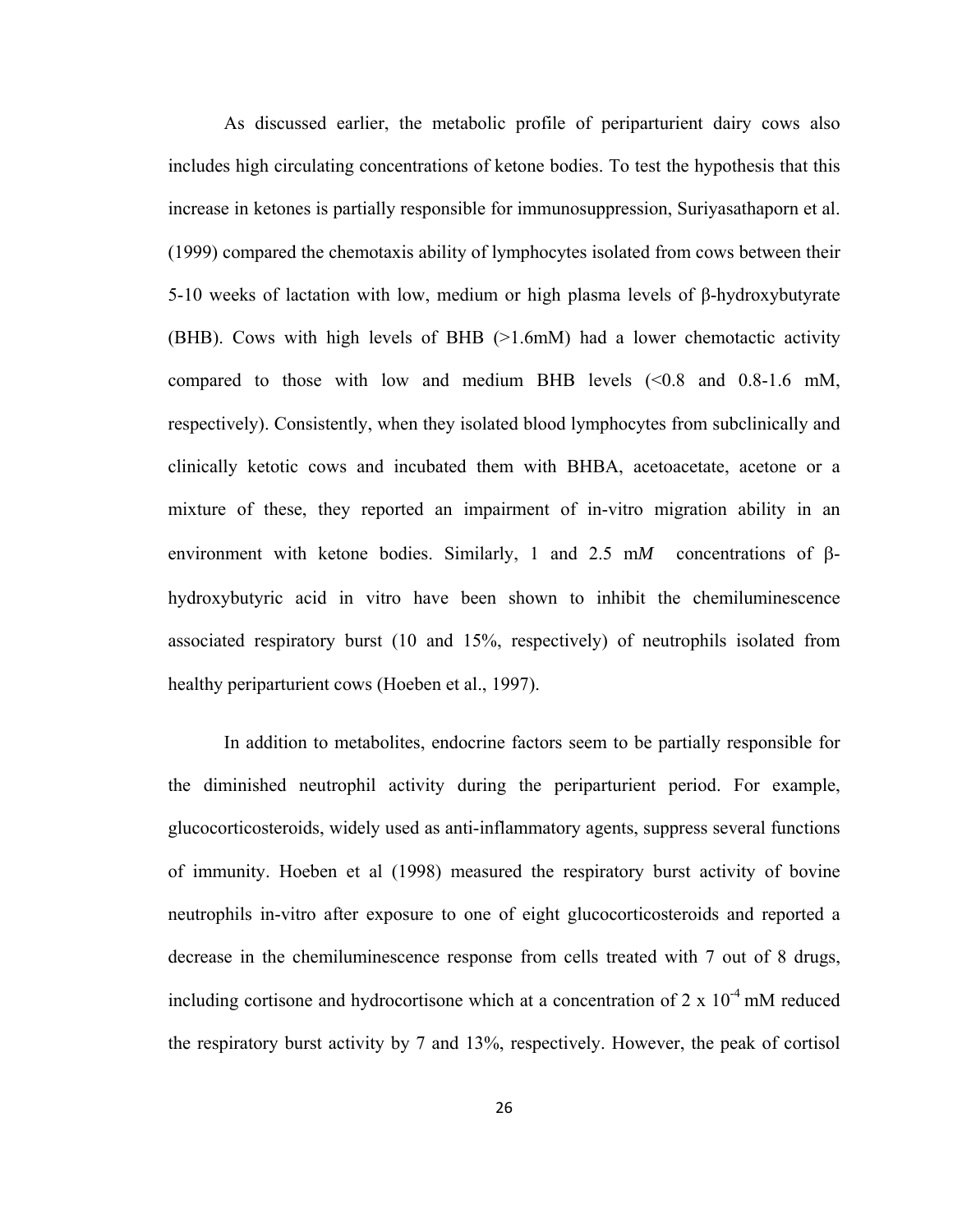that occurs at calving lasts only hours and might not explain the prolonged state of immunosupression observed around (especially prior to) parturition (Overton and Waldron, 2004).

Lactogenic hormones and factors associated with structural and functional changes during the dry period and onset of lactation have been related to periods of highest incidence of infections (Vangroenweghe et al., 2005). In fact, the effect of the lactogenic hormone prolactin (PRL) and growth hormone (GH), both necessary for the transition from a proliferative to a lactating mammary gland, on periparturient immunity have been studied. Dairy steers on long day photoperiods have higher concentrations of circulating PRL but reduced expression of PRL receptor on peripheral blood mononuclear cells (PBMCs), compared to those under short day photoperiod exposure (Auchtung and Dahl, 2004) and neutrophils collected from cows assigned to a short day photoperiod of 8 hours of light during the dry period had greater migration towards the chemoattractants IL-8 and C5a, while their lymphocytes showed enhanced cellular proliferation (Auchtung et al., 2004). Treatment of cows with bovine somatotropin (bST) may enhance neutrophil function; Hoeben et al. (1999) treated healthy lactating cows (6- 15 weeks postpartum) with 500 mg of bST 7 days before and after experimental *S. uberis* infection and reported reduced fever, tachycardia, swelling, pain and firmness of infected glands but little effect on the luminol-dependent luminescence of blood neutrophils compared to control cows. In summary, all the metabolic and endocrine changes during this period seem to contribute to some extent to the reduction in neutrophil function. Insulin, a key endocrine regulator of these changes might have an effect on immunity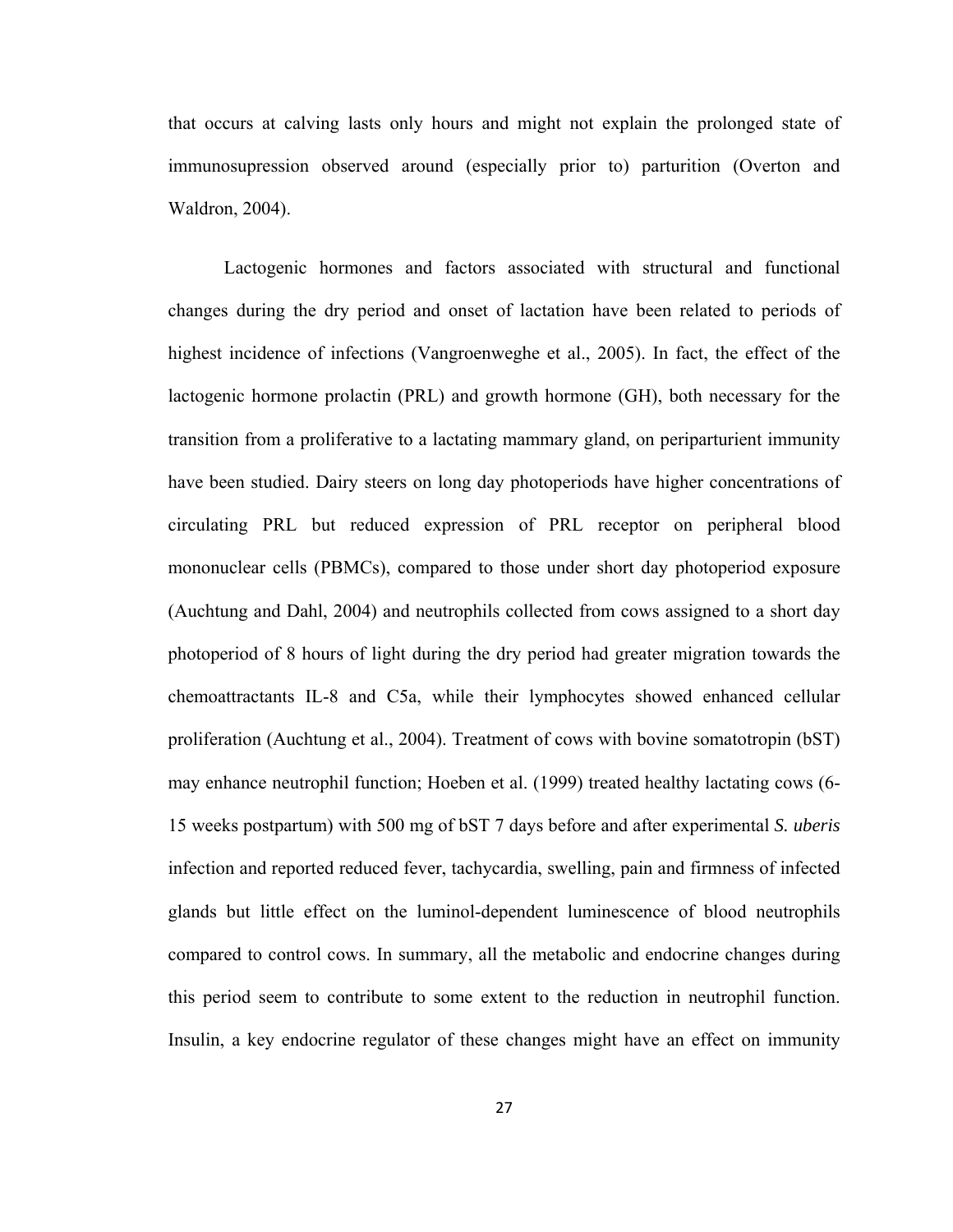either by altering plasma and tissue concentrations of metabolites and other hormones or by a direct effect on PMNs.

#### *Effect of insulin on neutrophil activity*

Insulin receptors have been detected in low levels on neutrophils in dairy cattle by indirect immunofluorescence staining and flow cytometry (Nielsen et al., 2003), but the effects of insulin on immune function have not been investigated in dairy cows. It is conceivable that insulin could act upon neutrophils in multiple ways. For example, changes in insulin concentration or resistance to the hormone might result in a lack of stored glycogen within the neutrophil that could limit the production of NADPH and the subsequent bacteriocidal peroxidase activity of these cells (Hammon et al., 2006), modulation of the activity of key glycolytic enzymes such as glucose-6-phospate dehydrogenase (G6PDH) and phosphofructokinase (PFK) (Alba-Loureiro et al., 2006) or could alter neutrophil granulopoiesis and differentiation.

In humans, it has been recognized that patients with diabetes have impaired neutrophil phagocytosis, bactericidal activity, release of lysosomal enzymes and production of ROS (Alba-Loureiro et al., 2007, Bilgic et al., 2008). Also, neutrophils isolated from the peritoneal cavity of induced diabetic rats had reduced phagocytosis and hydrogen peroxide content (17 and 31%, respectively) compared to control rats. Interestingly, insulin treatment restored these neutrophil functions to the values found in control animals (Alba-Loureiro et al., 2006). In view of these findings, the therapeutic use of insulin to improve neutrophil function has been further investigated, at least in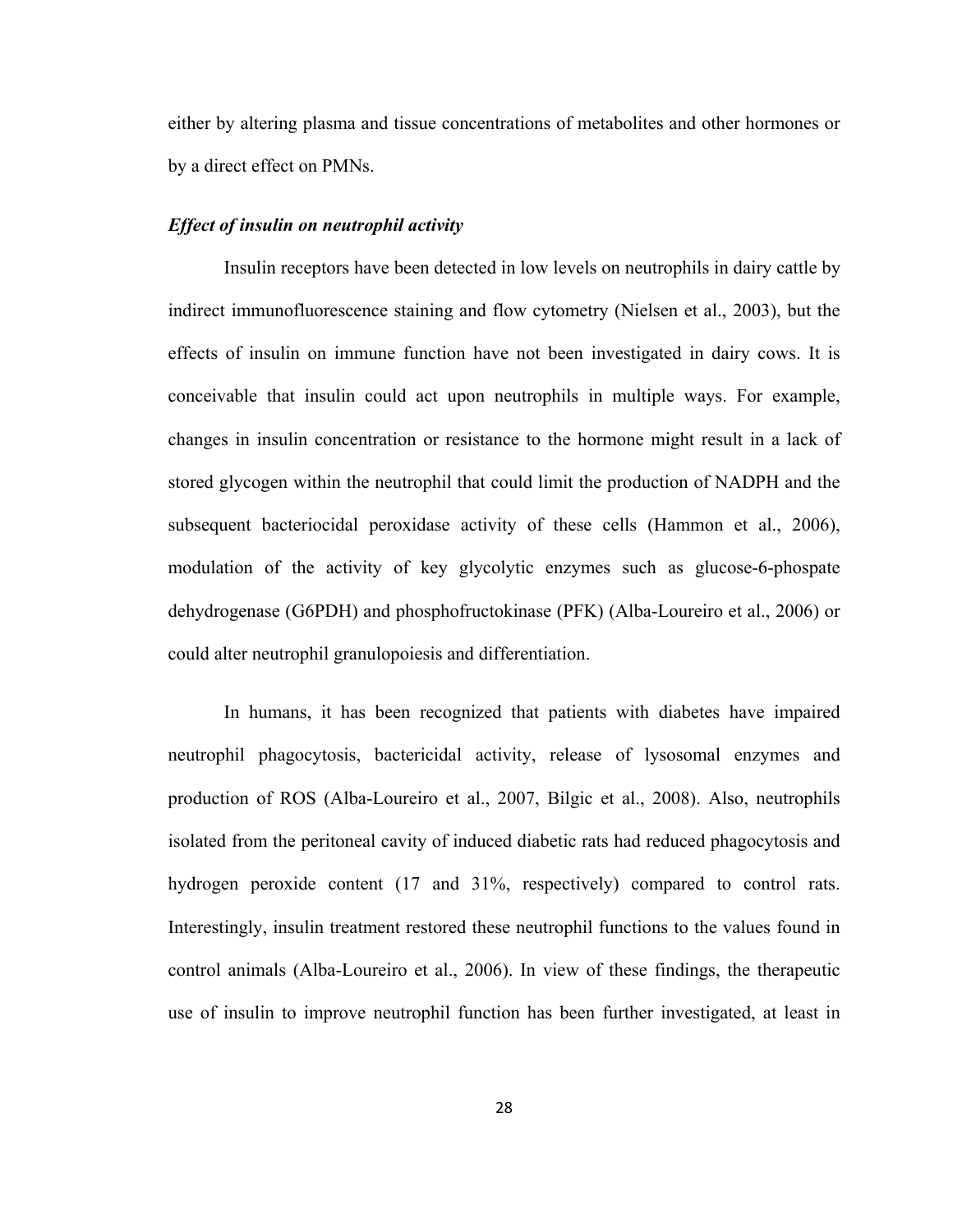humans. For example, incubation of neutrophils with insulin at physiologically relevant concentrations has been shown to increase their chemotaxis ability in a dose-response manner (Cavalot et al., 1992) whereas Rassias et al. (1999) reported that non-diabetic patients receiving insulin treatment during cardiac surgery had enhanced phagocytic activity due to a 41% increased absolute number of circulating neutrophils.

Interestingly, infusion of insulin into healthy patients with controlled plasma glucose levels has yielded contrasting results. Walrand et al. (2004) infused 0.7 mU/kg/min of insulin into non-diabetic, non-obese subjects while maintaining strict euglycemia for a period of 4 hours. They collected neutrophils from blood before and after the infusion and reported that insulin increased the total neutrophil counts by 66%, the directed migration of PMNs towards a chemoattractant by approximately 150% as well as the overall phagocytosis, and bactericidal capacity, when compared to neutrophils isolated before the insulin clamp. Contrary to these results, Fejfarova et al. (2006) performed a similar hyperinsulinemic euglycemic clamp on healthy individuals and reported no effect of insulin infusion on neutrophil phagocytic or respiratory burst activity, compared to neutrophils isolated from subjects receiving a saline infusion. They suggested that these findings contrast to those reported by the study of Walrand and others (2004) because in that study, the authors did not compare the neutrophil function indexes with an appropriate control such as the infusion of saline.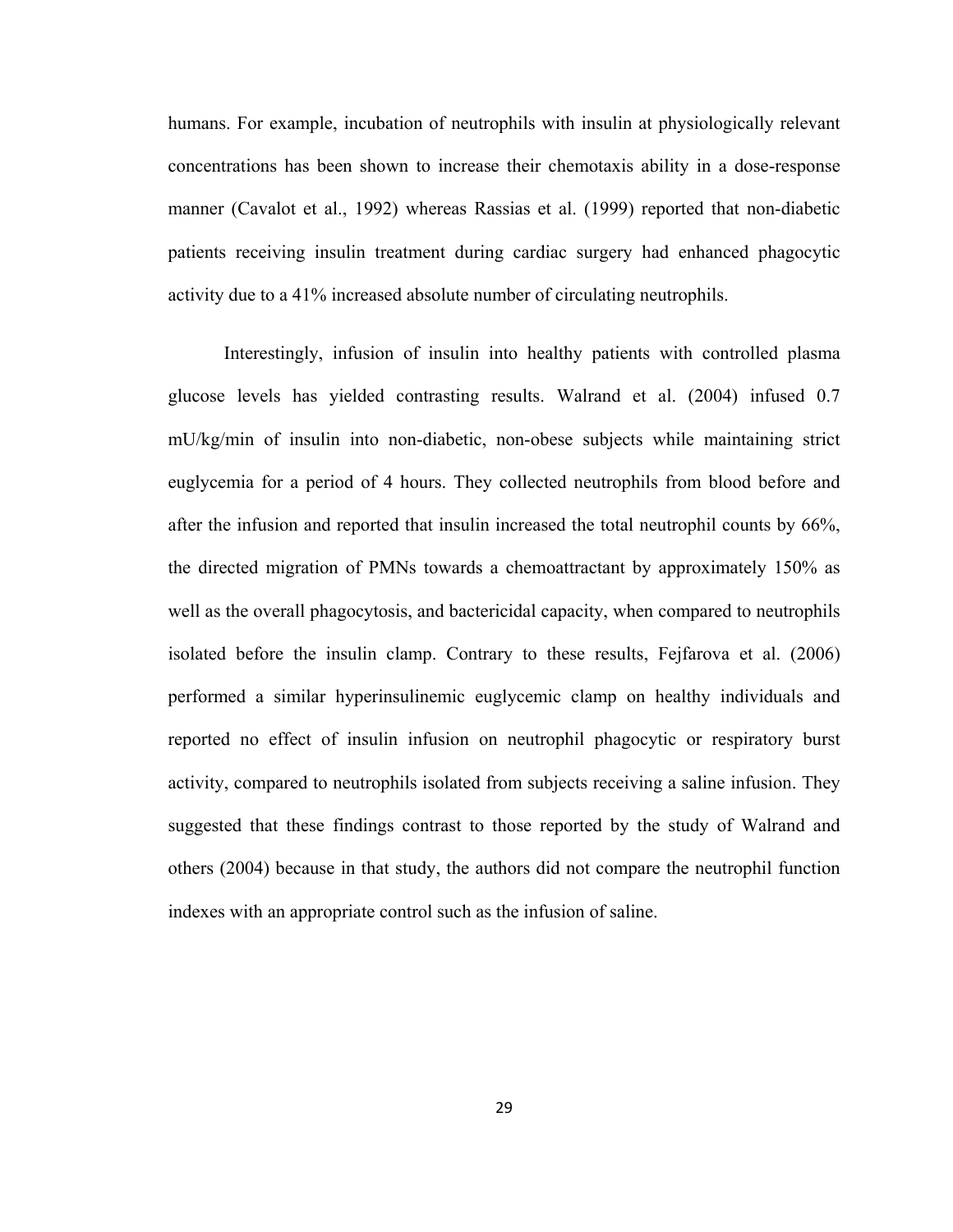#### **CONCLUSION**

Dairy cows are more susceptible to mastitis during the periparturient period because of the development of a state of immunosuppression characterized by a reduction of number and function of neutrophils around the time of calving. The mechanisms responsible for this decrease in neutrophil function are not completely understood, but it is possible that several factors contribute to this phenomenon. Remarkably, the periparturient cow experiences a tremendous metabolic challenge due to the increased nutrient requirements to support pregnancy and lactogenesis. Thus, the animal undergoes a series of physiological changes carefully coordinated by the endocrine system that result in partitioning of nutrients towards the mammary gland. In view of this timecoincidence between the periparturient metabolic changes and this period of immunosuppression, the effect of several metabolites and hormones on immune function has been investigated. For example, the presence of the mammary gland (Kimura et al., 1999), the negative energy balance during the periparturient period (Perkins et al., 2002, Perkins et al., 2001), high levels of NEFA and ketone bodies (Hoeben et al., 1997, Scalia et al., 2006, Suriyasathaporn et al., 2000), cortisol (Hoeben et al., 1998) and sex steroids (Winters et al., 2003) have been proposed to contribute to the reduction in the immune capacity of transition cows. Despite these considerable efforts, the physiology of the periparturient immunosuppression has not been elucidated (Paape et al., 2002b).

Part of the homeorhetic control in cows during the transition period includes a decrease in the plasma concentration of insulin and the development of insulin resistance beginning several weeks before parturition that allows a shift from anabolism to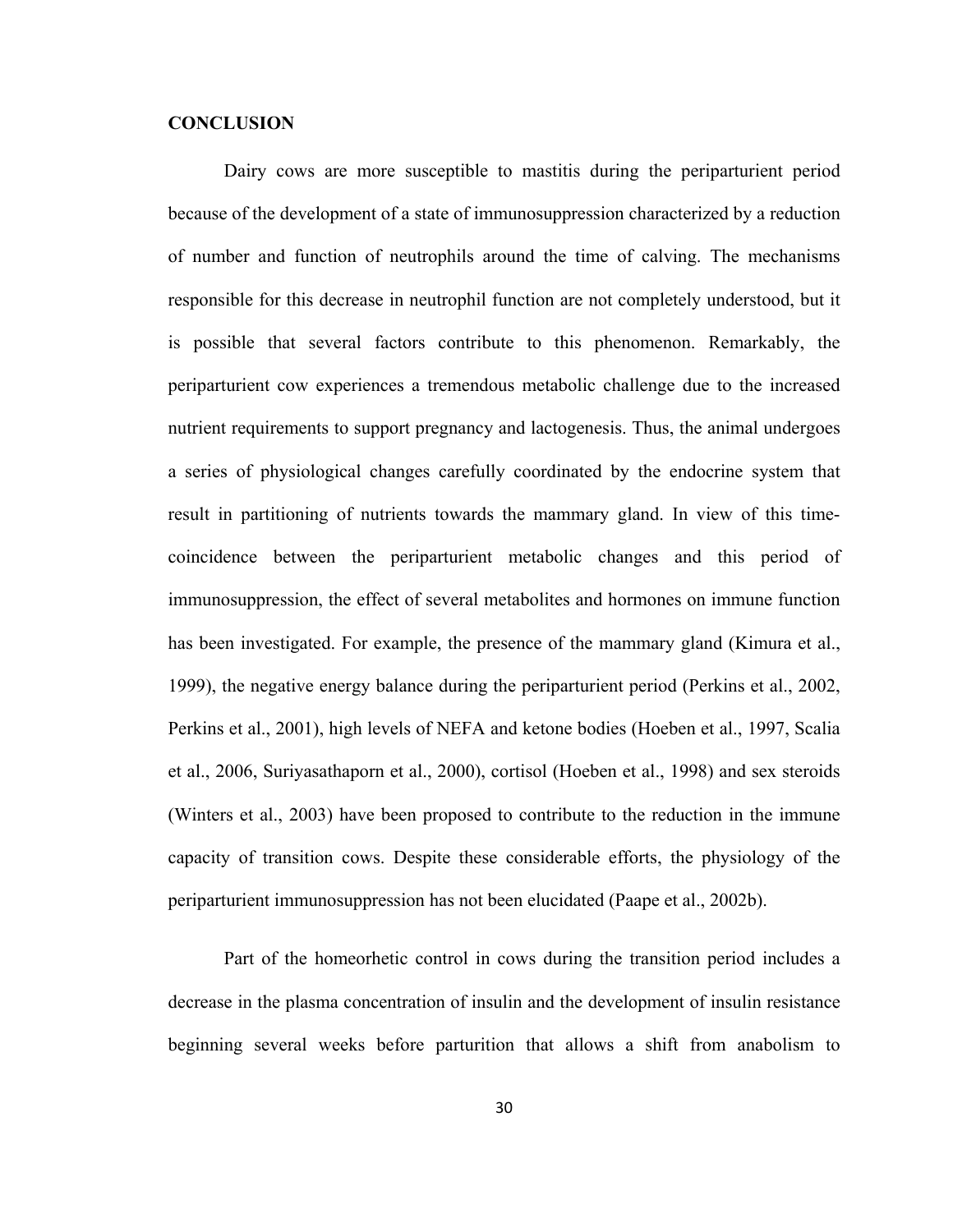catabolism typical of the periparturient period. However, whether insulin modulates immune function in dairy cows is unknown. In humans, diabetes has been associated with decreased neutrophil function and there is some evidence that exogenous insulin can improve this condition. Furthermore, a class of antidiabetic drugs known as thiazolidinediones exert insulin-sensitizing effects by binding to the nuclear receptor PPARγ. Interestingly, recent studies have reported a potent anti-inflammatory effect of these TZDs, at least on human macrophages and peripheral mononuclear cells. Together, these findings highlight the potential for therapeutic intervention on insulin metabolism of bovine neutrophils to improve the immune competence of dairy cows during the periparturient period.

#### **REFERENCES**

Alba-Loureiro, T. C., S. M. Hirabara, J. R. Mendonca, R. Curi, and T. C. Pithon-Curi. 2006. Diabetes causes marked changes in function and metabolism of rat neutrophils. J. Endocrinol. 188:295-303.

Alba-Loureiro, T. C., C. D. Munhoz, J. O. Martins, G. A. Cerchiaro, C. Scavone, R. Curi, and P. Sannomiya. 2007. Neutrophil function and metabolism in individuals with diabetes mellitus. Braz. J. Med. Biol. Res. 40:1037-1044.

Auchtung, T. L. and G. E. Dahl. 2004. Prolactin mediates photoperiodic immune enhancement: effects of administration of exogenous prolactin on circulating concentrations, receptor expression, and immune function in steers. Biol. Reprod. 71:1913-1918.

Auchtung, T. L., J. L. Salak-Johnson, D. E. Morin, C. C. Mallard, and G. E. Dahl. 2004. Effects of photoperiod during the dry period on cellular immune function of dairy cows. J. Dairy Sci. 87:3683-3689.

Bartlett, P. C., G. Y. Miller, C. R. Anderson, and J. H. Kirk. 1990. Milk production and somatic cell count in Michigan dairy herds. J. Dairy Sci. 73:2794-2800.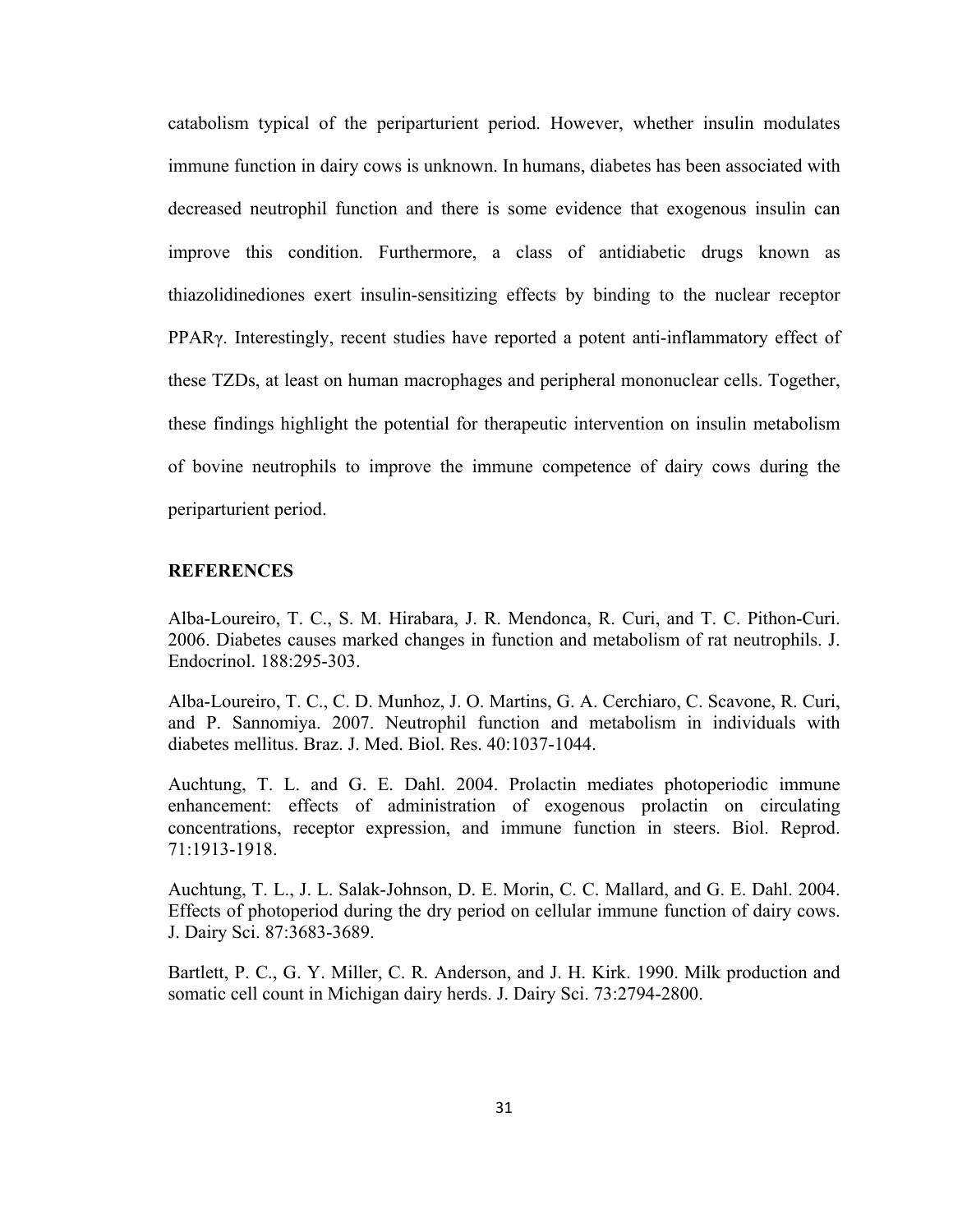Bauman, D. E. and W. B. Currie. 1980. Partitioning of nutrients during pregnancy and lactation: a review of mechanisms involving homeostasis and homeorhesis. J. Dairy Sci. 63:1514-1529.

Bauman, D. E., C. J. Peel, W. D. Steinhour, P. J. Reynolds, H. F. Tyrrell, A. C. G. Brown, and G. L. Haaland. 1988. Effect of bovine somatotropin on metabolism of lactating dairy cows: influence on rates of irreversible loss and oxidation of glucose and nonesterified fatty acids. J. Nutr. 118:1031-1040.

Bauman, D. E. and R. G. Vernon. 1993. Effects of Exogenous Bovine Somatotropin on Lactation. Annu. Rev. Nutr. 13:437-461.

Bell, A. W. 1995. Regulation of organic nutrient metabolism during transition from late pregnancy to early lactation. J. Anim. Sci. 73:2804-2819.

Bell, A. W. and D. E. Bauman. 1997. Adaptations of glucose metabolism during pregnancy and lactation. J. Mammary Gland Biol. Neoplasia 2:265-278.

Biddinger, S. B. and C. R. Kahn. 2006. From mice to men: insights into the insulin resistance syndromes. Annu. Rev. Physiol. 68:123-158.

Bilgic, S., E. Aktas, F. Salman, G. Ersahin, G. Erten, M. T. Yilmaz, and G. Deniz. 2008. Intracytoplasmic cytokine levels and neutrophil functions in early clinical stage of type 1 diabetes. Diabetes Res. Clinical Pract. 79:31-36.

Blum, J. W., R. B. Wilson, and D. S. Kronfeld. 1973. Plasma insulin concentrations in parturient cows. J. Dairy Sci. 56:459-464.

Brinkmann, V., U. Reichard, C. Goosmann, B. Fauler, Y. Uhlemann, D. S. Weiss, Y. Weinrauch, and A. Zychlinsky. 2004. Neutrophil extracellular traps kill bacteria. Science 303:1532-1535.

Brinkmann, V. and A. Zychlinsky. 2007. Beneficial suicide: why neutrophils die to make NETs. Nat. Rev. 5:577-582.

Brockman, R. P. 1978. Roles of glucagon and insulin in the regulation of metabolism in ruminants. A review. Can. Vet. J. 19:55-66.

Burvenich, C., D. D. Bannerman, J. D. Lippolis, L. Peelman, B. J. Nonnecke, M. E. Kehrli, Jr., and M. J. Paape. 2007. Cumulative physiological events influence the inflammatory response of the bovine udder to Escherichia coli infections during the transition period. J. Dairy Sci. 90 Suppl. 1:E39-54.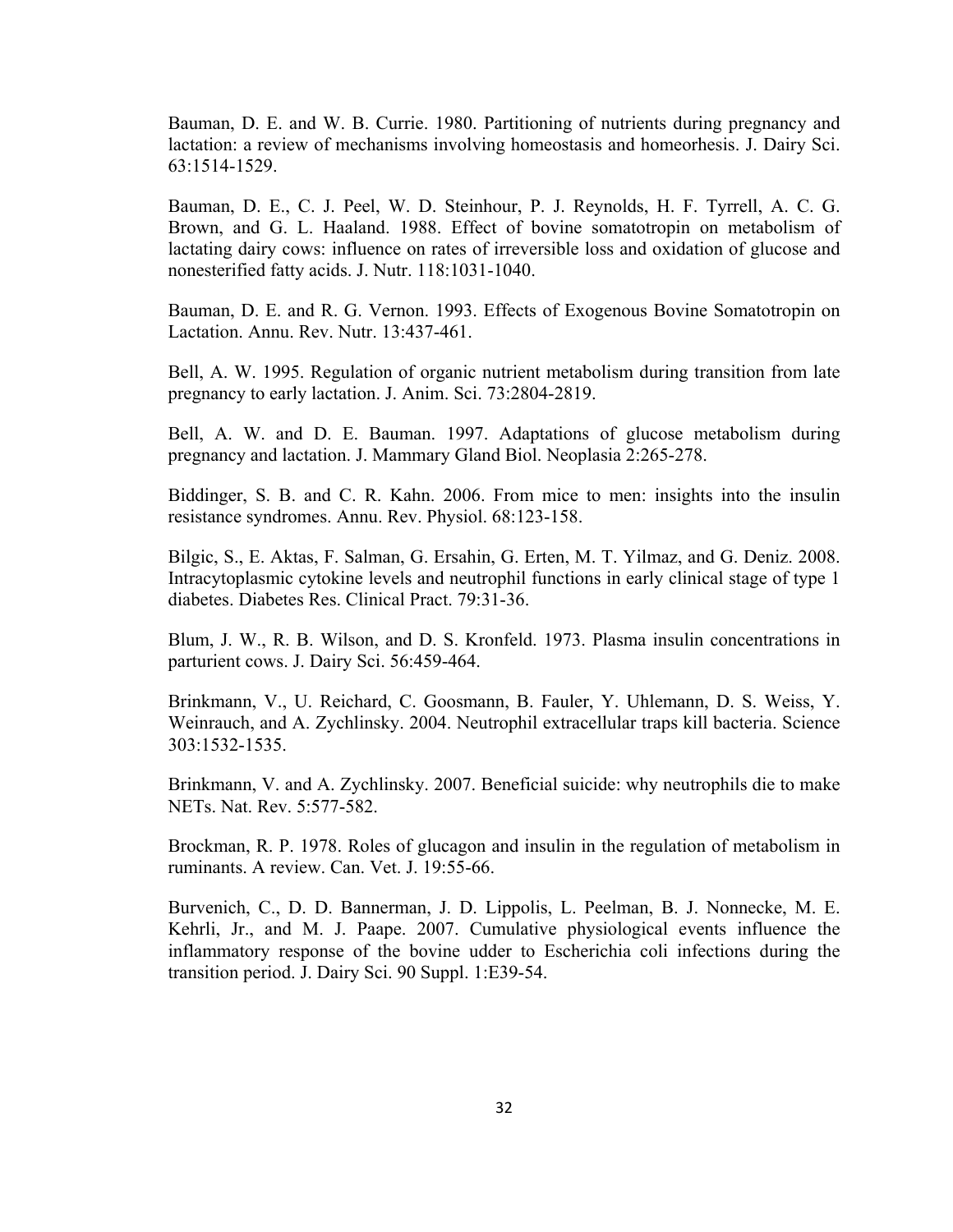Burvenich, C., M. J. Paape, D. Hoeben, H. Dosogne, A. M. Massart-Leen, and J. Blum. 1999. Modulation of the inflammatory reaction and neutrophil defense of the bovine lactating mammary gland by growth hormone. Domest. Anim. Endocrinol. 17:149-159.

Burvenich, C., V. Van Merris, J. Mehrzad, A. Diez-Fraile, and L. Duchateau. 2003. Severity of E. coli mastitis is mainly determined by cow factors. Vet. Res. 34:521-564.

Cai, T. Q., P. G. Weston, L. A. Lund, B. Brodie, D. J. McKenna, and W. C. Wagner. 1994. Association between neutrophil functions and periparturient disorders in cows. Am. J. Vet. Res. 55:934-943.

Capuco, A. V., M. J. Paape, and S. C. Nickerson. 1986. In vitro study of polymorphonuclear leukocyte damage to mammary tissues of lactating cows. Am. J. Vet. Res. 47:663-668.

Cavalot, F., G. Anfossi, I. Russo, E. Mularoni, P. Massucco, S. Burzacca, L. Mattiello, and M. Trovati. 1992. Insulin, at physiological concentrations, enhances the polymorphonuclear leukocyte chemotactic properties. Horm. Metab. Res. 24:225-228.

Chinetti, G., J. C. Fruchart, and B. Staels. 2000. Peroxisome proliferator-activated receptors (PPARs): nuclear receptors at the crossroads between lipid metabolism and inflammation. Inflamm. Res. 49:497-505.

Daniel, L. R., B. P. Chew, T. S. Tanaka, and L. W. Tjoelker. 1991. Beta-carotene and vitamin A effects on bovine phagocyte function in vitro during the peripartum period. J. Dairy Sci. 74:124-131.

Detilleux, J. C., M. E. Kehrli, Jr., J. R. Stabel, A. E. Freeman, and D. H. Kelley. 1995. Study of immunological dysfunction in periparturient Holstein cattle selected for high and average milk production. Vet. Immunol. Immunopathol. 44:251-267.

Diez-Fraile, A., E. Meyer, and C. Burvenich. 2002. Regulation of adhesion molecules on circulating neutrophils during coliform mastitis and their possible immunomodulation with drugs. Vet. Immunol. Immunopathol. 86:1-10.

Dosogne, H., F. Vangroenweghe, B. Barrio, P. Rainard, and C. Burvenich. 2001. Decreased number and bactericidal activity against Staphylococcus aureus of the resident cells in milk of dairy cows during early lactation. J. Dairy Res. 68:539-549.

Drackley, J. K. 1999. Biology of dairy cows during the transition period: the final frontier. J. Dairy Sci. 82:2259-73.

Drackley, J. K., T. R. Overton, and G. N. Douglas. 2001. Adaptations of glucose and long chain fatty acid metabolism in liver of dairy cows during the periparturient period. J. Dairy Sci. 84(E. Suppl.):E100-E112.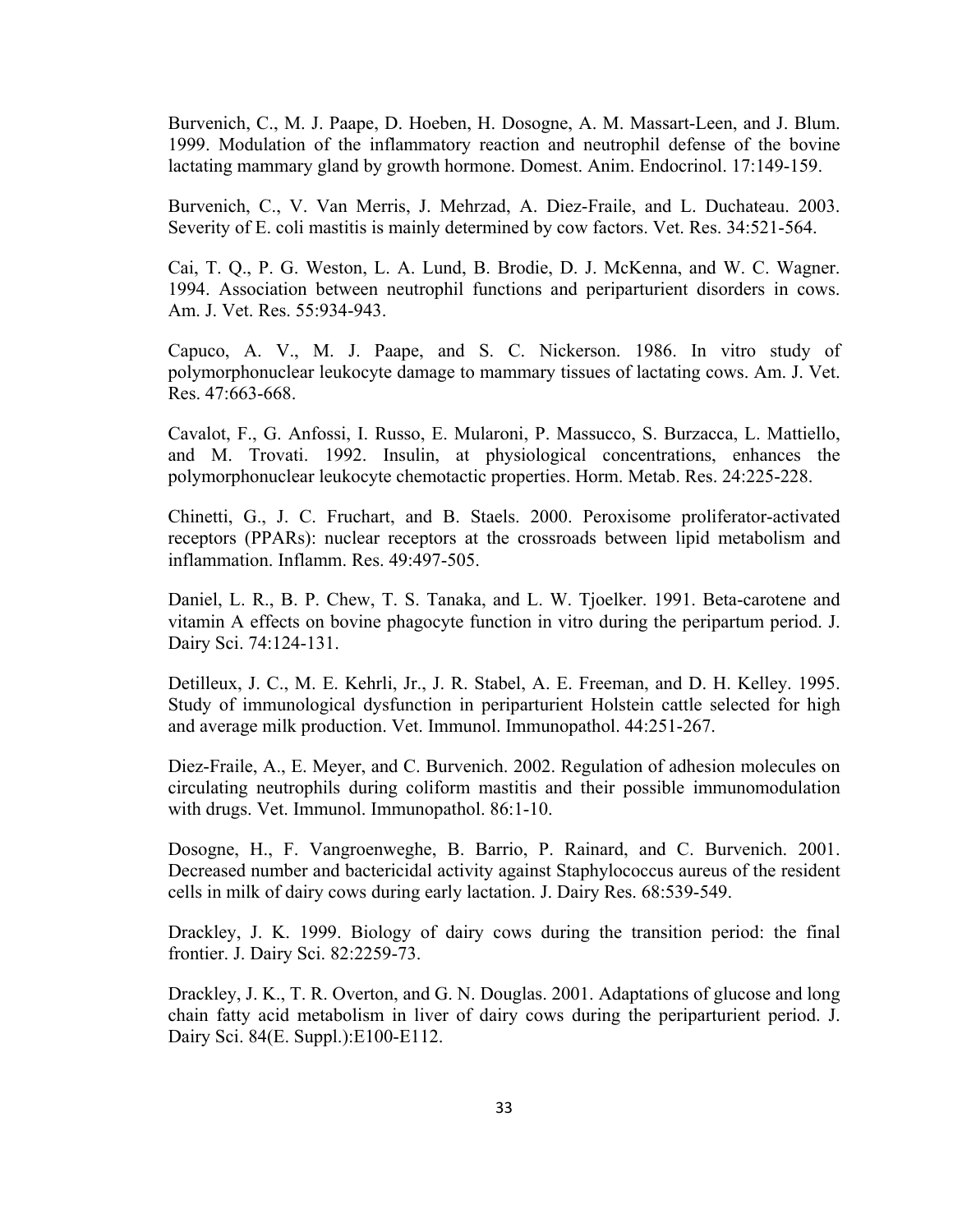Fejfarova, V., A. Jirkovska, J. Lupinkova, J. Kovar, J. Kalanin, I. Striz, J. Skibova, P. Boucek, and T. Pelikanova. 2006. Effect of acute hyperglycemia and/or hyperinsulinemia on polymorphonuclear functions in healthy subjects. Metabolism 55:811-818.

Fuchs, T. A., U. Abed, C. Goosmann, R. Hurwitz, I. Schulze, V. Wahn, Y. Weinrauch, V. Brinkmann, and A. Zychlinsky. 2007. Novel cell death program leads to neutrophil extracellular traps. J. Cell Biol. 176:231-241.

Ghanim, H., R. Garg, A. Aljada, P. Mohanty, Y. Kumbkarni, E. Assian, W. Hamouda, and P. Dandona. 2001. Suppression of nuclear factor-kappaB and stimulation of inhibitor kappaB by troglitazone: evidence for an anti-inflammatory effect and a potential antiatherosclerotic effect in the obese. J. Clin. Endocrinol. Metab. 86:1306-1312.

Goff, J. P. 2006. Major advances in our understanding of nutritional influences on bovine health. J. Dairy Sci. 89:1292-1301.

Grummer, R. R. 1993. Etiology of lipid-related metabolic disorders in periparturient dairy cows. J. Dairy Sci. 76:3882-3896.

Guidry, A. J., L. M. Berning, and C. N. Hambleton. 1993. Opsonization of staphylococcus aureus by bovine immunoglobulin isotypes. J. Dairy Sci. 76:1285-1289.

Hammon, D. S., I. M. Evjen, T. R. Dhiman, J. P. Goff, and J. L. Walters. 2006. Neutrophil function and energy status in Holstein cows with uterine health disorders. Vet. Immunol. Immunopathol. 113:21-29.

Hayirli, A. 2006. The role of exogenous insulin in the complex of hepatic lipidosis and ketosis associated with insulin resistance phenomenon in postpartum dairy cattle. Vet. Res. Commun. 30:749-774.

Hayirli, A., S. J. Bertics, and R. R. Grummer. 2002. Effects of slow-release insulin on production, liver triglyceride, and metabolic profiles of Holsteins in early lactation. J. Dairy Sci. 85:2180-2191.

Hodgson, J. C., C. A. Watkins, and C. W. Bayne. 2006. Contribution of respiratory burst activity to innate immune function and the effects of disease status and agent on chemiluminescence responses by ruminant phagocytes in vitro. Vet. Immunol. Immunopathol. 112:12-23.

Hoeben, D., C. Burvenich, P. J. Eppard, J. C. Byatt, and D. L. Hard. 1999. Effect of bovine somatotropin on neutrophil functions and clinical symptoms during Streptococcus uberis mastitis. J. Dairy Sci. 82:1465-1481.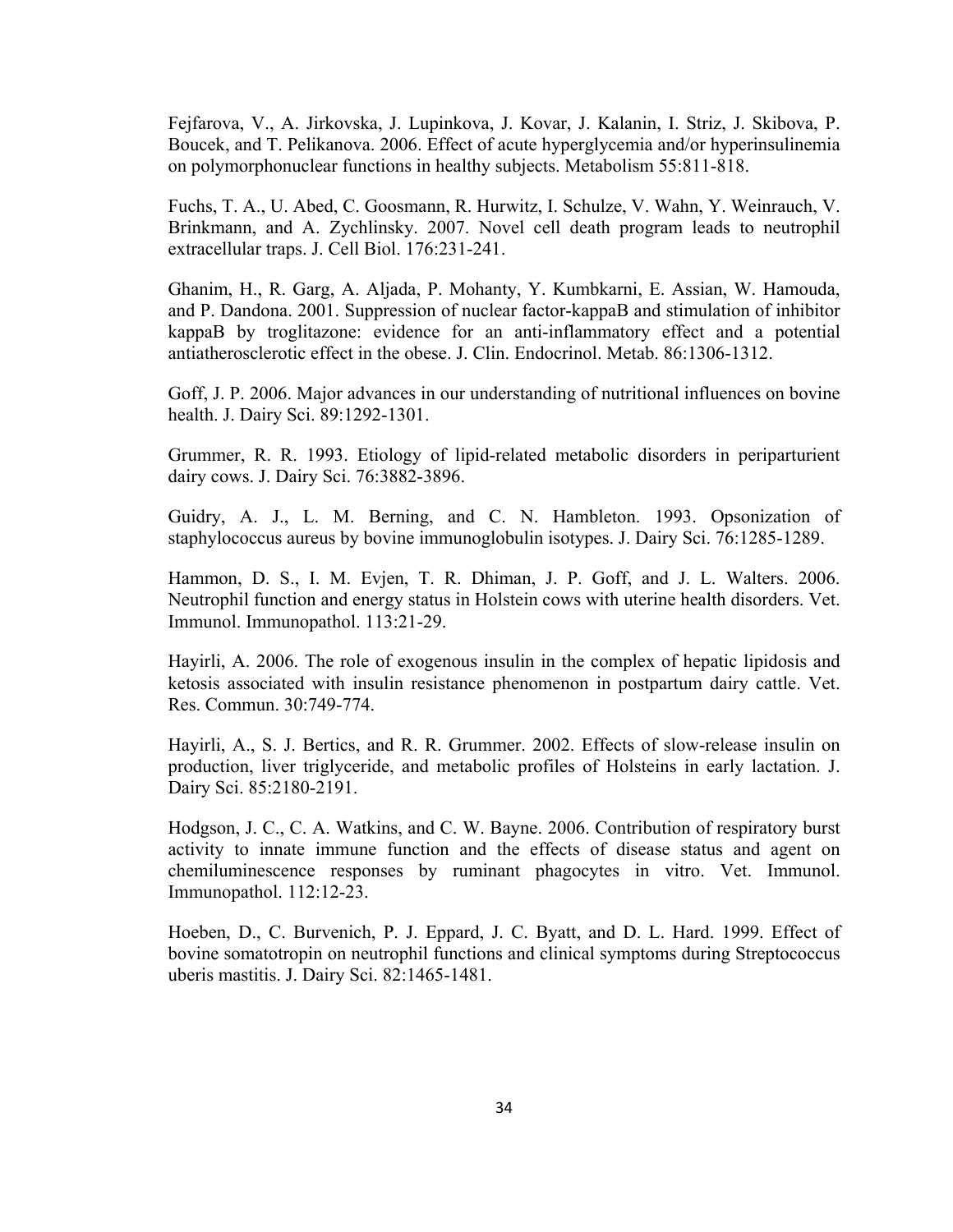Hoeben, D., C. Burvenich, and A. M. Massart-Leen. 1998. Glucocorticosteroids and in vitro effects on chemiluminescence of isolated bovine blood granulocytes. Eur. J. Pharmacol. 354:197-203.

Hoeben, D., R. Heyneman, and C. Burvenich. 1997. Elevated levels of betahydroxybutyric acid in periparturient cows and in vitro effect on respiratory burst activity of bovine neutrophils. Vet. Immunol. Immunopathol. 58:165-170.

Hoeben, D., E. Monfardini, G. Opsomer, C. Burvenich, H. Dosogne, A. De Kruif, and J. F. Beckers. 2000. Chemiluminescence of bovine polymorphonuclear leucocytes during the periparturient period and relation with metabolic markers and bovine pregnancyassociated glycoprotein. J. Dairy Res. 67:249-259.

Houseknecht, K. L., B. M. Cole, and P. J. Steele. 2002. Peroxisome proliferator-activated receptor gamma (PPARgamma) and its ligands: a review. Domest. Anim. Endocrinol. 22:1-23.

Jiang, C., A. T. Ting, and B. Seed. 1998. PPAR-gamma agonists inhibit production of monocyte inflammatory cytokines. Nature 391:82-86.

Kahn, C. R. 1978. Insulin resistance, insulin insensitivity, and insulin unresponsiveness: a necessary distinction. Metabolism 27:1893-1902.

Kehrli, M. E., Jr., B. J. Nonnecke, and J. A. Roth. 1989. Alterations in bovine neutrophil function during the periparturient period. Am. J. Vet. Res. 50:207-214.

Kim, Y. B., K. Kotani, T. P. Ciaraldi, R. R. Henry, and B. B. Kahn. 2003. Insulinstimulated protein kinase C lambda/zeta activity is reduced in skeletal muscle of humans with obesity and type 2 diabetes: reversal with weight reduction. Diabetes 52:1935-1942.

Kimura, K., J. P. Goff, and M. E. Kehrli, Jr. 1999. Effects of the presence of the mammary gland on expression of neutrophil adhesion molecules and myeloperoxidase activity in periparturient dairy cows. J. Dairy Sci. 82:2385-2392.

Kushibiki, S., K. Hodate, H. Shingu, Y. Ueda, M. Shinoda, Y. Mori, T. Itoh, and Y. Yokomizo. 2001. Insulin resistance induced in dairy steers by tumor necrosis factor alpha is partially reversed by 2,4-thiazolidinedione. Domest. Anim. Endocrinol. 21:25-37.

Lanna, D. P. D., K. L. Houseknecht, D. Y. Harris, and D. E. Bauman. 1995. Effect of somatotropin treatment on lipogenesis, lipolysis, and related cellular mechanisms in adipose tissue of lactating cows. J. Dairy Sci. 78:1703- 1712.

LeBlanc, S. J., K. D. Lissemore, D. F. Kelton, T. F. Duffield, and K. E. Leslie. 2006. Major advances in disease prevention in dairy cattle. J. Dairy Sci. 89:1267-1279.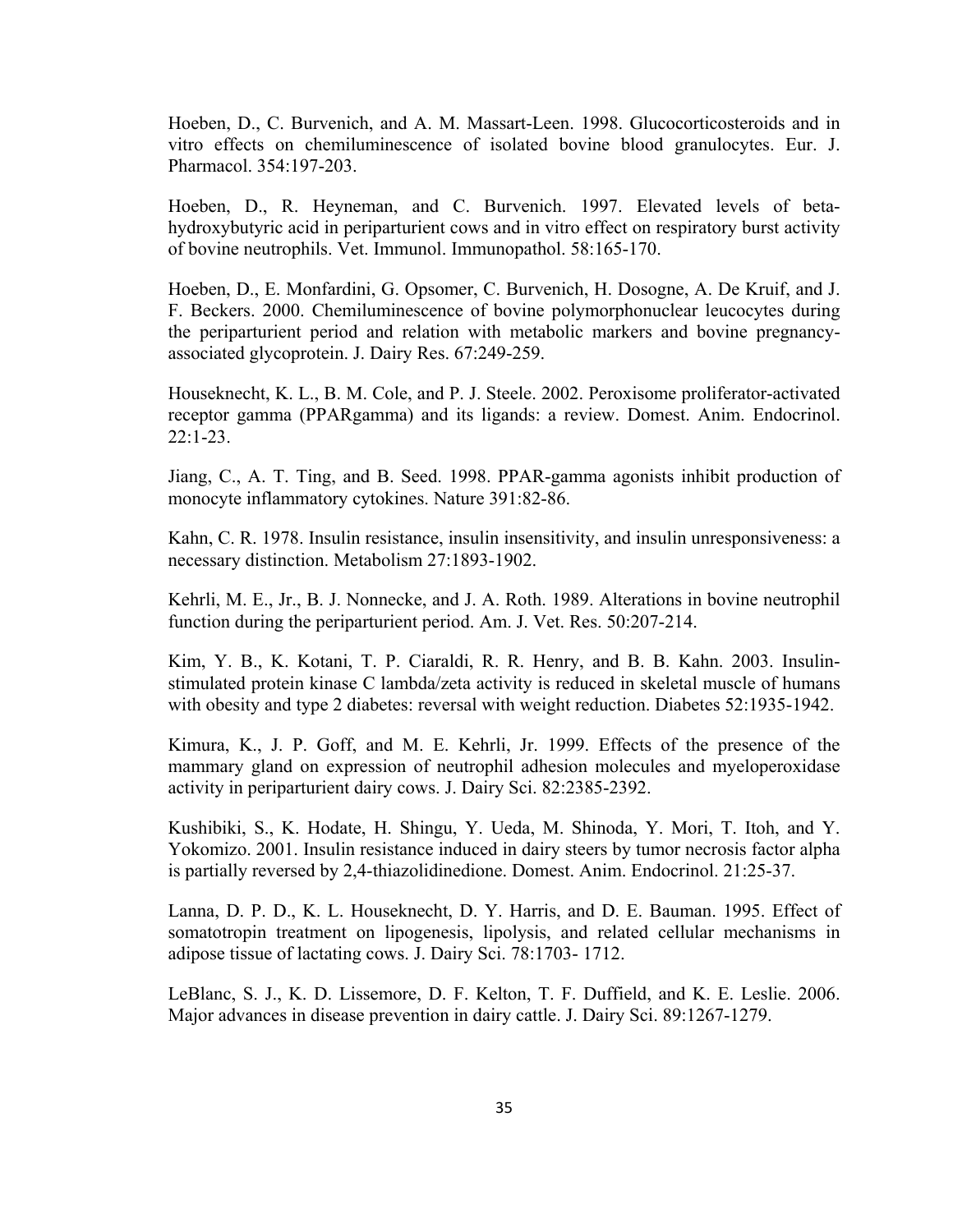Lippolis, J. D., T. A. Reinhardt, J. P. Goff, and R. L. Horst. 2006. Neutrophil extracellular trap formation by bovine neutrophils is not inhibited by milk. Vet. Immunol. Immunopathol. 113:248-255.

Lizcano, J. M. and D. R. Alessi. 2002. The insulin signalling pathway. Curr. Biol. 12:R236-238.

Lomax, M. A., G. D. Baird, C. B. Mallinson, and H. W. Symonds. 1979. Differences between lactating and non-lactating dairy cows in concentration and secretion rate of insulin. Biochem. J. 180:281-289.

Madsen, S. A., P. S. Weber, and J. L. Burton. 2002. Altered expression of cellular genes in neutrophils of periparturient dairy cows. Vet. Immunol. Immunopathol. 86:159-175.

Mallard, B. A., J. C. Dekkers, M. J. Ireland, K. E. Leslie, S. Sharif, C. L. Vankampen, L. Wagter, and B. N. Wilkie. 1998. Alteration in immune responsiveness during the peripartum period and its ramification on dairy cow and calf health. J. Dairy Sci. 81:585- 595.

Mashek, D. G., K. L. Ingvartsen, J. B. Andersen, M. Vestergaard, and T. Larsen. 2001. Effects of a four-day hyperinsulinemic-euglycemic clamp in early and mid-lactation dairy cows on plasma concentrations of metabolites, hormones, and binding proteins. Domest. Anim. Endocrinol. 21:169-185.

Mehrzad, J., L. Duchateau, S. Pyorala, and C. Burvenich. 2002. Blood and milk neutrophil chemiluminescence and viability in primiparous and pluriparous dairy cows during late pregnancy, around parturition and early lactation. J. Dairy Sci. 85:3268-3276.

Nielsen, L., C. M. Rontved, M. O. Nielsen, L. R. Norup, and K. L. Ingvartsen. 2003. Leukocytes from heifers at different ages express insulin and insulin-like growth factor-1 (IGF-1) receptors. Domest. Anim. Endocrinol. 25:231-238.

NMC. 1996. Current concepts in bovine mastitis. National Mastitis Council, Madison, WI.

Olchowy, T. W., P. N. Bochsler, N. R. Neilsen, M. G. Welborn, and D. O. Slauson. 1994. Bovine leukocyte adhesion deficiency: in vitro assessment of neutrophil function and leukocyte integrin expression. Can. J. Vet. Res. 58:127-133.

Overton, T. R. 1998. Substrate utilization for hepatic gluconeogenesis in the transition dairy cow. Pages 237-246 in Cornell Nutr. Conf. for Feed Manufacturers. Cornell Univ., Ithaca, NY.

Overton, T. R. and M. R. Waldron. 2004. Nutritional Management of Transition Dairy Cows: Strategies to Optimize Metabolic Health. J. Dairy Sci. 87:E105-119.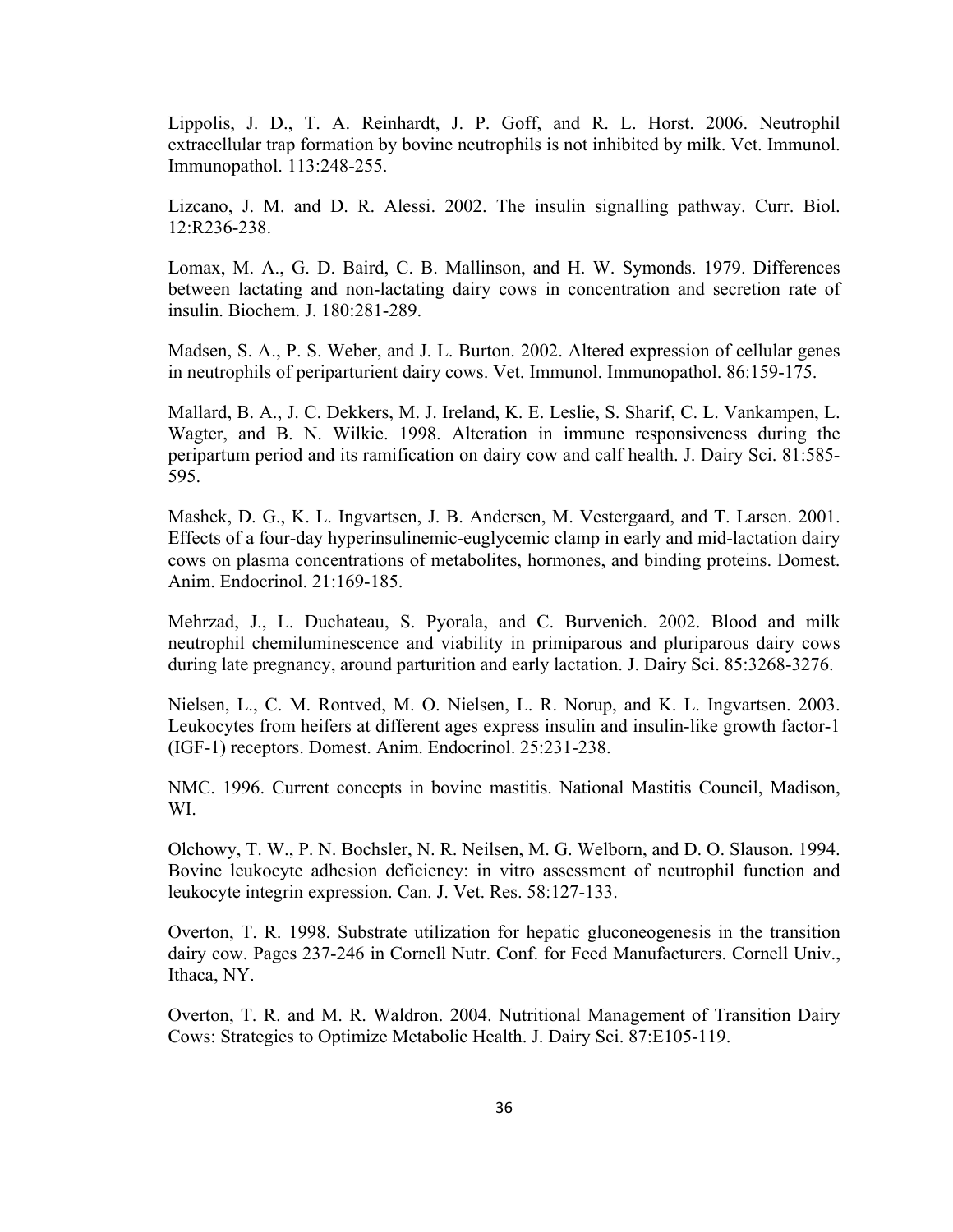Owerbach, D., G. I. Bell, W. J. Rutter, and T. B. Shows. 1980. The insulin gene is located on chromosome 11 in humans. Nature 286:82-84.

Paape, M., J. Mehrzad, X. Zhao, J. Detilleux, and C. Burvenich. 2002. Defense of the bovine mammary gland by polymorphonuclear neutrophil leukocytes. J. Mammary Gland Biol. Neoplasia 7:109-121.

Paape, M. J., D. D. Bannerman, X. Zhao, and J. W. Lee. 2003. The bovine neutrophil: Structure and function in blood and milk. Vet. Res. 34:597-627.

Pascual, G., A. L. Sullivan, S. Ogawa, A. Gamliel, V. Perissi, M. G. Rosenfeld, and C. K. Glass. 2007. Anti-inflammatory and antidiabetic roles of PPARgamma. Novartis Foundation symposium 286:183-196.

Perkins, K. H., M. J. VandeHaar, J. L. Burton, J. S. Liesman, R. J. Erskine, and T. H. Elsasser. 2002. Clinical responses to intramammary endotoxin infusion in dairy cows subjected to feed restriction. J. Dairy Sci. 85:1724-1731.

Perkins, K. H., M. J. VandeHaar, R. J. Tempelman, and J. L. Burton. 2001. Negative energy balance does not decrease expression of leukocyte adhesion or antigen-presenting molecules in cattle. J. Dairy Sci. 84:421-428.

Petterson, J. A., R. Slepetis, R. A. Ehrhardt, F. R. Dunshea, and A. W. Bell. 1994. Pregnancy but not moderate undernutrition attenuates insulin suppression of fat mobilization in sheep. J. Nutr. 124:2431-2436.

Rassias, A. J., C. A. Marrin, J. Arruda, P. K. Whalen, M. Beach, and M. P. Yeager. 1999. Insulin infusion improves neutrophil function in diabetic cardiac surgery patients. Anesthesia and analgesia 88:1011-1016.

Renaville, R., M. Hammadi, and D. Portetelle. 2002. Role of the somatotropic axis in the mammalian metabolism. Domest. Anim. Endocrinol. 23:351-360.

Reynolds, C. K., P. C. Aikman, B. Lupoli, D. J. Humphries, and D. E. Beever. 2003. Splanchnic metabolism of dairy cows during the transition from late gestation through early lactation. J. Dairy Sci. 86:1201-1217.

Ricote, M., A. C. Li, T. M. Willson, C. J. Kelly, and C. K. Glass. 1998. The peroxisome proliferator-activated receptor-gamma is a negative regulator of macrophage activation. Nature 391:79-82.

Saad, A. M. and K. Ostensson. 1990. Flow cytofluorometric studies on the alteration of leukocyte populations in blood and milk during endotoxin-induced mastitis in cows. Am J. Vet. Res. 51:1603-1607.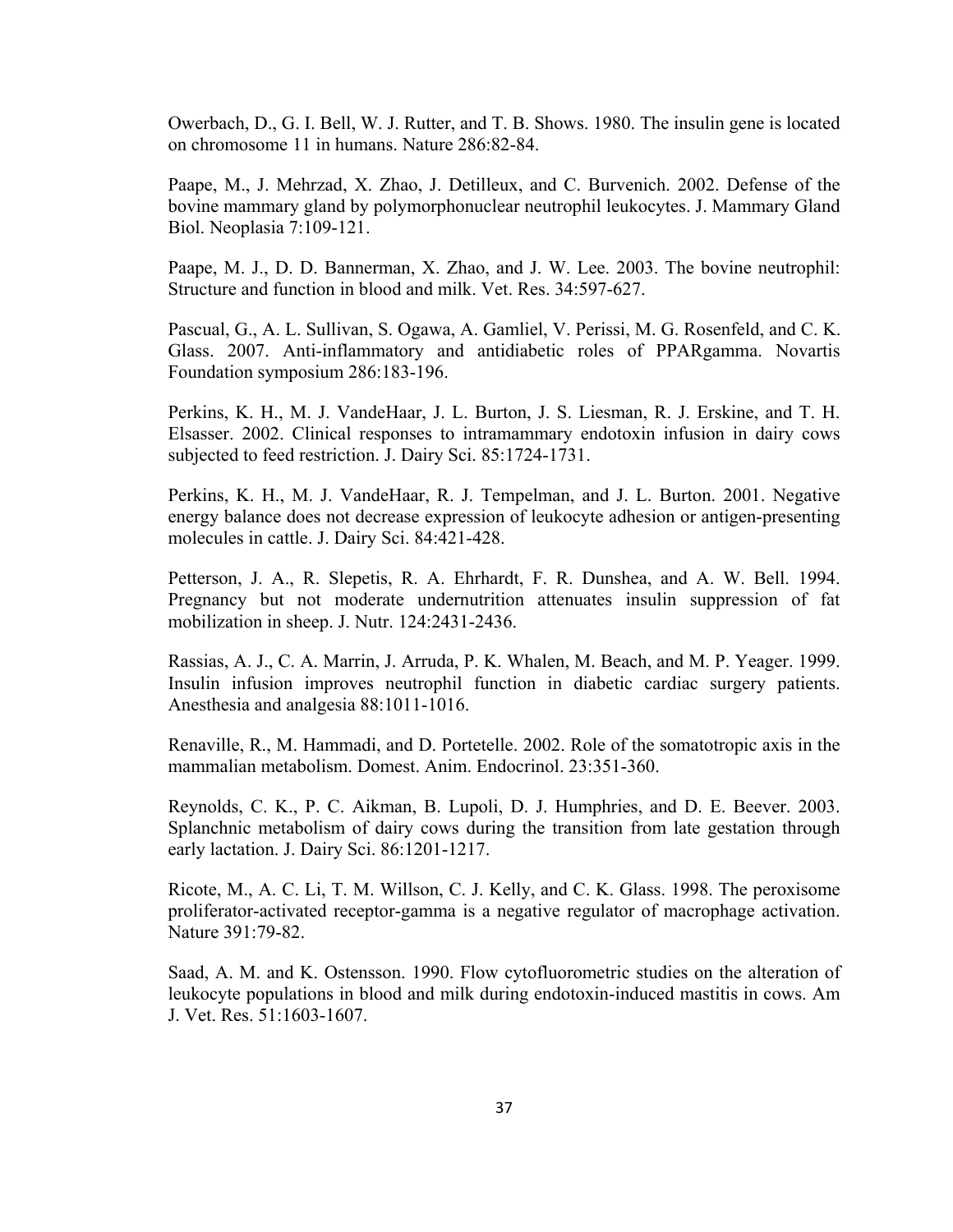Sano, H., t. Nakai, T. Kondo, and Y. Terashima. 1990. Insulin responsiveness to glucose and tissue responsiveness to insulin in lactating pregnant, and nonpregnant, nonlactating beef cows. J. Anim. Sci. 69:1122-1127.

Sano, H., S. Narahara, T. Kondo, A. Takahashi, and Y. Terashima. 1993. Insulin responsiveness to glucose and tissue responsiveness to insulin during lactation in dairy cows. Domest. Anim. Endocrinol. 10:191-197.

Scalia, D., N. Lacetera, U. Bernabucci, K. Demeyere, L. Duchateau, and C. Burvenich. 2006. In vitro effects of nonesterified fatty acids on bovine neutrophils oxidative burst and viability. J. Dairy Sci. 89:147-154.

Schalm, O. W., J. Lasmanis, and N. C. Jain. 1976. Conversion of chronic staphylococcal mastitis to acute gangrenous mastitis after neutropenia in blood and bone marrow produced by an equine anti-bovine leukocyte serum. Am. J. Vet. Res. 37:885-890.

Segal, A. W. 2005. How neutrophils kill microbes. Annu. Rev. Immunol. 23:197-223.

Shepherd, V. L. 1986. The role of the respiratory burst of phagocytes in host defense. Semin. Respir. Infect. 1:99-106.

Shuster, D. E., E. K. Lee, and M. E. Kehrli, Jr. 1996. Bacterial growth, inflammatory cytokine production, and neutrophil recruitment during coliform mastitis in cows within ten days after calving, compared with cows at midlactation. Am. J. Vet. Res. 57:1569- 1575.

Smith, K. 2006. Metabolism of dairy cows as affected by prepartum dietary carbohydrate source and supplementation with chromium throughout the periparturient period. Cornell University, Ithaca.

Smith, K. L., S. E. Stebulis, M. R. Waldron, and T. R. Overton. 2007. Prepartum 2,4 thiazolidinedione alters metabolic dynamics and dry matter intake of dairy cows. J. Dairy Sci. 90:3660-3670.

Sordillo, L. M. and K. L. Streicher. 2002. Mammary gland immunity and mastitis susceptibility. J. Mammary Gland Biol. Neoplasia 7:135-146.

Stabel, J. R., J. P. Goff, and K. Kimura. 2003. Effects of supplemental energy on metabolic and immune measurements in periparturient dairy cows with Johne's disease. J. Dairy Sci. 86:3527-3535.

Suriyasathaporn, W., A. J. Daemen, E. N. Noordhuizen-Stassen, S. J. Dieleman, M. Nielen, and Y. H. Schukken. 1999. Beta-hydroxybutyrate levels in peripheral blood and ketone bodies supplemented in culture media affect the in vitro chemotaxis of bovine leukocytes. Vet. Immunol. Immunopathol. 68:177-186.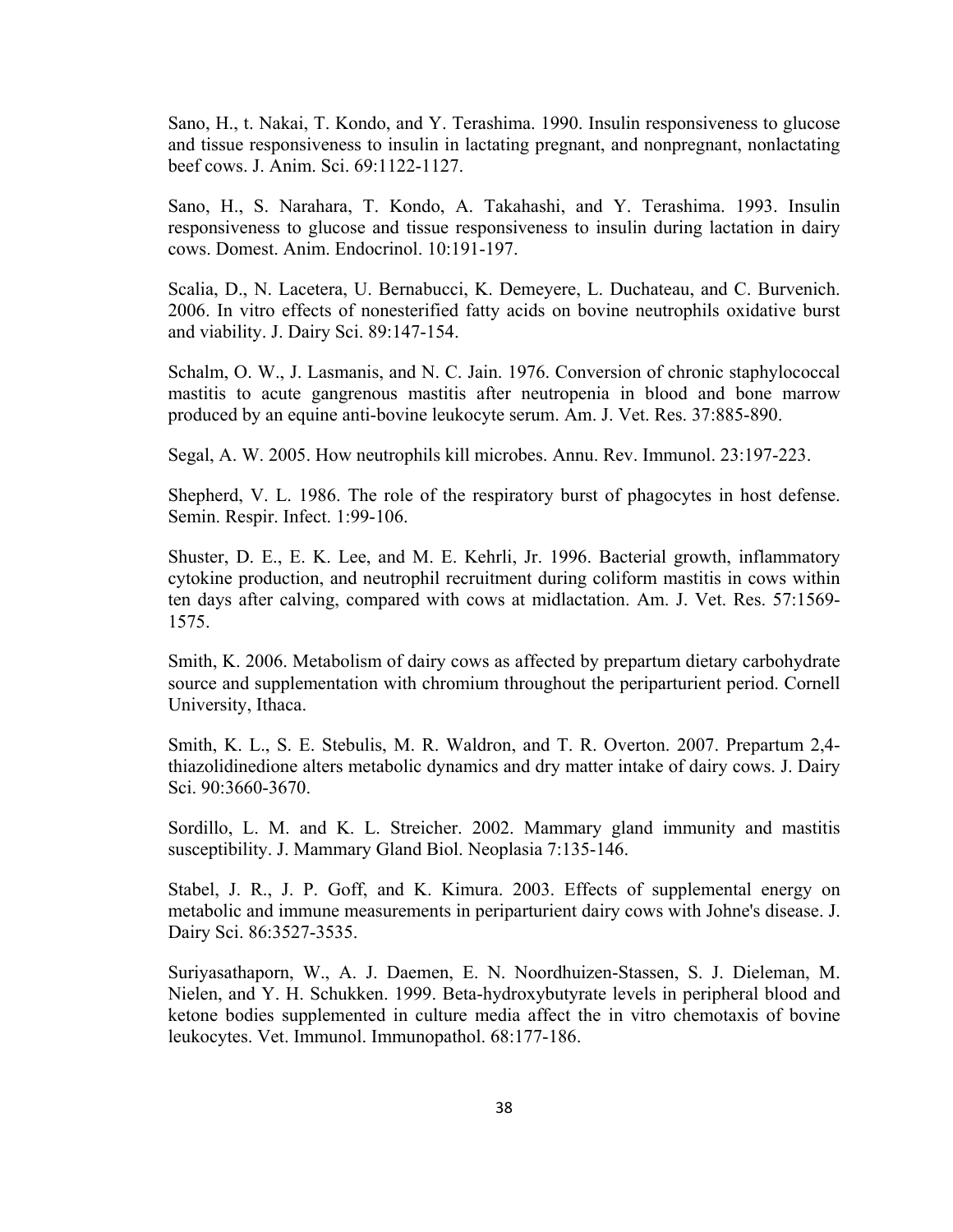Suriyasathaporn, W., C. Heuer, E. N. Noordhuizen-Stassen, and Y. H. Schukken. 2000. Hyperketonemia and the impairment of udder defense: a review. Vet. Res. 31:397-412.

Tucker, H. A. 2000. Hormones, mammary growth, and lactation: a 41-year perspective. J. Dairy Sci. 83:874-884.

Urban, C. F., U. Reichard, V. Brinkmann, and A. Zychlinsky. 2006. Neutrophil extracellular traps capture and kill Candida albicans yeast and hyphal forms. Cell. Microbiol. 8:668-676.

Van Merris, V., E. Meyer, and C. Burvenich. 2002. Functional maturation during bovine granulopoiesis. J. Dairy Sci. 85:2859-2868.

Van Oostveldt, K., M. J. Paape, H. Dosogne, and C. Burvenich. 2002. Effect of apoptosis on phagocytosis, respiratory burst and CD18 adhesion receptor expression of bovine neutrophils. Domest. Anim. Endocrinol. 22:37-50.

Van Oostveldt, K., F. Vangroenweghe, H. Dosogne, and C. Burvenich. 2001. Apoptosis and necrosis of blood and milk polymorphonuclear leukocytes in early and midlactating healthy cows Vet. Res. 32:617-622.

Vangroenweghe, F., I. Lamote, and C. Burvenich. 2005. Physiology of the periparturient period and its relation to severity of clinical mastitis. Domest. Anim. Endocrinol. 29:283- 293.

Vernon, R. G., R. A. Clegg, and D. J. Flint. 1981. Metabolism of sheep adipose tissue during pregnancy and lactation. Adaptation and regulation. Biochem. J. 200:307-314.

Vernon, R. G., A. Faulkner, W. W. Hay, Jr., D. T. Calvert, and D. J. Flint. 1990. Insulin resistance of hind-limb tissues in vivo in lactating sheep. Biochem. J. 270:783-786.

Vernon, R. G. and C. M. Pond. 1997. Adaptations of maternal adipose tissue to lactation. J. Mammary Gland Biol. Neoplasia 2:231-241.

Walrand, S., C. Guillet, Y. Boirie, and M. P. Vasson. 2004. In vivo evidences that insulin regulates human polymorphonuclear neutrophil functions. J. Leukoc. Biol. 76:1104-1110.

Walrand, S., C. Guillet, Y. Boirie, and M. P. Vasson. 2006. Insulin differentially regulates monocyte and polymorphonuclear neutrophil functions in healthy young and elderly humans. J. Clin. Endocrinol. Metab. 91:2738-2748.

Werling, D., J. Piercy, and T. J. Coffey. 2006. Expression of TOLL-like receptors (TLR) by bovine antigen-presenting cells--Potential role in pathogen discrimination? Vet. Immunol. Immunopathol. 112:2-11.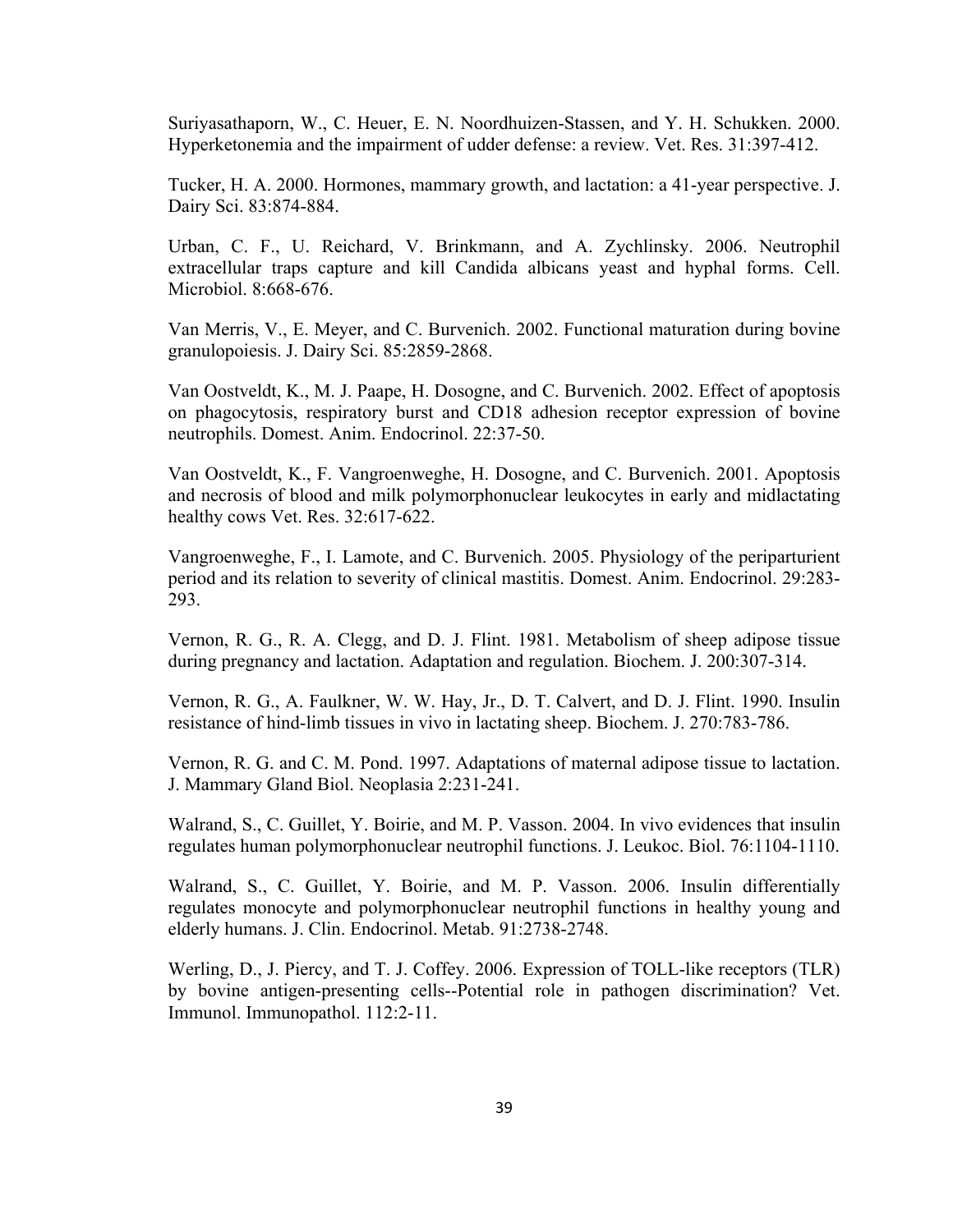Wilden, P. A. and C. R. Kahn. 1994. The level of insulin receptor tyrosine kinase activity modulates the activities of phosphatidylinositol 3-kinase, microtubule-associated protein, and S6 kinases. J. Mol. Endocrinol. 8:558-567.

Wilson, D. J., R. N. Gonzalez, J. Hertl, H. F. Schulte, G. J. Bennett, Y. H. Schukken, and Y. T. Grohn. 2004. Effect of clinical mastitis on the lactation curve: a mixed model estimation using daily milk weights. J. Dairy Sci. 87:2073-2084.

Winters, K. R., E. Meyer, V. M. Van Merris, W. L. Van Den Broeck, L. Duchateau, and C. Burvenich. 2003. Sex steroid hormones do not influence the oxidative burst activity of polymorphonuclear leukocytes from ovariectomized cows in vitro. Steroids 68:397-406.

Wook Kim, J., R. P. Rhoads, S. S. Block, T. R. Overton, S. J. Frank, and Y. R. Boisclair. 2004. Dairy cows experience selective reduction of the hepatic growth hormone receptor during the periparturient period. J. Endocrinol. 181:281-290.

Yki-Jarvinen, H. 2004. Thiazolidinediones. N. Engl. J. Med. 351:1106-1118.

Zhao, X. and P. Lacasse. 2007. Mammary Tissue Damage during Bovine Mastitis: Causes and Control. J. Anim. Sci. 86(13 Suppl): 57-65.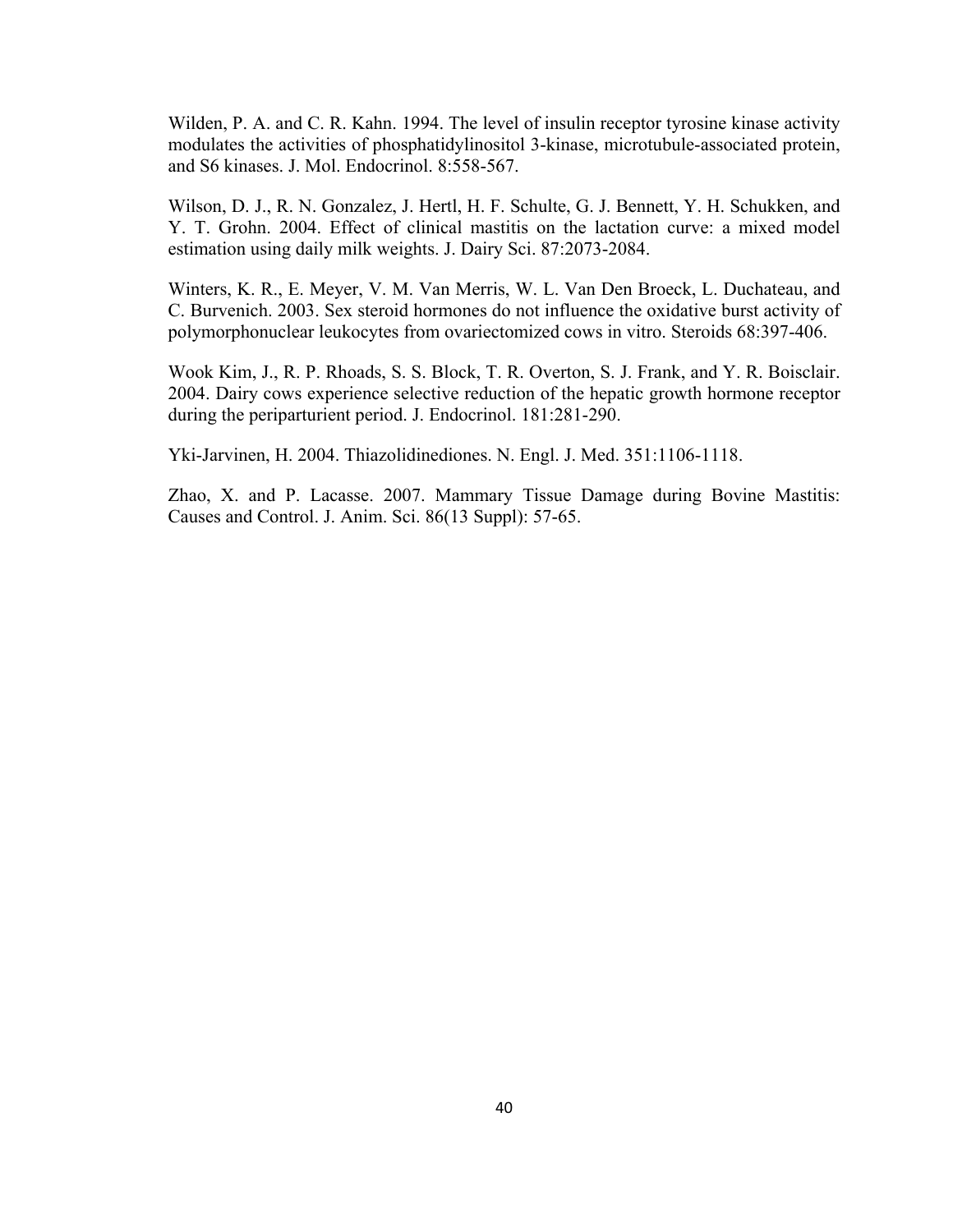# **CHAPTER TWO: EFFECTS OF IN VITRO INSULIN AND 2,4- THIAZOLIDINEDIONE ON THE FUNCTION OF NEUTROPHILS HARVESTED FROM BLOOD OF COWS IN DIFFERENT PHYSIOLOGICAL STATES**

#### **ABSTRACT**

Neutrophils (PMN) were isolated from twenty six Holstein cows in different physiological states (12  $\pm$  1.7 d prepartum, n = 8; 7 d postpartum, n = 9; 253  $\pm$  25.2 d postpartum,  $n = 9$ ) and incubated in vitro for 120 min in a factorial arrangement of treatments with 0, 1.5 or 15 ng/mL of bovine insulin and 0 or 300 µg/mL of the PPAR-γ ligand 2,4-thiazolidinedione (TZD). Following the incubations, PMN functional assays were performed to determine treatment effects on total, extracellular, and intracellular generation of reactive oxygen species (ROS), neutrophil extracellular trap (NETs) formation and phagocytic-killing abilities. The respiratory burst activity of PMN collected from cows at 7d postpartum was reduced compared to that of PMN from midlactating and pre-partum cows, but NETs expression was 23 and 36% higher in PMN from pre-partum cows compared to mid-lactating and post-partum cows, respectively. Furthermore, insulin had no effect on any of the assays used to assess PMN function. In contrast, TZD inhibited total ROS production by ~89%, increased extracellular superoxide generation by  $\sim$ 43% but had no effect on intracellular ROS. Interestingly, TZD did not alter the ability of the PMN to release NETs and engulf or kill *S. aureus*. These findings suggest an anti-inflammatory effect of TZD that may result in reduced extracellular oxidative damage with maintainance of PMN antimicrobial activity. Key words: neutrophil, immunosuppression, insulin, thiazolidinedione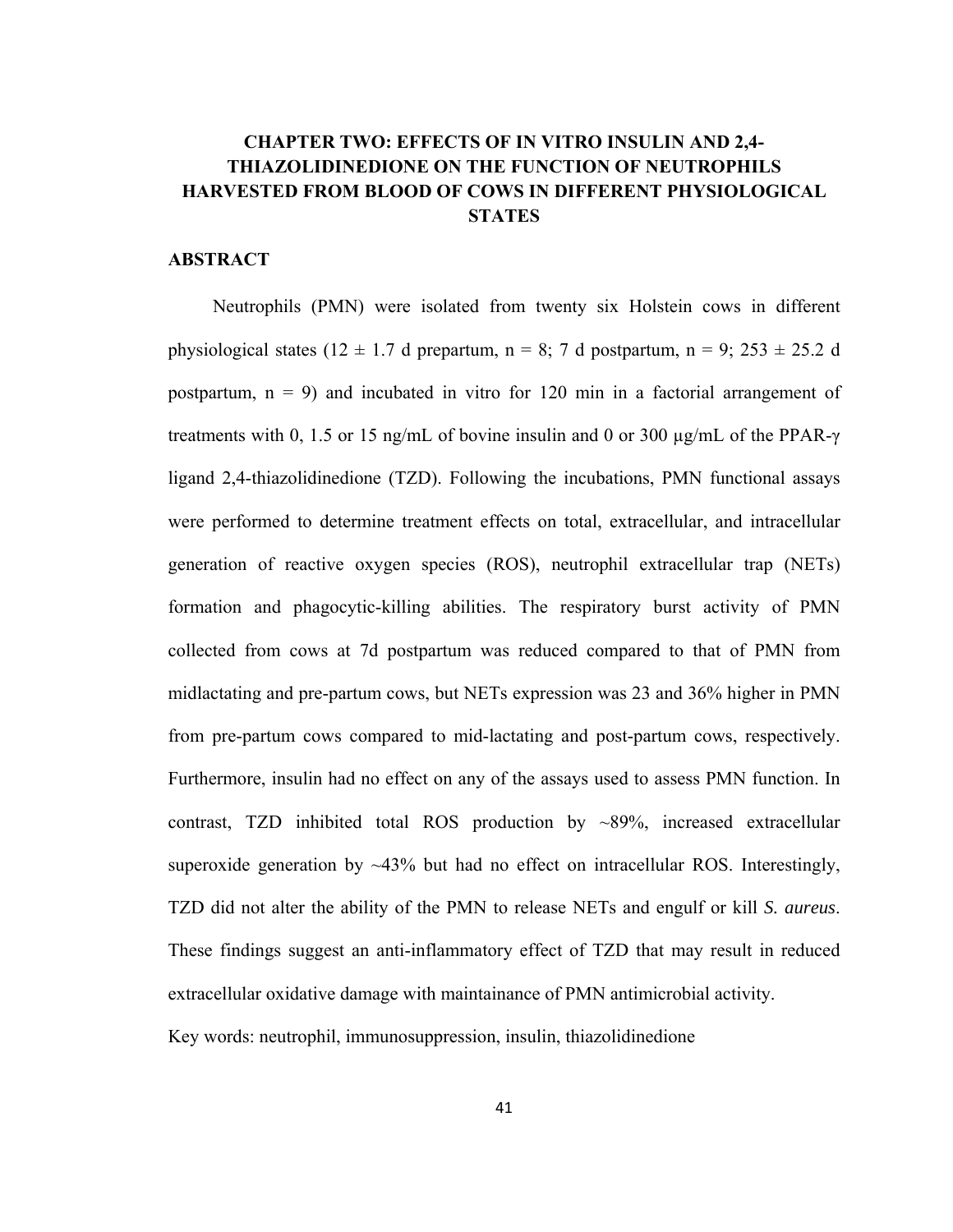## **INTRODUCTION**

The periparturient dairy cow is more susceptible to infectious diseases in part due to a period of immunosuppression that occurs for several weeks around the time of calving (Mallard et al., 1998). As an example, the number of first cases of clinical mastitis is higher during the first week of lactation compared to those detected from the second week onward (Wilson et al., 2004). Also, Shuster et al. (1996) challenged periparturient cows with an intramammary infusion of *E. coli* and reported that they had more severe clinical signs of mastitis as well as a more rapid bacterial growth after 10 hours of inoculation compared to midlactating animals. Despite considerable progress in the understanding of the biology of the periparturient cow in the last 25 years, the incidence and severity of the most important infectious disease has remained unchanged (LeBlanc et al., 2006b). A recent survey by the National Animal Animal Health Monitoring Service reported that clinical mastitis is prevalent in 16.5% of the cows in the U.S. and that from the total number of cows that are permanently removed from the herd, 23% are because of mastitis or udder problems (USDA, 2008).

During an intramammary infection, patrolling macrophages recognize the pathogen and trigger an inflammatory response resulting in the migration of polymorphonuclear cells (PMN) or neutrophils from circulation to the site of infection. Thus, during the early stages of the insult, neutrophils are the predominant leukocyte present in the gland accounting for up to 91% of the total leukocyte population (Saad and Ostensson, 1990). Neutrophils play a key role in the resolution of mastitis and have been the focus of intense research (Paape et al., 2003). These PMN, by means of their TLR receptors and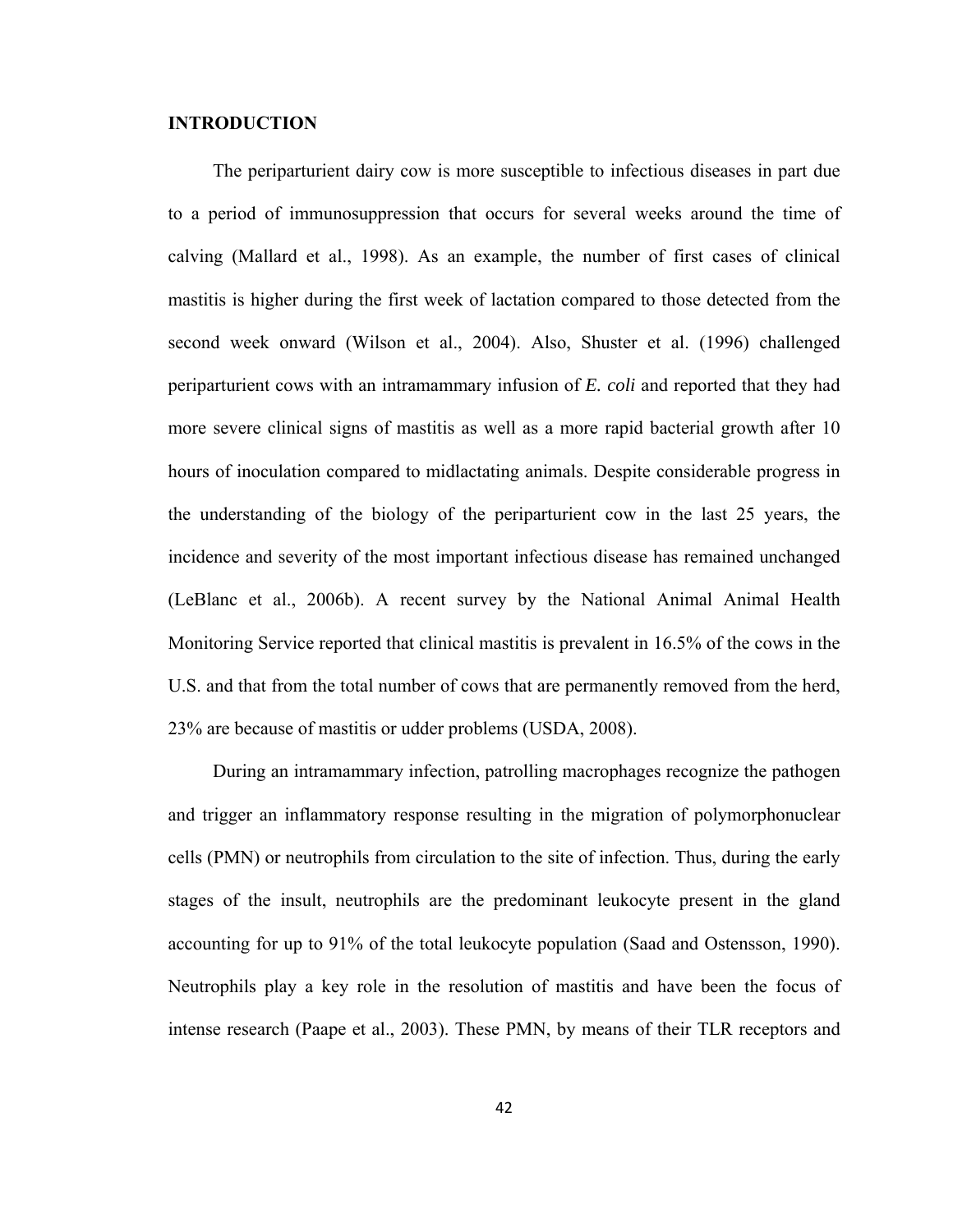other pattern recognition receptors, bind and engulf opsonized bacteria in a process known as phagocytosis. Subsequently, PMN use several killing mechanisms such as generation and release of potent oxidants (e.g. intracellular and extracellular release of reactive oxygen species or ROS) and antimicrobial enzymes and peptides (Paape et al., 2002). Neutrophils are also capable of mixing these toxic compounds with their own DNA and histones and release these structures termed neutrophil extracellular traps (NETs) into the extracellular matrix where the pathogens are physically trapped and destroyed (Brinkmann et al., 2004).

The total number and function of neutrophils are reduced during the periparturient period (Cai et al., 1994, Detilleux et al., 1995, Kehrli et al., 1989), but the physiological mechanisms responsible for these decreases remain unclear (Paape et al., 2002). Remarkably, there is a co-incidence between this period of reduced neutrophil function and the periparturient fall of plasma insulin together with the occurrence of insulin resistance, typical of lactation (Bell and Bauman, 1997). Moreover, there is evidence that insulin can regulate neutrophil function in humans. For instance, neutrophils collected from healthy individuals had improved chemotaxis, phagocytosis and bactericidal ability after the subjects received a 4-hour insulin infusion under strict euglycemia, relative to the neutrophils collected before the infusion (Walrand et al., 2004). However, the effects of this hormone on neutrophil function has not been investigated in dairy cows, despite the fact that neutrophils isolated from dairy heifers express insulin receptors (Nielsen et al., 2003). Furthermore, 2,4 thiazolidinedione (TZD), a synthetic PPARγ ligand, has been shown to restore insulin response in steers with insulin resistance induced by recombinant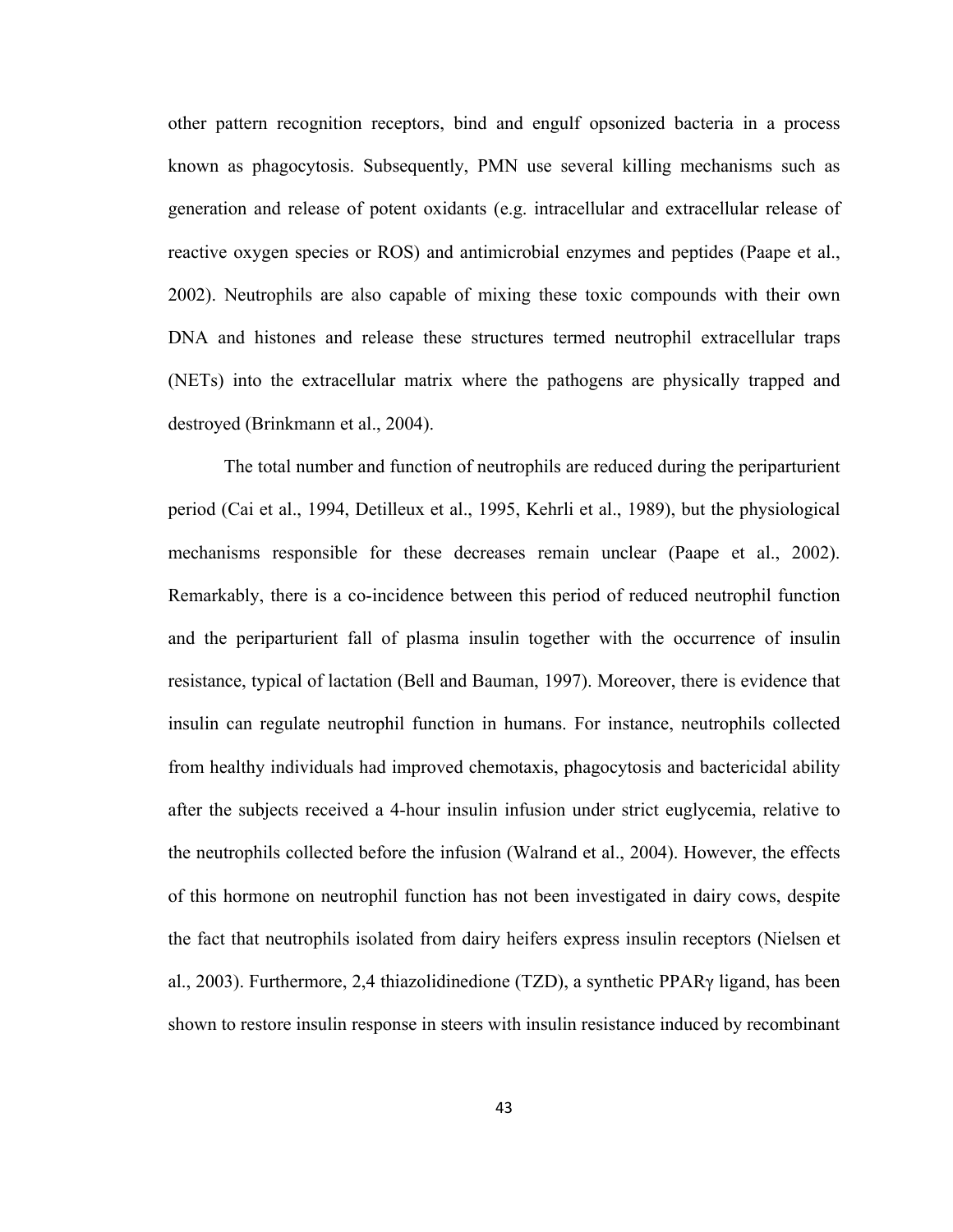tumor necrosis alpha (Kushibiki et al., 2001). PPARγ is a member of the nuclear receptor family highly expressed in adipose tissue and immune system that upon activation can regulate adipocyte differentiation, stimulation of insulin action, regulation of lipid metabolism and inflammatory processes (Houseknecht et al., 2002). Therefore, we hypothesized that periparturient cows have reduced neutrophil function compared to midlactating animals and that incubation of PMN with insulin or the PPAR-γ ligand TZD would improve PMN functionality as assessed by the production and release of ROS, NETs formation, and their phagocytotic and killing ability.

#### **MATERIALS AND METHODS**

## *Animal Procedures*

The use and care of all animals were approved by The University of Vermont Animal Care and Use Committee. Twenty-six multiparous Holstein cows entering second or greater lactation were used in this experiment. All cows were free of obvious clinical infection or inflammation and their rectal temperatures were less than 39.5°C. Individual milk samples were collected the day of the experiments and somatic cell counts (SCCs) were determined using a DeLaval<sup>®</sup> cell counter (DeLaval International AB, Sweden). SCCs were not different between midlactation and postpartum cows (181  $\pm$  54 and 145  $\pm$ 57 x  $10^3$  SCC/mL, respectively;  $P > 0.20$ ). Blood (80 mL) was collected via coccygeal vessel puncture into evacuated tubes containing acid-citrate dextrose (Vacutainer®, Becton Dickinson, Franklin Lakes, NJ), inverted 3 times and stored on ice until laboratory processing (<45 min). Samples were taken from cows  $12 \pm 1.7$  days before calving (n=8), 7 days postpartum (n=9) and during mid-lactation (n=9;  $253 \pm 25.2$  days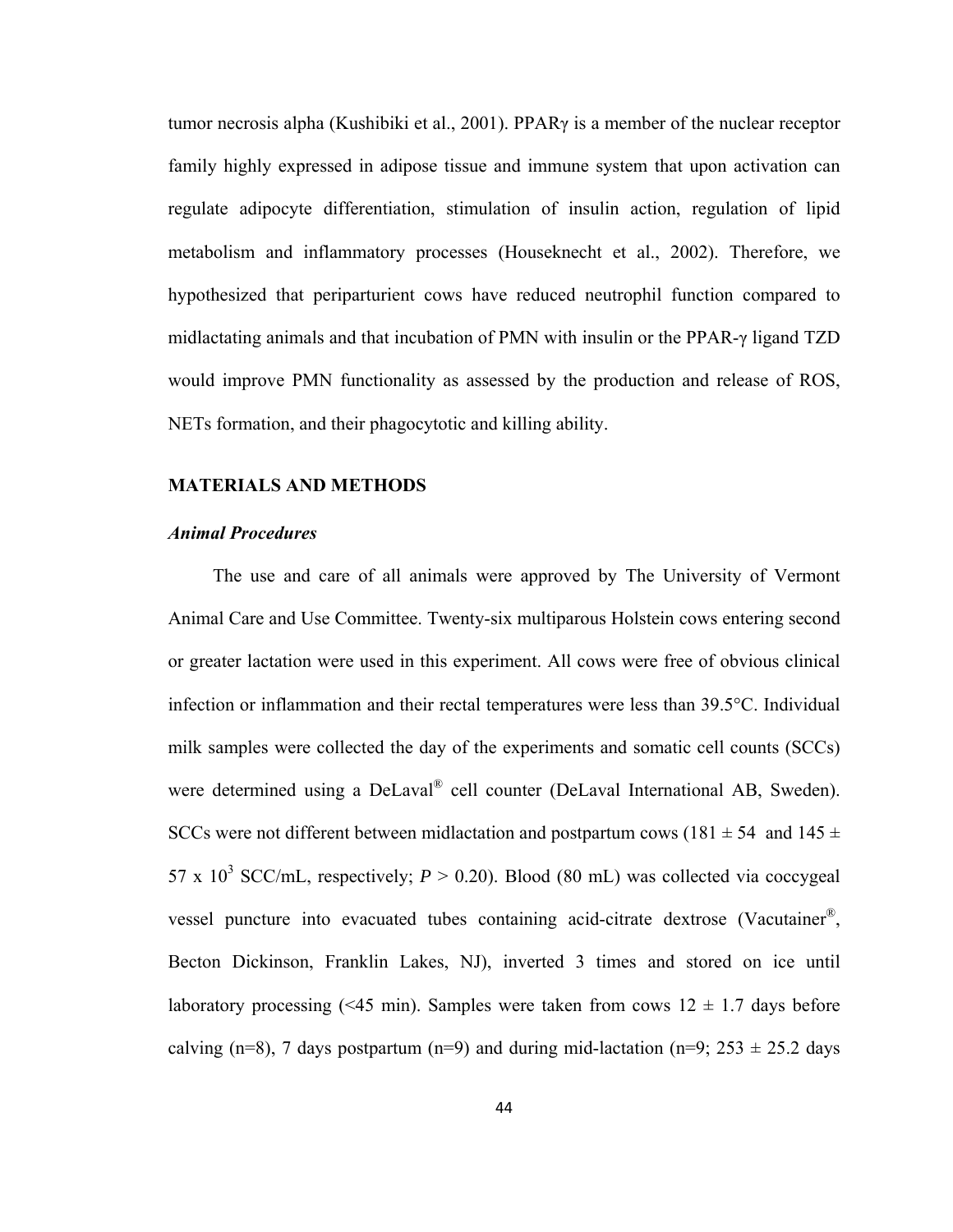postpartum) to evaluate the differential effects of physiologic state and/or in vitro insulin and TZD incubation on blood neutrophil function.

#### *Reagents*

Percoll® was obtained from GE Healthcare Bio-Sciences Corp. (Piscataway, NJ). Bovine insulin at a concentration of 10mg/ml in a 25 m*M* HEPES, pH 8.2 solution and Ionomycin from *Streptomyces conglobatus* were obtained from Sigma Chemical Co. (St. Louis, MO). The 2,4-Thiazolinedione (TZD; Sigma Chemical Co.) was prepared as a 100 mg/mL stock solution in dimethyl sulfoxide (DMSO). Luminol (5-amino-2,3-dihydro-1,4-phthalazinedione; Sigma Chemical Co.), methyl cypridina luciferin analog [MCLA; 2-methyl-6-(4-methoxyphenyl)-3,7dihydroimidazol[1,2-a]pyrazin-3-one hydrochloride; Sigma Chemical Co.] and Phorbol 12-myristate,13-acetate (PMA; Sigma Chemical Co.) were prepared as 89.4 m*M*, 1371.1 μ*M* and 162.12 μ*M* stock solutions, respectively, in DMSO. 5-(6)-chloromethyl-2',7'-dichlorodihydrofluorescein di-acetate acetyl ester (CM-H2DCFDA; Invitrogen Co., Eugene, OR) was prepared as 1730.7 μ*M* stock solution in DMSO. Sytox® Orange nucleic acid stain was obtained from Invitrogen Co. as a 5 m*M* solution in DMSO. All stock solutions were stored at -20°C. All working solutions and cell suspensions were prepared using sterile calcium and magnesium-free Hanks' Balanced Salt Solution (CMF-HBSS; Sigma Chemical Co.) or RPMI-1640 (GIBCO, Grand Island, NY) and were pre-warmed to 37°C immediately prior to their use in the assays.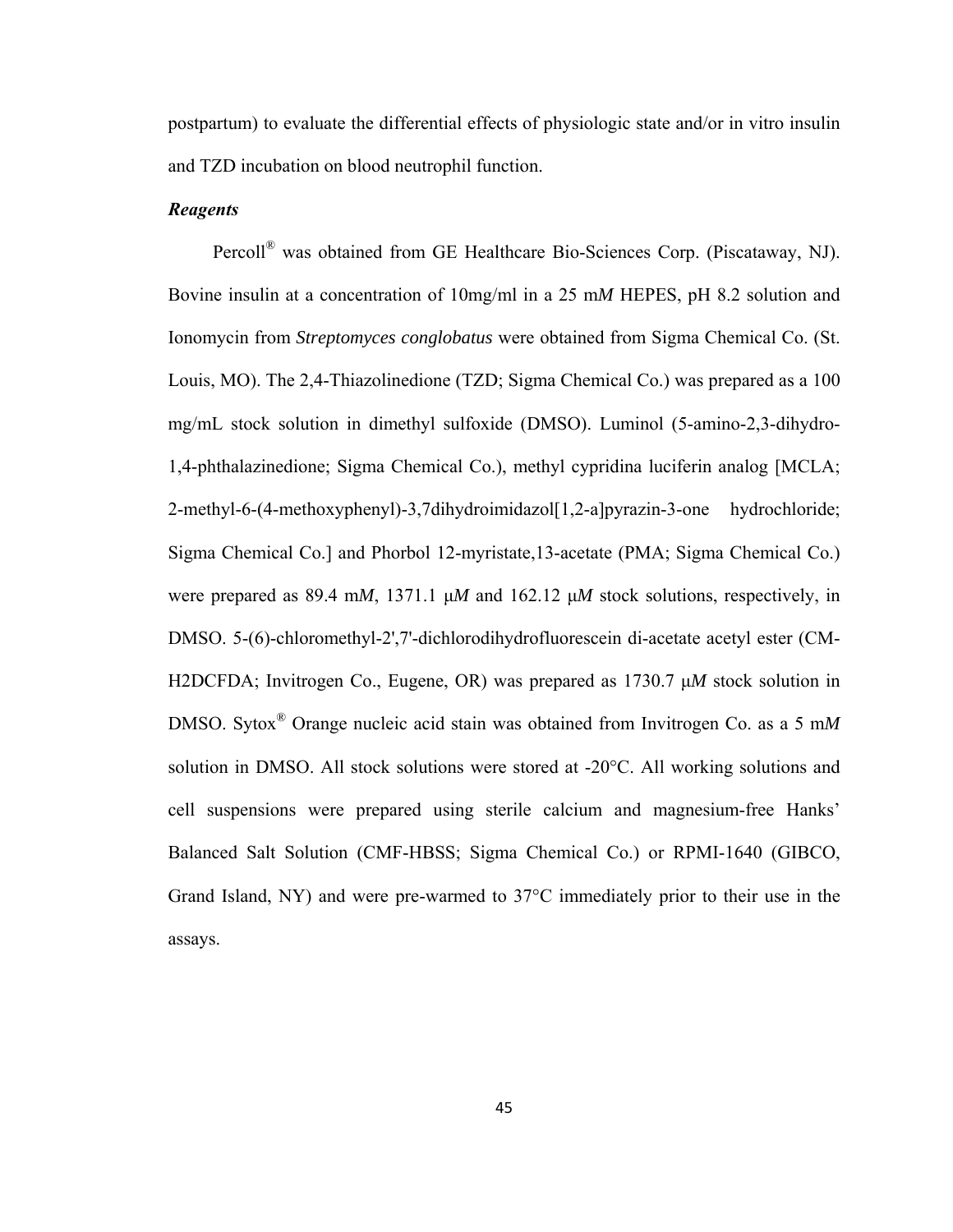#### *Isolation of Bovine Neutrophils*

Neutrophils were isolated using procedures modified from Weber et al. (2001) as validated in our laboratory. Blood (10 mL) was aliquotted into to 50-mL polypropylene conical tubes (Corning Inc., NY) and centrifuged at  $1000 \times g$  for 20 min at 4<sup>o</sup>C to separate plasma from the cell pack. Plasma was discarded and the remaining cells were suspended in 35 mL of ice-cold PBS. The suspension was gently pipetted down the side of a 50-mL polypropylene conical tube containing 10 mL of 1.084 g/mL of Percoll®. The cells were then subjected to gradient centrifugation (400 x *g* for 40 min at 22°C). The supernatant, mononuclear cell layer and Percoll<sup>®</sup> were aseptically aspirated and discarded. The pellet (PMN and erythrocytes) was retained and erythrocytes were lysed by hypotonic shock. For this procedure, 2 volumes of an ice-cold 10.56 mM  $\text{Na}_2\text{HPO}_4$ , 2.67 m*M* NaH2PO4 solution were added to 1 volume of cell suspension and the solution was mixed by gentle aspiration and inversion. Tonicity was restored by the addition of 1 volume of a 10.56 mM Na<sub>2</sub>HPO<sub>4</sub>, 2.67 mM NaH<sub>2</sub>PO<sub>4</sub> 0.43 M NaCl solution. The cell solution was then centrifuged (500 x  $g$ ) for 4 min at 4<sup>o</sup>C and the pellet washed twice by resuspension in 35 mL of CMF-HBSS (Sigma Chemical Co.) and recentrifugation (500 x *g* for 3 min at 4°C). Cell viability and differential cell counts were determined using light microscopy by Trypan Blue (Sigma Chemical Co.) exclusion and Giemsa stained smears, respectively. Purity of PMN was  $> 95\%$  and viability  $> 97\%$ . Cells were suspended either in CMF-HBSS or RPMI-1640, the concentration of cells was adjusted for every assay and the suspensions were kept at 4 °C until use in functional assays.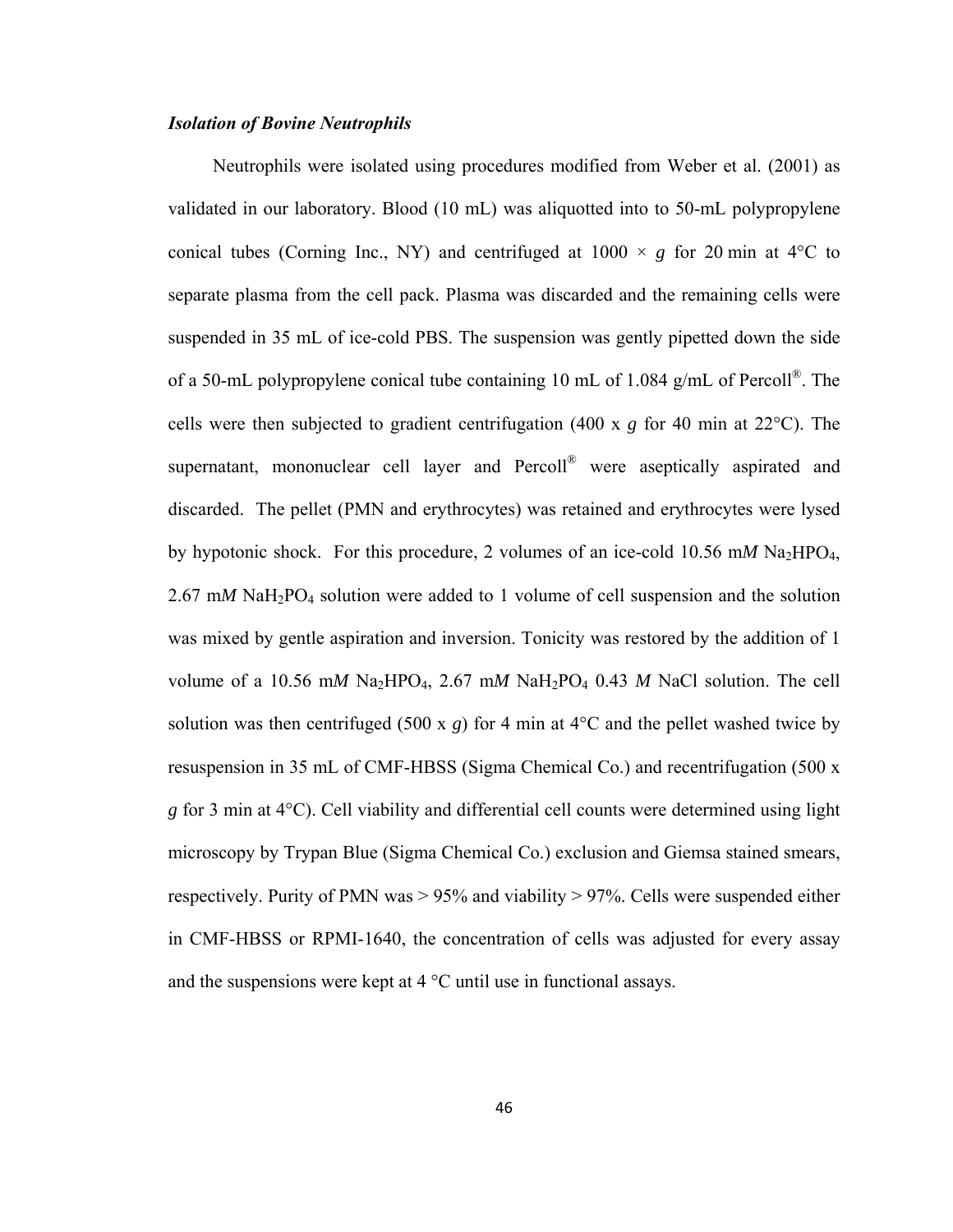#### *Insulin and TZD Incubations*

Incubations and functional assays were performed in white-walled, clear-bottomed 96-well microplates (Corning, Costar Inc., NY), except for the killing-phagocytosis assay which was conducted in 5 mL polystyrene round-bottomed tubes (Becton Dickinson Labware, Franklin Lakes, NJ). For all the assays, working solutions of insulin and/or TZD in CMF-HBSS or RPMI-1640 + 2% heat-inactivated FBS (NETs assay) were pipetted into the wells or tubes to reach final concentrations of 0, 1.5 or 15 ng/mL of insulin with 300 µg/mL of TZD either alone or in combination with the insulin treatments. Suspensions of 2 x  $10^5$  (Luminol assay; final volume 200  $\mu$ L/well), 4 x  $10^5$ (MCLA and CM-H<sub>2</sub>DCFDA assays; final volume 150  $\mu$ L/well), 5 x 10<sup>5</sup> (NETs assay; final volume 100  $\mu$ L/well) and 2 x 10<sup>5</sup> neutrophils (killing-phagocytosis assay; final volume 1000 µL/tube) in CMF-HBSS or RPMI 1640 were added to the treatment solutions. The plates and tubes were then incubated with lids in a humidified incubator  $(37^{\circ}C, 5\%$   $CO<sub>2</sub>)$  for 120 minutes while gently shaking. After incubation, the cell suspensions were mixed by aspiration and the functional assays performed.

#### *Luminol Chemiluminescence Assay*

After incubation with insulin and TZD, the total neutrophil ROS production was immediately assessed by a luminol chemiluminescence assay as described by Rinaldi et al. (2006b) with some modifications. Luminol is a cell permeable compound that reacts with several ROS including superoxide  $(O_2)$ , hydroxyl radical  $(OH)$ , hydrogen peroxide  $(H<sub>2</sub>O<sub>2</sub>)$ , peroxynitrite (ONOO<sup>-</sup>) and hypochlorous acid (HClO); thus, the derived luminescence product of these reactions in the presence of luminol is an indicator of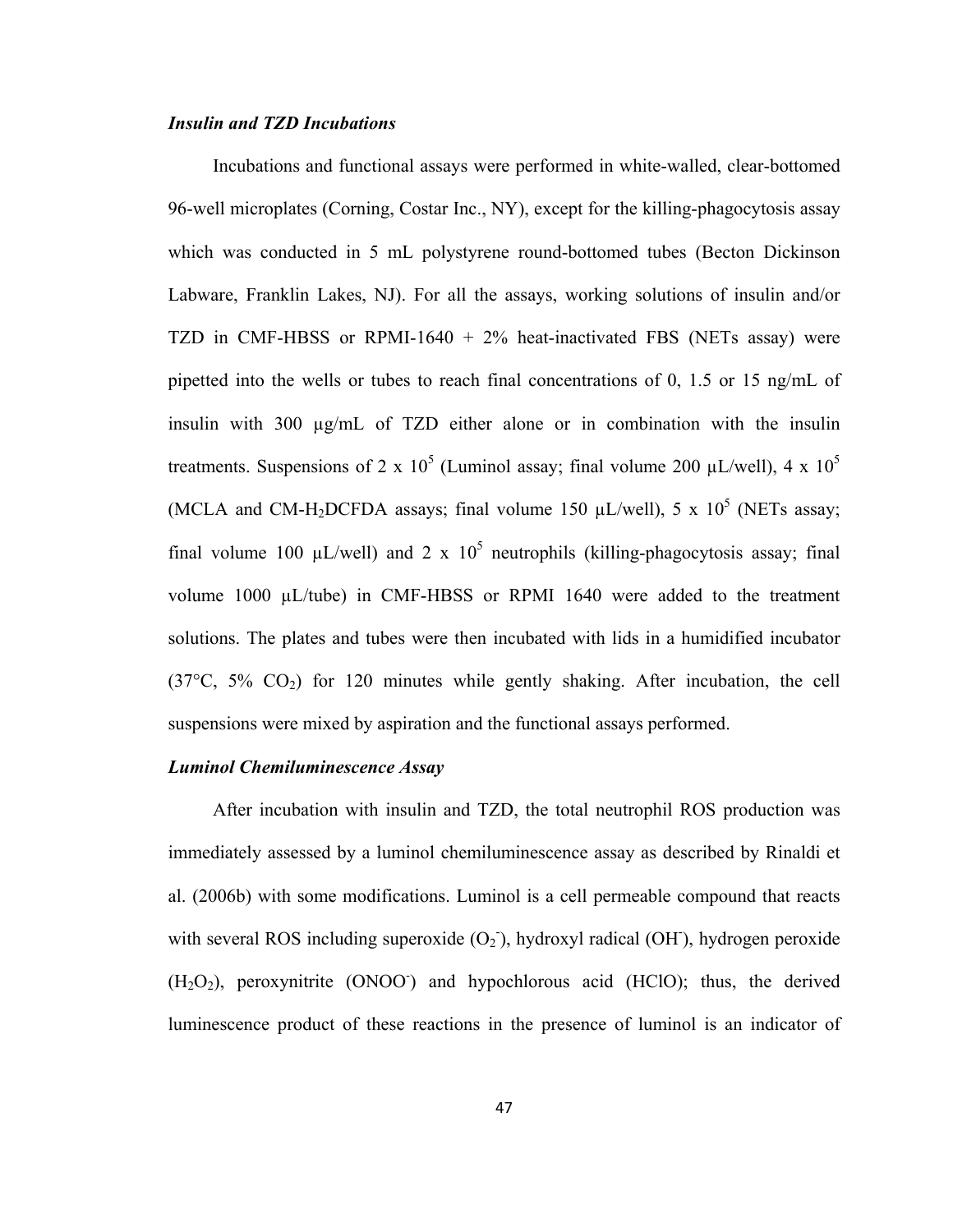intracellular and extracellular ROS produced by PMN (Rinaldi et al., 2006b). Twenty microliters of 5mM 5-amino-2,3-dihydro-1,4-phthalazinedione (Luminol) and 20 µL of either 400 n*M* PMA (stimulated cells) or HBSS (control) were added to all wells. All reactions were then adjusted to 200 uL using CMF-HBSS. Chemiluminescence (CL) was measured every 5 or 10 min for 190 min with a Synergy HT plate reader (BioTek Instruments, Inc., Winooski, VT). All reactions were carried out in quadruplicates. Background values, defined as the mean CL values of unactivated PMN, were subtracted from all readings.

#### *MCLA Chemiluminescence Assay*

After incubation, the extracellular neutrophil superoxide anion radical  $(O_2)$ production was measured by a MCLA chemiluminescence assay. The specificity of this probe for  $O_2$  has been confirmed by total inhibition by superoxide dismutase which catalyzes the conversion of  $O_2$  to  $H_2O_2$  (Rinaldi et al., 2006b). Ten microliters of 2  $\mu$ *M* MCLA and 30 µL of either 400 nM PMA (stimulated cells) or HBSS (control) were added to all wells. The reactions were then adjusted to a volume of 200 uL using CMF-HBSS. The CL was measured every 10 min for 80 min with a Synergy HT plate reader (BioTek Instruments, Inc., Winooski, VT). Since MCLA is rapidly consumed, 10 µL of 2 µ*M* MCLA were added to each well immediately before each 10-min reading throughout the course of CL measurements. All reactions were carried out in quintuplicates. Background values, defined as the mean CL values of unactivated PMN, were subtracted from all readings.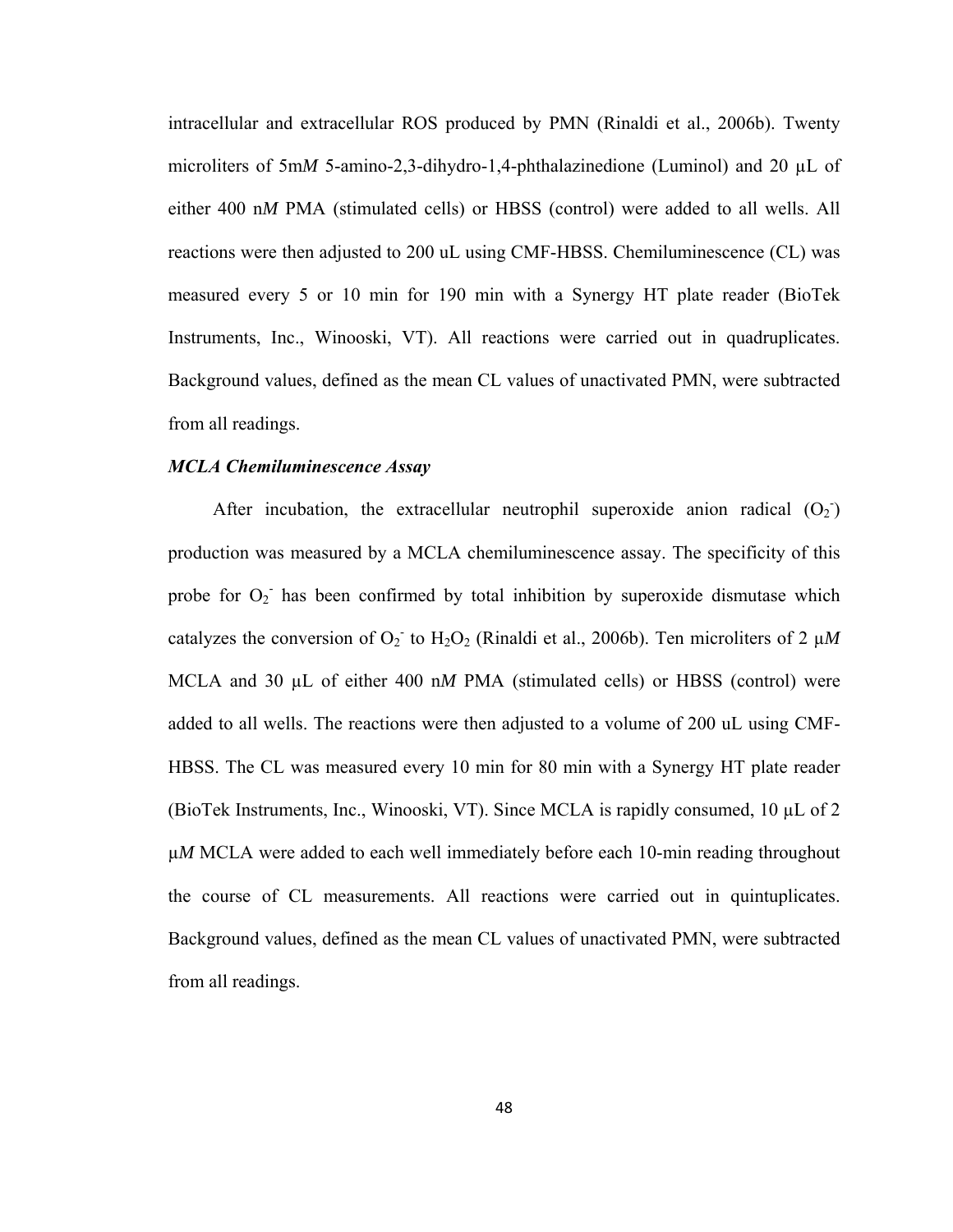## *CM-H2DCFDA Fluorescence Assay*

The intracellular neutrophil ROS production was assessed a the CM-H2DCFDA fluorescence assay with some modifications. CM-H2DCFDA is a cell-permeant probe that reacts only with ROS that are trapped inside the cell, including hydrogen peroxide  $(H<sub>2</sub>O<sub>2</sub>)$ , nitric oxide (NO) and peroxynitrite anion (ONOO<sup>-</sup>) (Rinaldi et al., 2006b). After incubation, 10 µL of 200 µ*M* CM-H2DCFDA and 30 µL of either 400 n*M* PMA (stimulated cells) or HBSS (control) were added to all wells. All reactions were then adjusted to 200 uL using CMF-HBSS. Fluorescence was measured every 10 min for 200 min, except between min 30 and 70 when it was measured every 5 min, with a Synergy HT plate reader (BioTek Instruments, Inc., Winooski, VT) at an excitation wavelength of 485 nm and an emission wavelength of 528 nm. All reactions were carried out in quadruplicates. Background values, defined as the mean fluorescence values of unactivated PMN, were subtracted from all readings.

#### *Neutrophil Extracellular Trap (NETs) Assay*

Neutrophil extracellular trap formation was quantified using Sytox® Orange as described by Lippolis et al. (2006b) with some modifications. After PMN incubation with treatments in 96-well plates for 120 min, 20 uL of PMA and 20 uL of ionomycin were added to the stimulated set of wells to obtain a final concentration of 10 ng/ml and 1 μ*M*, respectively. Forty microliters of RPMI-1640 + 2% heat-inactivated FBS were added to the control wells. Subsequently, the plates were centrifuged (10 min at  $650 \times g$ ) and incubated (37  $\degree$ C and 5% CO<sub>2</sub> for 60 min). After incubation, supernatant from the plates was removed, and the wells were stained and protected from light with 50 μl of 5 μ*M*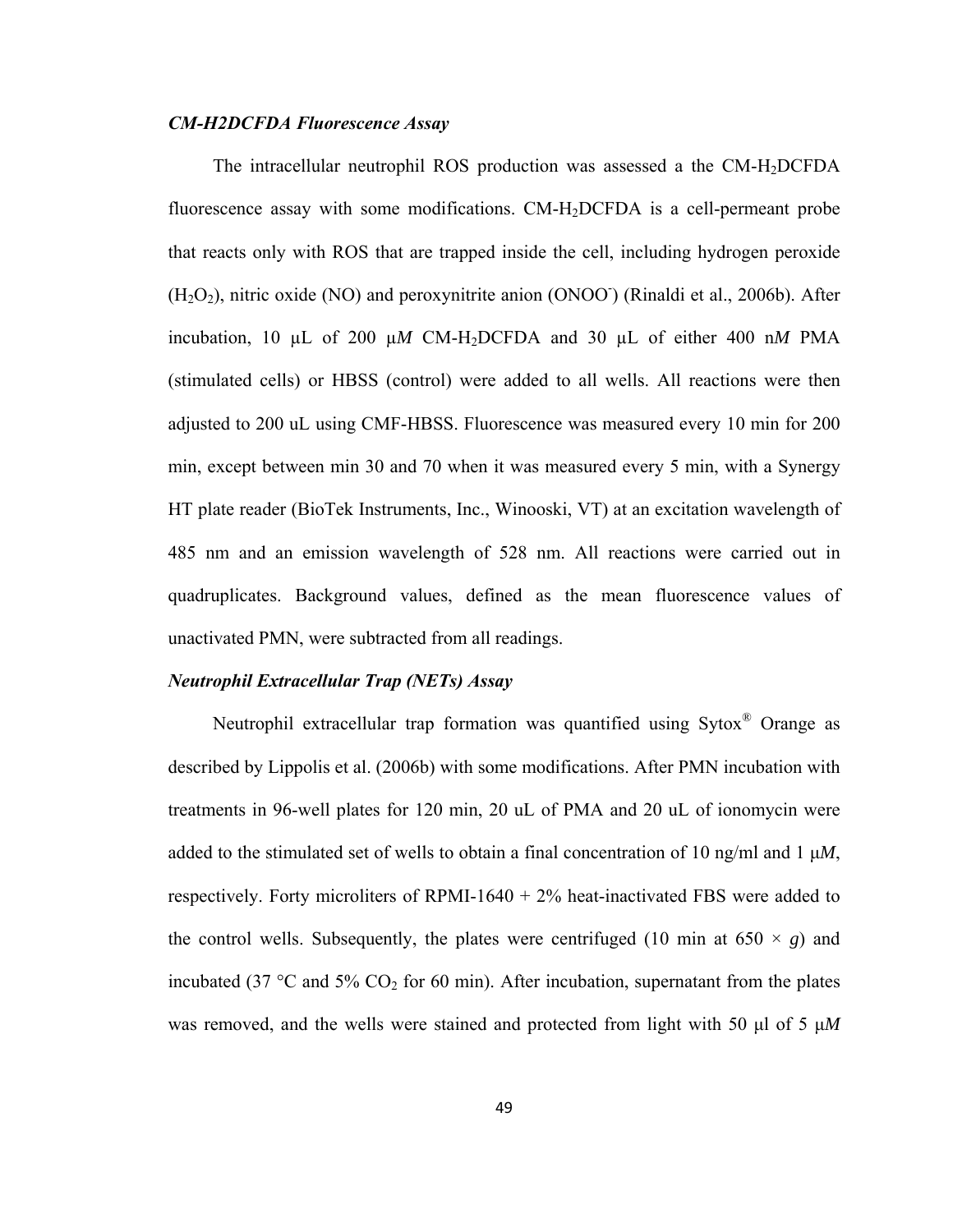Sytox Orange in CMF-HBSS (10 min at room temperature). The stain was poured off, and the wells washed once with 100 μl of CMF-HBSS. All reactions were performed in sixtuplicates. A Synergy HT plate reader (BioTek Instruments, Inc) was used to detect fluorescence with an excitation wavelength of 530 nm and emission wavelength of 580 nm.

## *Killing and Phagocytosis Assay*

The assay was performed as described by Rinaldi et al. (2006a) with modifications. *Staphylococcus aureus* strain 305 (American Type Culture Collection, Manassas, VA) was inoculated on a blood agar plate (Northeast Laboratory Services Inc., ME) and incubated overnight at 37°C. Ten colonies were transferred from the plate to a sterile tube containing 10 mL of brain–heart infusion broth (Becton Dickinson Diagnostic Systems, Inc.) and incubated overnight at 37°C at 225 rpm in an orbital shaker. After the overnight incubation, the tube was placed in an ice-water bath and mixed using a vortex mixer. One hundred microliters from the culture were serially diluted in PBS and 100 μL of the resulting dilutions were spread on blood agar plates. The plates were incubated overnight at 37°C and the stock culture maintained at 4°C. After determining the concentration [colony forming units (cfu)/mL] of the stock culture based on the colony counts of the spread plates, the stock culture was diluted in HBSS to yield a final concentration of 4 x  $10^7$  cfu/mL.

To assess PMN phagocytosis and killing, 200  $\mu$ L of *S. aureus* (8 x 10<sup>6</sup> cfu) were added to sterile tubes with or without 2 x  $10^6$  neutrophils previously incubated (1.4 mL) and 400 µL of pooled, heat-inactivated bovine serum. The ratio of bacteria to neutrophils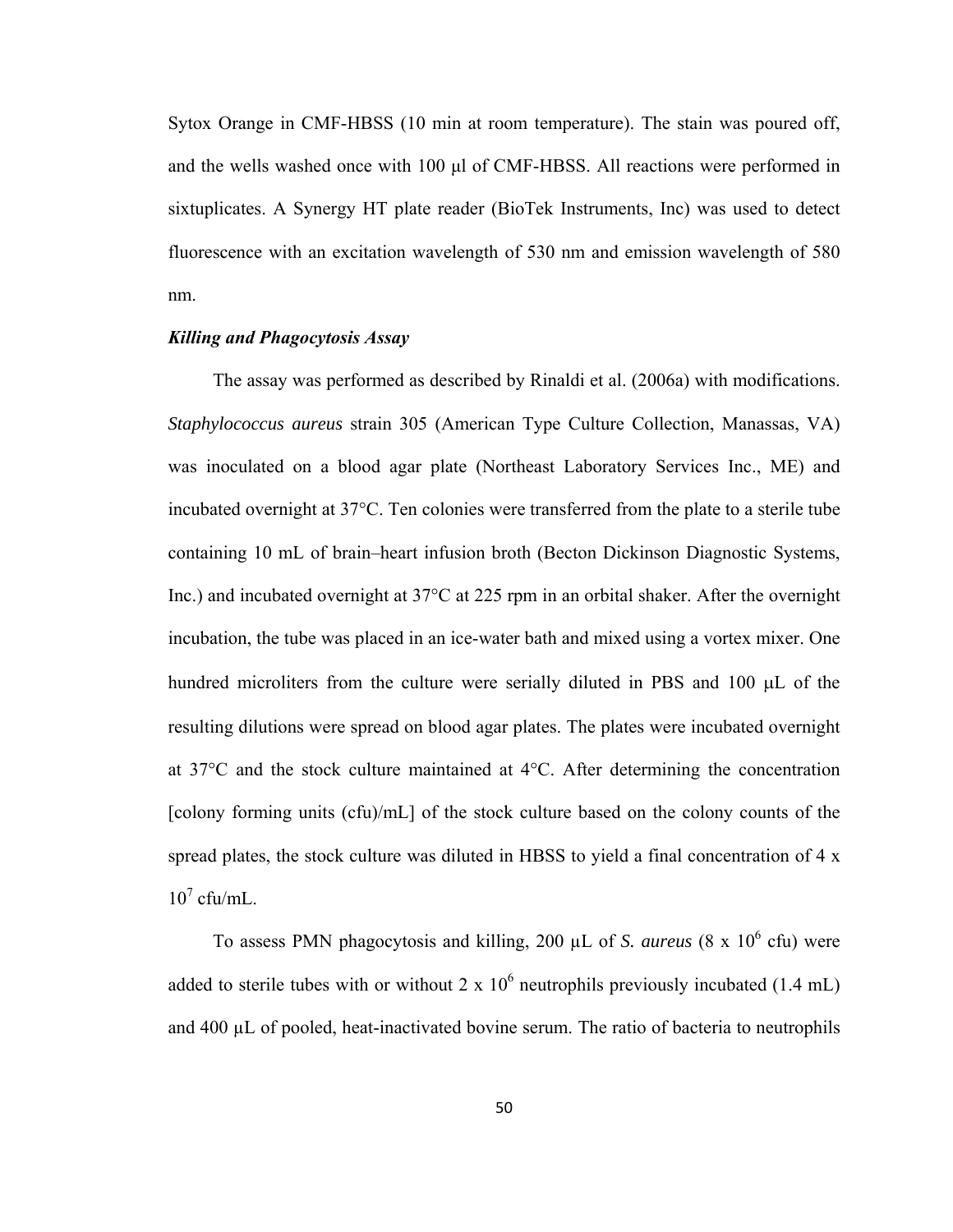was 4:1. The samples were placed on an orbital shaker for 60 min at 37°C. All reactions were performed in duplicate. To determine the percentage of PMN containing phagocytosed bacteria and the actual number of phagocytosed bacteria per PMN, a 50-µL aliquot of each reaction was used to prepare a smear that was stained with Giemsa stain. The first 100 PMN encountered in the field of view of a light microscope were scored as either positive or negative for intracellular bacteria. For those PMN scored as positive, the number of intracellular bacteria was enumerated.

To evaluate whether insulin and TZD incubations affected the bactericidal activity of PMN, 1.95 mL of the remaining reaction were placed in ice and sonicated with a sonic dismembrator (Model 100, Thermo Fisher Scientific Inc.) at a power setting of 1 for 15 s. Rupture of the PMN was verified by microscopic examination. Sonication did not affect bacterial viability (Rinaldi et al., 2006b; unpublished observation). A 100 μL aliquot from each sonicated reaction was serially diluted in PBS and 100 μL quantities of the resulting dilutions was spread on blood agar plates. The plates were incubated overnight at 37°C and the colonies enumerated. The percentage of bacteria killed were determined by calculating the difference in the number of bacteria incubated in the absence and presence of PMN and dividing this difference by the number of bacteria incubated in the absence of PMN.

## *Statistical Analysis*

The experiment was conducted as a completely randomized design with three levels of treatment (insulin, TZD and physiological state) applied to the incubation well/tube within cow. Data was analyzed by analysis of variance as a mixed model using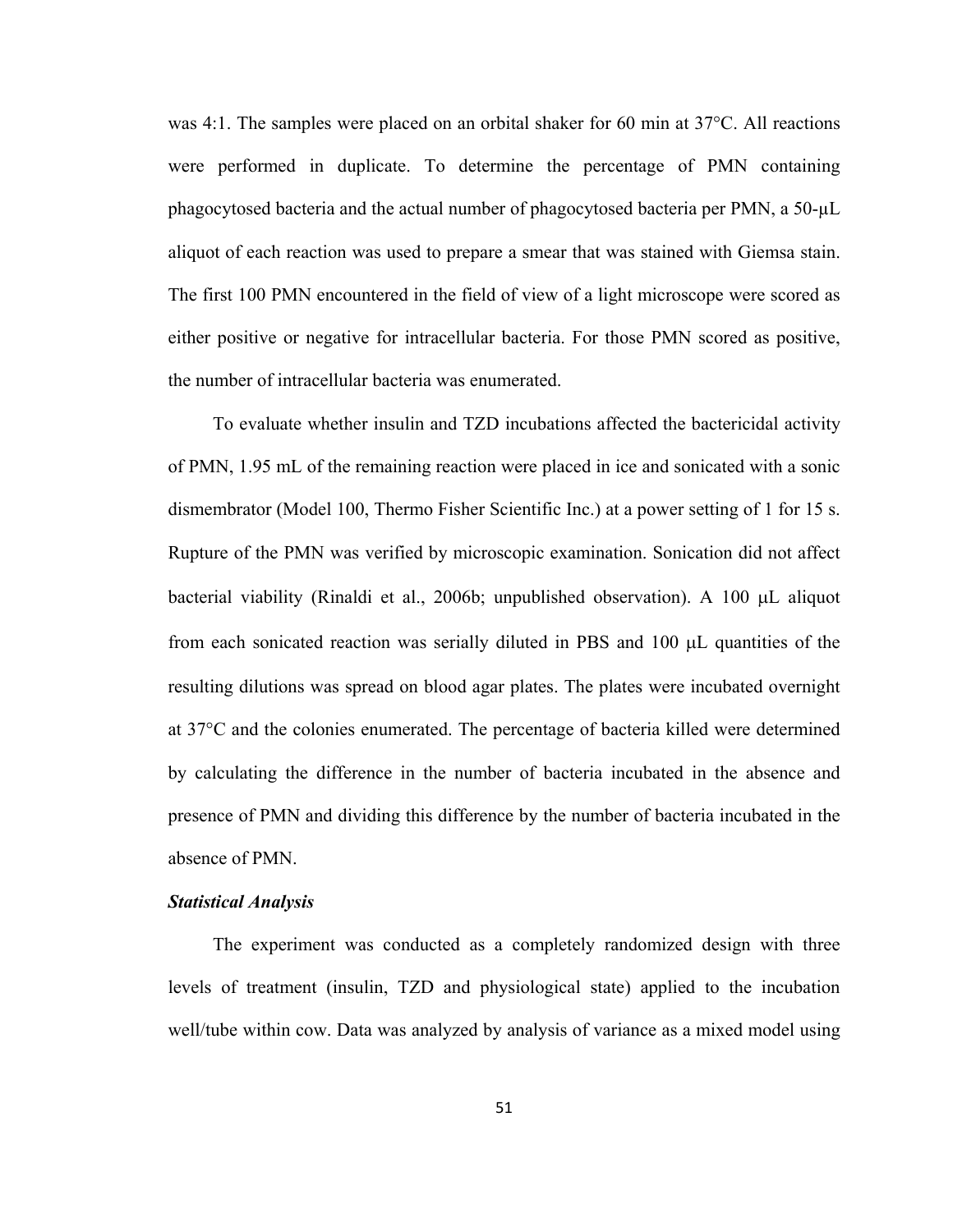the mixed procedure of SAS (2001). The variables in the model statement included animal, the treatments and their interactions. For the luminol-, MCLA-, and CM-H2DCFDA-based assays involving multiple measurements of CL or fluorescence over time, the area under the curve (AUC) was calculated from plotted data points for each experimental condition using the expand procedure of SAS with cubic spline interpolation and the trapezoid rule (SAS, 2001). The analyzed area between the curves was generated using the least squares estimates for CL or fluorescence at each time point in the assay and this area was used as the value tested for analysis of variance. For the CM-H2DCFDA assay, a mixed model analysis of variance with repeated measures was also used as a more sensitive analysis of treatment differences than the calculation of AUC. Least squares means and standard errors were generated using the LSMeans statement in conjunction with the pdiff option of SAS (2001). Tukey's multiple comparison test was used to assess specific treatment differences for those variables shown to have significant overall treatment effects in the analysis of variance. All reported means are the adjusted least squares means  $\pm$  standard error of the mean (SEM) and the significance was declared when  $P < 0.01$ .

#### **RESULTS**

#### *Reactive Oxygen Species Production*

Changes in luminol-derived CL were evident 30 min after activation with PMA. For those cells incubated with 0, 1.5 or 15 ng/mL of insulin without TZD, CL values peaked 100 min after activation and then decreased. In contrast, the luminol-derived CL values of PMN treated with 300 μg/mL of TZD were only modestly increased from baseline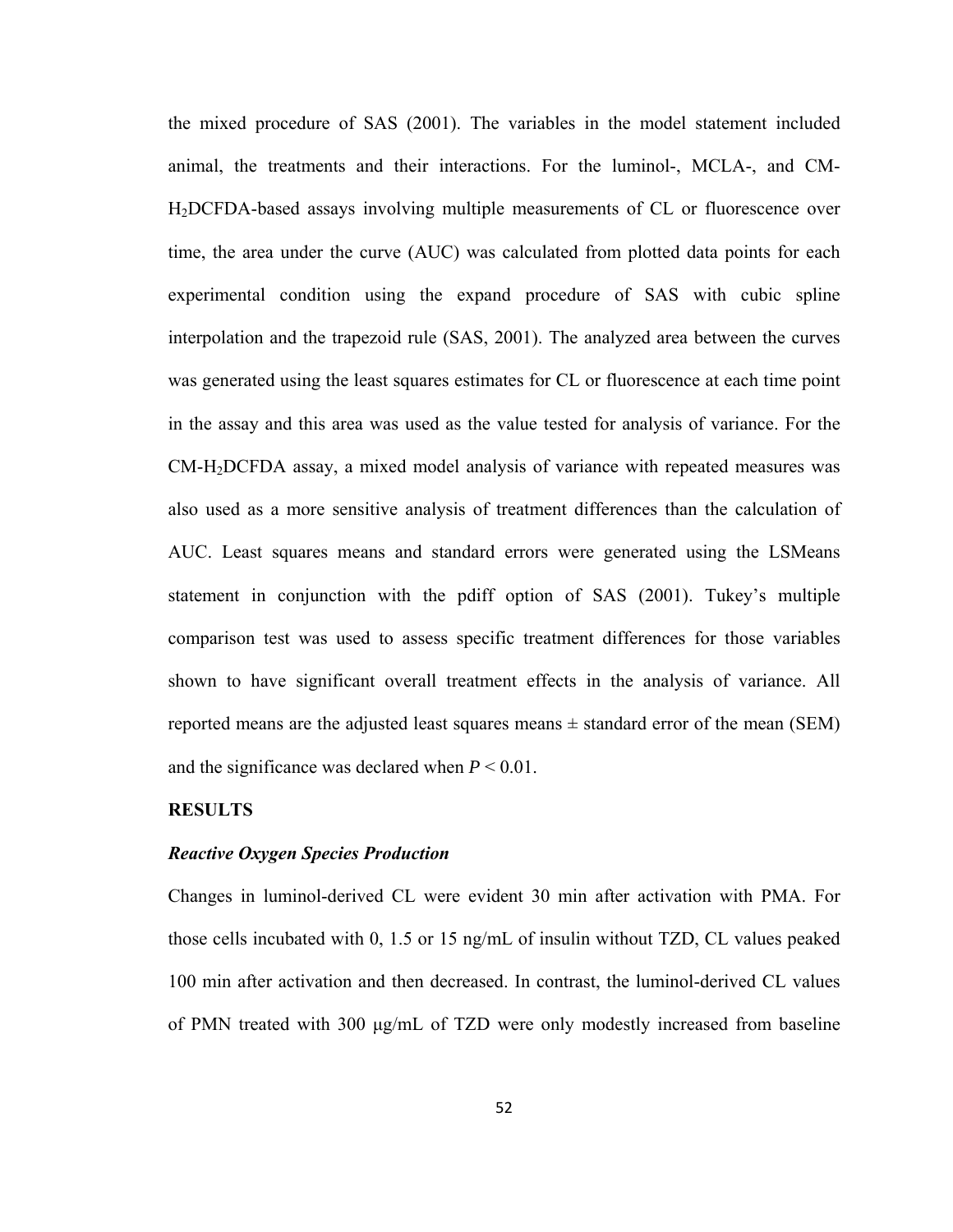with a peak at 70 min after activation and a much more rapid decline back to baseline compared to insulin-only treatments or control wells (Figure 2.1A). To determine any differential effects of in vitro insulin and TZD treatment on PMN, the areas under the curve (AUCs) were calculated from these plotted data points. Insulin treatment had no effect on the luminol-dependant CL associated with total ROS production in PMAstimulated cells as luminol-derived CL was not different between control and insulinonly treated wells (Figure 2.1B; insulin treatment effect,  $P > 0.20$ ). Incubation of cells with 300 μg/mL of TZD inhibited total ROS by approximately 88.9%, compared to control and insulin-only treated wells (Figure 2.1B; TZD treatment effect,  $P < 0.01$ ). The overall effect of physiological state on luminol-derived CL is presented in Figure 2.2. The luminol-derived CL of neutrophils isolated from postpartum cows was 37 and 32% lower compared to midlactation and prepartum animals, respectively (physiological state effect,  $P \leq 0.01$ ). However, the luminol-derived CL of PMN collected from midlactation was similar to that of PMN isolated from prepartum cows (midlactation vs. prepartum, *P* > 0.20). Furthermore, there was no insulin by physiological state interaction effect  $(P > 0.20)$ 0.20), but the magnitude of the reduction in the luminol-derived CL observed in postpartum cows relative to midlactation and prepartum cows with 0 μg/mL TZD treatment was lower than the magnitude of this reduction in PMN incubated with 300  $\mu$ g/mL (Figure 2.3; TZD by stage of lactation interaction effect,  $P < 0.01$ ).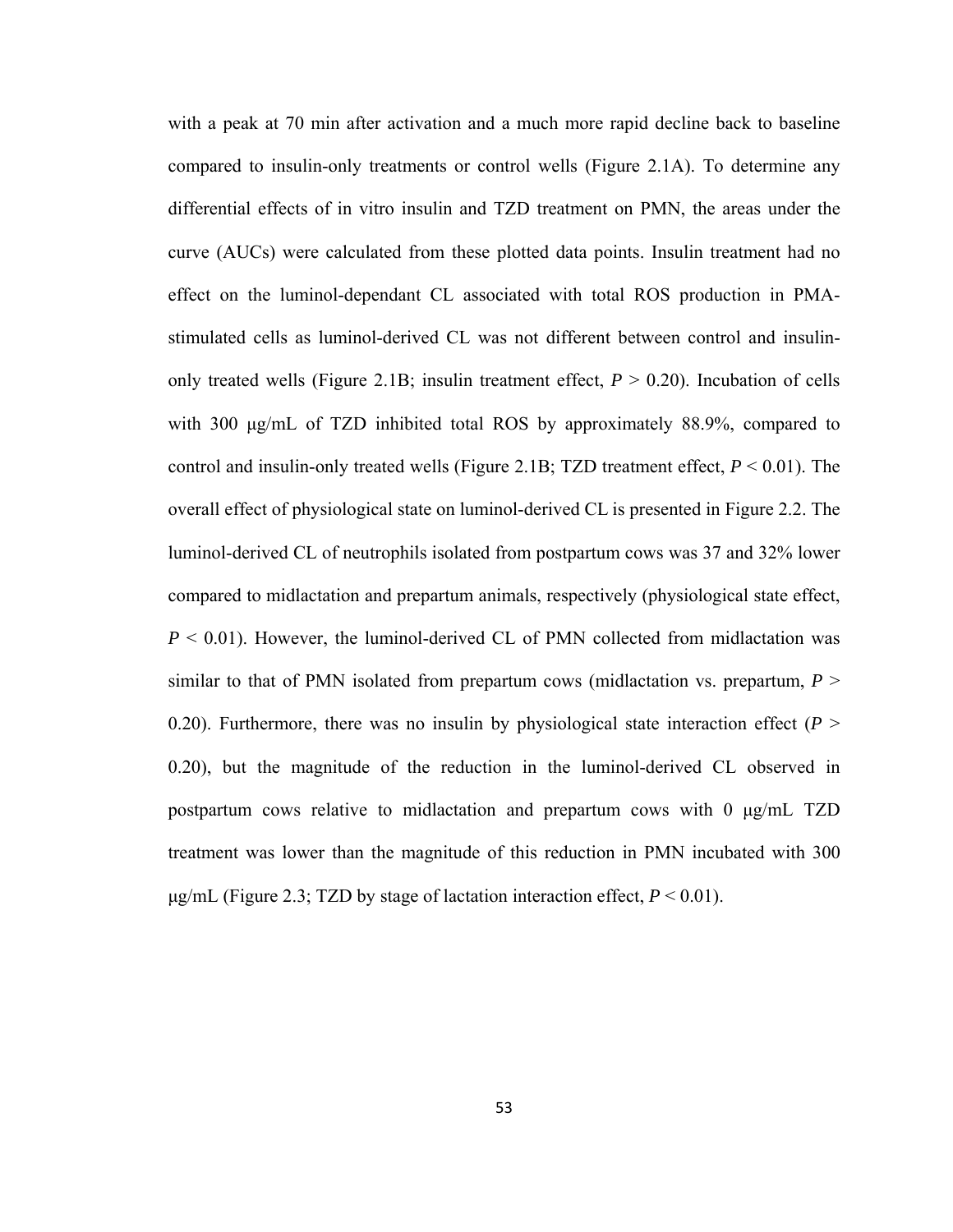

Figure 2.1 Effect of Insulin (INS) and 2,4-Thiazolinedione (TZD) on total ROS production by bovine neutrophils.

Neutrophils were collected from cows ( $n = 25$ ) and incubated with 0, 1.5 or 15 ng/mL of insulin and 0 or 300 µg/mL of TZD either alone or in combination with the insulin treatments. Data represent the mean luminol-derived chemiluminescence (CL) in arbitrary units measured every 5 or 10 min over a 190 min period after activation of neutrophils with Phorbol 12-myristate,13-acetate (PMA). The CL values of non-activated neutrophils were substracted from all the CL measurements at every time point (A). To assess the overall magnitude of the luminol-dependant CL response over time, the area under the curve  $(\pm$  SEM) calculated from plotted luminol-derived measurements (B). \*\* TZD treatment effect,  $P \le 0.01$ . <sup>a,b</sup> Bars with different letters differ ( $P \le 0.01$ ).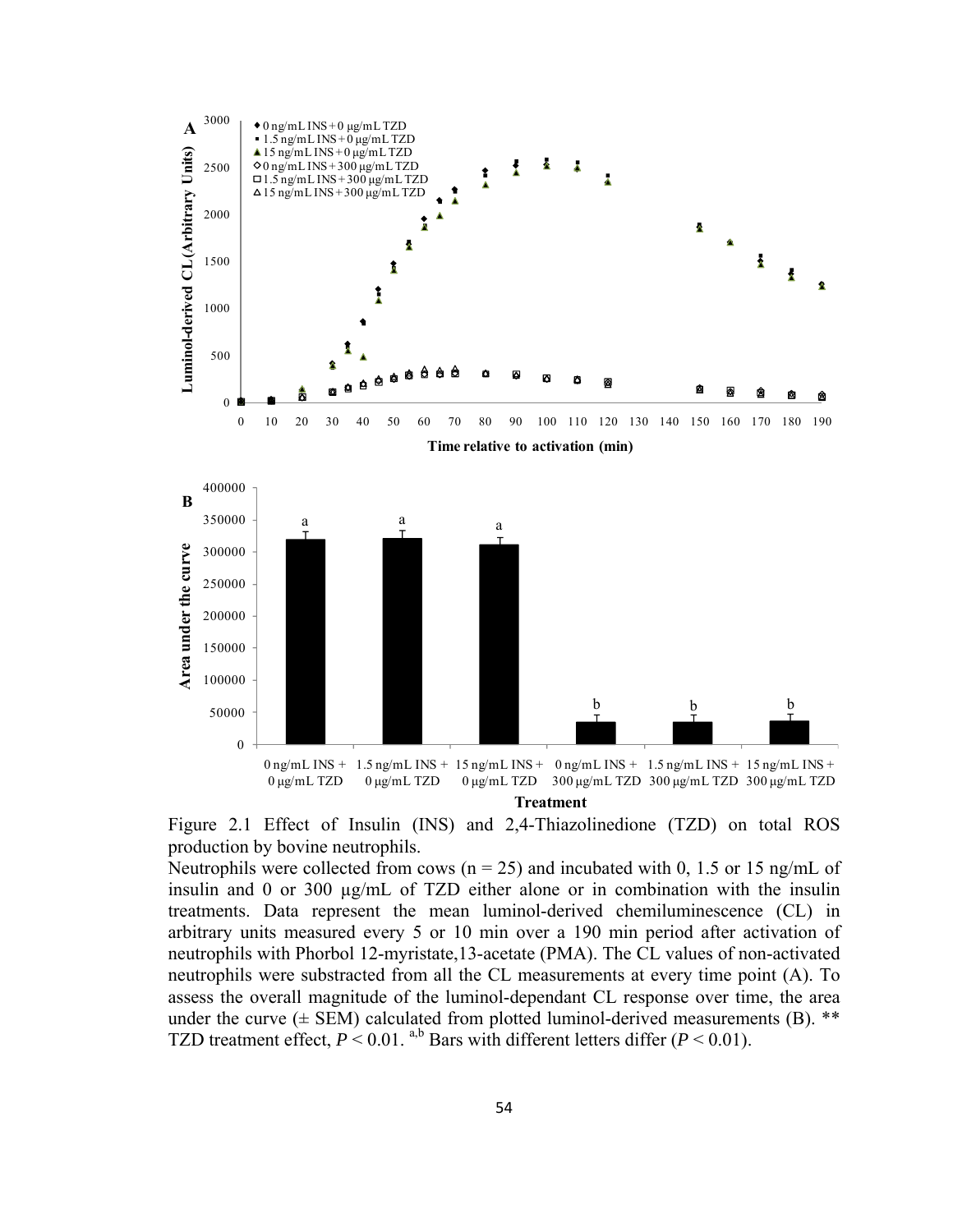

Figure 2.2 Effect of physiological state on total ROS production by bovine neutrophils. Neutrophils were collected from pregnant midlactation  $(253 \pm 25.2$  d postpartum; n = 9), prepartum (-12  $\pm$  1.7 d; n = 8) and postpartum (+7d; n = 8) cows. Data represent the area under the curve  $(\pm$  SEM) calculated from plotted luminol-derived measurements over a 190 min period after activation of neutrophils with Phorbol 12-myristate,13-acetate (PMA). The CL values of non-activated neutrophils were substracted from all the CL measurements at every time point. \*\*Physiological state effect,  $P < 0.01$ . <sup>a,b</sup> Bars with different letters differ (*P* < 0.01).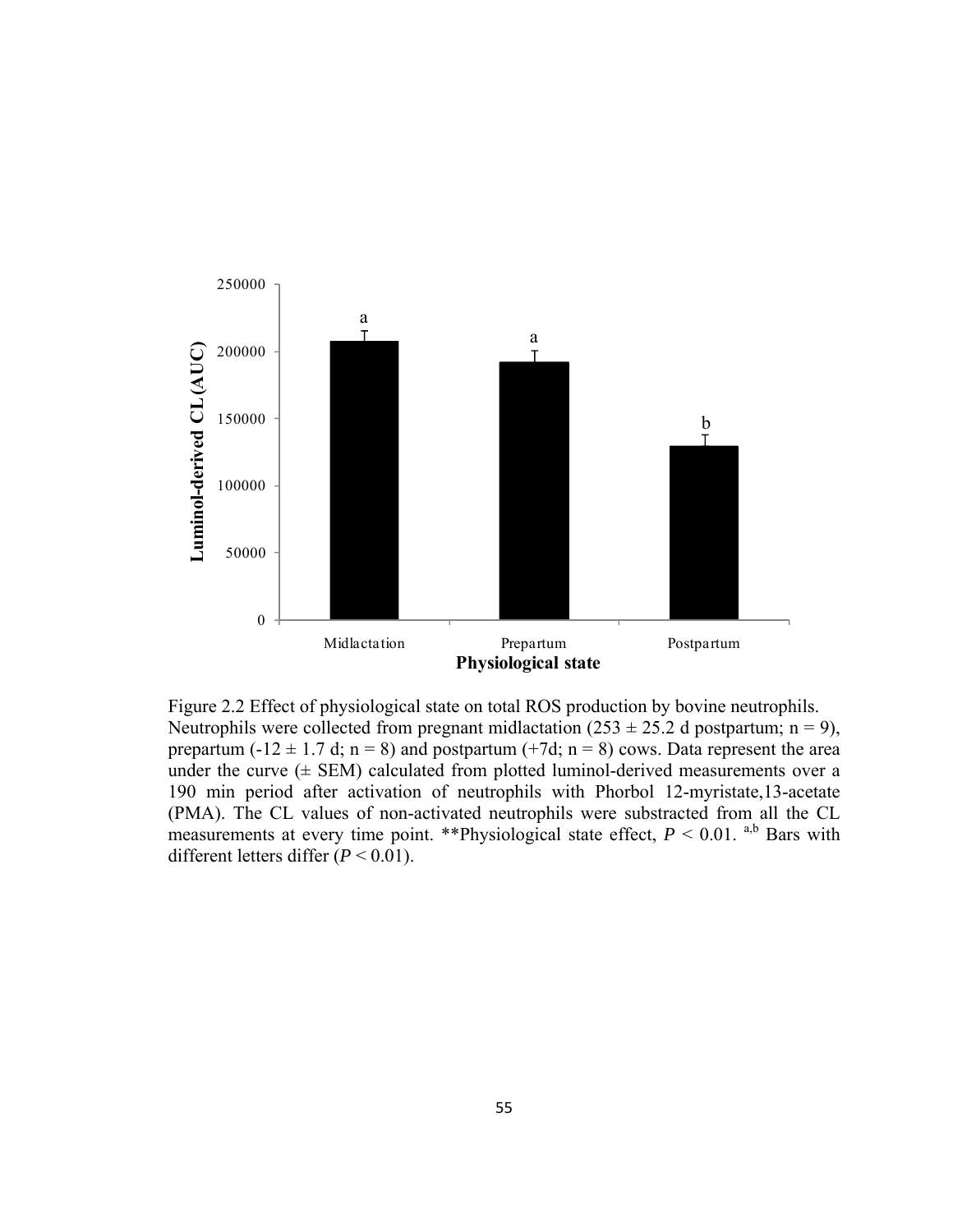

Figure 2.3 Effects of TZD and physiological state on total ROS production by bovine neutrophils.

Neutrophils were collected from pregnant midlactation  $(253 \pm 25.2$  d postpartum; n = 9), prepartum (-12  $\pm$  1.7 d; n = 8) and postpartum (+7d; n = 8) cows. Data represent the area under the curve  $(±$  SEM) calculated from plotted luminol-derived measurements over a 190 min period after activation of neutrophils with Phorbol 12-myristate,13-acetate (PMA). The CL values of non-activated neutrophils were substracted from all the CL measurements at every time point. \*\*TZD by physiological state effect,  $P < 0.01$ . a,b,c Bars with different letters differ (*P* < 0.01).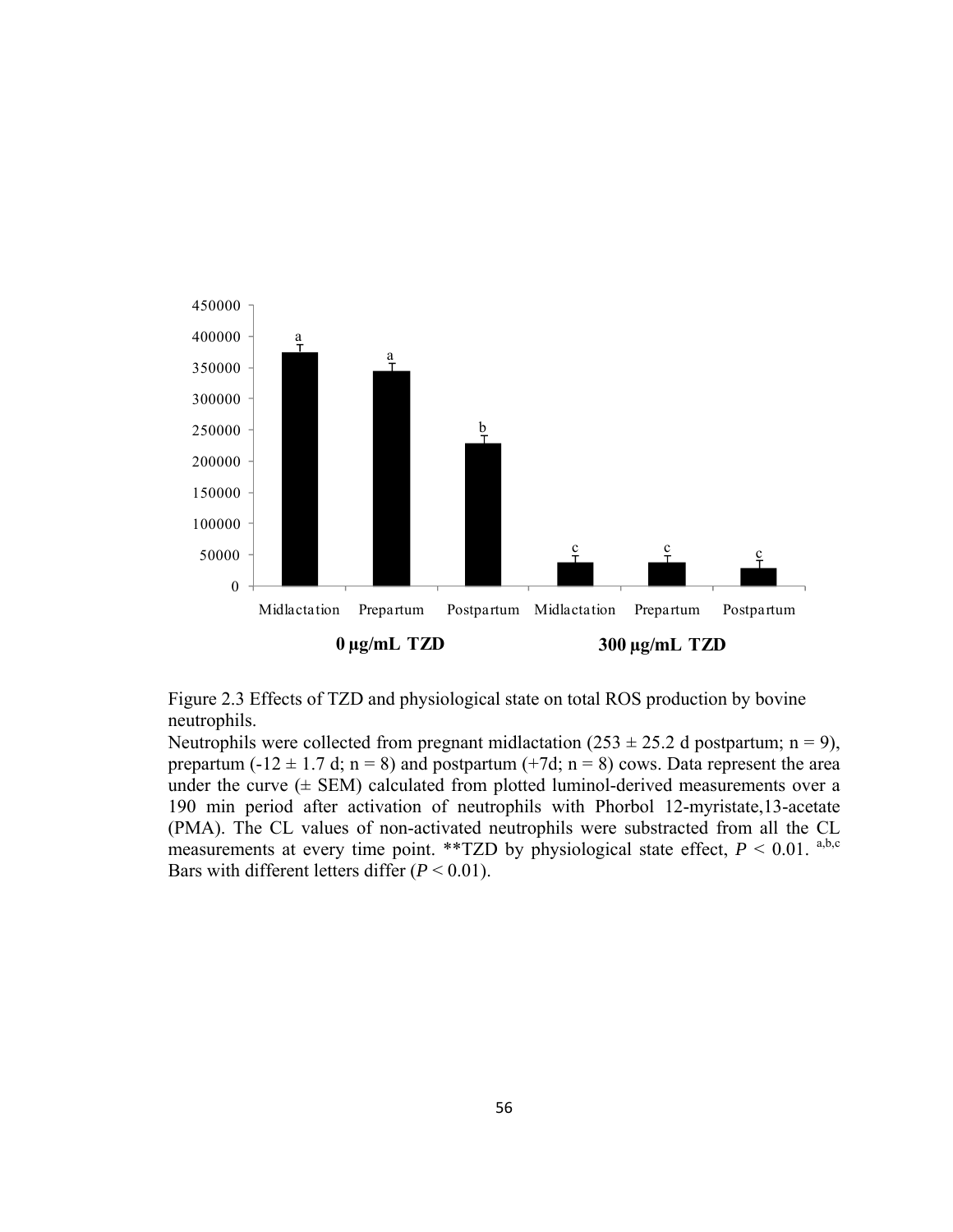The MCLA-derived CL in all treatment and control groups peaked at the 21 min measurement time-point after PMA activation and then declined. The PMN treated with 300 μg/mL of TZD had a higher maximal response after cell stimulation and this difference was maintained throughout the rest of CL measurements, compared to insulinonly treatments or control wells (Figure 2.4A). To determine any differential effects of in vitro insulin and TZD treatment on PMN, the areas under the curve (AUCs) were calculated from these plotted data points. Insulin treatment had no effect relative to control wells on the MCLA-dependant CL associated with extracellular  $O_2$ <sup>-</sup> ROS production in PMA-stimulated cells (Figure 2.4B; insulin treatment effect, *P* > 0.20). In contrast, TZD enhanced the  $O_2$  generation in approximately 43% compared to control wells (Figure 2.4B; TZD treatment effect,  $P < 0.01$ ). Neutrophils from postpartum cows had a 43 and 37% lower MCLA-dependant CL, compared to midlactating and prepartum animals, respectively (Figure 2.5; physiological state effect,  $P < 0.01$ ). The MCLAderived CL of PMN collected from midlactating was similar to that of PMN isolated from prepartum cows (Figure 2.5;  $P > 0.20$ ). No interaction effects with either in vitro treatment or physiological state were evident for PMN MCLA-derived CL (all interactions,  $P > 0.20$ ).

Changes in CM-H2DCFDA-derived fluorescence were observed after 30 min after activation with PMA. The fluorescence values from the cells incubated with 300  $\mu$ /mL of TZD increased and reached a plateau approximately 140 min after stimulation whereas those of PMN incubated with 0, 1.5 or 15 ng/mL of insulin without TZD continued to increase (Figure 2.6A).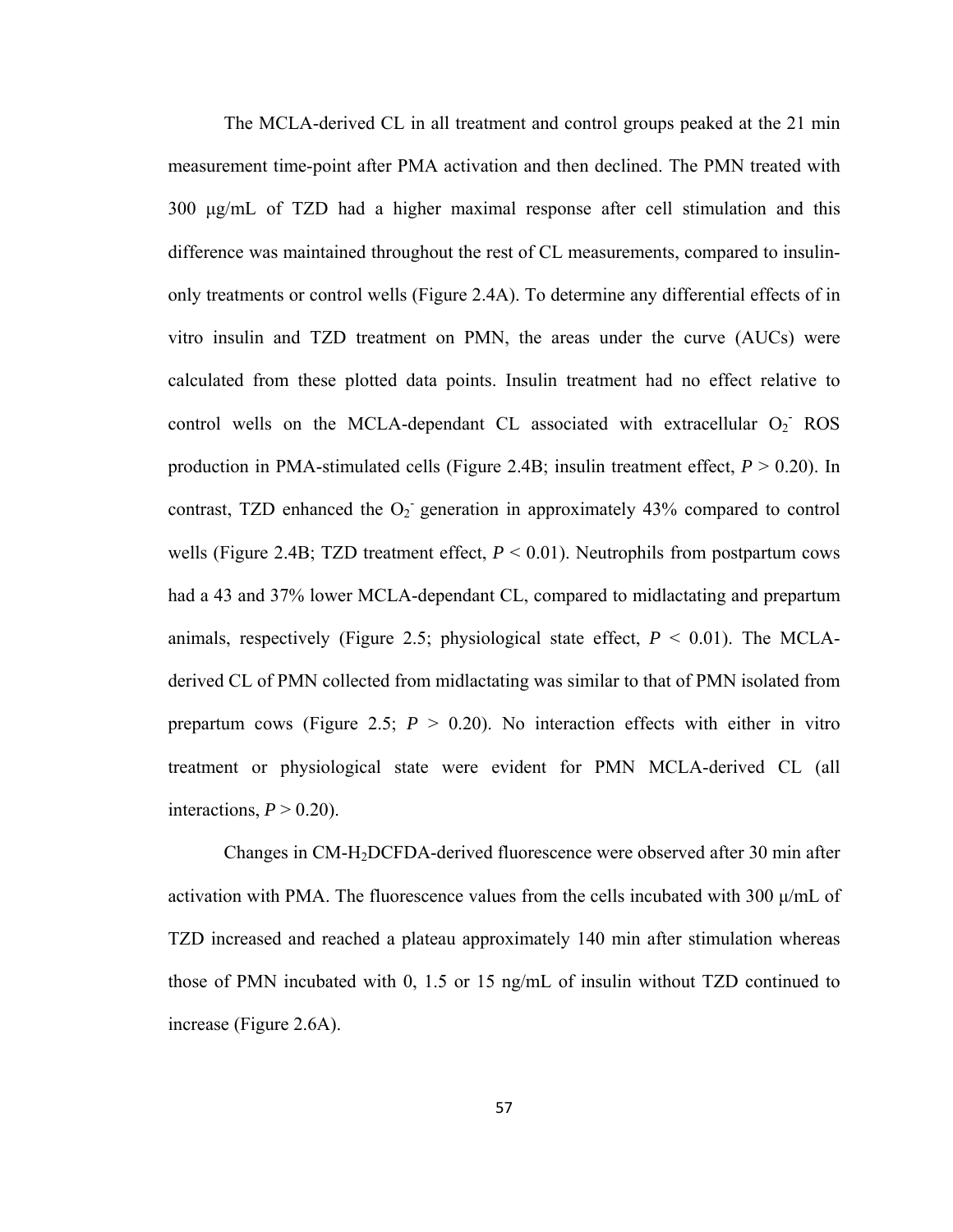

Figure 2.4 Effect of Insulin (INS) and 2,4-Thiazolinedione (TZD) on extracellular  $O_2$ <sup>-</sup> production by bovine neutrophils.

Neutrophils were collected from cows ( $n = 26$ ) and incubated with 0, 1.5 or 15 ng/mL of insulin and 0 or 300 µg/mL of TZD either alone or in combination with the insulin treatments. (A) Mean MCLA-dependant chemiluminescence (CL) (arbitrary units) measured every 10 min over a 80 min period after activation of neutrophils with Phorbol 12-myristate,13-acetate (PMA). The CL values of non-activated neutrophils were substracted from all the CL measurements at every time point (A). To assess the overall magnitude of the luminol-dependant CL response over time, the area under the curve  $(±$ SEM) calculated from plotted luminol-derived measurements (B). \*\* TZD treatment effect,  $P < 0.01$ .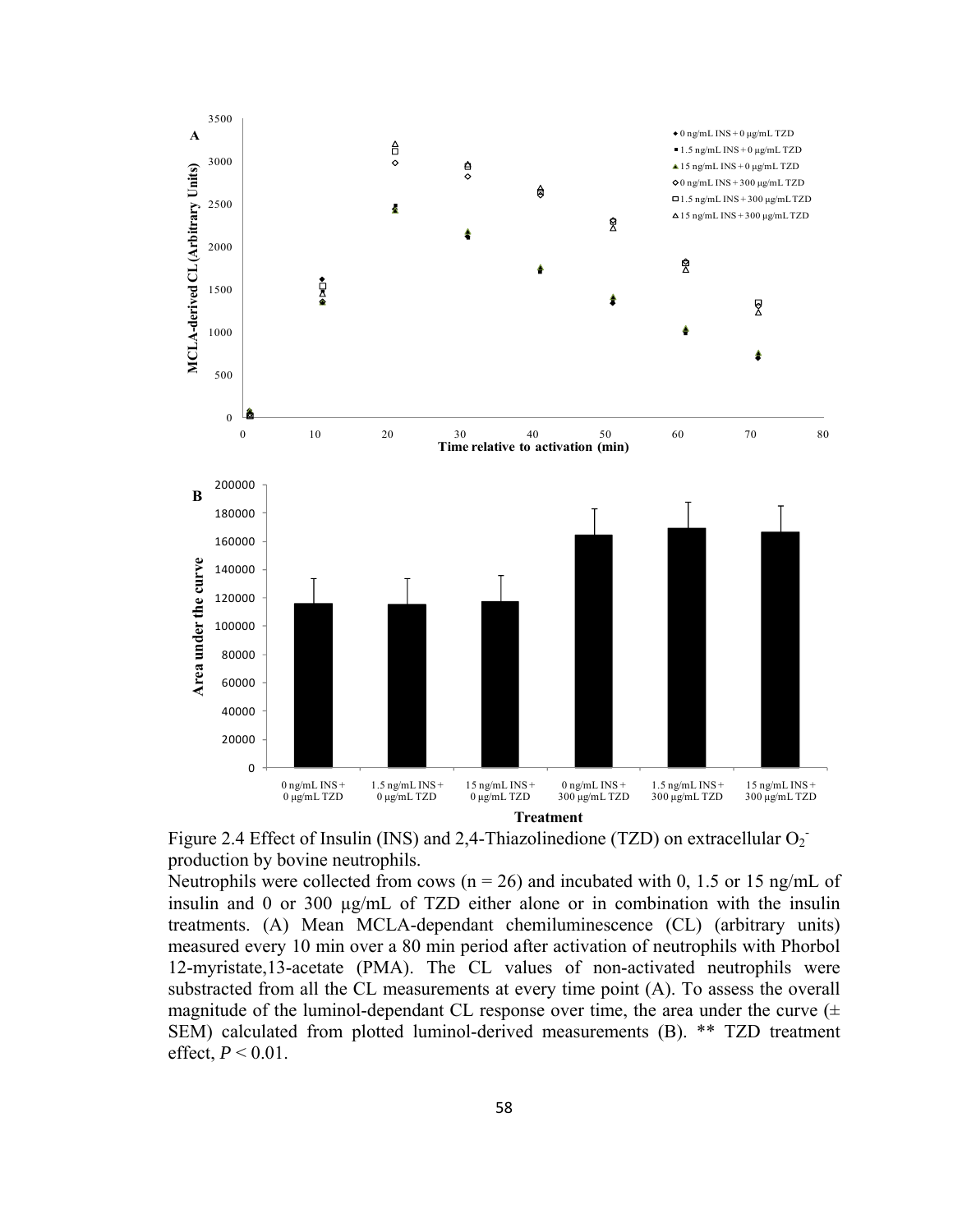

Figure 2.5 Effect of physiological state on extracellular  $O_2$  production by bovine neutrophils.

Neutrophils were collected from pregnant midlactation  $(253 \pm 25.2$  d postpartum; n = 9), prepartum (-12  $\pm$  1.7 d; n = 8) and postpartum (+7d; n = 9) cows. Data represent the area under the curve  $(\pm$  SEM) calculated from plotted MCLA-derived measurements over a 70 min period after activation of neutrophils with Phorbol 12-myristate,13-acetate (PMA). The CL values of non-activated neutrophils were substracted from all the CL measurements at every time point. \*\*Physiological state effect,  $P < 0.01$ . <sup>a,b</sup> Bars with different letters differ (*P* < 0.01).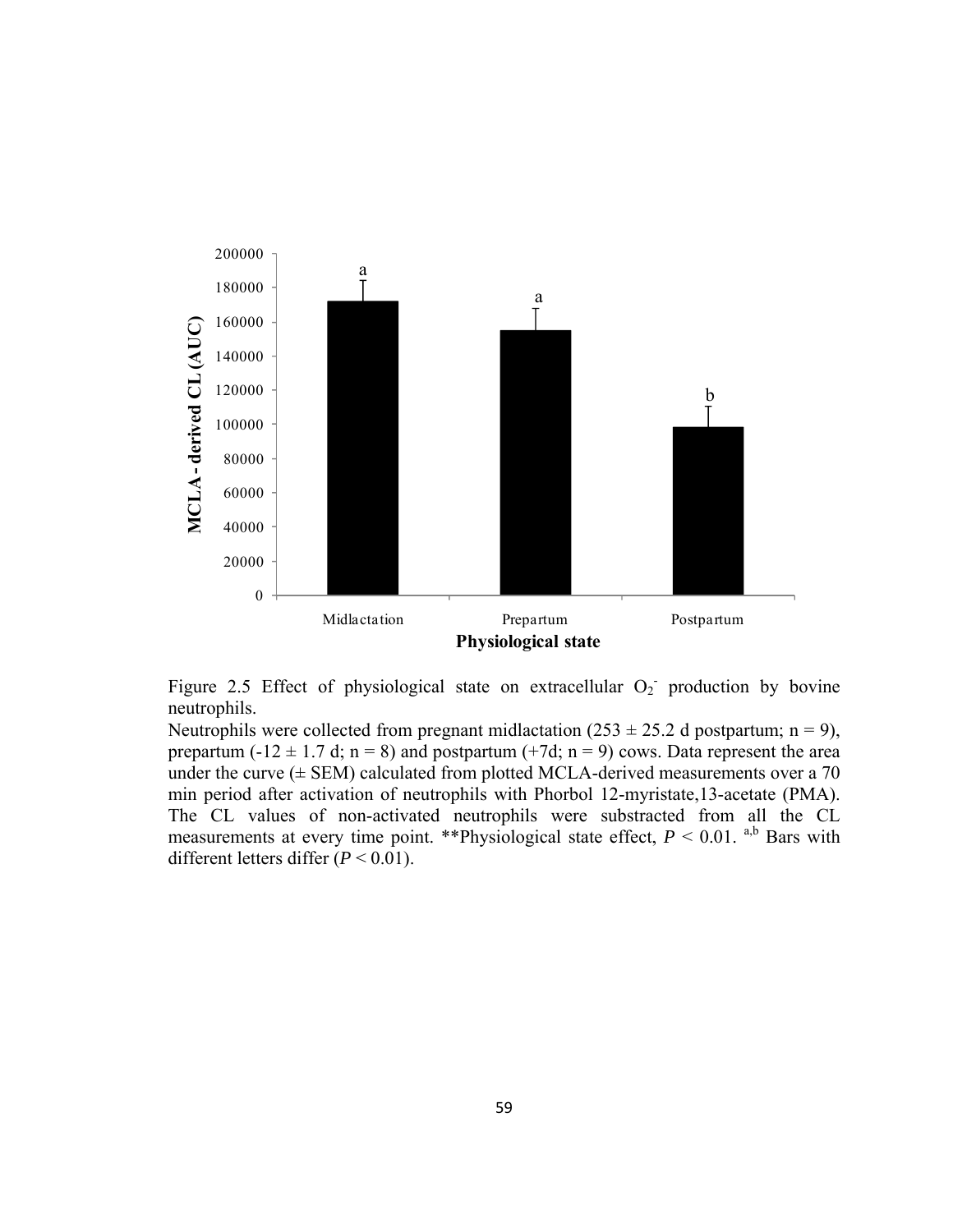



Neutrophils were collected from cows ( $n = 24$ ) and incubated with 0, 1.5 or 15 ng/mL of insulin and 0 or 300 µg/mL of TZD. Data represent the mean CM-H2DCFDA-derived fluorescence in arbitrary units measured every 10 min over a 200 min period after activation of neutrophils with Phorbol 12-myristate,13-acetate (PMA). The fluorescence values of non-activated neutrophils were substracted from all measurements at every time point. \*\*TZD by incubation time relative to PMA activation effect,  $P < 0.01$ . (A). To assess the overall magnitude of the CM-H2DCFDA-derived fluorescence response over time, the area under the curve  $(\pm$  SEM) was calculated from plotted measurements (B).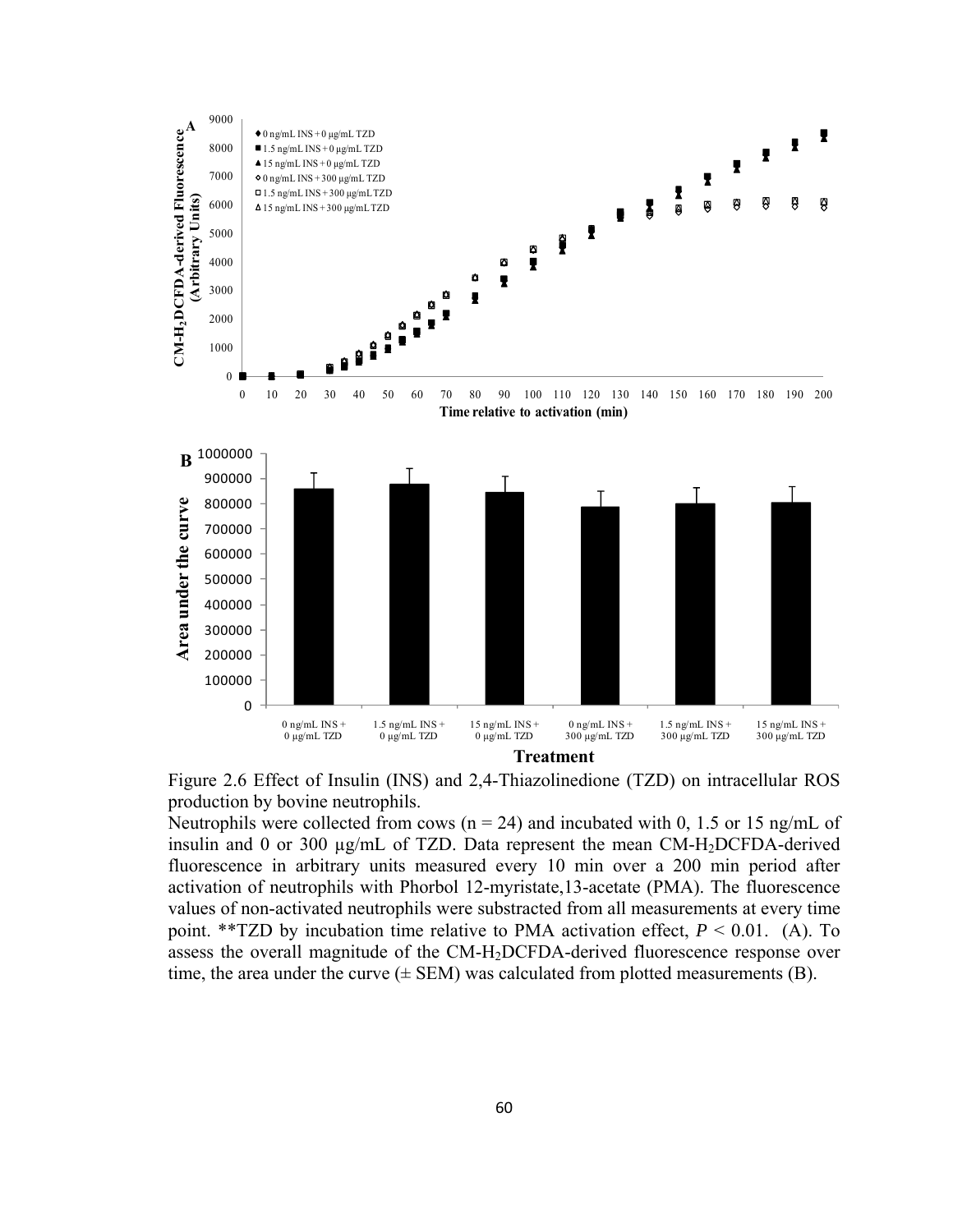There was no effect of insulin or TZD on the intracellular ROS production based on calculated AUCs (Figure 2.6B; insulin or TZD effect,  $P > 0.20$ ). However, when the data were analyzed by analysis of variance with repeated measures for each incubation measurement time-point, the interaction of TZD by incubation time relative to PMA activation was significant (Figure 2.6A;  $P < 0.01$ ). Furthermore, the intracellular ROS production of neutrophils isolated from postpartum cows was 43 and 37% lower, compared to midlactation and prepartum animals, respectively (Figure 2.7; physiological state effect,  $P \leq 0.01$ ). However, the fluorescence values of PMN collected from midlactation was similar to that of PMN isolated from prepartum cows (Figure 2.7;  $P >$ 0.20). There were no insulin by TZD or in vitro treatment by physiological state interaction effects on the PMN intracellular generation of ROS as measured by CM-H2DCFDA-derived fluorescence (all interactions, *P* > 0.20).

#### *Neutrophil Extracellular Trap Release (NETs)*

There was no effect of insulin or TZD on NETs release relative to control wells (Figure 2.8; effect of insulin or TZD,  $P > 0.20$ ). However, the mean fluorescence associated with NETs released from neutrophils collected from prepartum cows was 23 and 36% higher than that of PMN collected from midlactating and postpartum cows, respectively (Figure 2.9; day of lactation effect,  $P < 0.01$ ). Neutrophil NETs expression from midlactation cows was similar to that of PMN isolated from postpartum cows (Figure 2.9;  $P > 0.20$ ). There were no insulin by TZD or in vitro treatment by physiological state interaction effects on PMN NETs release  $(P > 0.20)$ .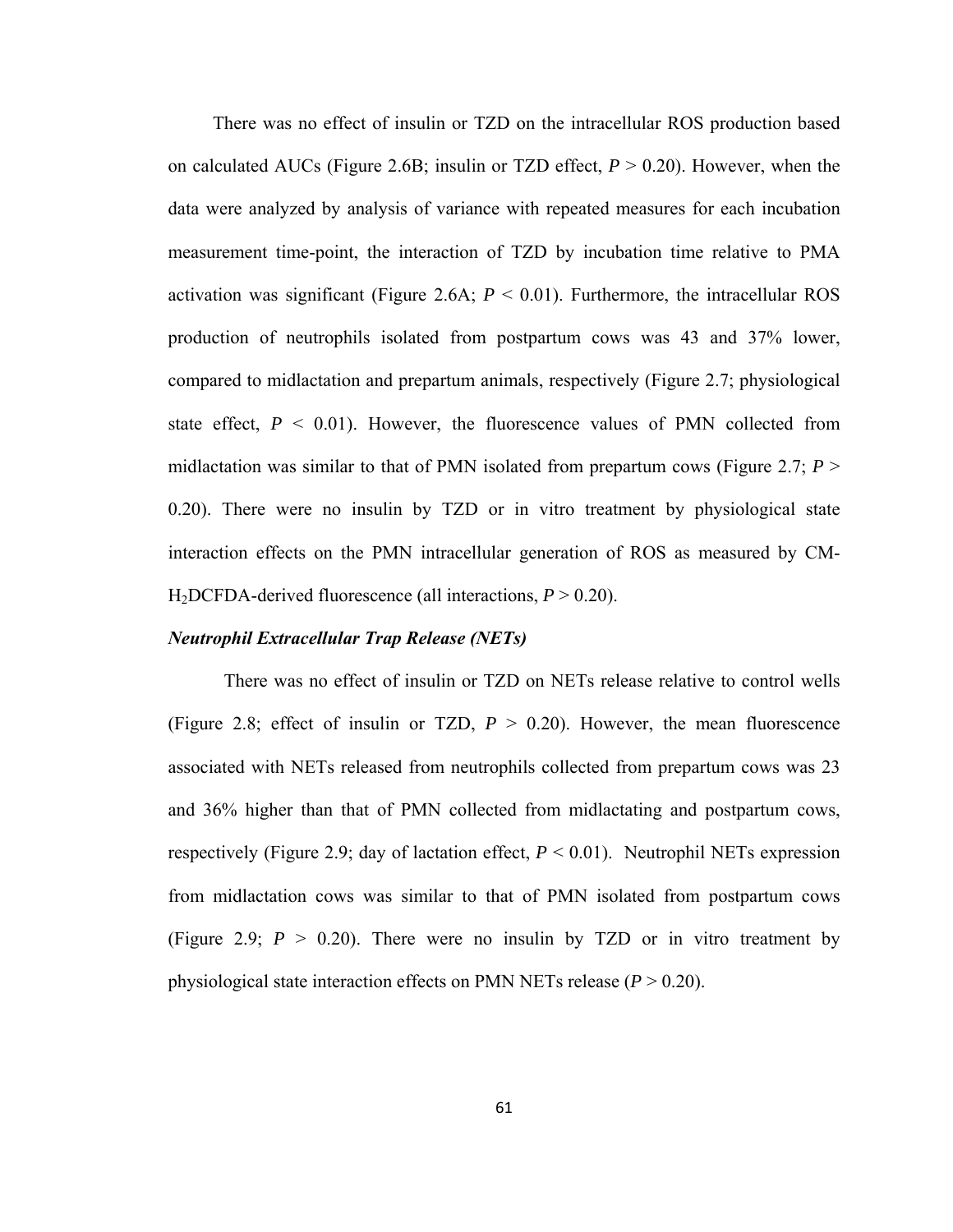

**Physiological state**

Figure 2.7 Effect of physiological state on intracellular ROS production measured by bovine neutrophil.

Neutrophils were collected from pregnant midlactation  $(253 \pm 25.2$  d postpartum; n = 9), prepartum (-12.7 d;  $n = 8$ ) and post-partum (+7d;  $n = 7$ ) cows. Data represent the area under the curve  $(\pm$  SEM) calculated from plotted CM-H<sub>2</sub>DCFDA-derived measurements over a 200 min period after activation of neutrophils with Phorbol 12-myristate,13 acetate (PMA). The CL values of non-activated neutrophils were substracted from all the CL measurements at every time point. \*\*Physiological state effect,  $P < 0.01$ . <sup>a,b</sup> Bars with different letters differ (*P* < 0.01).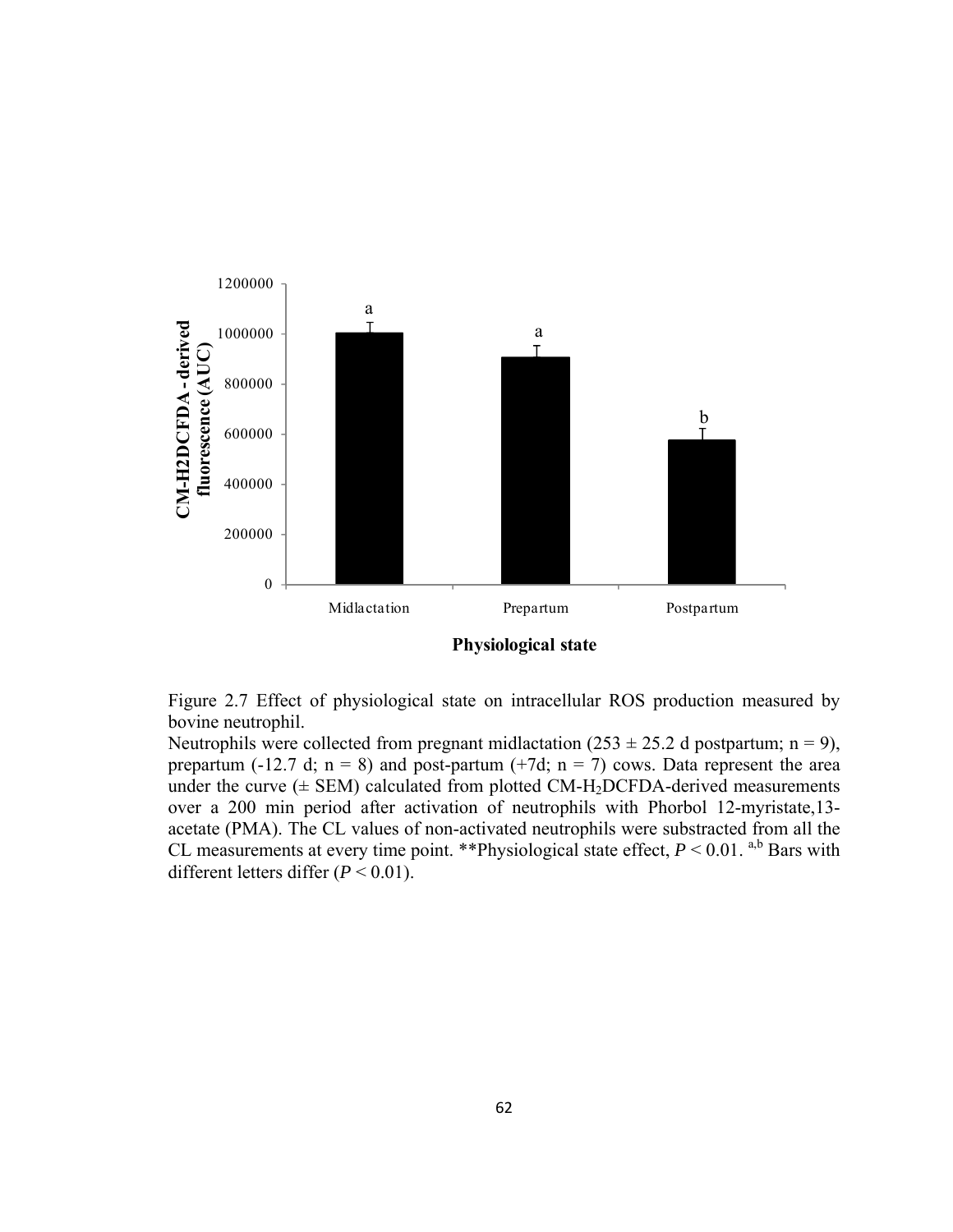



Neutrophils were collected from cows ( $n = 24$ ) and incubated with 0, 1.5 or 15 ng/mL of insulin and 0 or 300 µg/mL of TZD. Data represent the mean fluorescence in arbitrary units measured after 1 hour-incubation of neutrophils with Phorbol 12-myristate,13 acetate (PMA).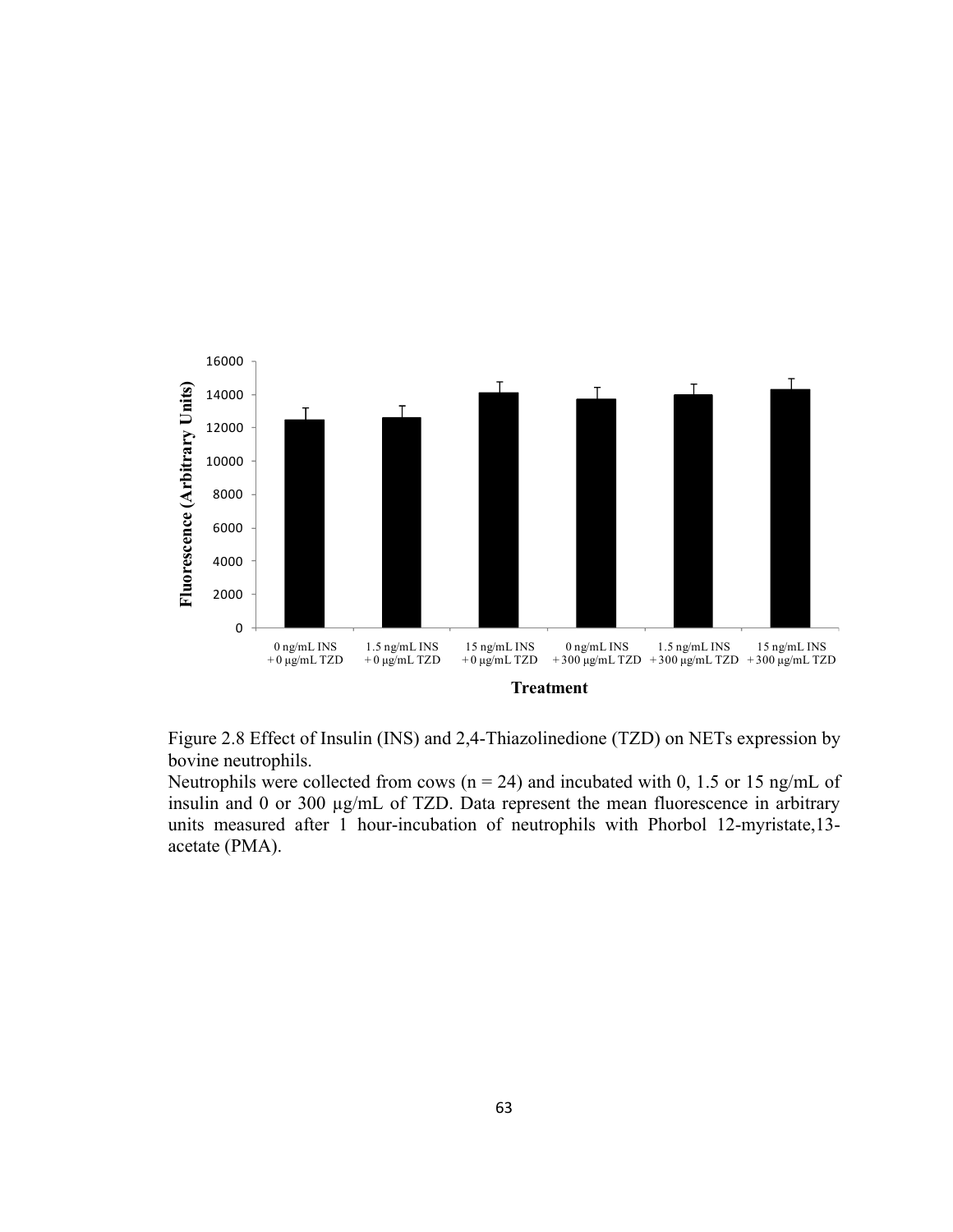

Figure 2.9 Effect of physiologcal state on NETs expression by bovine neutrophils. PMN were collected from pregnant midlactation (253  $\pm$  25.2 d postpartum; n = 8), prepartum (-12  $\pm$  1.7 d; n = 8) and postpartum (+7d; n = 8) cows. Data represents mean fluorescence  $(±$  SEM) of cells stained with Sytox Orange after 1-hour incubation with Phorbol 12-myristate,13-acetate (PMA). \*\*Physiological state effect,  $P < 0.01$ . a,b Bars with different letters differ  $(P < 0.01)$ .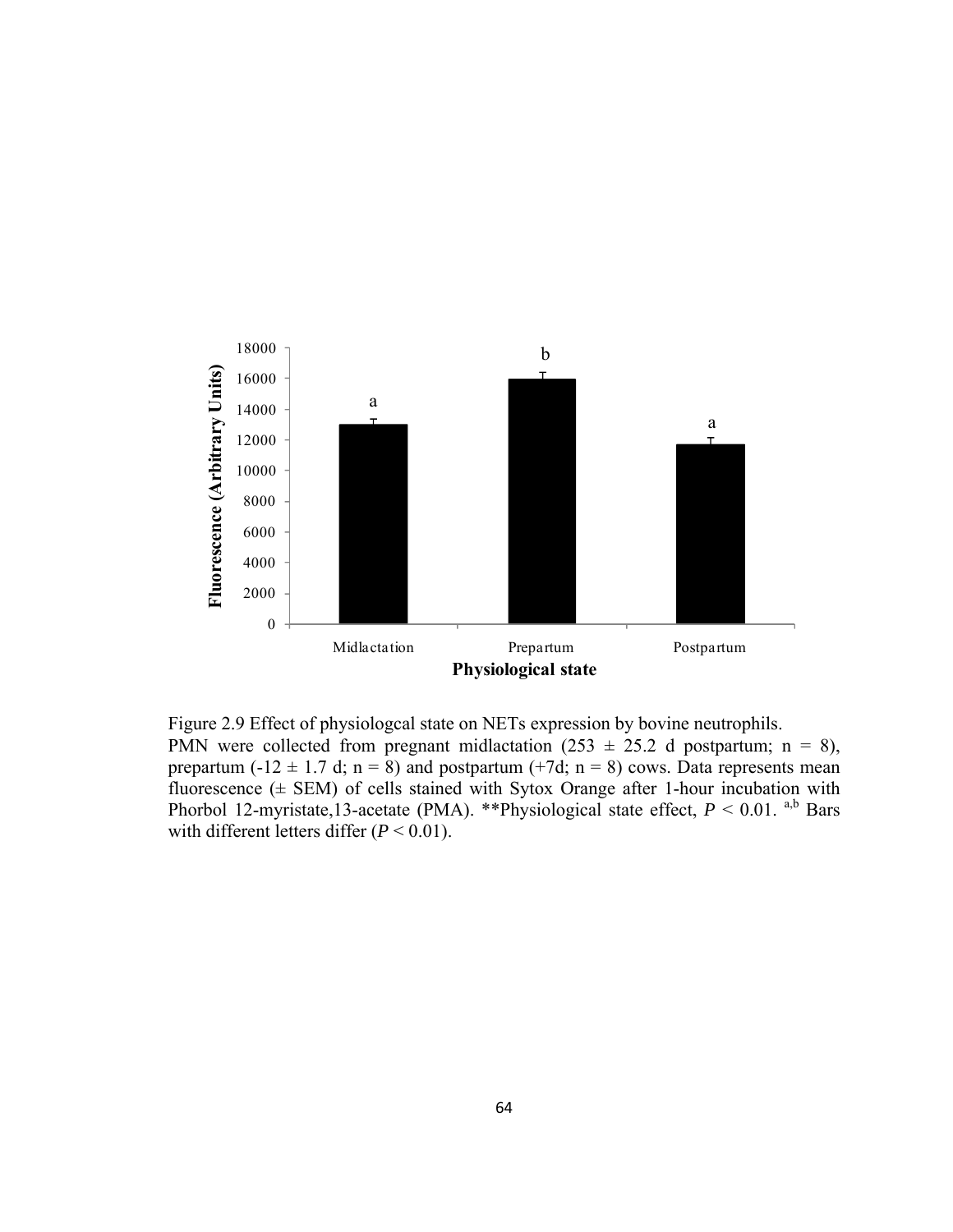## *Killing and Phagocytosis*

There was no effect of insulin or TZD or their combination on the percentage of cells positive for intracellular bacteria or the number of phagocytosed *S. aureus* per PMN (Table 2.1; insulin or TZD effect,  $P > 0.20$ ). Neutrophils collected from postpartum cows had higher percentage of cells with phagocytosed bacteria and number of bacteria per neutrophil, compared to prepartum and midlactation animals (Table 2.2; physiological state effect,  $P \leq 0.01$ ). There was no effect of insulin or TZD on the killing ability of PMN (Table 2.1; insulin or TZD effect,  $P > 0.20$ ). However, the killing ability of neutrophils isolated from postpartum animals was 61 and 97% higher compared to prepartum and midlactation animals, respectively (Table 2.2; physiological state effect, *P*  $< 0.01$ ). No in vitro treatment or physiological sate interaction effects were evident (all interactions,  $P > 0.20$ )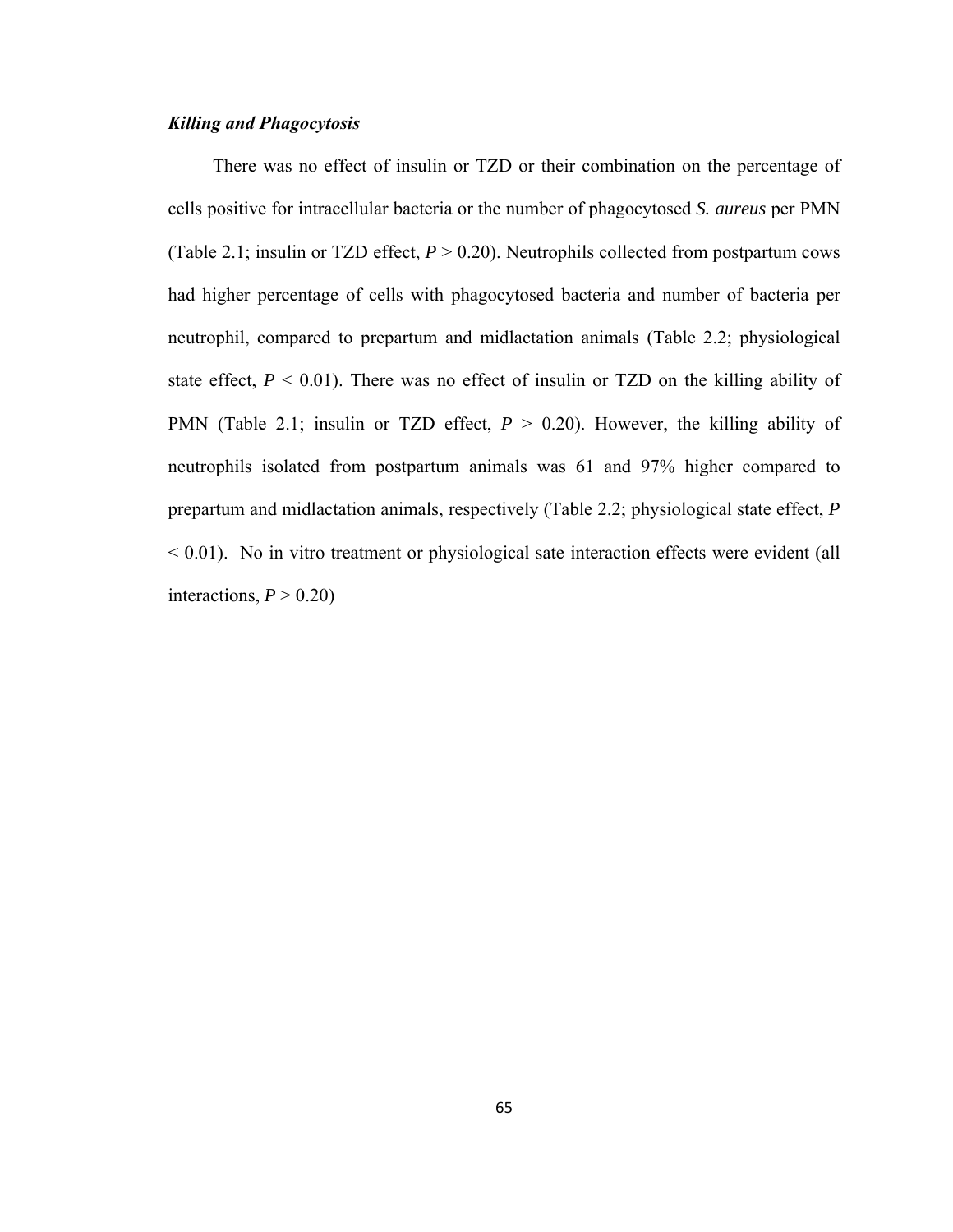Table 2.1 Effect of insulin (INS) and 2,4-Thiazolinedione (TZD) on the bactericidal and phagocytic abilities of neutrophils against *Staphylococcus aureus*\*

| Index                                  | Treatment ( $ng/mL$ INS + $\mu g/mL$ TZD) |           |          |           |                                                                               |            |
|----------------------------------------|-------------------------------------------|-----------|----------|-----------|-------------------------------------------------------------------------------|------------|
|                                        | $0 + 0$                                   | $1.5 + 0$ | $15 + 0$ | $0 + 300$ | $1.5 + 300$                                                                   | $15 + 300$ |
| PMN with phagocytosed<br>bacteria, %   |                                           |           |          |           | $27.3 \pm 4$ $26.0 \pm 4$ $25.5 \pm 4$ $23.7 \pm 4$ $24.1 \pm 4$ $23.4 \pm 4$ |            |
| Number of engulfed<br>bacteria per PMN |                                           |           |          |           | $13.0 \pm 1$ $13.4 \pm 1$ $12.3 \pm 1$ $12.6 \pm 1$ $12.9 \pm 1$ $12.4 \pm 1$ |            |
| Killing ability, %                     |                                           |           |          |           | $23.3 \pm 4$ $24.8 \pm 4$ $23.7 \pm 4$ $22.7 \pm 4$ $21.7 \pm 4$ $20.5 \pm 4$ |            |

 $*$  Data are means ( $\pm$  SEM; n=24)

Table 2.2 Effect of physiological state on the bactericidal and phagocytic abilities of neutrophils against *Staphylococcus aureus*\*

| Index                               | Mid-lactation Pre-partum Post-partum |                        |                                   |
|-------------------------------------|--------------------------------------|------------------------|-----------------------------------|
| PMN with phagocytosed bacteria, %   | $13.1 \pm 2.8^a$                     | $21.7 \pm 2.8^{\circ}$ | $40.2 \pm 2.8^b$                  |
| Number of engulfed bacteria per PMN | $11.5 \pm 0.6^a$                     |                        | $11.4 \pm 0.6^a$ $15.4 \pm 0.6^b$ |
| Killing ability, $\%$               | $16.3 \pm 2.6^a$                     | $19.9 \pm 2.7^{\circ}$ | $32.1 \pm 2.7^b$                  |

 $*$ Data are means ( $\pm$  SEM; n=8) Effect of physiological state,  $P < 0.01$ 

<sup>a,b</sup> Values in the same row with different letter differ  $(P < 0.01)$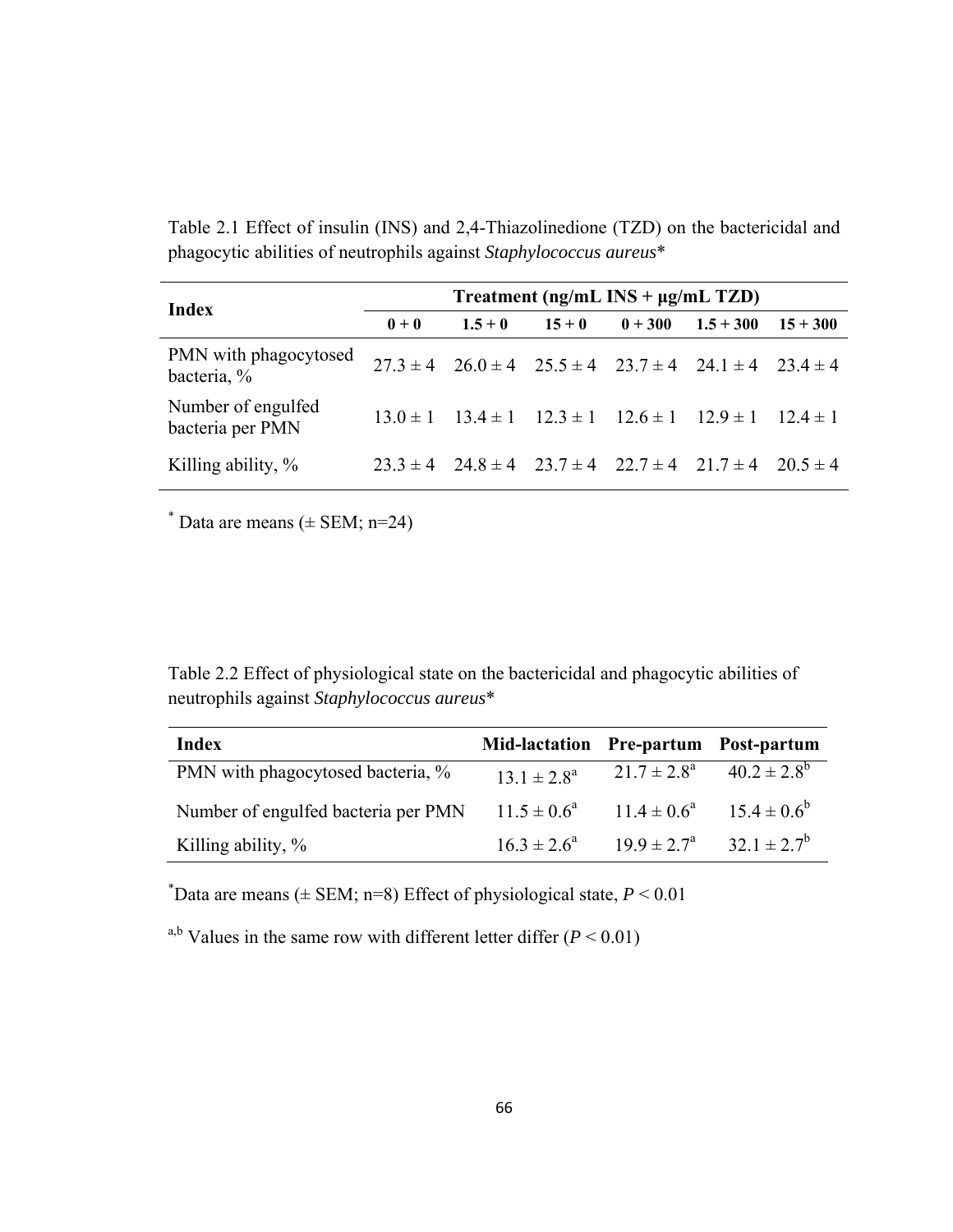## **DISCUSSION**

The total, intracellular and extracellular ROS production of blood neutrophils collected from prepartum and postpartum cows was reduced compared to that of PMN isolated from midlactation animals although the difference between prepartum and postpartum cows was not significant. These results are in concordance with previous reports (Dosogne et al., 1999, Hoeben et al., 2000, Mehrzad et al., 2001, 2002). However, there are conflicting reports regarding the changes in ROS generation between the prepartum and early lactation period. For instance, Hoeben et al. (2000) and Dosogne et al. (1999) reported a reduction in luminol-dependant CL beginning  $\sim$ 3 weeks before parturition with minimum levels 1 week after calving, but only the second group reported a significant decrease in PMA-induced CL of neutrophils between -1 and 1 week after parturition. Furthermore, this reduction in the capacity of the PMN to produce ROS can be partially explained by the decrease in the protein abundance (Lippolis et al., 2006a) and activity (Cai et al., 1994) of the enzyme myeloperoxidase reported in early lactation. The results of the current study confirm that the respiratory burst activity of blood neutrophils from cows in early lactation, independently of the cellular location of ROS, is impaired and perhaps contributes to the period of high incidence and severity of infectious diseases that cows experience around the time of calving (Mallard et al., 1998, Vangroenweghe et al., 2005).

PMN from prepartum cows expressed higher levels of NETs compared to mid and early lactation animals. Contrary to the oxygen-dependent killing mechanisms, NETs may not experience a period of reduced functionality during the periparturient period. In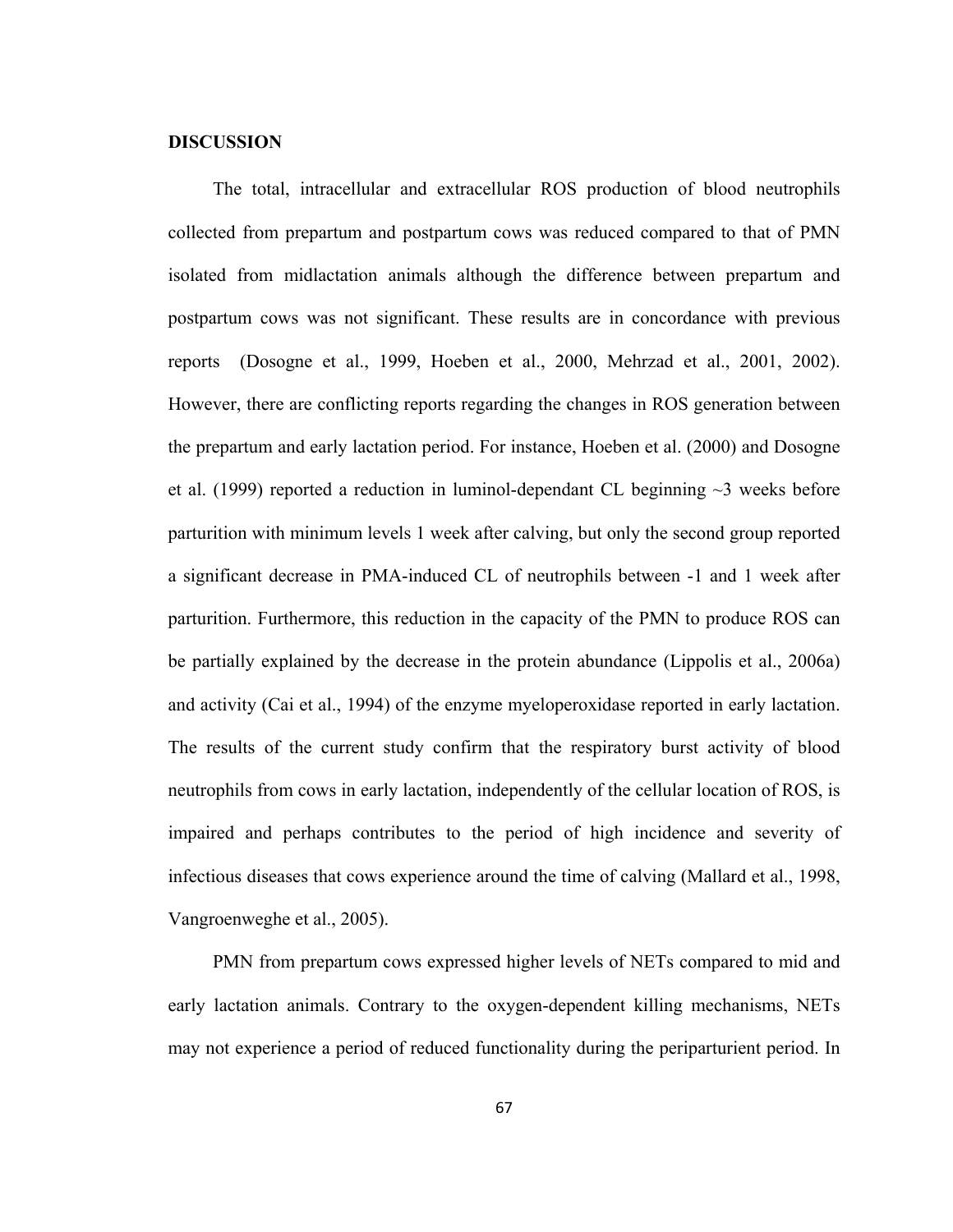fact, Lippolis et al. (2006b) reported that incubation of PMN in milk, in contrast with other aspects of neutrophil function, did not reduce their ability to release NETs suggesting that when other PMN killing mechanisms are impaired, neutrophils might rely on the antimicrobial activity of NETs. The same group (2006a), performed a proteomic analysis of bovine PMN collected during midlactation and 28 days before calving and reported that those from prepartum cows, had higher levels of the histones H2B.e and H2B.f. Because these histones are structural components of NETs (Brinkmann et al., 2004), their enhanced expression may contribute to the increased NETs synthesis in prepartum vs. midlactating cows observed in our study.

The phagocytic capacity assessed by the percentage of PMN with engulfed *S. aureus* and the number of intracellular bacteria of neutrophils from early lactation cows was increased compared to prepartum and midlactating animals. Increases in neutrophil phagocytic activity during the periparturient period have also been reported in several studies (Detilleux et al., 1995, Dosogne et al., 1999, Guidry et al., 1976, Kehrli et al., 1989). This inverse relationship between the neutrophil ROS generation and the phagocytic ability during early lactation has been attributed to the ability of the PMN to use the extra energy available for phagocytic processes in a period when the consumption of energy for production of ROS is reduced (Detilleux et al., 1995). Conversely, Cai et al. (1994) and Daniel et al. (1991) reported no change in neutrophil phagocytosis during the periparturient period whereas Dosogne et al. (2001) found no difference in phagocytosis between PMN collected from midlactation, prepartum and postpartum cows. This inconsistency in findings may be attributed to the different pathogens and neutrophil to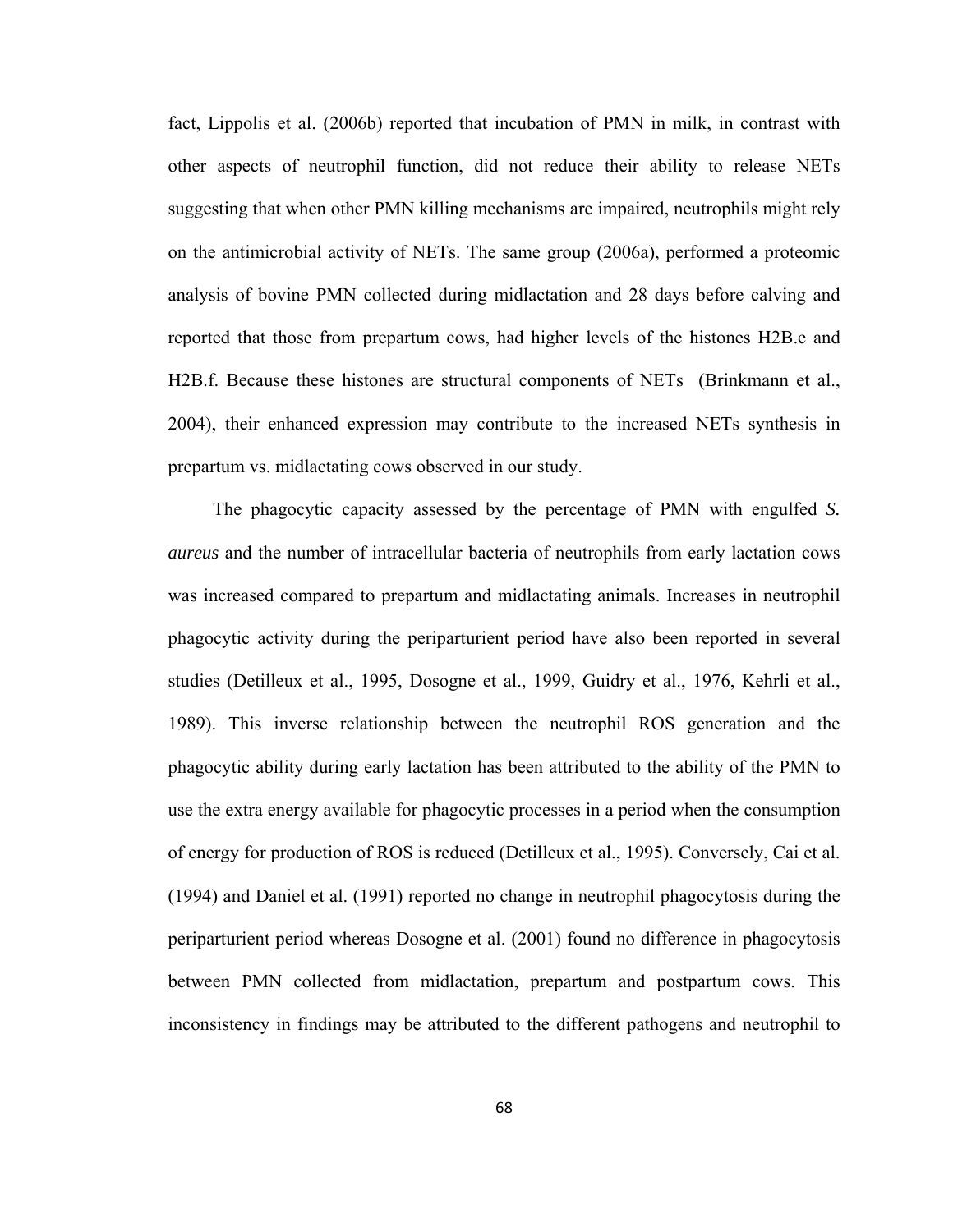pathogen ratio used in the in vitro co-cultures. However, in contrast with other aspects of neutrophil function, none of these reports suggest that the phagocytic ability of neutrophils is impaired during the periparturient period, suggesting that decreased phagocytic ability may not contribute to periparturient immunosuppression.

In this study, the killing ability of PMN from early lactation cows against *S. aureus* was higher than that of prepartum and midlactation animals. On the other hand, most studies that have measured the bactericidal activity of neutrophils during the periparturient period have reported a decrease in the overall killing capacity of PMN against gram positive and negative bacteria (Cai et al., 1994, Daniel et al., 1991, Detilleux et al., 1995, Dosogne et al., 2001, Kehrli et al., 1989). The conflicting results of our study may be attributed to the lower 4:1 bacteria to PMN ratio that we used in our coculture in an effort to reduce the number of intracellular bacteria and improve light microscopy-counting. This might be reflected in the lower killing percentages obtained in our assays ( $\sim$ 21%), compared to the  $\sim$ 57% reported by Rinaldi et al. (Rinaldi et al., 2006a) who performed a killing assay under similar conditions, except for a higher 16:1 bacteria to neutrophil ratio. In fact, Detilleux et al. (2004) applied mathematical models that describe the changes in bacteria number during exposure to PMN in vitro and determined that the bacteria to neutrophil ratio should be within the range of 12:1 and 175:1 for effective phagocytosis and killing.

Incubation of PMN with a high physiological (1.5ng/mL) or a supraphysiologycal (15 ng/mL) concentration of insulin had no effect on the respiratory burst activity, NETs release, phagocytosis and killing ability of neutrophils isolated from cows in different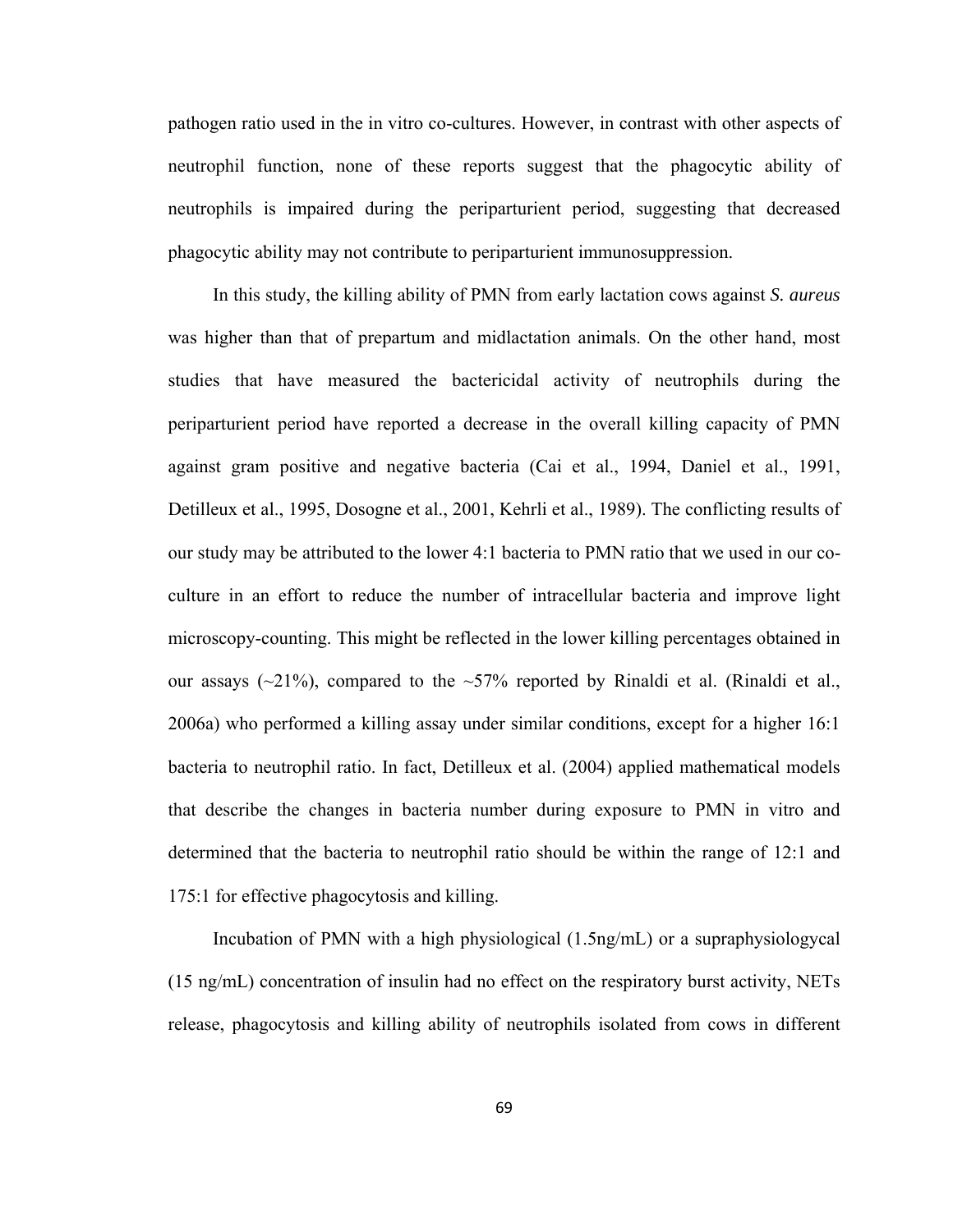physiological states. In contrast, experiments with human neutrophils indicate that insulin stimulated in a dose-response manner the generation of hydrogen peroxide (Spagnoli et al., 1995) and chemotactic ability (Cavalot et al., 1992), whereas 100 µU/mL of insulin increased the expression of the neutrophil intercellular adhesion molecule-1 (ICAM-1) by approximately 80% (Okouchi et al., 2002). Also, it has been reported that patients with diabetes mellitus have increased susceptibility to and severity of infections (Bertoni et al., 2001), in part as a result of alterations in neutrophil phagocytosis, respiratory burst activity and  $H_2O_2$  production (Alba-Loureiro et al., 2006, Bilgic et al., 2008). Insulin treatment improved neutrophil phagocytic capacity of diabetic patients with foot infections (Top et al., 2007) and after cardiac surgery (Rassias et al., 1999). However, studies looking at the effect of experimental hyperinsulinemia on neutrophil function in non-diabetic subjects have yielded conflicting results. For instance, Walrand et al. (2004) reported an increase in chemotaxis, phagocytosis and bactericidal activities in PMN collected from healthy individuals after a 4-hour hyperinsuliemic euglycemic clamp whereas Fejfarova et al. (2006) and Stegenga (2008) did not find any alterations of phagocytosis, migration and ROS production during induced hyperinsulinemia with strict euglycemia when compared to subjects receiving saline infusion. In summary, there is evidence from in vitro and in vivo studies in humans that insulin modulates neutrophil functionality, at least in individuals with defective insulinemia. In dairy cows, plasma insulin levels and the peripheral tissue sensitivity and responsiveness to insulin is lower in the periparturient period compared to midlactation, as part of the homeorhetic adaptations that support the increased influx of nutrients towards pregnancy and lactation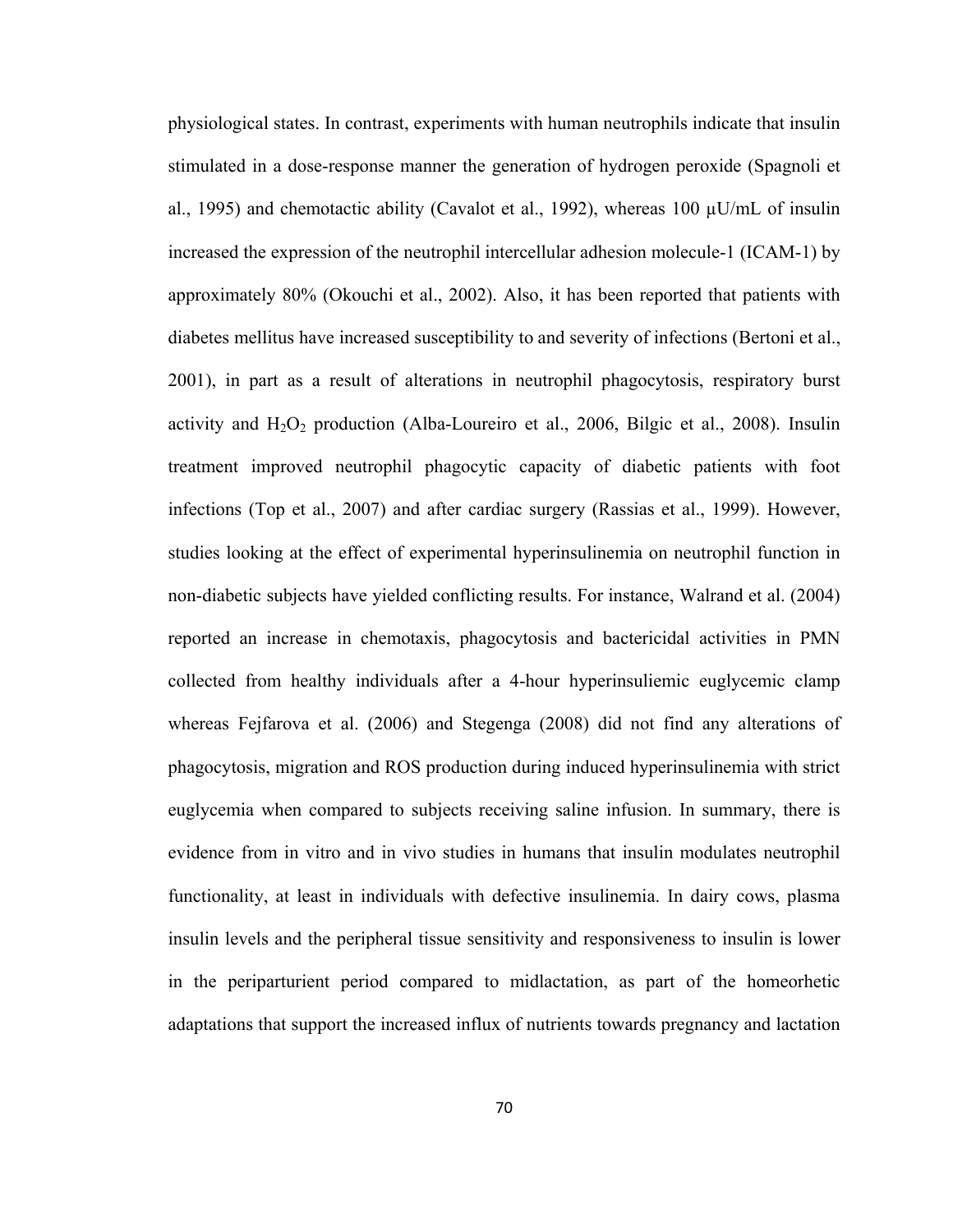(Bell and Bauman, 1997). Thus, we hypothesized that in vitro incubation with higher insulin levels, alone or in combination with the PPAR-γ agonist and insulin sensitizing agent TZD would have a differential effect on the functionality of periparturient PMN, relative to PMN isolated from midlactating cows. The lack of a direct effect of insulin on bovine neutrophil activity reported in this study may be explained by the low levels of insulin receptors detected on bovine neutrophils (Nielsen et al., 2003). Perhaps, in dairy cows, insulin does not regulate neutrophil function directly, but might act indirectly via improvement of metabolic control during the periparturient period. For instance, insulin may reduce the level of circulating non-esterified fatty acids (NEFA) and ketone bodies that have detrimental effects on neutrophil and leukocyte activity (Scalia et al., 2006, Suriyasathaporn et al., 1999). Thus, the in vivo effect of insulin on periparturient neutrophil function requires investigation.

Incubation of PMN with TZD resulted in a potent inhibitory effect on the neutrophil luminol-dependant CL, an indicator of the PMN generation of a wide array of ROS including extracellular and intracellular hydroxyl radical (OH), peroxynitrite (ONOO<sup>-</sup>), hypochlourus acid (HClO), intracellular superoxide  $(O_2)$  and hydrogen peroxide  $(H_2O_2)$  (Rinaldi et al., 2006b). Furthermore, TZD had no effect on the generation of intracellular NO, ONOO and  $H_2O_2$  assesed by the CM-H<sub>2</sub>DCFDA fluorescence assay, when the differences were assessed by calculated AUCs. However, when the data was analyzed by ANOVA with repeated measures, the effect of TZD treatment by incubation time was significant. Perhaps TZD decreases the CM-H2DCFDA-derived fluorescence of PMN, but the duration of our assay might have not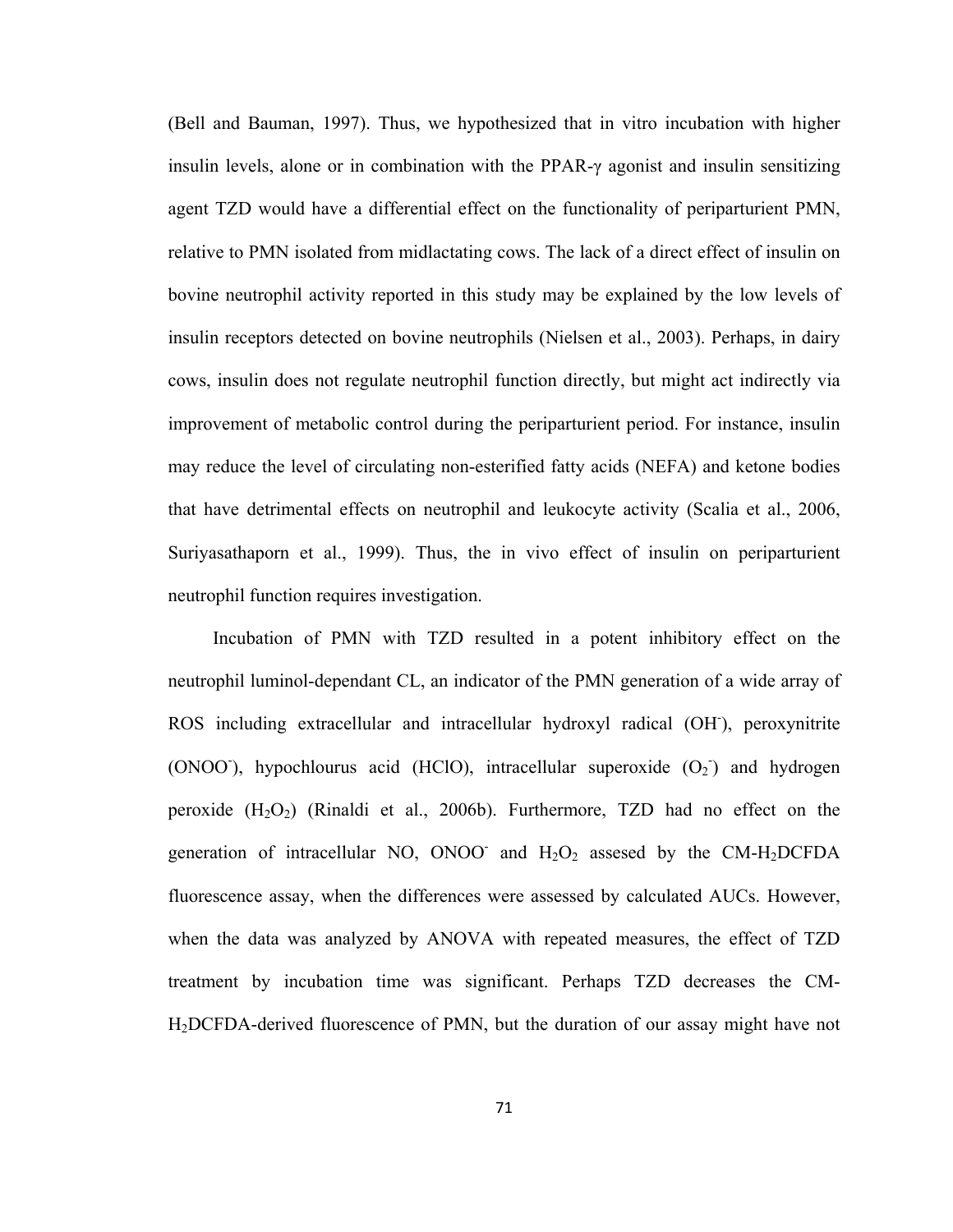been enough for TZD to affect the generation of intracellular ROS. These findings are consistent with the emerging evidence regarding the anti-inflammatory effects of thiazolidinediones and other PPAR-γ ligands. Importantly, these effects are thought to be mediated by the inhibition of the nuclear factor  $\kappa$ B (NF $\kappa$ B), which during inflammation, enters the nucleus and activates the expression of several pro-inflammatory genes, including cytokines and enzymes necessary for the production of ROS (Karin and Ben-Neriah, 2000, Rutledge and Adeli, 2007). Indeed, Ghanim et al. (2001) treated obese subjects with troglitazone, a insulin sensitizer of the TZD class, and reported a marked fall in ROS generation by mononuclear cells together with a decrease in the expression of NADPH oxidase, NFκB and IκB proteins. These TZD anti-inflammatory effects might be independent of metabolic alterations because administration of a lower dose of a TZD to diabetic patients resulted in decreased inflammatory markers without changes in glucose homeostasis, plasma insulin and free fatty acids (Ghanim et al., 2006). Since excess of ROS production can damage the host cell membrane by peroxidation of the components of the lipid bilayer (Fialkow et al., 2007), cause alterations in several regulatory pathways that modulate apoptosis (Fadeel et al., 1998), expression of cytokines and phagocytosis (Zhang et al., 2003) or ultimately promote injury to the surrounding tissue (Capuco et al., 1986), TZD treatment may be beneficial to the dairy cow during an inflammatory process by means of reducing the host cell oxidative stress or by decreasing the damage that ROS cause to the surrounding tissue. Importantly, the reduction of ROS generation by TZD observed in this study was not accompanied by an impaired ability of the neutrophils to release NETs or engulf and kill bacteria, suggesting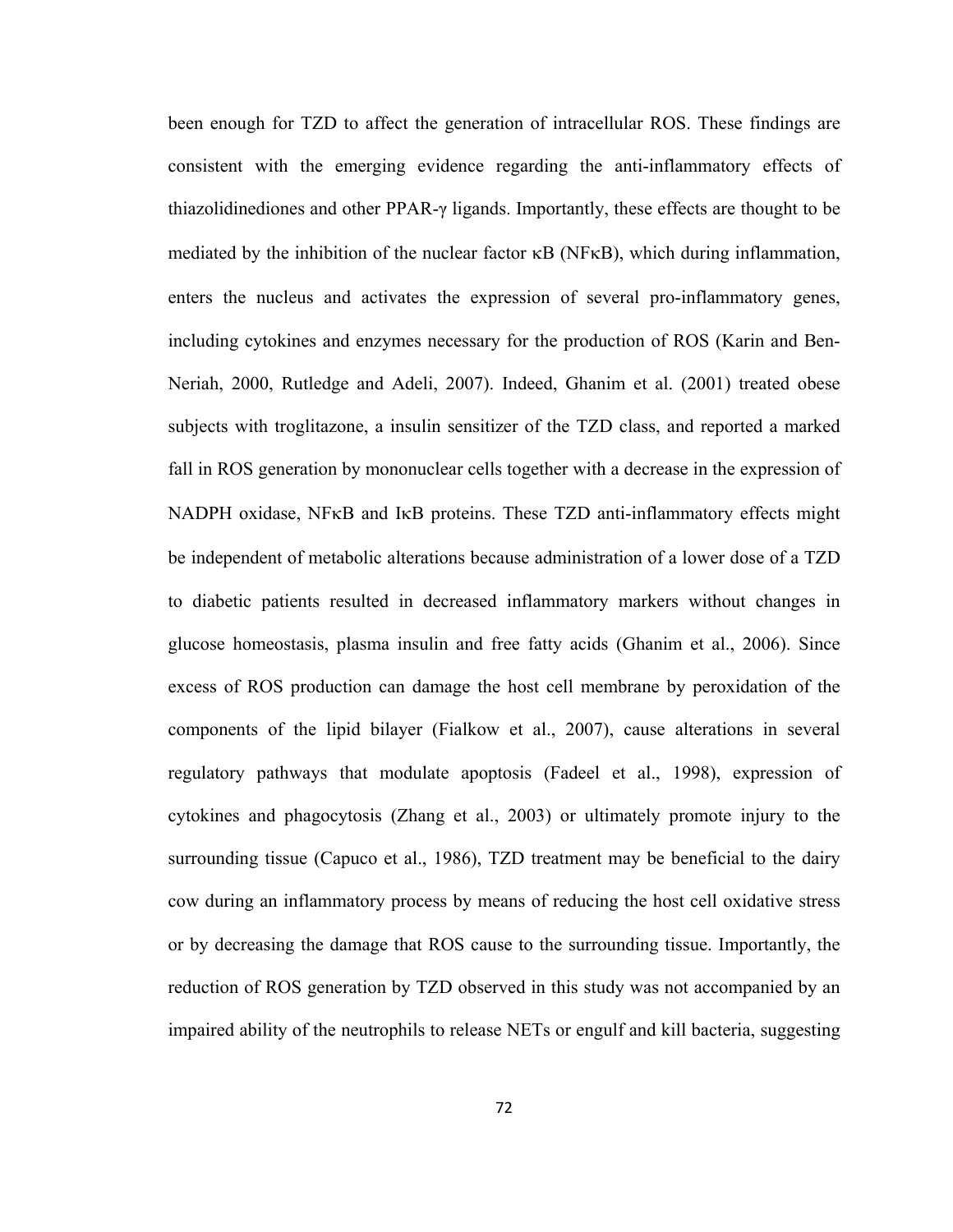that TZD may reduce inflammation while leaving the essential antimicrobial capacity of neutrophils intact. Furthermore, it is conceivable that TZD has different effects on individual ROS produced by bovine PMN. The fact that neutrophils incubated with TZD had increased concentrations of extracellular  $O_2$  measured by MCLA-derived CL can be explained by the lower generation of  $H_2O_2$ , OH, ONOO<sup>-</sup> and HClO. Since  $O_2$ <sup>-</sup> is the main precursor of these compounds that result from reactions catalyzed by the enzymes superoxide dismutase and myeloperoxidase (Hodgson et al., 2006, Shepherd, 1986), the inhibition of these reactions may result in higher concentrations of  $O_2$  available for dismutation to hydrogen peroxide and oxygen.

In vivo administration of TZD to periparturient cows might improve their immune function directly by reducing the oxidative stress that the immune cells experience themselves during the generation of ROS or by decreasing the damage that ROS cause to the surrounding tissue during inflammation. These effects can be exerted on neutrophils, as reported in our study, or on other leukocytes, as suggested by experiments involving human peripheral mononuclear cells (Jiang et al., 1998) and macrophages (Ricote et al., 1998). Furthermore, in vivo administration of TZD restored the insulin-mediated glucose utilization of steers with rbTNF-induced insulin resistance (Kushibiki et al., 2001) and infusion of TZD to cows during the last 25 days of pregnancy resulted in a 15% reduction of plasma prepartum NEFA concentrations and a decrease of β-hydroxybutyrate (BHBA) as parturition approached, compared to control animals (Smith et al., 2007). Thus, it is possible that TZD may also improve the immunity of periparturient cows indirectly by improving glucose metabolism of leukocytes or by reducing the plasma concentration of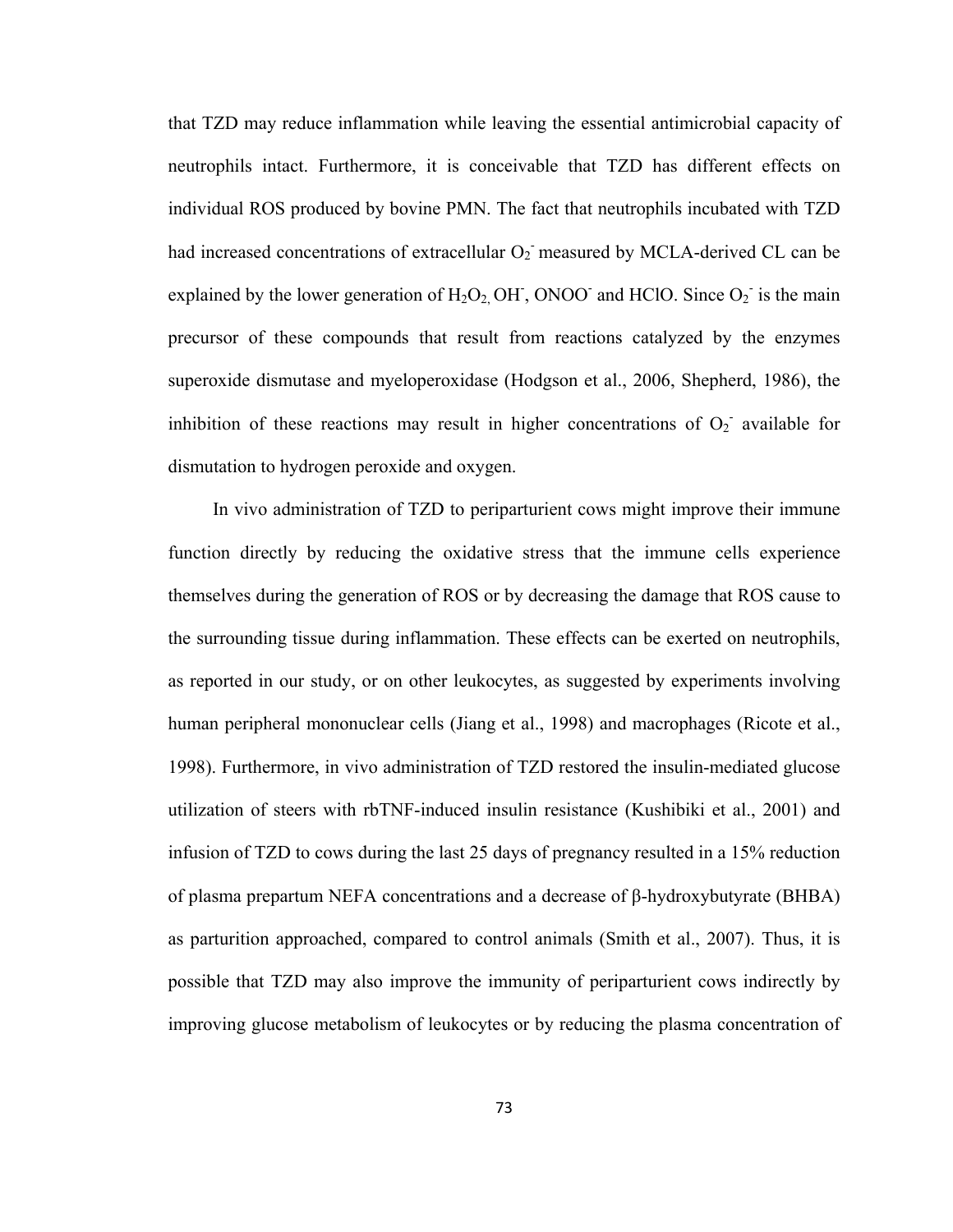NEFA and β-hydroxybutyrate (BHBA) that have been shown to have a negative effect on PMN function (Hoeben et al., 1997, Scalia et al., 2006).

## **CONCLUSIONS**

As indicated by three assays to measure PMN ROS production, the respiratory burst of PMN is impaired in early lactation, and may contribute to the state of immunosuppression. Interestingly, NETs formation was not impaired postpartum and was actually increased in prepartum dairy cows. Our results suggest that insulin has no direct effect on bovine neutrophil function, but TZD increased the generation of intracellular superoxide anion and strongly inhibited the release of other intracellular and extracellular ROS. Interestingly, these anti-inflammatory effects of TZD did not interfere with the overall neutrophil phagocytosis and killing ability, suggesting that TZD may reduce the cell oxidative stress and diminish the damage that ROS cause to the surrounding tissue. Furthermore, TZD did not reduce NETs expression, a killing mechanism that may be particularly important to the health of the mammary gland. These direct effects of TZD on PMN function coupled with potential indirect effects of TZD on immunity via circulating metabolites suggest a potential important role for TZD in improving periparturient immune function and health.

## **REFERENCES**

Alba-Loureiro, T. C., S. M. Hirabara, J. R. Mendonca, R. Curi, and T. C. Pithon-Curi. 2006. Diabetes causes marked changes in function and metabolism of rat neutrophils. J. Endocrinol. 188:295-303.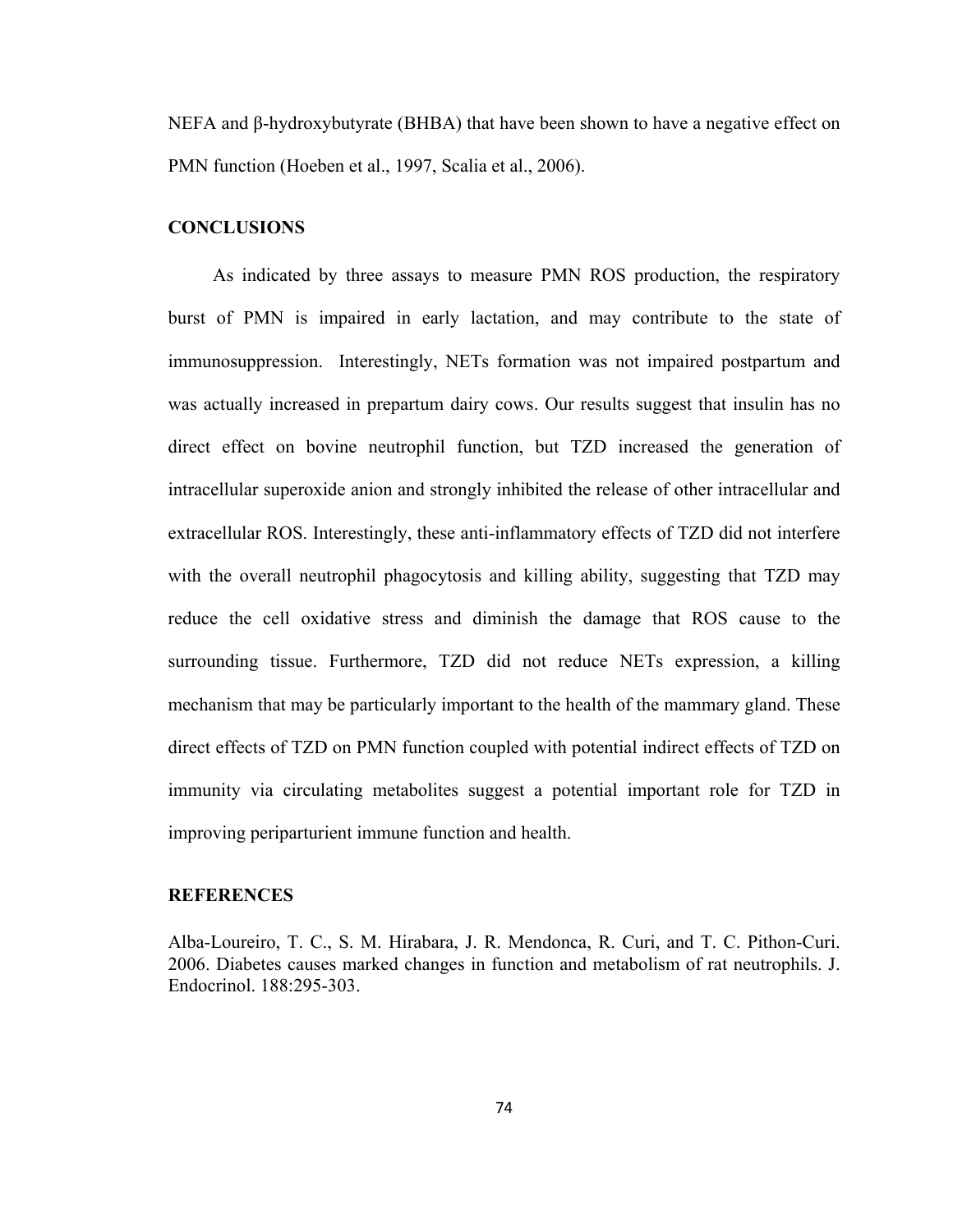Bell, A. W. and D. E. Bauman. 1997. Adaptations of glucose metabolism during pregnancy and lactation. J. Mammary Gland Biol. Neoplasia 2:265-278.

Bertoni, A. G., S. Saydah, and F. L. Brancati. 2001. Diabetes and the risk of infectionrelated mortality in the U.S. Diabetes Care 24:1044-1049.

Bilgic, S., E. Aktas, F. Salman, G. Ersahin, G. Erten, M. T. Yilmaz, and G. Deniz. 2008. Intracytoplasmic cytokine levels and neutrophil functions in early clinical stage of type 1 diabetes. Diabetes Res. Clinical Pract. 79:31-36.

Brinkmann, V., U. Reichard, C. Goosmann, B. Fauler, Y. Uhlemann, D. S. Weiss, Y. Weinrauch, and A. Zychlinsky. 2004. Neutrophil extracellular traps kill bacteria. Science 303:1532-1535.

Cai, T. Q., P. G. Weston, L. A. Lund, B. Brodie, D. J. McKenna, and W. C. Wagner. 1994. Association between neutrophil functions and periparturient disorders in cows. Am. J. Vet. Res. 55:934-943.

Capuco, A. V., M. J. Paape, and S. C. Nickerson. 1986. In vitro study of polymorphonuclear leukocyte damage to mammary tissues of lactating cows. Am. J. Vet. Res. 47:663-668.

Cavalot, F., G. Anfossi, I. Russo, E. Mularoni, P. Massucco, S. Burzacca, L. Mattiello, and M. Trovati. 1992. Insulin, at physiological concentrations, enhances the polymorphonuclear leukocyte chemotactic properties. Horm. Metab. Res. 24:225-228.

Daniel, L. R., B. P. Chew, T. S. Tanaka, and L. W. Tjoelker. 1991. Beta-carotene and vitamin A effects on bovine phagocyte function in vitro during the peripartum period. J. Dairy Sci. 74:124-131.

Detilleux, J. C. 2004. Neutrophils in the war against Staphylococcus aureus: predatorprey models to the rescue. J. Dairy Sci. 87:3716-3724.

Detilleux, J. C., M. E. Kehrli, Jr., J. R. Stabel, A. E. Freeman, and D. H. Kelley. 1995. Study of immunological dysfunction in periparturient Holstein cattle selected for high and average milk production. Vet. Immunol. Immunopathol. 44:251-267.

Dosogne, H., C. Burvenich, A. E. Freeman, M. E. Kehrli, Jr., J. C. Detilleux, J. Sulon, J. F. Beckers, and D. Hoeben. 1999. Pregnancy-associated glycoprotein and decreased polymorphonuclear leukocyte function in early post-partum dairy cows. Vet. Immunol. Immunopathol. 67:47-54.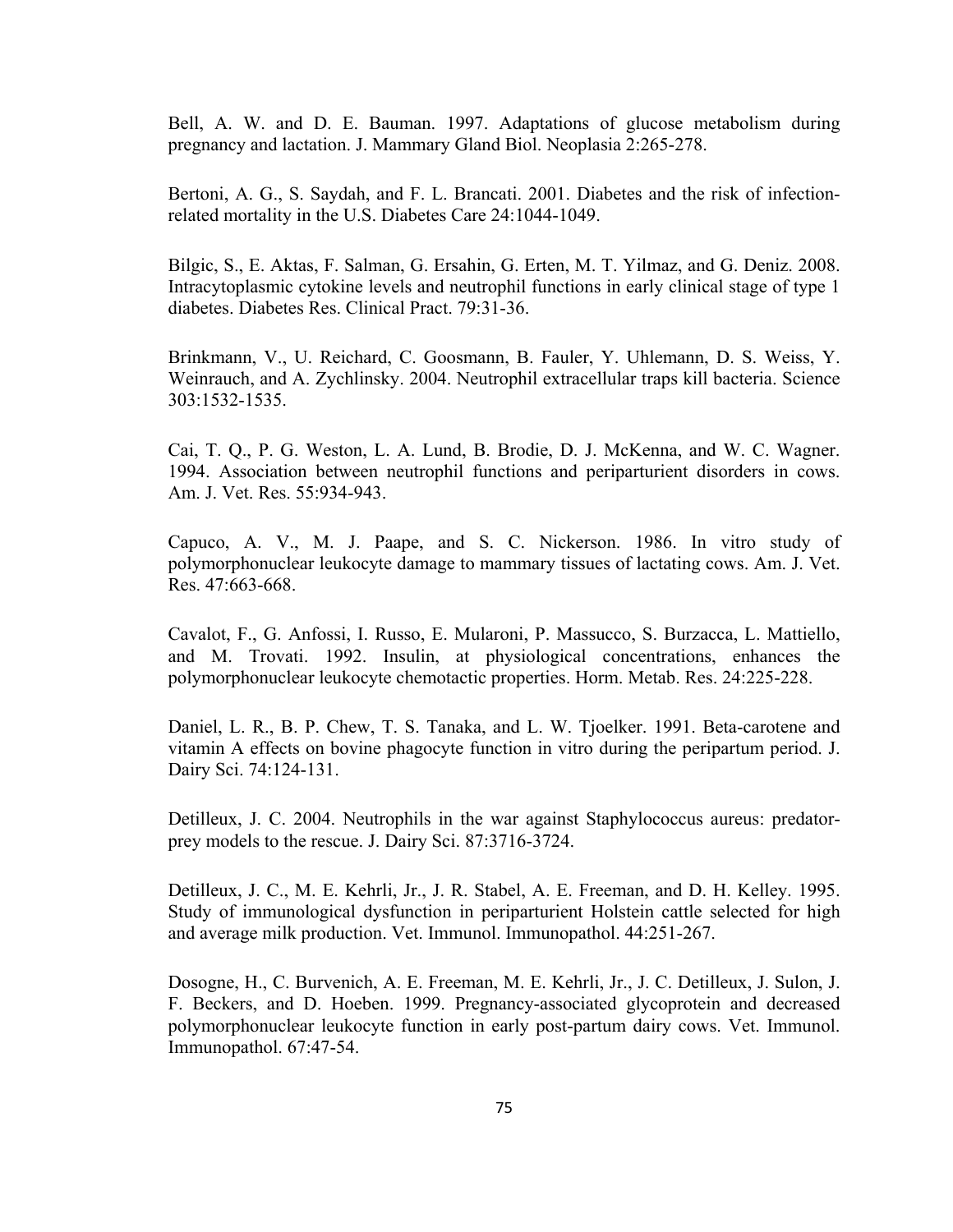Dosogne, H., F. Vangroenweghe, B. Barrio, P. Rainard, and C. Burvenich. 2001. Decreased number and bactericidal activity against Staphylococcus aureus of the resident cells in milk of dairy cows during early lactation. J. Dairy Res. 68:539-549.

Fadeel, B., A. Ahlin, J. I. Henter, S. Orrenius, and M. B. Hampton. 1998. Involvement of caspases in neutrophil apoptosis: regulation by reactive oxygen species. Blood 92:4808- 4818.

Fejfarova, V., A. Jirkovska, J. Lupinkova, J. Kovar, J. Kalanin, I. Striz, J. Skibova, P. Boucek, and T. Pelikanova. 2006. Effect of acute hyperglycemia and/or hyperinsulinemia on polymorphonuclear functions in healthy subjects. Metabolism 55:811-818.

Fialkow, L., Y. Wang, and G. P. Downey. 2007. Reactive oxygen and nitrogen species as signaling molecules regulating neutrophil function. Free Radic. Biol. Med. 42:153-164.

Ghanim, H., S. Dhindsa, A. Aljada, A. Chaudhuri, P. Viswanathan, and P. Dandona. 2006. Low-dose rosiglitazone exerts an antiinflammatory effect with an increase in adiponectin independently of free fatty acid fall and insulin sensitization in obese type 2 diabetics. J. Clin. Endocrinol. Metab. 91:3553-3558.

Ghanim, H., R. Garg, A. Aljada, P. Mohanty, Y. Kumbkarni, E. Assian, W. Hamouda, and P. Dandona. 2001. Suppression of nuclear factor-kappaB and stimulation of inhibitor kappaB by troglitazone: evidence for an anti-inflammatory effect and a potential antiatherosclerotic effect in the obese. J. Clin. Endocrinol. Metab. 86:1306-1312.

Guidry, A. J., M. J. Paape, and R. E. Pearson. 1976. Effects of parturition and lactation on blood and milk cell concentrations, corticosteroids, and neutrophil phagocytosis in the cow. Am. J. Vet. Res. 37:1195-1200.

Hodgson, J. C., C. A. Watkins, and C. W. Bayne. 2006. Contribution of respiratory burst activity to innate immune function and the effects of disease status and agent on chemiluminescence responses by ruminant phagocytes in vitro. Vet. Immunol. Immunopathol. 112:12-23.

Hoeben, D., R. Heyneman, and C. Burvenich. 1997. Elevated levels of betahydroxybutyric acid in periparturient cows and in vitro effect on respiratory burst activity of bovine neutrophils. Vet. Immunol. Immunopathol. 58:165-170.

Hoeben, D., E. Monfardini, G. Opsomer, C. Burvenich, H. Dosogne, A. De Kruif, and J. F. Beckers. 2000. Chemiluminescence of bovine polymorphonuclear leucocytes during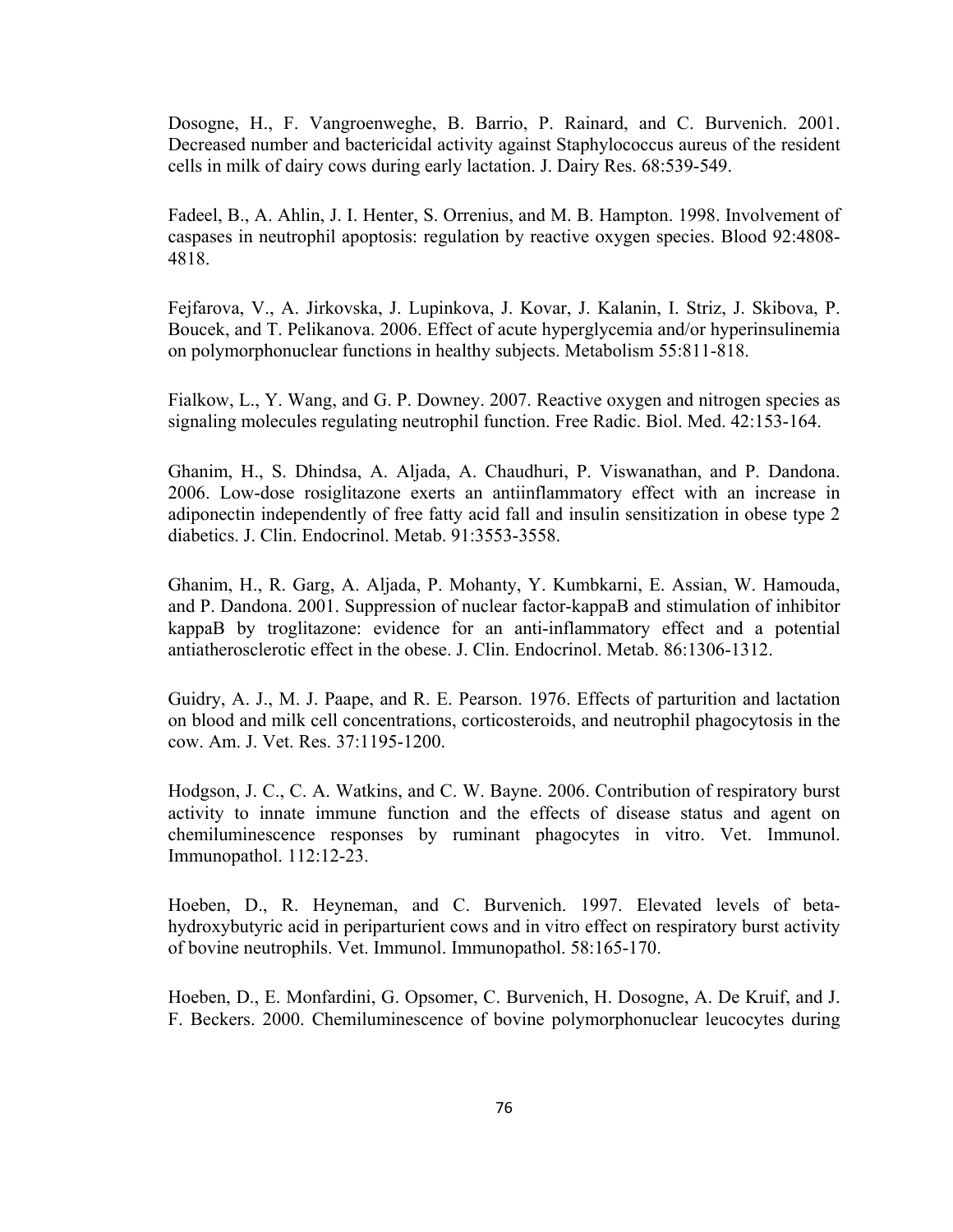the periparturient period and relation with metabolic markers and bovine pregnancyassociated glycoprotein. J. Dairy Res. 67:249-259.

Houseknecht, K. L., B. M. Cole, and P. J. Steele. 2002. Peroxisome proliferator-activated receptor gamma (PPARgamma) and its ligands: a review. Domest. Anim. Endocrinol. 22:1-23.

Jiang, C., A. T. Ting, and B. Seed. 1998. PPAR-gamma agonists inhibit production of monocyte inflammatory cytokines. Nature 391:82-86.

Karin, M. and Y. Ben-Neriah. 2000. Phosphorylation meets ubiquitination: the control of NF-[kappa]B activity. Annu. Rev. Immunol. 18:621-663.

Kehrli, M. E., Jr., B. J. Nonnecke, and J. A. Roth. 1989. Alterations in bovine neutrophil function during the periparturient period. Am. J. Vet. Res. 50:207-214.

Kushibiki, S., K. Hodate, H. Shingu, Y. Ueda, M. Shinoda, Y. Mori, T. Itoh, and Y. Yokomizo. 2001. Insulin resistance induced in dairy steers by tumor necrosis factor alpha is partially reversed by 2,4-thiazolidinedione. Domest. Anim. Endocrinol. 21:25-37.

LeBlanc, S. J., K. D. Lissemore, D. F. Kelton, T. F. Duffield, and K. E. Leslie. 2006. Major Advances in Disease Prevention in Dairy Cattle. J. Dairy Sci. 89:1267-1279.

Lippolis, J. D., B. D. Peterson-Burch, and T. A. Reinhardt. 2006a. Differential expression analysis of proteins from neutrophils in the periparturient period and neutrophils from dexamethasone-treated dairy cows. Vet. Immunol. Immunopathol. 111:149-164.

Lippolis, J. D., T. A. Reinhardt, J. P. Goff, and R. L. Horst. 2006b. Neutrophil extracellular trap formation by bovine neutrophils is not inhibited by milk. Vet. Immunol. Immunopathol. 113:248-255.

Mallard, B. A., J. C. Dekkers, M. J. Ireland, K. E. Leslie, S. Sharif, C. L. Vankampen, L. Wagter, and B. N. Wilkie. 1998. Alteration in immune responsiveness during the peripartum period and its ramification on dairy cow and calf health. J. Dairy Sci. 81:585- 595.

Mehrzad, J., H. Dosogne, E. Meyer, R. Heyneman, and C. Burvenich. 2001. Respiratory burst activity of blood and milk neutrophils in dairy cows during different stages of lactation. J. Dairy Res. 68:399-415.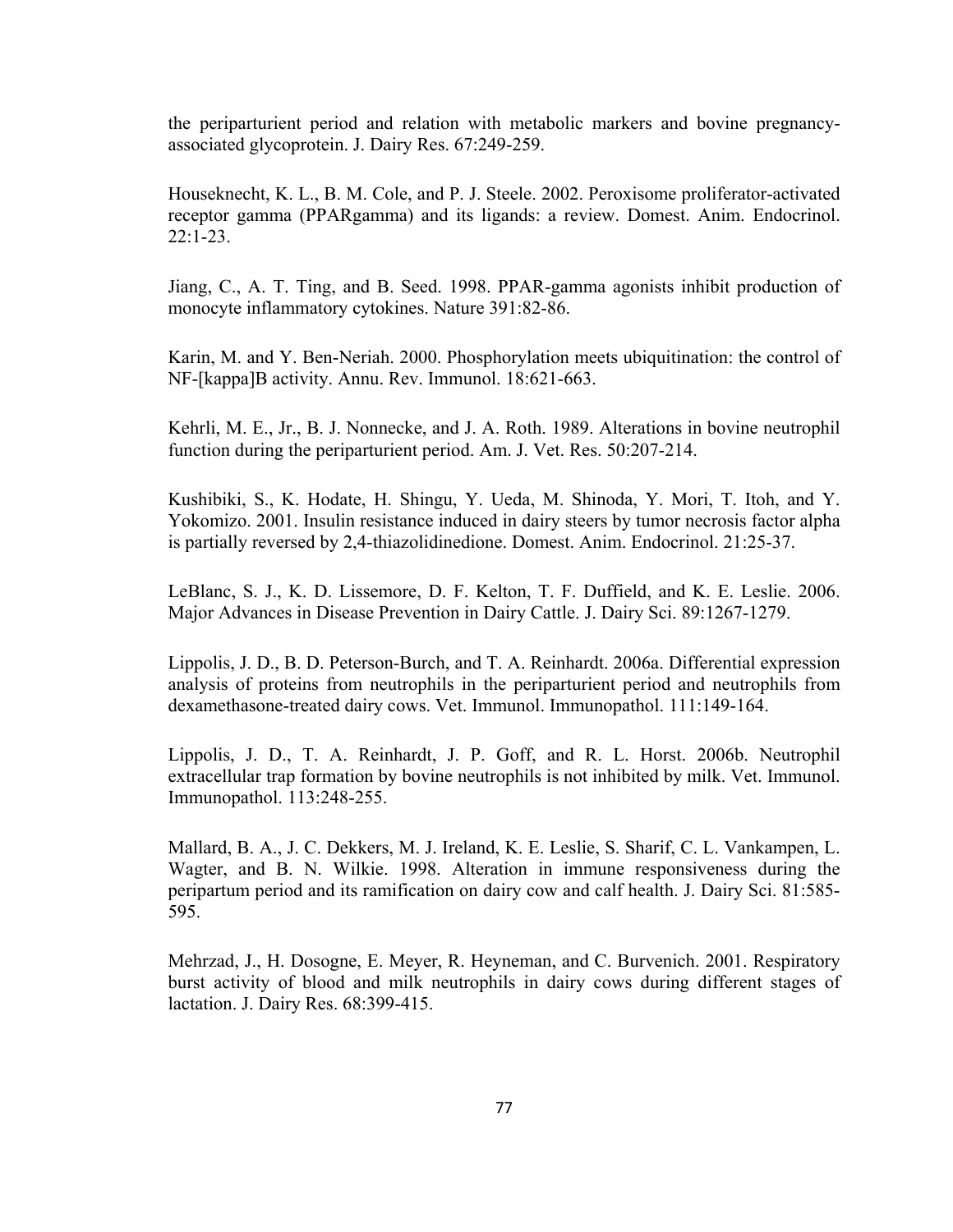Mehrzad, J., L. Duchateau, S. Pyorala, and C. Burvenich. 2002. Blood and milk neutrophil chemiluminescence and viability in primiparous and pluriparous dairy cows during late pregnancy, around parturition and early lactation. J. Dairy Sci. 85:3268-3276.

Nielsen, L., C. M. Rontved, M. O. Nielsen, L. R. Norup, and K. L. Ingvartsen. 2003. Leukocytes from heifers at different ages express insulin and insulin-like growth factor-1 (IGF-1) receptors. Domest. Anim. Endocrinol. 25:231-238.

Okouchi, M., N. Okayama, M. Shimizu, H. Omi, T. Fukutomi, and M. Itoh. 2002. High insulin exacerbates neutrophil-endothelial cell adhesion through endothelial surface expression of intercellular adhesion molecule-1 via activation of protein kinase C and mitogen-activated protein kinase. Diabetologia 45:556-559.

Paape, M., J. Mehrzad, X. Zhao, J. Detilleux, and C. Burvenich. 2002. Defense of the bovine mammary gland by polymorphonuclear neutrophil leukocytes. J. Mammary Gland Biol. Neoplasia 7:109-121.

Paape, M. J., D. D. Bannerman, X. Zhao, and J. W. Lee. 2003. The bovine neutrophil: Structure and function in blood and milk. Vet. Res. 34:597-627.

Rassias, A. J., C. A. Marrin, J. Arruda, P. K. Whalen, M. Beach, and M. P. Yeager. 1999. Insulin infusion improves neutrophil function in diabetic cardiac surgery patients. Anesth. Analg. 88:1011-1016.

Ricote, M., A. C. Li, T. M. Willson, C. J. Kelly, and C. K. Glass. 1998. The peroxisome proliferator-activated receptor-gamma is a negative regulator of macrophage activation. Nature 391:79-82.

Rinaldi, M., P. Moroni, L. Leino, J. Laihia, M. J. Paape, and D. D. Bannerman. 2006a. Effect of cis-urocanic acid on bovine neutrophil generation of reactive oxygen species. J. Dairy Sci. 89:4188-4201.

Rinaldi, M., P. Moroni, M. J. Paape, and D. D. Bannerman. 2006b. Evaluation of assays for the measurement of bovine neutrophil reactive oxygen species. Vet. Immunol. Immunopathol. 115:107-125.

Rutledge, A. C. and K. Adeli. 2007. Fructose and the metabolic syndrome: pathophysiology and molecular mechanisms. Nutr. Rev. 65:S13-23.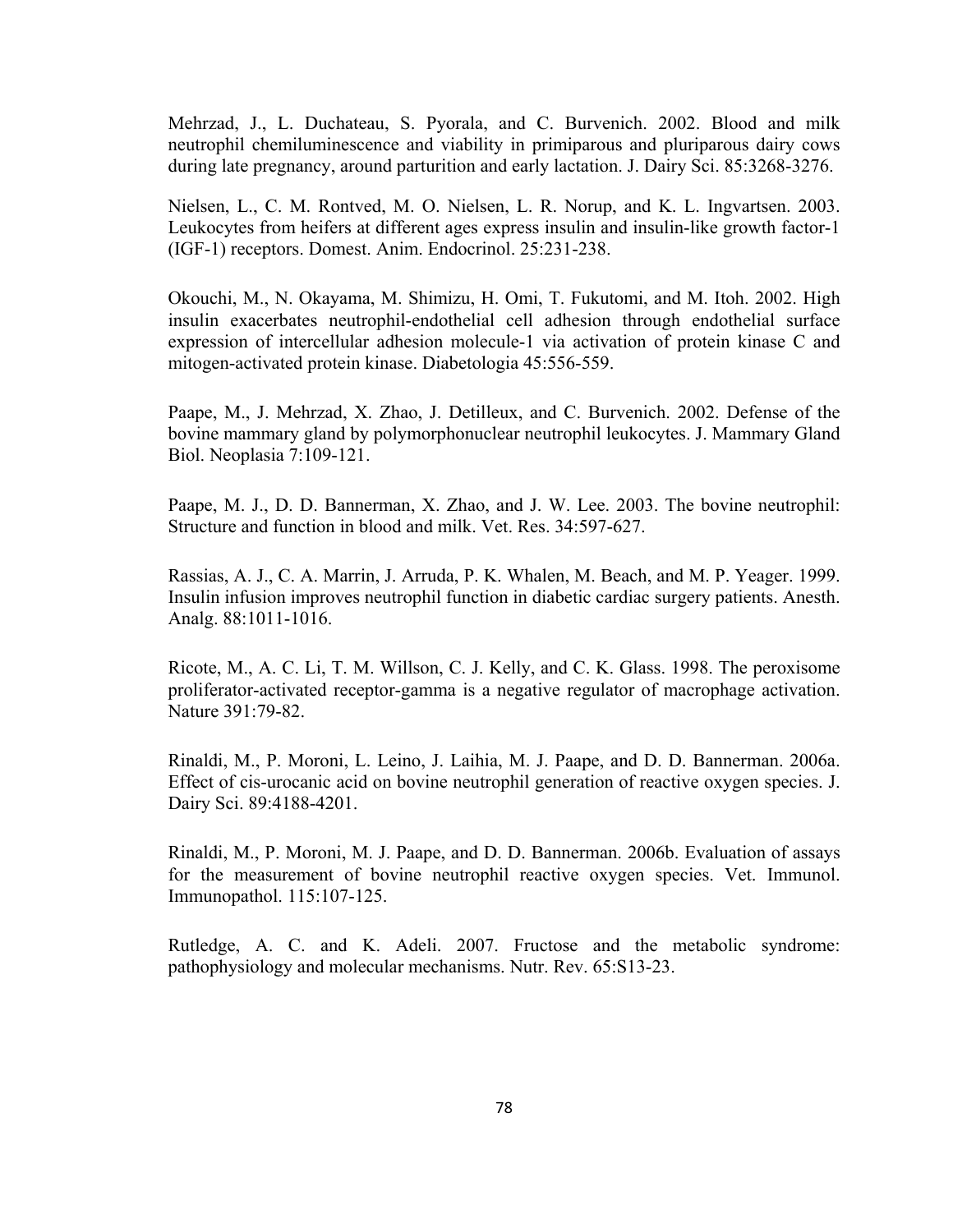Saad, A. M. and K. Ostensson. 1990. Flow cytofluorometric studies on the alteration of leukocyte populations in blood and milk during endotoxin-induced mastitis in cows. Am. J. Vet. Res. 51:1603-1607.

SAS. 2001. User´s Guide: Statistics. 8 ed. SAS Institute Inc., Cary, NC.

Scalia, D., N. Lacetera, U. Bernabucci, K. Demeyere, L. Duchateau, and C. Burvenich. 2006. In vitro effects of nonesterified fatty acids on bovine neutrophils oxidative burst and viability. J. Dairy Sci. 89:147-154.

Shepherd, V. L. 1986. The role of the respiratory burst of phagocytes in host defense. Semin. Respir. Infect. 1:99-106.

Shuster, D. E., E. K. Lee, and M. E. Kehrli, Jr. 1996. Bacterial growth, inflammatory cytokine production, and neutrophil recruitment during coliform mastitis in cows within ten days after calving, compared with cows at midlactation. Am. J. Vet. Res. 57:1569- 1575.

Smith, K. L., S. E. Stebulis, M. R. Waldron, and T. R. Overton. 2007. Prepartum 2,4 thiazolidinedione alters metabolic dynamics and dry matter intake of dairy cows. J. Dairy Sci. 90:3660-3670.

Spagnoli, A., G. L. Spadoni, G. Sesti, D. Del Principe, D. Germani, and B. Boscherini. 1995. Effect of insulin on hydrogen peroxide production by human polymorphonuclear leukocytes. Studies with monoclonal anti-insulin receptor antibodies, and an agonist and an inhibitor of protein kinase C. Horm. Res. 43:286-293.

Stegenga, M. E., S. N. van der Crabben, M. C. Dessing, J. M. Pater, P. S. van den Pangaart, A. F. de Vos, M. W. Tanck, D. Roos, H. P. Sauerwein, and T. van der Poll. 2008. Effect of acute hyperglycaemia and/or hyperinsulinaemia on proinflammatory gene expression, cytokine production and neutrophil function in humans. Diabet. Med. 25:157- 164.

Suriyasathaporn, W., A. J. Daemen, E. N. Noordhuizen-Stassen, S. J. Dieleman, M. Nielen, and Y. H. Schukken. 1999. Beta-hydroxybutyrate levels in peripheral blood and ketone bodies supplemented in culture media affect the in vitro chemotaxis of bovine leukocytes. Vet. Immunol. Immunopathol. 68:177-186.

Top, C., S. Yildiz, O. Oncul, T. Qydedi, A. Cevikbas, U. G. Soyogul, and S. Cavuslu. 2007. Phagocytic activity of neutrophils improves over the course of therapy of diabetic foot infections. J. Infect. 55:369-373.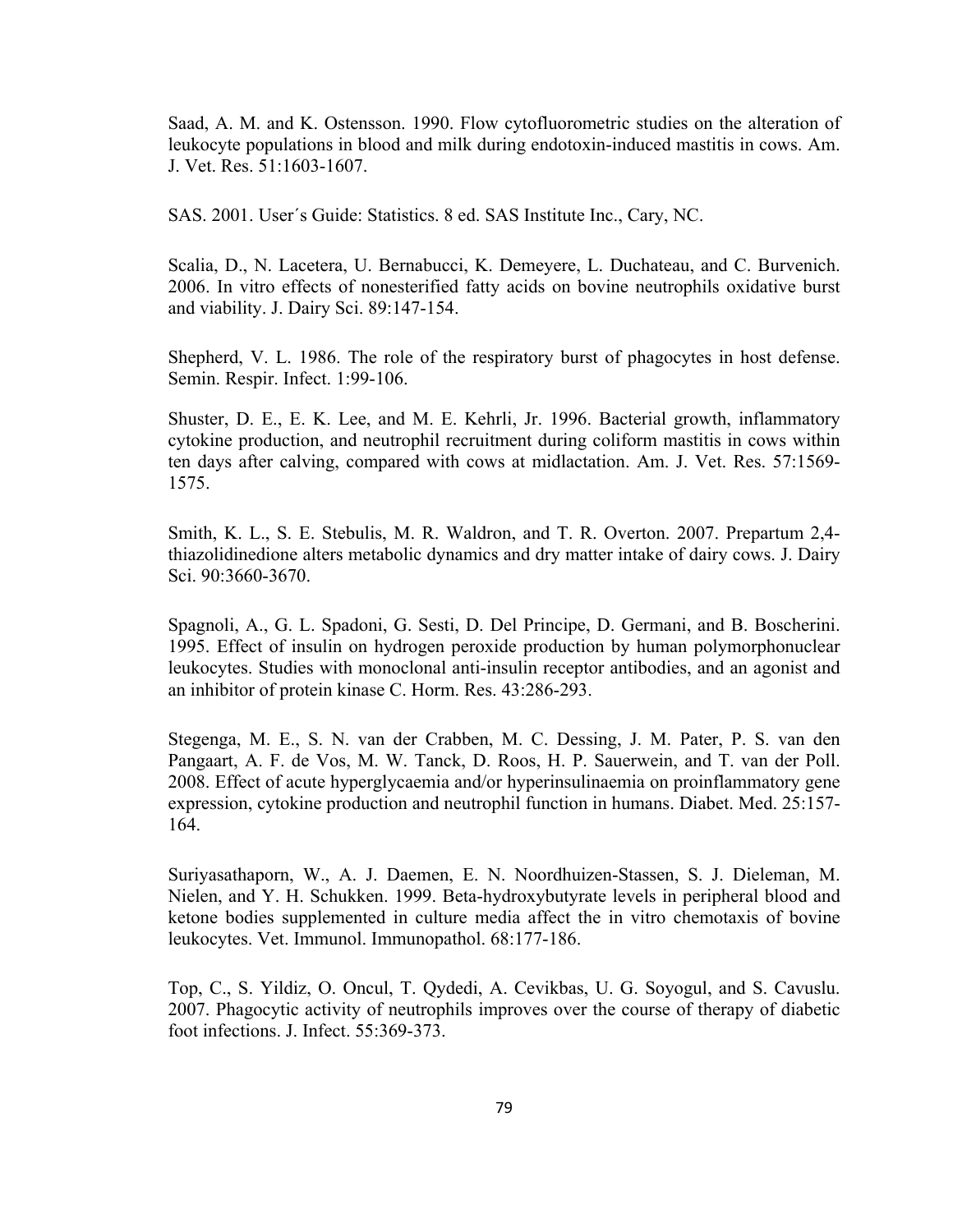USDA. 2008. Dairy 2007. Part II: Changes in the U.S. dairy cattle industry, 1991-2007 USDA-APHIS-VS, CEAH., Fort Collins CO.

Vangroenweghe, F., I. Lamote, and C. Burvenich. 2005. Physiology of the periparturient period and its relation to severity of clinical mastitis. Domest. Anim. Endocrinol. 29:283- 293.

Walrand, S., C. Guillet, Y. Boirie, and M. P. Vasson. 2004. In vivo evidences that insulin regulates human polymorphonuclear neutrophil functions. J. Leukoc. Biol. 76:1104-1110.

Weber, P. S., S. A. Madsen, G. W. Smith, J. J. Ireland, and J. L. Burton. 2001. Pretranslational regulation of neutrophil L-selectin in glucocorticoid-challenged cattle. Vet. Immunol. Immunopathol. 83:213-240.

Wilson, D. J., R. N. Gonzalez, J. Hertl, H. F. Schulte, G. J. Bennett, Y. H. Schukken, and Y. T. Grohn. 2004. Effect of clinical mastitis on the lactation curve: a mixed model estimation using daily milk weights. J. Dairy Sci. 87:2073-2084.

Zhang, B., J. Hirahashi, X. Cullere, and T. N. Mayadas. 2003. Elucidation of Molecular Events Leading to Neutrophil Apoptosis following Phagocytosis: Cross-talk between caspase 8, reactive oxygen species, and MAPK/ERK activation. J. Biol. Chem. 278:28443-28454.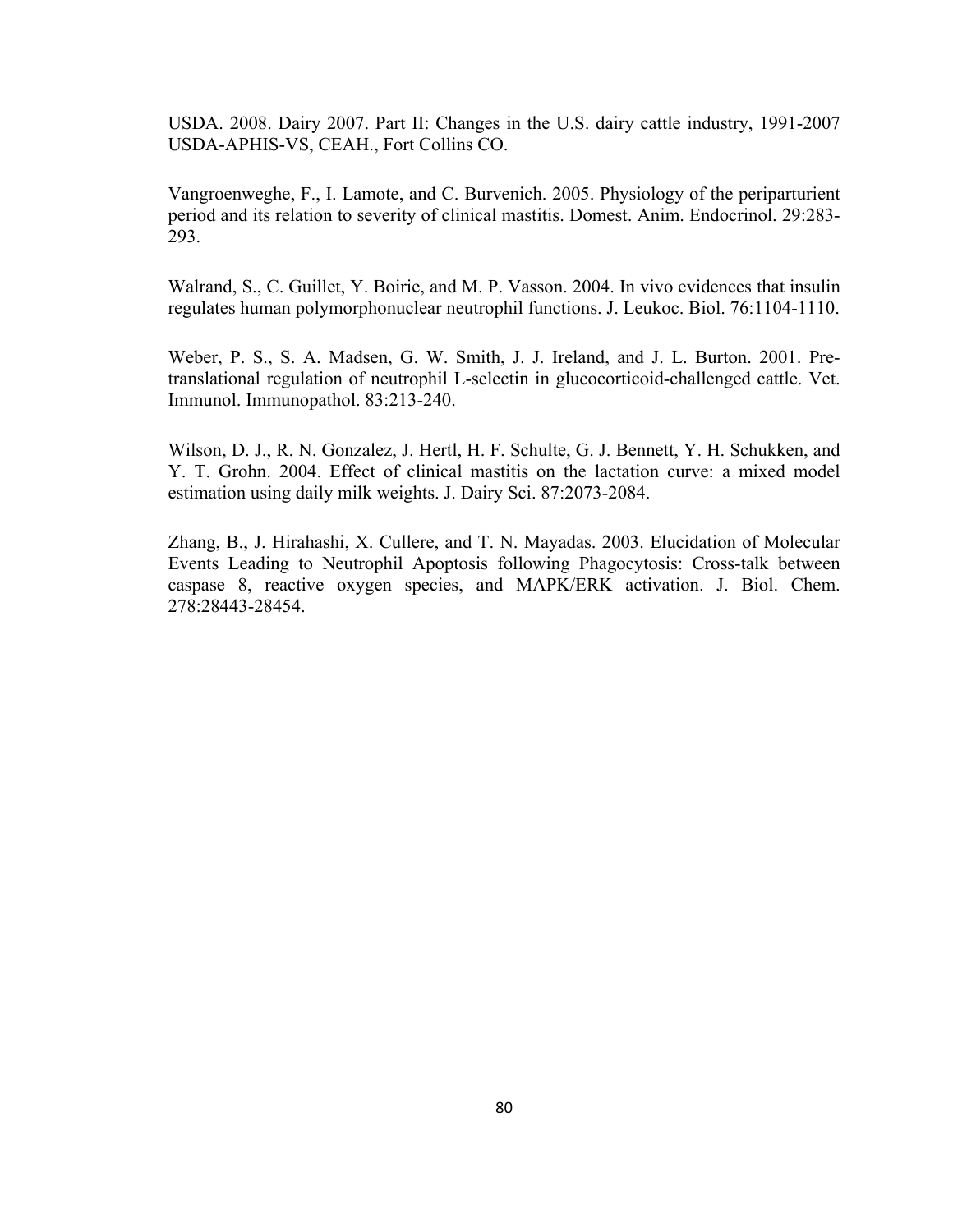#### **APPENDICES**

#### **APPENDIX A: ISOLATION OF BOVINE NEUTROPHILS FROM BLOOD**

#### *Principle*

A prerequisite for experiments using bovine neutrophils is an adequate method of isolation of these cells from blood to obtain highly purified and functional cell populations (Soltys et al., 1999). Blood collection was performed using tubes containing acid citrate dextrose (ACD) because when different anticoagulants such as heparin are used, the buffy coat has a fibrin mesh-like membrane that interferes with leukocyte separation and may change their morphology and functionality (Carlson and Kaneko, 1973). The most frequent technique used for separating granulocytes (also known as polymorphonuclear cells or PMNs), from peripheral blood is by discontinuous density centrifugation, first described by Boyum (1968). In this method, mononuclear leucocytes are first removed from peripheral blood by slow centrifugation using a density gradient medium. During centrifugation, cell subtypes will sediment to an equilibrium position in the gradient where the density gradient is equal to the density of the cells. To separate mononuclear cells from PMNs, a target density of 1.084 g/mL is used so that mononuclear cells, which have a density less than 1.084 g/mL will sediment on top of the density gradient medium while heavier cells such as PMNs (neutrophils, basophils, eosonophils) and erythrocytes cross the gradient. In a second step granulocytes are separated from erythrocytes by hypotonic shock (Figure 3.1). Purity of the neutrophil population, assessed by Giemsa staining and differential cell counting, was > 95% with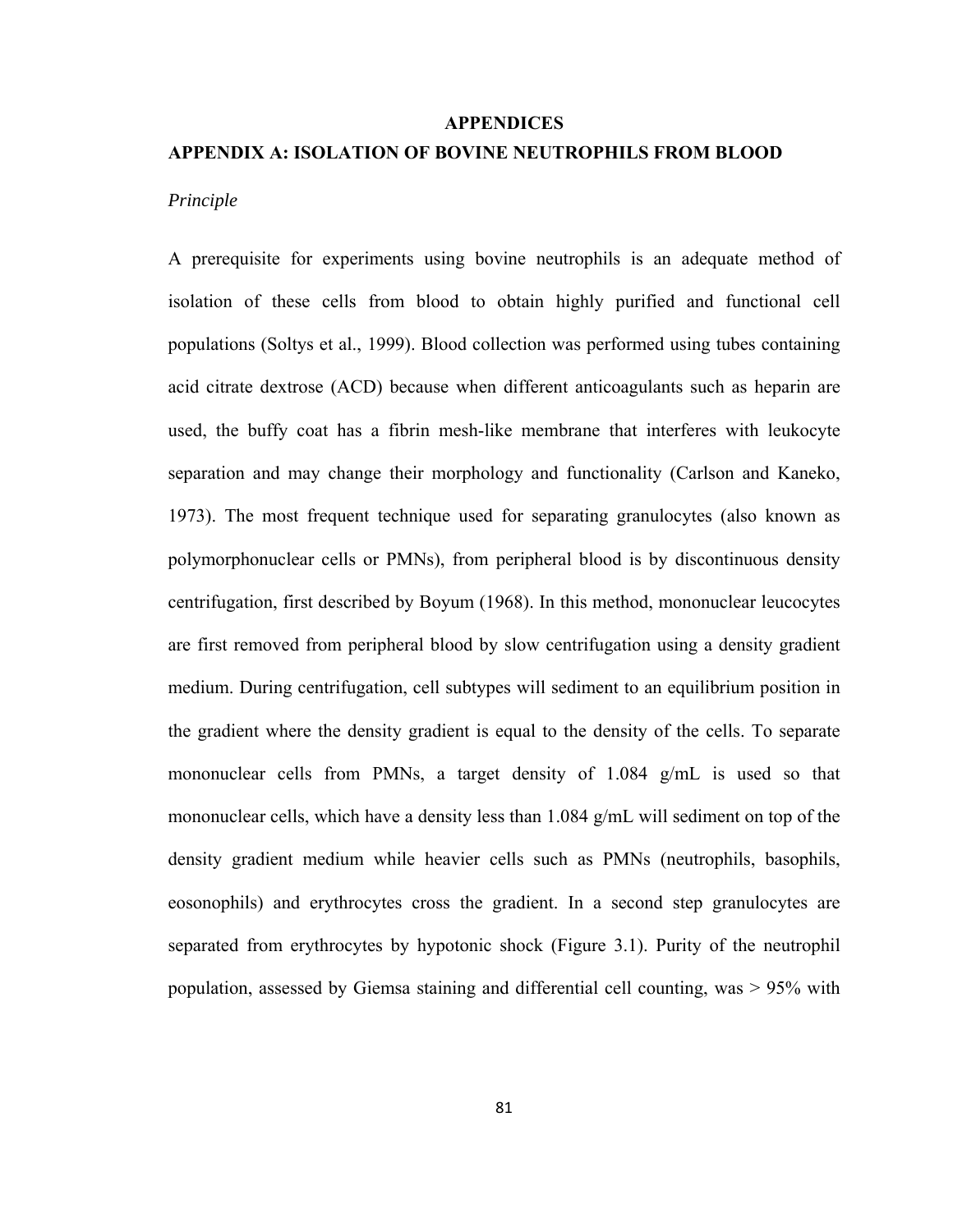eosonophils being the major contaminant cell type. Neutrophil viability was > 97% as determined by Trypan Blue® exclusion.

## *Reagents*

- Sterile PBS, pH 7.4

8g of NaCl (Sigma Chemical cat. # S6191), 0.2g of KCl (Sigma Chemical cat. # P5405), 1.44g of Na<sub>2</sub>HPO<sub>4</sub> (Sigma Chemical cat.  $\#$  S5136) and 0.24g of KH<sub>2</sub>PO<sub>4</sub> (Sigma Chemical cat. # P5655) per L of solution

- 1.5 *M* NaCl

300 mL of 5 M NaCl (Fisher cat. # 9385658) per L of solution

- 1.084 g/mL Percoll<sup>®</sup> (GE Healthcare Bio-Sciences cat.  $\#$  17-0891-01) 601.54L of Percoll<sup>®</sup>, 298.46 mL of  $_{dd}H_2O$  and 100 mL of 1.5 M NaCl per L of solution
- Lysing solution 10.56 mM Na<sub>2</sub>HPO<sub>4</sub>, 2.67 mM NaH<sub>2</sub>PO<sub>4</sub> (Sigma Chemical cat. # S3139)
- Restoring solution 10.56 mM Na<sub>2</sub>HPO<sub>4</sub>, 2.67 mM NaH<sub>2</sub>PO<sub>4</sub> 0.43 M NaCl
- Ca-Mg-free Hank's balanced salt solution (CMF-HBSS, Sigma Chemical cat. # H6648 )
- Trypan Blue (Sigma Chemical cat. # T8154)
- Giemsa<sup>®</sup> stain (Sigma Chemical cat. #  $G9641$ )

*Procedure*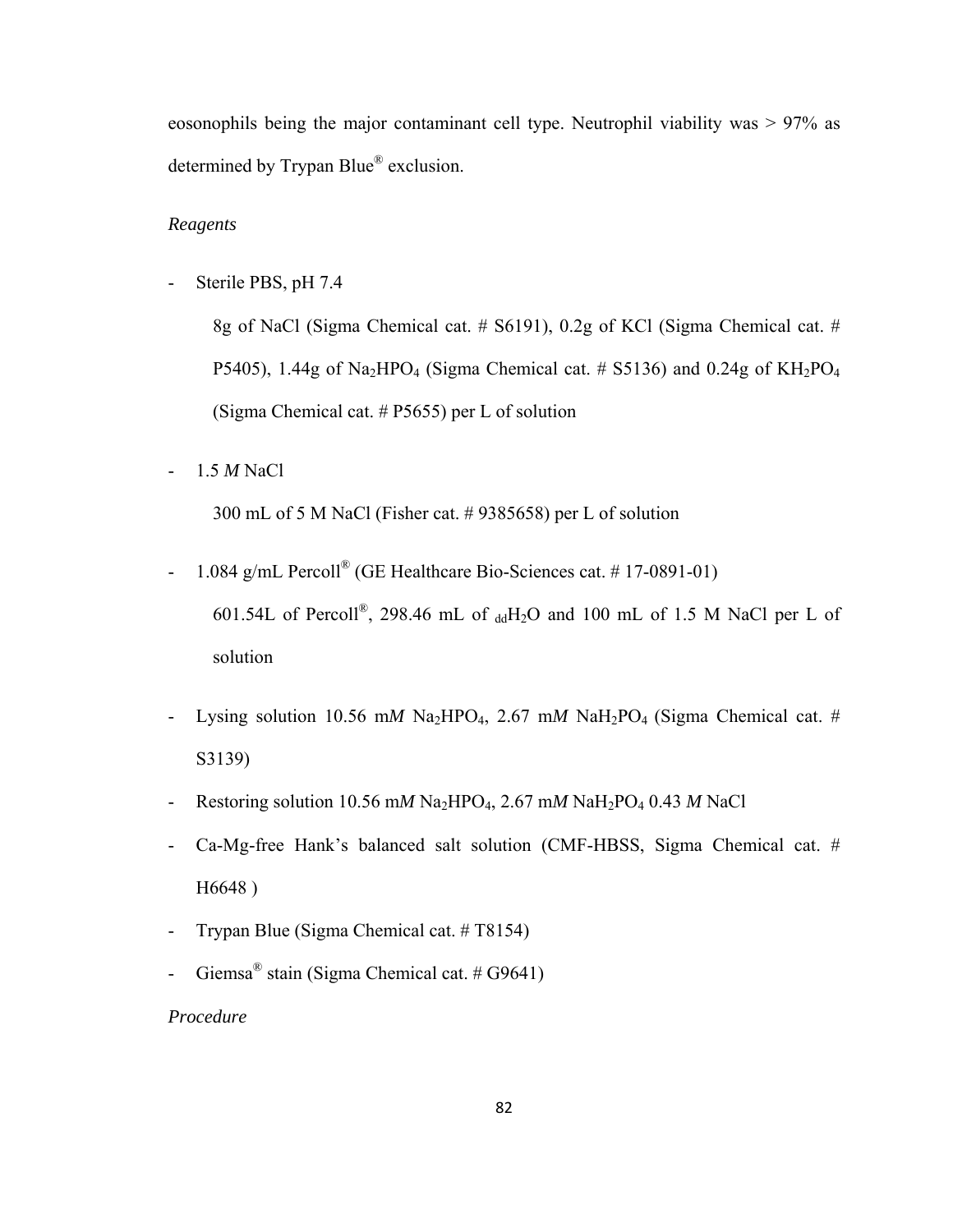- 1. Transfer 10 mL of blood to a 50-mL polypropylene conical tube and centrifuge at  $1000 \times g$  for 20 min at 4<sup>o</sup>C to separate plasma from the cell pack.
- 2. Discard plasma by aspiration and suspend the remaining cells in 35 mL of ice-cold PBS.
- 3. Slowly pipette down this suspension to the side of a 50-mL polypropylene conical tube containing 10 mL of 1.084 g/mL of Percoll<sup>®</sup> without mixing.
- 4. Centrifuge at 400 x *g* for 40 min at 22°C (slow acceleration, no brake).
- 5. Discard by aspiration the supernatant, mononuclear cell layer and  $Percoll^{\otimes}$
- 6. Retain the pellet (PMN and erythrocytes) and lyse erythrocytes by adding 2 volumes of an ice-cold lysing solution for each volume of cell suspension. Mix gentle by aspiration and inversion. Restore tonicity by adding 1 volume of restoring solution.
- 7. Centrifuge (500 x *g*) for 4 min at 4°C and wash the pellet washed twice by resuspension in 35 mL of CMF-HBSS and recentrifugation (500 x *g* for 3 min at  $4^{\circ}$ C).
- 8. Resuspend cells in 2-3 mL CMF-HBSS. Determine cell viability by Trypan Blue® following the instructions provided by the manufacturer.
- 9. For differential counting, make a smear by placing a small drop of the cell suspension near the end of a glass slide and spread the sample using another slide or a coverslip so that the angle between them is 30-40 degrees.
- 10. Fix the smear by immersion in 100% Methanol for 4 min. Let the smear dry and stain it with a Giemsa stain following the manufacturer's instructions.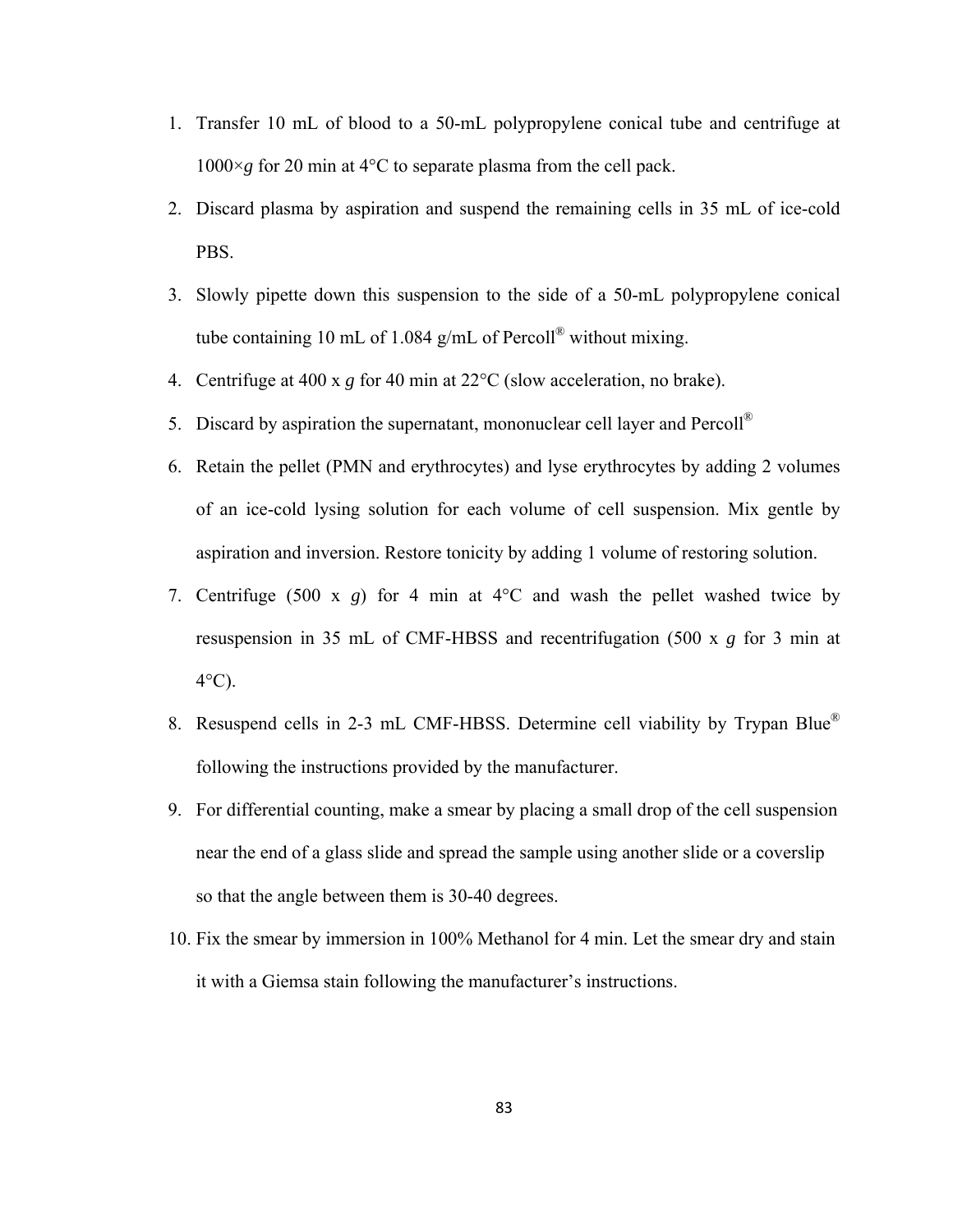

Percoll isolation of bovine neutrophils (A) and purified blood PMN (100 X, B)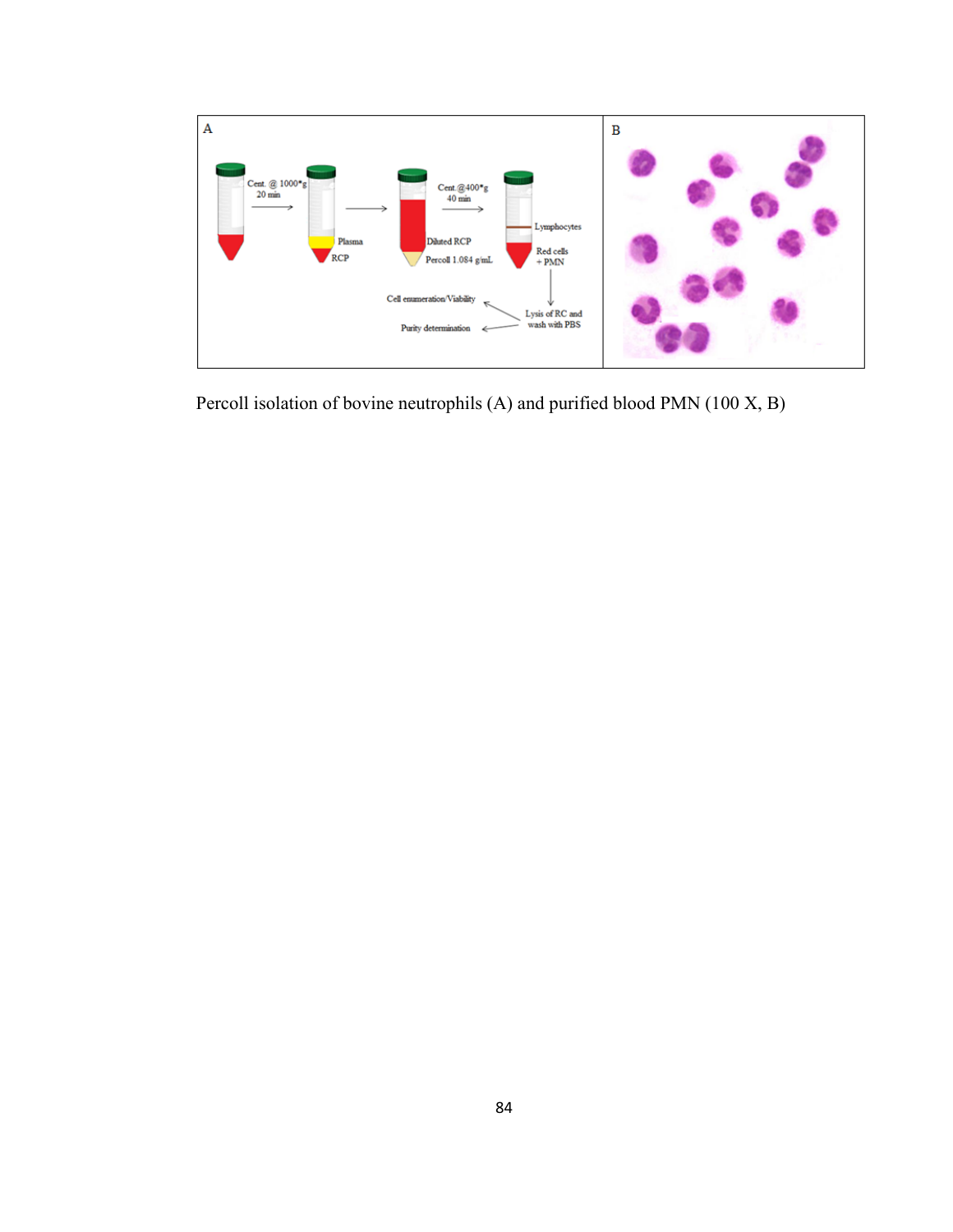# **APPENDIX B: TOTAL REACTIVE OXYGEN SPECIES PRODUCTION ASSAY (LUMINOL)**

## *Principle*

Luminol-derived chemiluminescence (CL) is elicited by several reactive oxygen species (ROS) including superoxide  $(O_2)$ , hydroxyl radical (OH), hydrogen peroxide  $(H_2O_2)$ , peroxynitrite (ONOO<sup>-</sup>) and hypochlourus acid (HClO). Thus, the selective use of various scavengers, such as ebselen, uric acid, catalase, and superoxide dismutase (SOD), is necessary to determine which of these species is responsible for the signal produced by luminol (Munzel et al., 2002, Rinaldi et al., 2006b). Because luminol is a cell permeable compound, the ROS measured reflects their extracellular as well as intracellular production even though Rinaldi et al. (2006b) suggested that changes in PMN luminoldependant CL may not detect extracellular release of  $O_2$  and OH. Upon neutrophil activation by PMA, the membrane-bound NADPH oxidase complex catalyze the consumption of  $O_2$  via electron transfer from NADPH to  $O_2$  resulting in the generation of  $O_2$ <sup>-</sup> which can be converted to  $H_2O_2$ , the main precursor of other neutrophil ROS. The enzyme myeloperoxidase then forms a complex with  $H_2O_2$  that is either going to attack the pathogen directly or react with nitrogen intermediates. After exposure to ROS, the chemiluminescent probe luminol is oxidized under basic conditions with the release energy in the form of photons that can be detected by a luminometer:

#### oxidation

Luminol + [ROS generated by PMNs]  $\rightarrow$  [Products] + light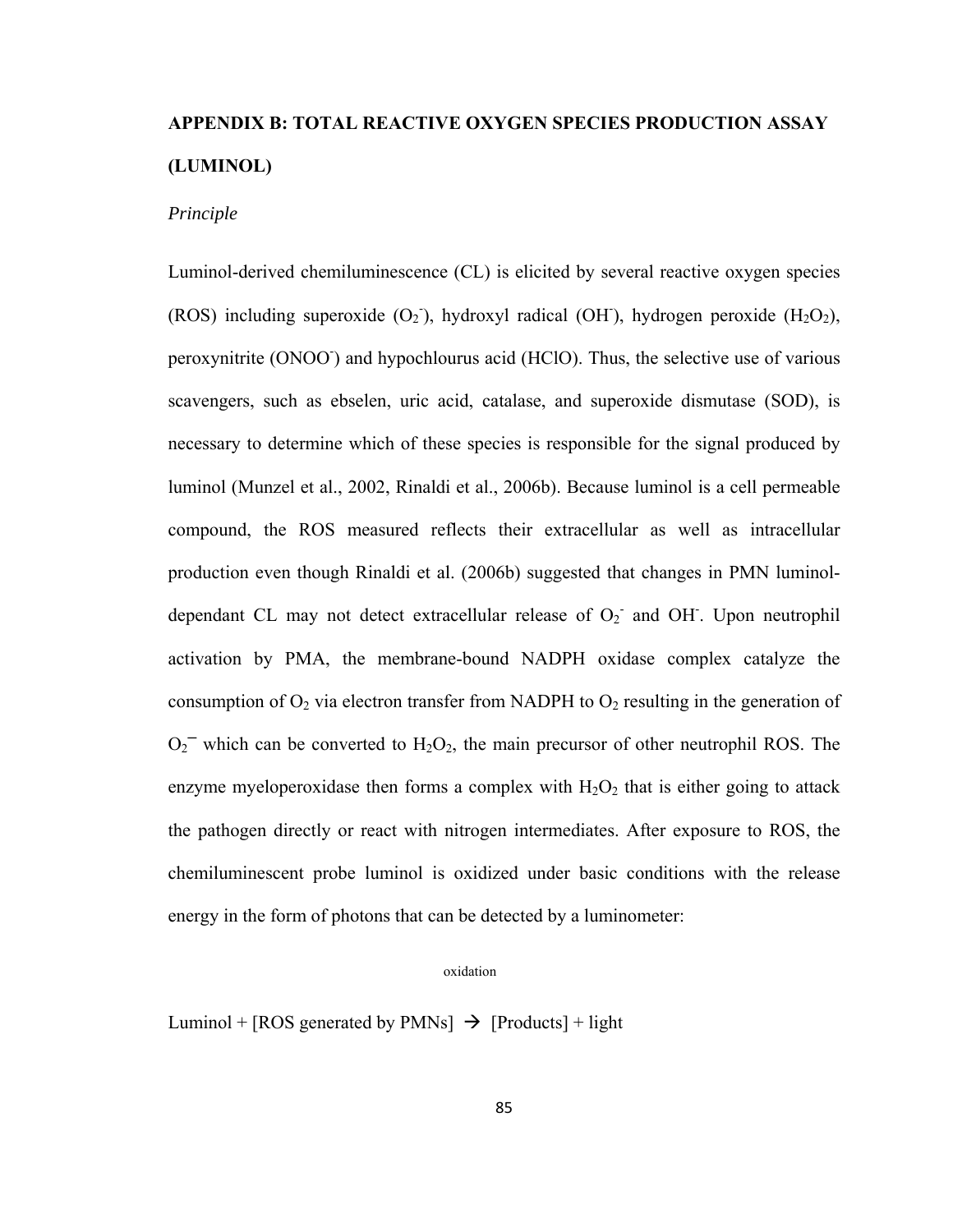For example:

 $C_8H_7N_3O_2 + 2 \text{ OH}^ \rightarrow C_8H_5NO_4^{2-} + N_2 + 2H_2O + \text{light}$ 

## *Reagents*

- Ca-Mg-free Hank's balanced salt solution (CMF-HBSS, Sigma Chemical cat. # H6648 )
- Dimethyl sulfoxide  $\geq$  99.5% GC (DMSO, Sigma Chemical cat. # D5879)
- 5m*M* Luminol (5-amino-2,3-dihydro-1,4-phthalazinedione, Sigma Chemical cat. # A8511)

Stock solution (89.4 m*M*): 3960 mg of luminol in 10 mL of DMSO

Working solution (5 m*M*): 559.2 µL of stock in 10 mL of CMF-HBSS

- 400 n*M* phorbol 12-myristate, 13-acetate  $\geq$  98.0% TLC (PMA, Sigma Chemical cat. # 79346)

Stock solution (162.117 µ*M*): 1 mg of PMA in 10 mL of DMSO

Working solution (400 n*M*): 24.67 µL of stock in 10 mL of CMF-HBSS

## *Procedure*

- 1. Pre-warm all reagents at 37°C
- 2. Pipette  $2 \times 10^5$  cells per well suspended in CMF-HBSS in white/clear-bottom 96well plates with non-binding surface (Corning cat. #3604)
- 3. Add 20 µL of 5m*M* Luminol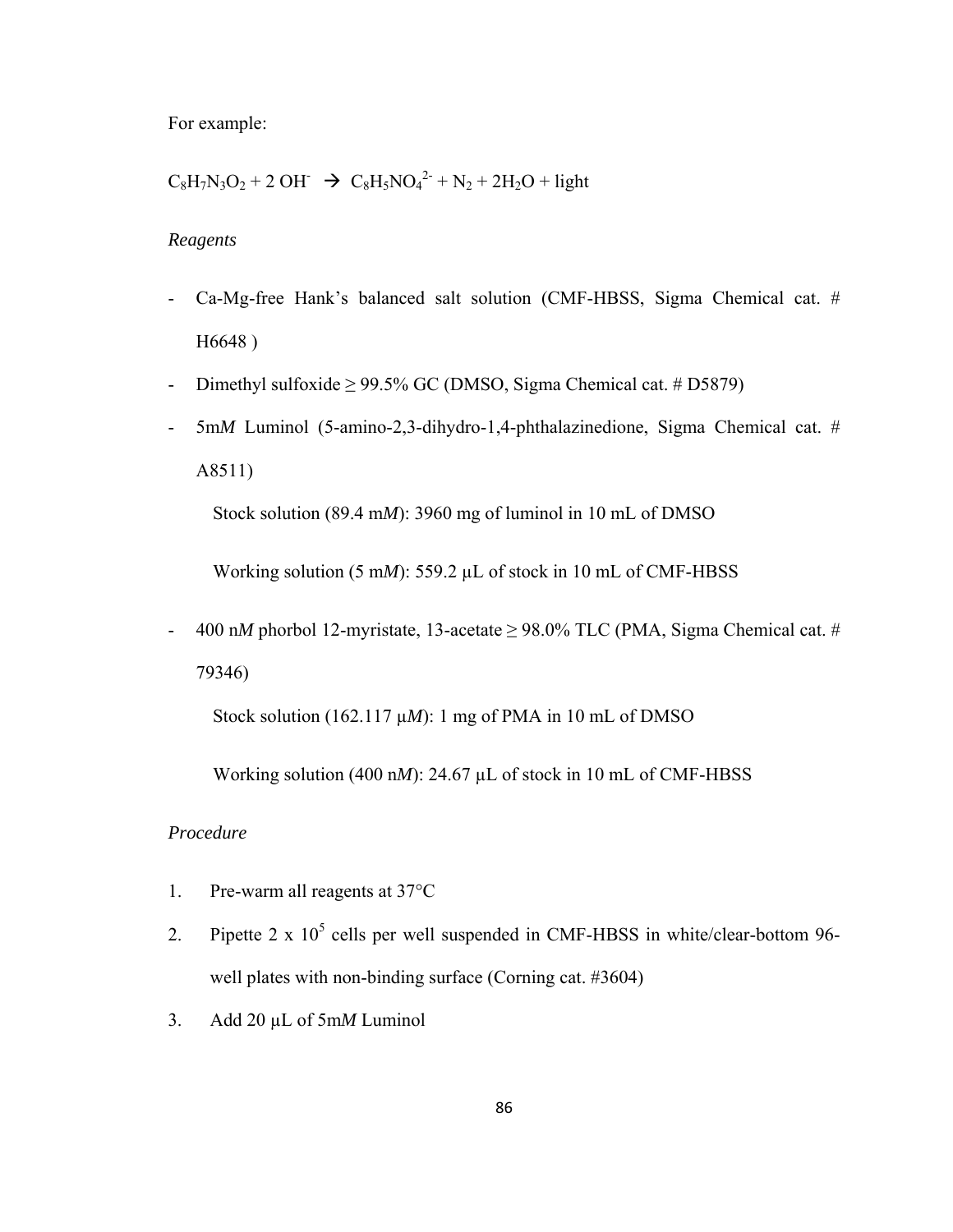- 4. Adjust reaction volumes to 180 uL with CMF-HBSS
- 5. Add 20 µL of either 400 n*M* phorbol 12-myristate, 13-acetate (PMA) (Stimulated cells) or CMF-HBSS (Control)
- 6. Read plate every 5 or 10 for 190 min under the following parameters for every reading:

Temperature setpoint: 37°C Shake: fast for 0:05 Reading detection method: luminescence Read type: endpoint Integration time: 0.3SS.s Emission: hole Optics position: top Sensitivity: 115 Top probe vertical offset: 1mm

7. Substract background values, defined as the mean CL values of unactivated PMN.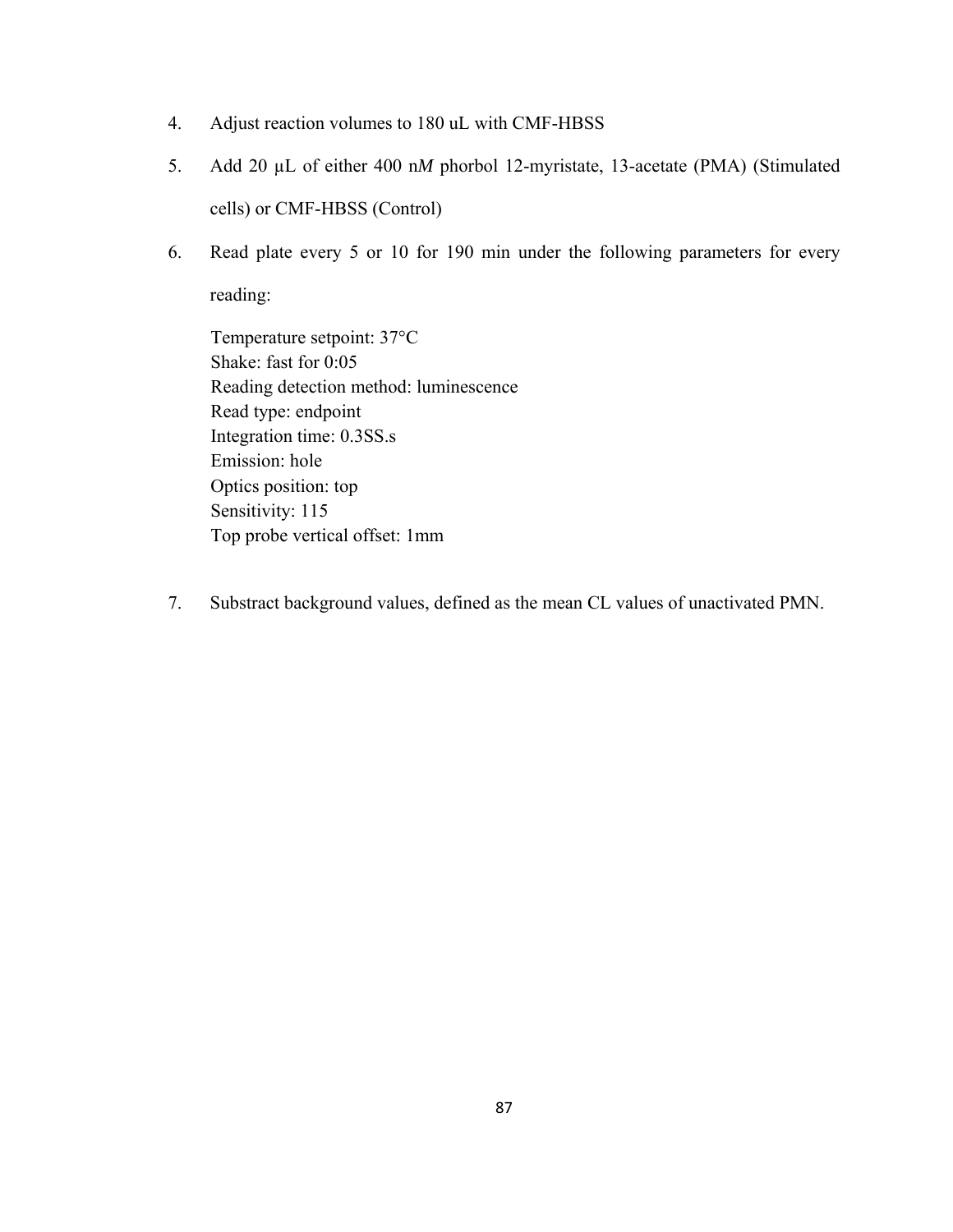## APPENDIX C: EXTRACELLULAR O<sub>2</sub> PRODUCTION ASSAY (MCLA)

## *Principle*

Cypridina Luciferin methoxy-analogue [2-Methyl-6-(4-methoxyphenyl)-3,7 dihydroimidazo [1,2-a]pyrazin-3(7H)-one hydrochloride, MCLA] dependant luminescence is a highly sensitive assay used to detect extracellular production of superoxide anion radical  $(O_2)$ . The specificity of MCLA for  $O_2$  has been confirmed by complete inhibition of MCLA-derived CL by superoxide dismutase (SOD) (Rinaldi et al., 2006b). On exposure to  $O_2$ , the chemiluminescent probe MCLA releases a photon that can be detected by a scintillation counter or a luminometer:

 $C_{14}H_{13}N_3O_2 \cdot HCl + O_2 \rightarrow C_{14}H_{13}N_3O_2 \cdot HCl \cdot 2OOH + light$ 

In CL measurements over time, the addition of MCLA to the reaction before each reading is necessary since it is rapidly consumed.

## *Reagents*

- Ca-Mg-free Hank's balanced salt solution (CMF-HBSS, Sigma Chemical cat. # H6648 )
- Dimethyl sulfoxide  $> 99.5\%$  GC (DMSO, Sigma Chemical cat. # D5879)
- 2 µ*M* MCLA (Cypridina Luciferin methoxy-analogue, Sigma Chemical cat. # 87787)
- Stock solution  $(1371.1 \mu M)$ : 10 mg of luminol in 25 mL of DMSO
- Working solution  $(2 \mu M)$ : 14.587  $\mu$ L of stock in 10 mL of CMF-HBSS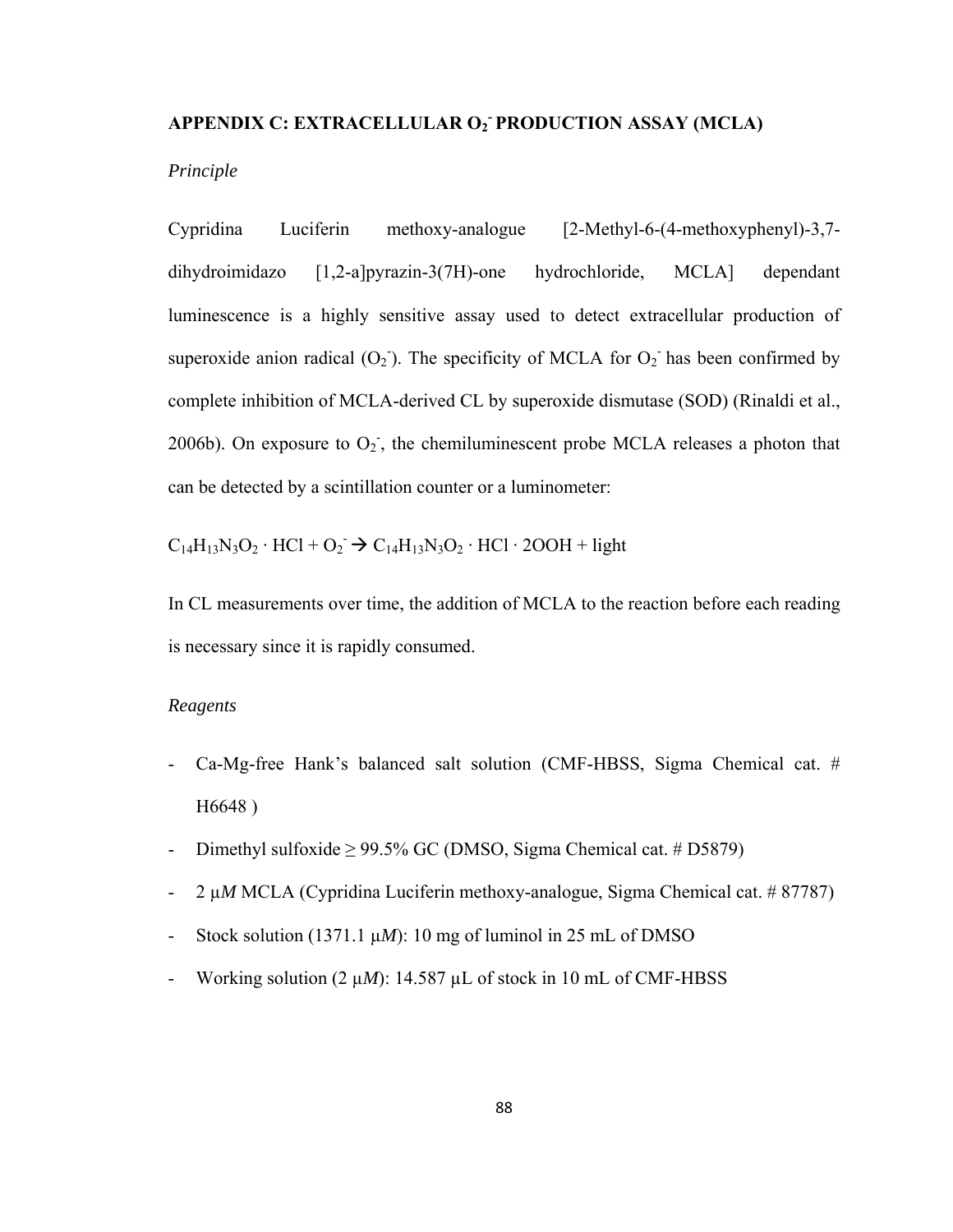- 400 n*M* phorbol 12-myristate, 13-acetate  $\geq$  98.0% TLC (PMA, Sigma Chemical cat. # 79346)
- Stock solution (162.117 µ*M*): 1 mg of PMA in 10 mL of DMSO
- Working solution (400 nM): 24.67 µL of stock in 10 mL of CMF-HBSS

## *Procedure*

- 1. Pre-warm all reagents at 37°C
- 2. Pipette  $4 \times 10^5$  cells per well suspended in CMF-HBSS in white/clear-bottom 96-well plates with non-binding surface (Corning cat. #3604)
- 3. Add 10 µL of 2 µ*M* MCLA
- 4. Adjust reaction volumes to 160 uL with CMF-HBSS
- 5. Add 40 µL of either 400 n*M* phorbol 12-myristate, 13-acetate (PMA) (Stimulated cells) or CMF-HBSS (Control)
- 6. Read the plate every 10 min for 80 min under the following parameters for every reading:
	- Temperature setpoint: 37 C Shake: fast for 0:05 Reading detection method: luminescence Read type: endpoint Integration time: 0.3SS.s Emission: hole Optics position: top Sensitivity: 115 Top probe vertical offset: 1mm
- 7. Add 10 µL of 2 µ*M* MCLA 1 min before each reading
- 8. Substract background values, defined as the mean CL values of unactivated PMN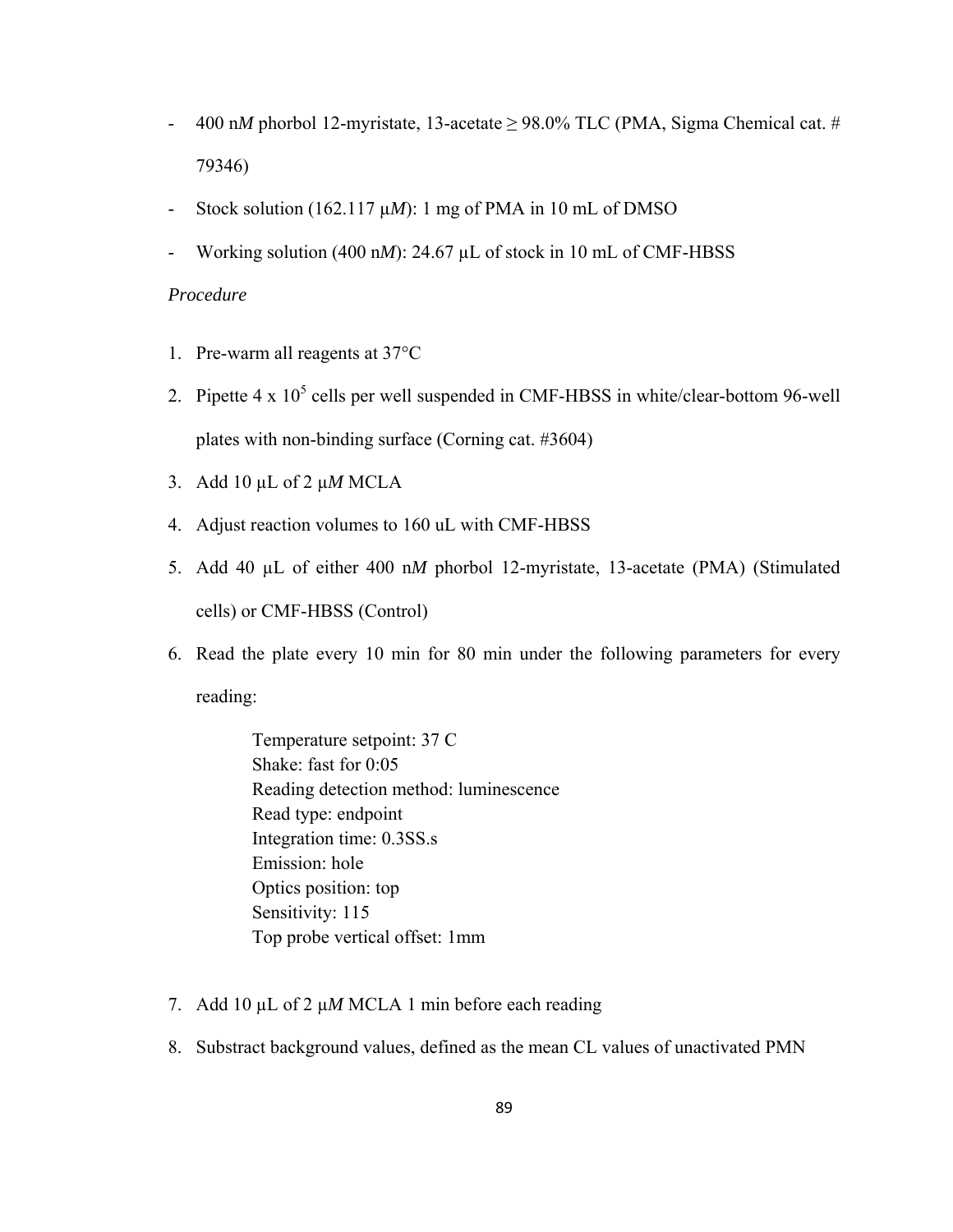# **APPENDIX D: INTRACELLULAR REACTIVE OXYGEN SPECIES PRODUCTION ASSAY (CM-H2DCFDA)**

*Principle* 

CM-H2DCFDA is a cell-permeant probe for ROS detection that are trapped intracellularly. It is nonfluorescent until removal of the acetate groups by intracellular esterases and oxidation that occurs within the cell (Rinaldi et al., 2006b). Fluorescence occurs when light is absorbed from an external source (485 nm excitation wavelength) by the fluorescent probe CM-H2DCFDA that undergoes its florescent properties due to its interaction with the ROS. In turn, the emitted light by the reaction has a wavelength of 528 nm.:

 $CM-H_2DCFDA + [ROS released by PMNs] + light (485 nm)$   $\rightarrow$  [Products] + photon energy (528 nm)

The intracellular ROS by measured by CM-H2DCFDA include hydrogen peroxide (H2O2), peroxynitrite anion (ONOO<sup>-</sup>) and nitric oxide. It has been shown that superoxide dismutase has no inhibitory effect on CM-H2DCFDA-dependant fluorescence suggesting that it specifically oxidizes intracellular ROS produced by bovine PMNs.

## *Reagents*

- Ca-Mg-free Hank's balanced salt solution (CMF-HBSS, Sigma Chemical cat. # H6648 )
- Dimethyl sulfoxide  $\geq$  99.5% GC (DMSO, Sigma Chemical cat. # D5879)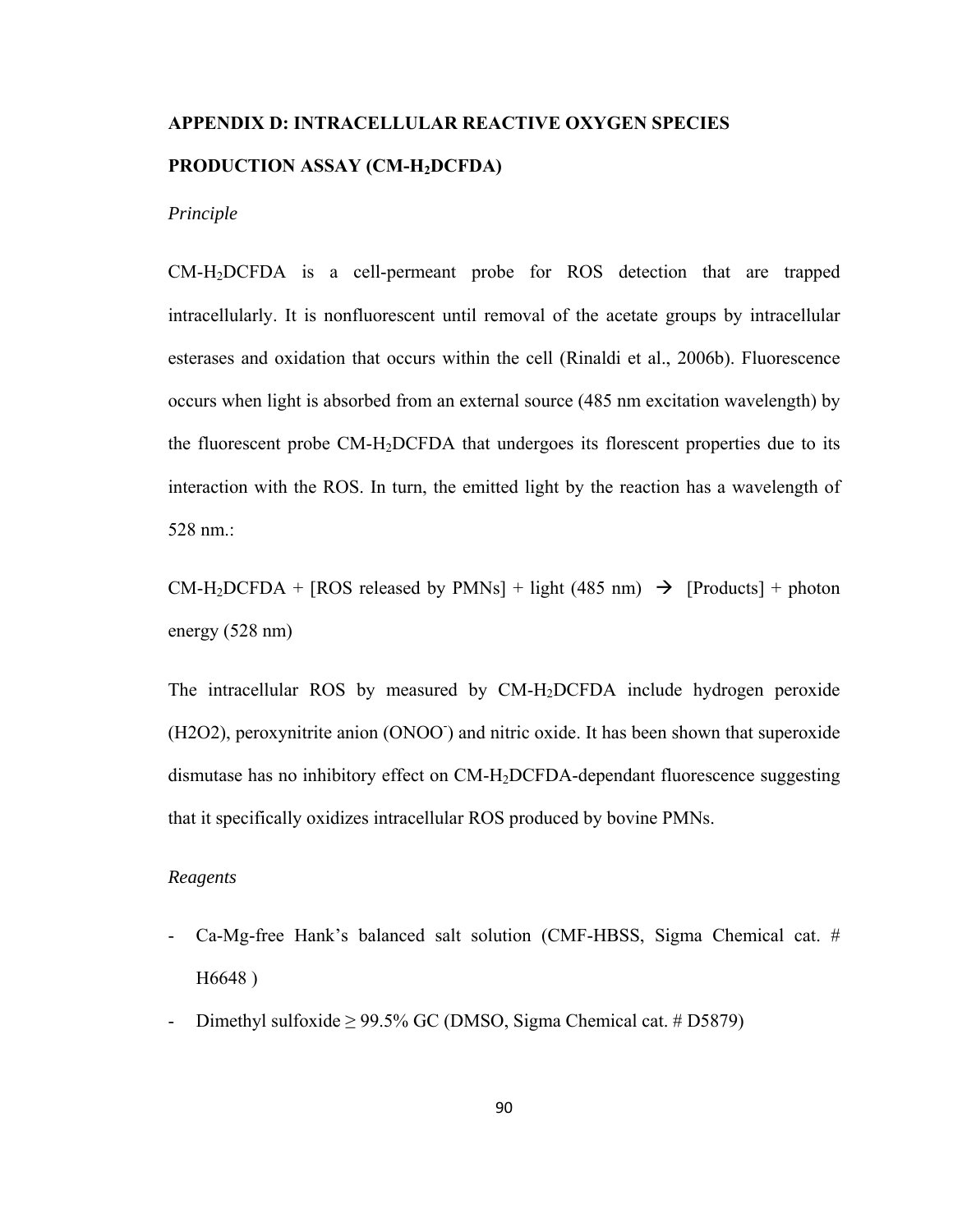- 200 µ*M* 5-(6)-chloromethyl-2',7'-dichlorodihydrofluorescein di-acetate acetyl ester (CM-H2DCFDA Invitrogen cat. # C6827)

Stock solution (1730.7  $\mu$ *M*): 1 mg of CM-H2DCFDA in 1 mL of DMSO

Working solution (200 µ*M*): 1 mL of stock in 8.654 mL of CMF-HBSS

400 nM phorbol 12-myristate, 13-acetate  $\geq$  98.0% TLC (PMA, Sigma Chemical cat. # 79346)

Stock solution (162.117 µ*M*): 1 mg of PMA in 10 mL of DMSO

Working solution (400 n*M*): 24.67 µL of stock in 10 mL of CMF-HBSS

## *Procedure*

- 1. Pre-warm all reagents at 37°C
- 2. Pipette  $4 \times 10^5$  cells per well suspended in CMF-HBSS in white/clear-bottom 96-well plates with non-binding surface (Corning cat. #3604)
- 3. Add 10 µL of 200 µ*M* CM-H2DCFDA
- 4. Adjust reaction volumes to 170 uL with CMF-HBSS
- 5. Add 30 µL of either 400 n*M* phorbol 12-myristate, 13-acetate (PMA) (Stimulated cells) or CMF-HBSS (Control)
- 6. Read the plate every 5 or 10 min for 200 min under the following parameters for every reading:

Temperature setpoint: 37 C Shake: fast for 0:05 Reading detection method: fluorescence Read type: endpoint Excitation : 485/20 Emission: 528/20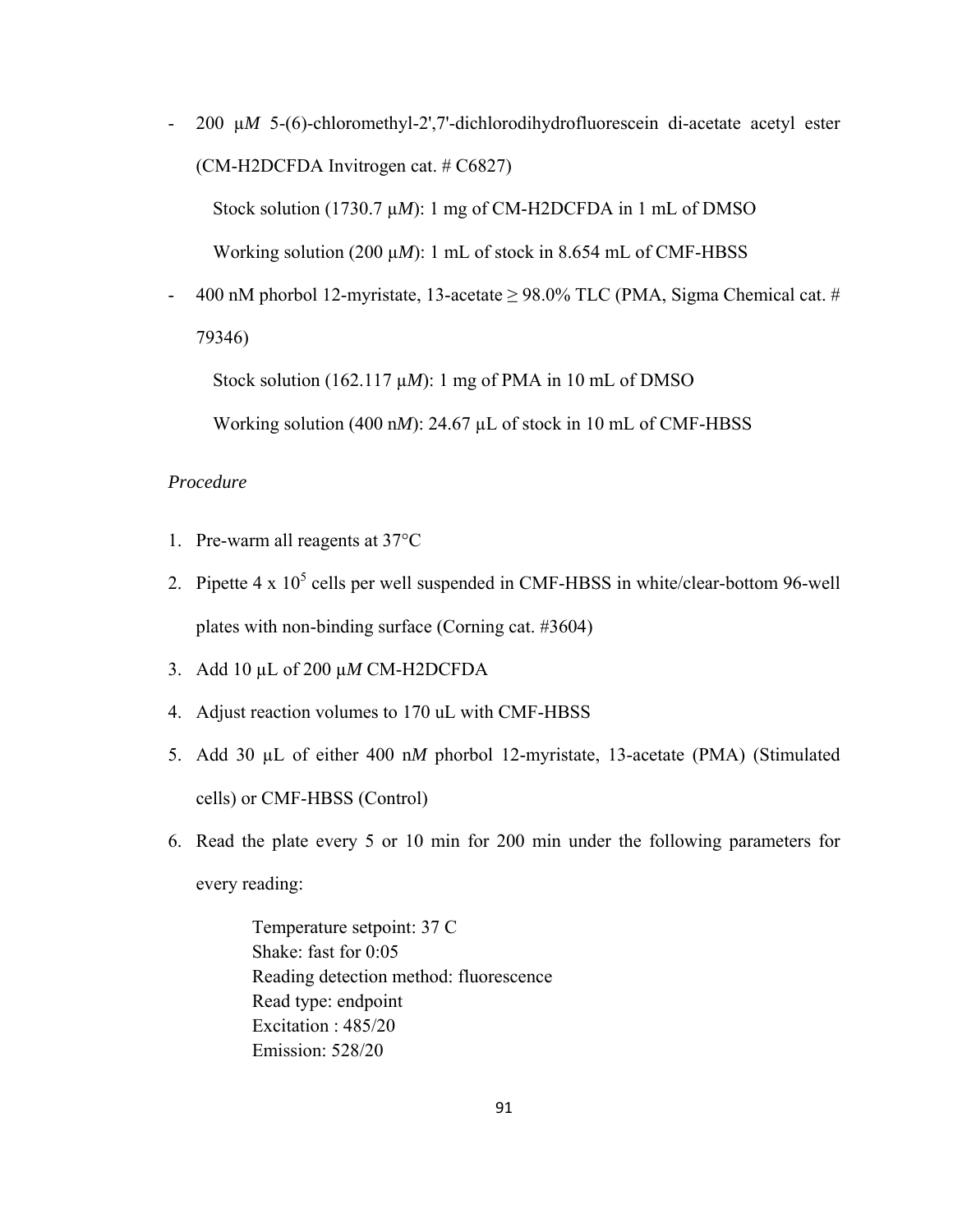Optics position: top Sensitivity: 40

- 7. Top probe vertical offset: 1mm
- 8. Substract background values, defined as the mean CL values of unactivated PMN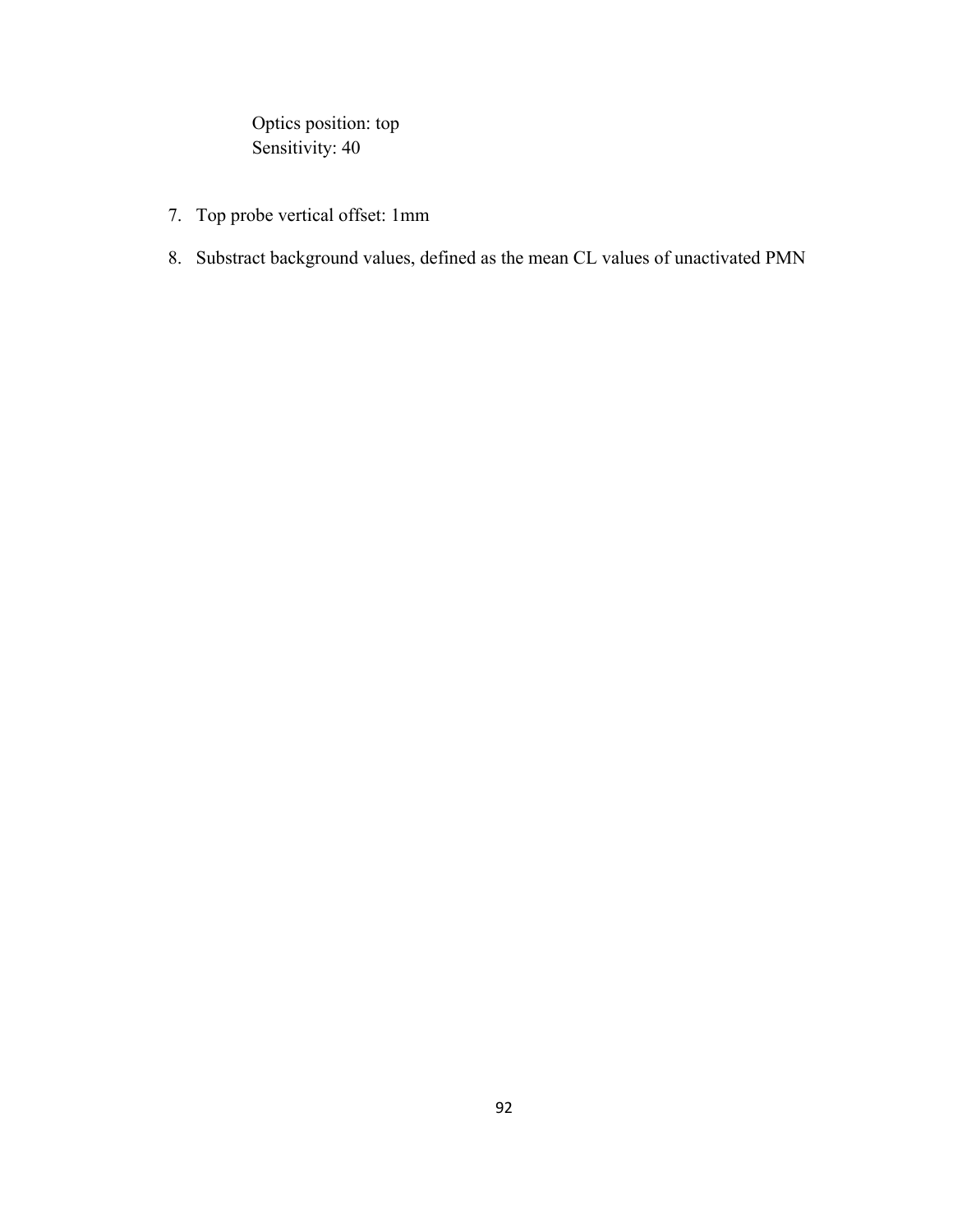## **APPENDIX E: NEUTROPHIL EXTRACELLULAR TRAPS (NETS) ASSAY**

## *Principle*

Neutrophil extracellular traps (NETs) are extracellular structures released by activated neutrophils. DNA is the major structural component of NETs but they also contain several antimicrobial proteins including elastase, cathepsin and myeloperoxidase (Brinkmann et al., 2004). NETs active formation can be quantified in a fluorometer with the use of a high-affinity DNA binding stain, such as Sytox® Orange, that will not cross the cell membrane of live cells. After incubation, the nucleic acids fluoresce bright orange when excited with a 520-550 nm source. Fluorescence can then be measured using a plate reader.

## *Reagents*

- Ca-Mg-free Hank's balanced salt solution (CMF-HBSS, Sigma Chemical cat. # H6648 )
- RPMI-1640 +  $2\%$  heat-inactivated FBS

490 mL of Advanced RPMI 1640 Reduced Serum Medium 1X (+ non-essential aminoacids,  $+110$  mg/L sodium pyruvate,  $-$  L-glutamine; Invitrogen cat.  $\#12633$ ) + 10 mL of heat inactivated Fetal Bovine Serum (FBS; Invitrogen cat. #10091)

- 0.07  $\mu$ g/mL phorbol 12-myristate, 13-acetate  $\geq$  98.0% TLC (PMA, Sigma Chemical cat. # 79346)

Stock solution (162.117 µ*M*): 1 mg of PMA in 10 mL of DMSO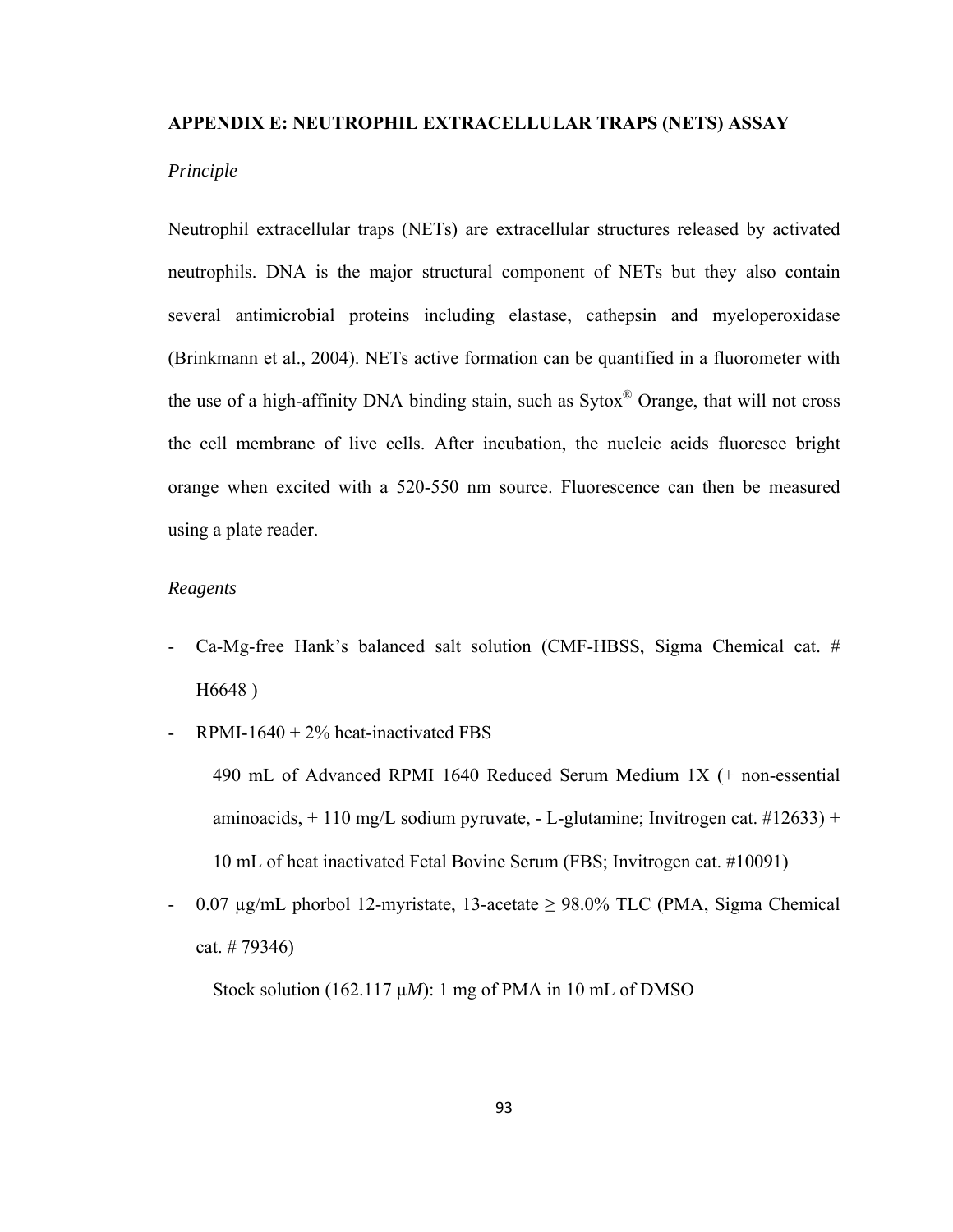Working solution (0.07  $\mu$ g/mL): 28  $\mu$ L of stock in 40 mL of RPMI-1640 + 2% heat-inactivated FBS

- 7 µ*M* Ionomycin from *Streptomyces conglobatus* ≥98% HPLC (Sigma cat. #I9657) Stock solution (0.1mg/mL): 1 mg of Ionomycin in 10 mL of DMSO Working solution (7  $\mu$ *M*): 1985.2  $\mu$ L of stock in 40 mL of RPMI-1640 + 2% heatinactivated FBS
- 5 μ*M* Sytox® Orange (5m*M* Invitrogen cat. # S11368) 10 μL of Sytox® Orange 5m*M* in 10 mL of CMF-HBSS

## *Procedure*

- 1. Pre-warm all reagents at 37°C
- 2. Pipette 5 x  $10^5$  cells per well (100  $\mu$ L) suspended in RPMI-1640 + 2% heatinactivated FBS in non-treated white/clear-bottom 96-well plates (Corning cat. #3632)
- 3. Add 20 uL of either 0.07 µg/mL PMA and 7 µ*M* ionomycin (stimulated cells) or RPMI-1640 +  $2\%$  heat-inactivated FBS (controls)
- 4. Centrifuge the plates (10 min at  $650 \times g$ ) and incubate at 37 °C and 5% CO2 for 60 min. - Remove supernatant from the plates
- 5. Stain the wells by adding 50 μl of 5 μ*M* Sytox® Orange protected from light for 10 min at room temperature
- 6. Pour off the stain and wash the wells once with 100 μl of CMF-HBSS
- 7. Read plate under the following parameters: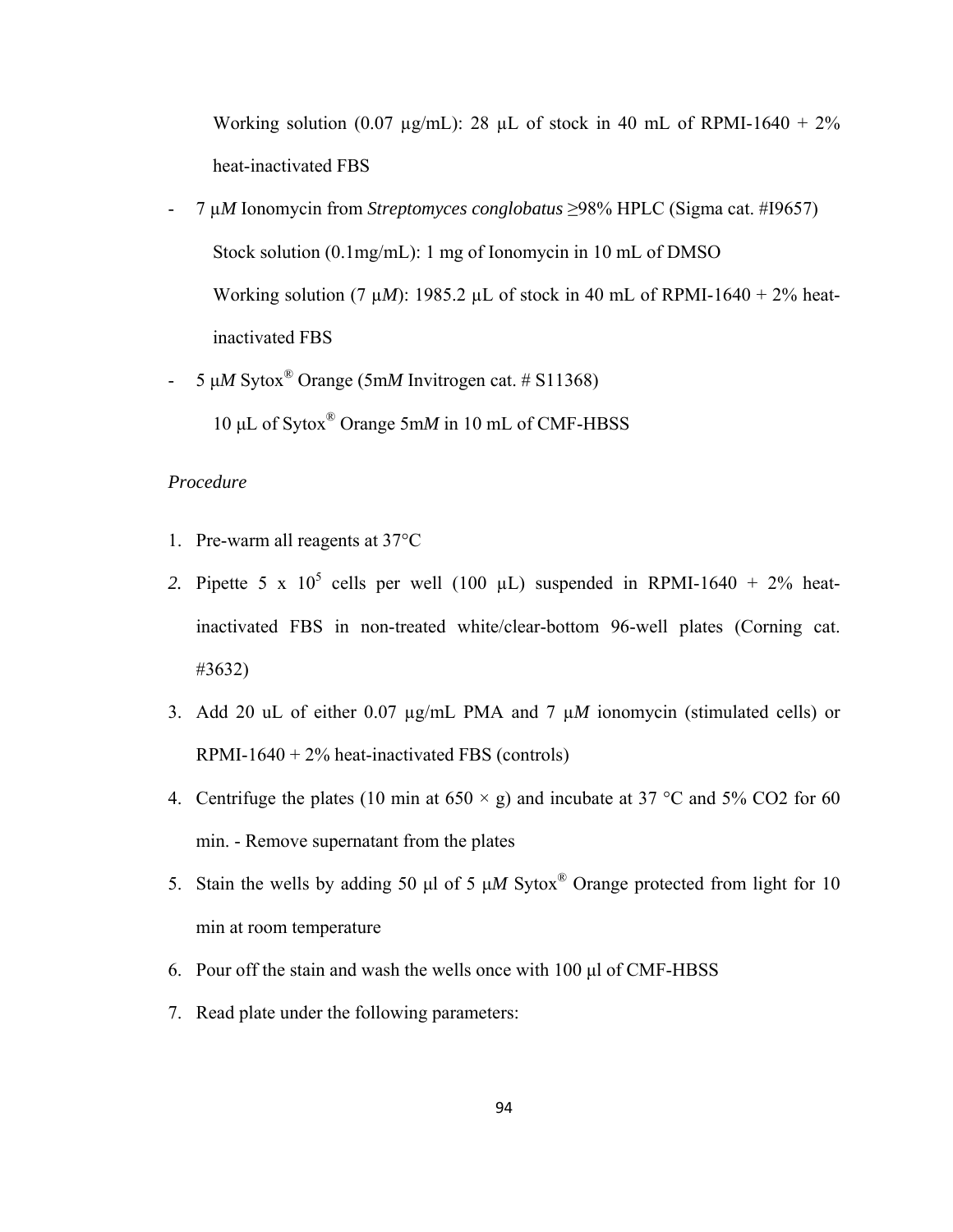Shake: fast for 0:05 Reading detection method: fluorescence Read type: endpoint Excitation : 530/25 Emission: 590/35 Optics position: bottom Sensitivity: 40 Top probe vertical offset: 1mm

8. Substract background values, defined as the mean CL values of unactivated PMN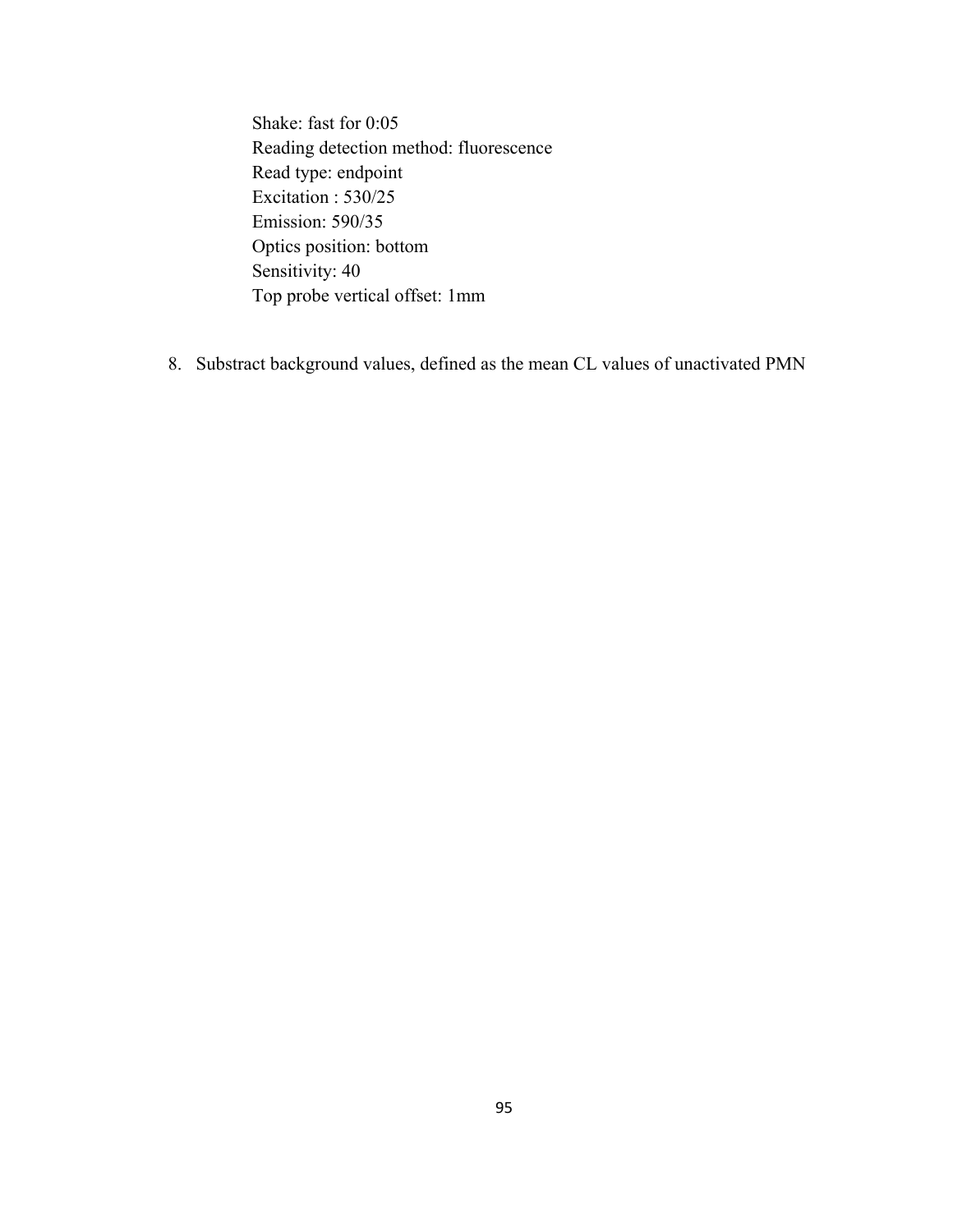## **APPENDIX F: PHAGOCYTOSIS AND KILLING ASSAY**

## *Principle*

Anti-microbial activity of neutrophils can be measured by colony-counting techniques after lysis of cells that contain viable bacteria. In a first step, neutrophils are incubated with a bacterial suspension, which concentration was previously adjusted, and heatinactivated bovine serum for a period of 1 hr. During this period, the phagocytes engulf and kill the pathogens by their intracellular and extracellular mechanisms. Then, an aliquot from this reaction is obtained to prepare smears to be analyzed under light microscopy to determine the number of intracellular bacteria (Figure 3.2). The reaction is further sonicated to disrupt the cell membrane and liberate the intracellular bacteria. This suspension can be serially diluted and used to determine the number of bacteria present in the reactions with neutrophils in comparison with those reactions only with bacteria.

## *Reagents*

- Ca-Mg-free Hank's balanced salt solution (CMF-HBSS, Sigma Chemical cat. # H6648)
- Sterile PBS, pH 7.4

8g of NaCl (Sigma Chemical cat. # S6191), 0.2g of KCl (Sigma Chemical cat. # P5405), 1.44g of Na<sub>2</sub>HPO<sub>4</sub> (Sigma Chemical cat. # S5136) and 0.24g of  $KH_2PO_4$ (Sigma Chemical cat. # P5655) per L of solution

- Brain-heart infusion broth (Sigma Chemical cat. # 53286)
- Bovine Serum (Heat inactivated, Fisher Scientific cat. # 19135280)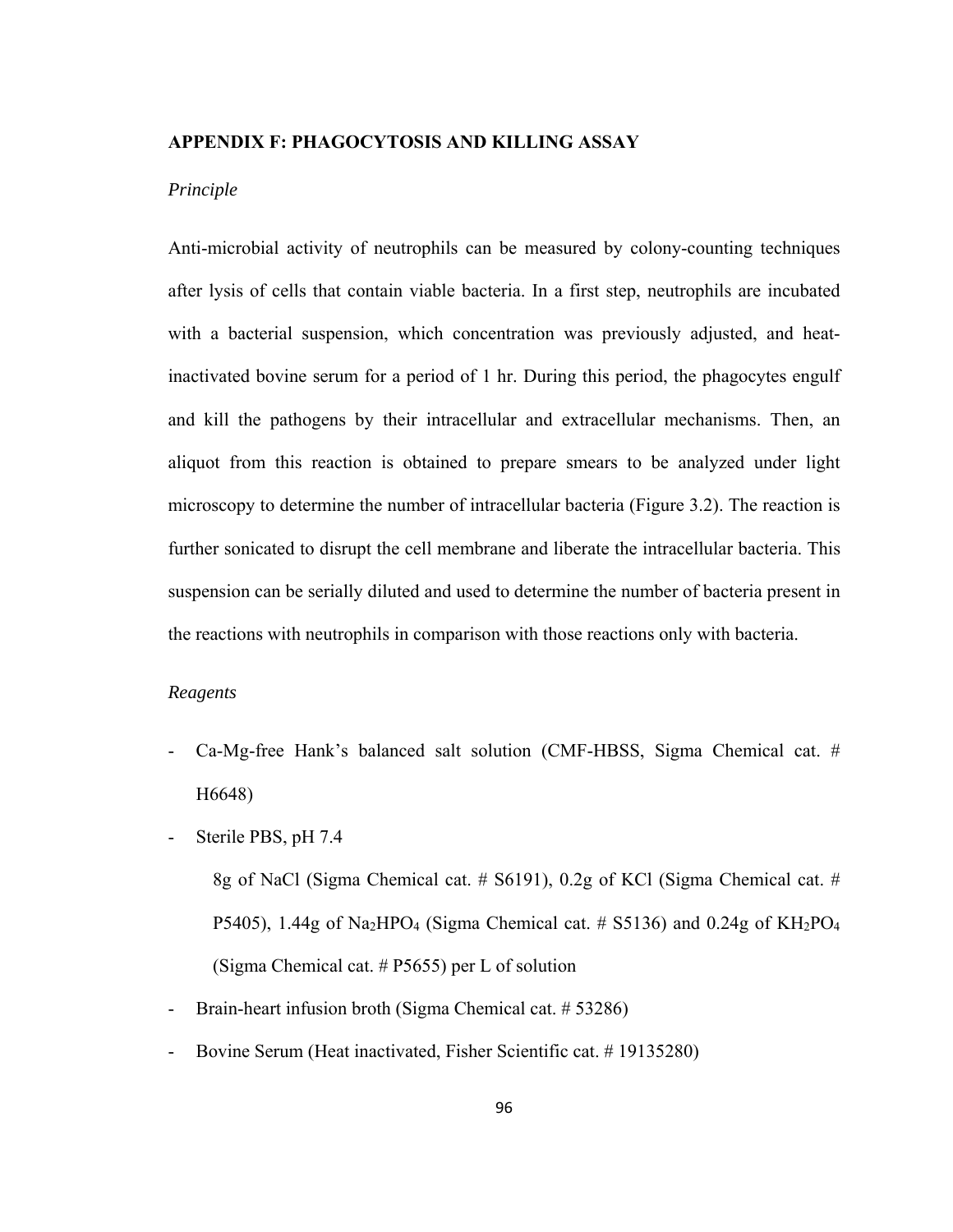- Giemsa<sup>®</sup> stain (Sigma Chemical cat. #  $G9641$ )

## *Procedure*

- 1. Inoculate *Staphylococcus aureus* strain 305 on a blood agar plate and incubate overnight at 37°C.
- 2. Transfer 10 colony forming units (cfu) from the plate to a sterile tube containing 10 mL of brain–heart infusion broth (prepared according to instructions provided by the manufacturers) and incubate overnight at 37°C at 225 rpm in an orbital shaker.
- 3. After incubation, place the tube in an ice-water bath and mixed by vortexing.
- 4. Serially dilute 100 μL from the culture in PBS and spread 100 μL of the resulting dilutions on blood agar plates. Incubate the plates overnight at 37°C and maintain the stock culture at 4°C.
- 5. Determine the concentration (cfu/mL) of the stock culture based on the colony counts of the spread plates.
- 6. Dilute the stock culture in HBSS to yield a final concentration of  $4 \times 10^7$  cfu/mL.
- 7. Add 200 µL of this culture (8 x  $10^6$  cfu) to sterile tubes with or without 2 x  $10^6$ neutrophils (1.4 mL) and 400 µL of pooled, heat-inactivated bovine serum (ratio of bacteria to neutrophils 4:1).
- 8. Place the samples on an orbital shaker for 60 min at 37°C.
- 9. After incubation, prepare a smear with a 50-µL aliquot of each reaction and stain with Giemsa stain (score the first 100 PMN encountered in the field of view of a light microscope as either positive or negative for intracellular bacteria; for those scored as positive, count the number of intracellular bacteria).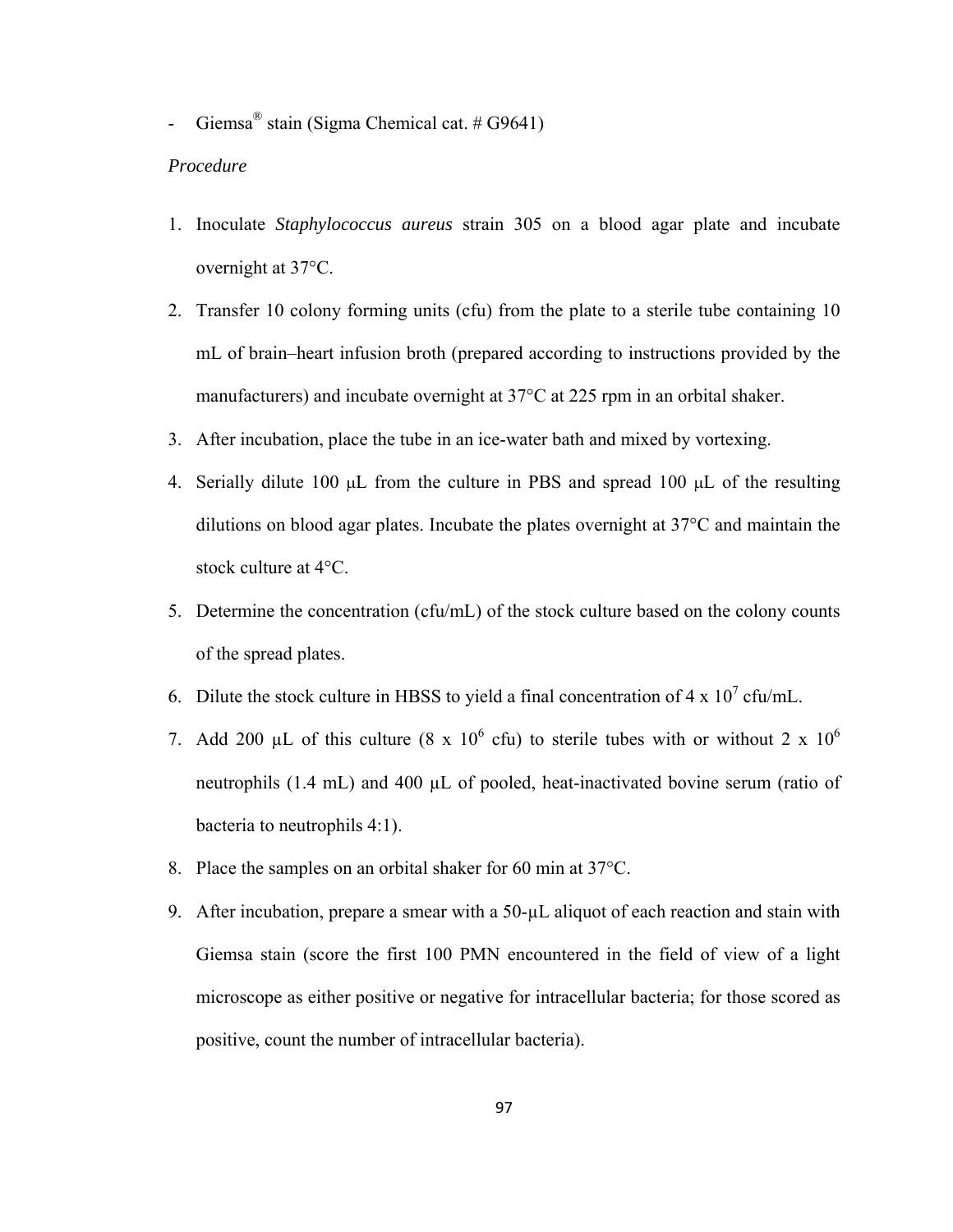- 10. Place 1.95 mL of the remaining reaction in ice and sonicate with a sonic dismembrator (Model 100, Fisher Scientific) at a power setting of 1 for 15 s (Verify rupture of PMN by microscopic examination).
- 11. Serial dilute 100 μL aliquot from each sonicated reaction in PBS and spread 100 μL quantities of the resulting dilutions on blood agar plates.
- 12. Incubate the plates overnight at 37°C and enumerate the colonies.
- 13. Determine the percentage of bacteria killed by calculating the difference in the number of bacteria incubated in the absence and presence of PMN and dividing this difference by the number of bacteria incubated in the absence of PMN.



Neutrophils with engulfed *S. aureus*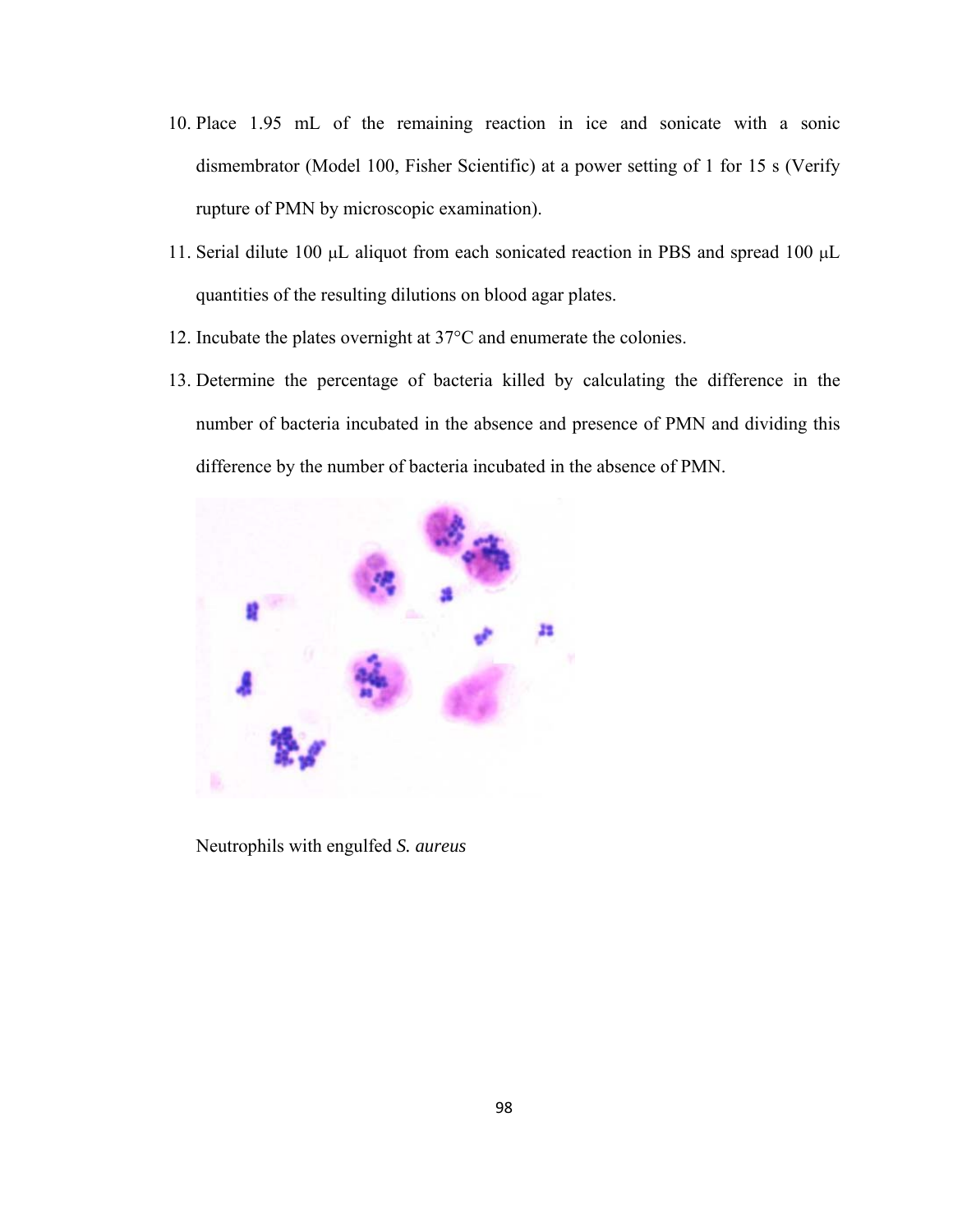## **REFERENCES**

Boyum, A. 1968. A one-stage procedure for isolation of granulocytes and lymphocytes from human blood. General sedimentation properties of white blood cells in a 1g gravity field. Scand. J. Clin. Lab. Invest. Suppl. 97:51-76.

Carlson, G. P. and J. J. Kaneko. 1973. Isolation of leukocytes from bovine peripheral blood. Proc. Soc. Exp. Biol. Med. 142:853-856.

Munzel, T., I. B. Afanas'ev, A. L. Kleschyov, and D. G. Harrison. 2002. Detection of superoxide in vascular tissue. Arterioscler. Thromb. Vasc. Biol. 22:1761-1768.

Nelson, A. J. Hanson, J. M. Kantele, M. A. Jutila, and M. T. Quinn. 1999. Isolation of bovine neutrophils with biomagnetic beads: comparison with standard Percoll density gradient isolation methods. J. Immunol. Methods 226:71-84.

Rinaldi, M., P. Moroni, M. J. Paape, and D. D. Bannerman. 2006b. Evaluation of assays for the measurement of bovine neutrophil reactive oxygen species. Vet. Immunol. Immunopathol. 115:107-125.

Soltys, J., S. D. Swain, K. M. Sipes, L. K. Nelson, A. J. Hanson, J. M. Kantele, M. A. Jutila, and M. T. Quinn. 1999. Isolation of bovine neutrophils with biomagnetic beads: comparison with standard Percoll density gradient isolation methods. J. Immunol. Methods 226:71-84.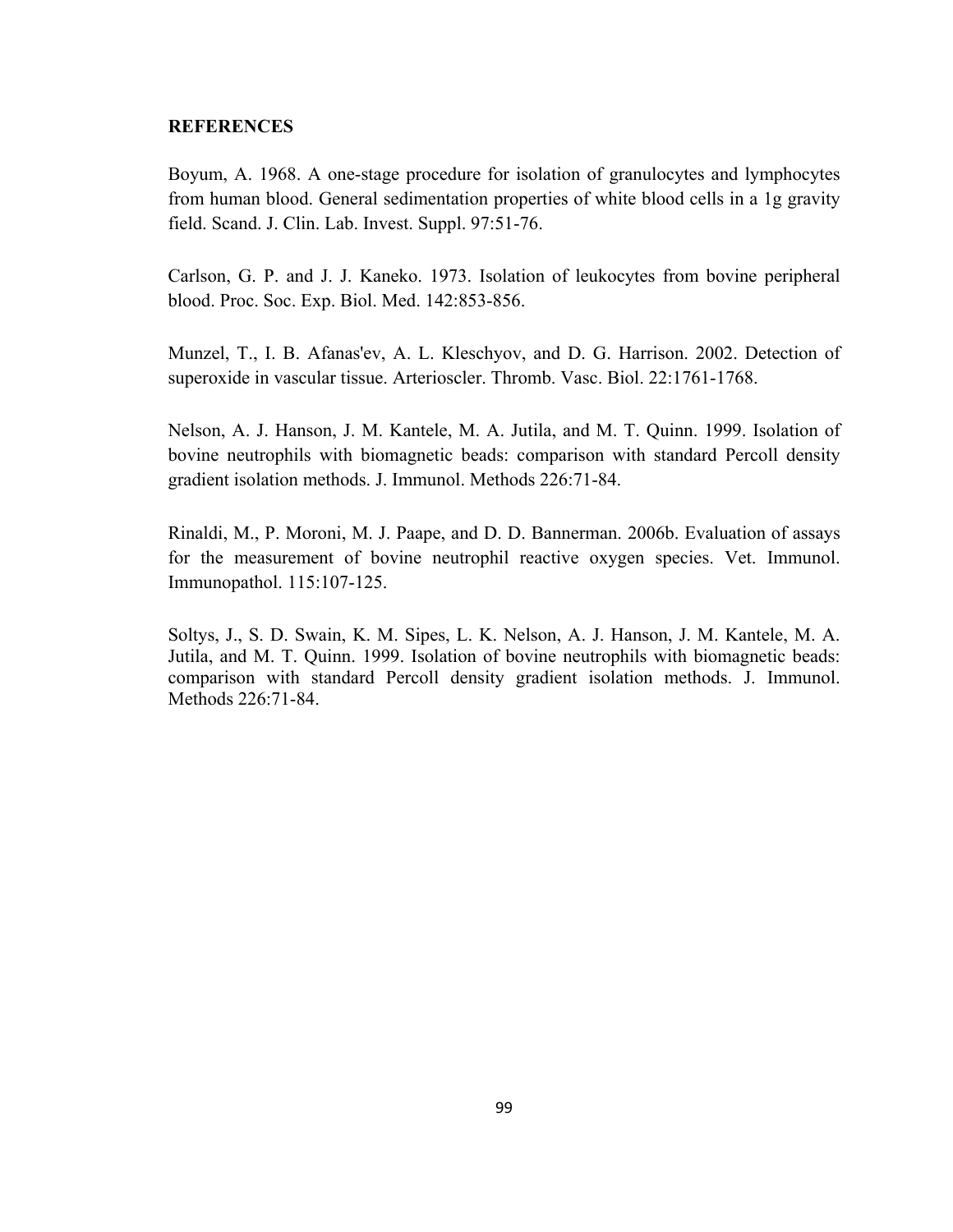## **BIBLIOGRAPHY**

Alba-Loureiro, T. C., S. M. Hirabara, J. R. Mendonca, R. Curi, and T. C. Pithon-Curi. 2006. Diabetes causes marked changes in function and metabolism of rat neutrophils. J. Endocrinol. 188:295-303.

Alba-Loureiro, T. C., C. D. Munhoz, J. O. Martins, G. A. Cerchiaro, C. Scavone, R. Curi, and P. Sannomiya. 2007. Neutrophil function and metabolism in individuals with diabetes mellitus. Braz. J. Med. Biol. Res. 40:1037-1044.

Auchtung, T. L. and G. E. Dahl. 2004. Prolactin mediates photoperiodic immune enhancement: effects of administration of exogenous prolactin on circulating concentrations, receptor expression, and immune function in steers. Biol. Reprod. 71:1913-1918.

Auchtung, T. L., J. L. Salak-Johnson, D. E. Morin, C. C. Mallard, and G. E. Dahl. 2004. Effects of photoperiod during the dry period on cellular immune function of dairy cows. J. Dairy Sci. 87:3683-3689.

Bartlett, P. C., G. Y. Miller, C. R. Anderson, and J. H. Kirk. 1990. Milk production and somatic cell count in Michigan dairy herds. J. Dairy Sci. 73:2794-2800.

Bauman, D. E. and W. B. Currie. 1980. Partitioning of nutrients during pregnancy and lactation: a review of mechanisms involving homeostasis and homeorhesis. J. Dairy Sci. 63:1514-1529.

Bauman, D. E., C. J. Peel, W. D. Steinhour, P. J. Reynolds, H. F. Tyrrell, A. C. G. Brown, and G. L. Haaland. 1988. Effect of bovine somatotropin on metabolism of lactating dairy cows: influence on rates of irreversible loss and oxidation of glucose and nonesterified fatty acids. J. Nutr. 118:1031-1040.

Bauman, D. E. and R. G. Vernon. 1993. Effects of Exogenous Bovine Somatotropin on Lactation. Annu. Rev. Nutr. 13:437-461.

Bell, A. W. 1995. Regulation of organic nutrient metabolism during transition from late pregnancy to early lactation. J. Anim. Sci. 73:2804-2819.

Bell, A. W. and D. E. Bauman. 1997. Adaptations of glucose metabolism during pregnancy and lactation. J. Mammary Gland Biol. Neoplasia 2:265-278.

Bertoni, A. G., S. Saydah, and F. L. Brancati. 2001. Diabetes and the risk of infectionrelated mortality in the U.S. Diabetes Care 24:1044-1049.

Biddinger, S. B. and C. R. Kahn. 2006. From mice to men: insights into the insulin resistance syndromes. Annu. Rev. Physiol. 68:123-158.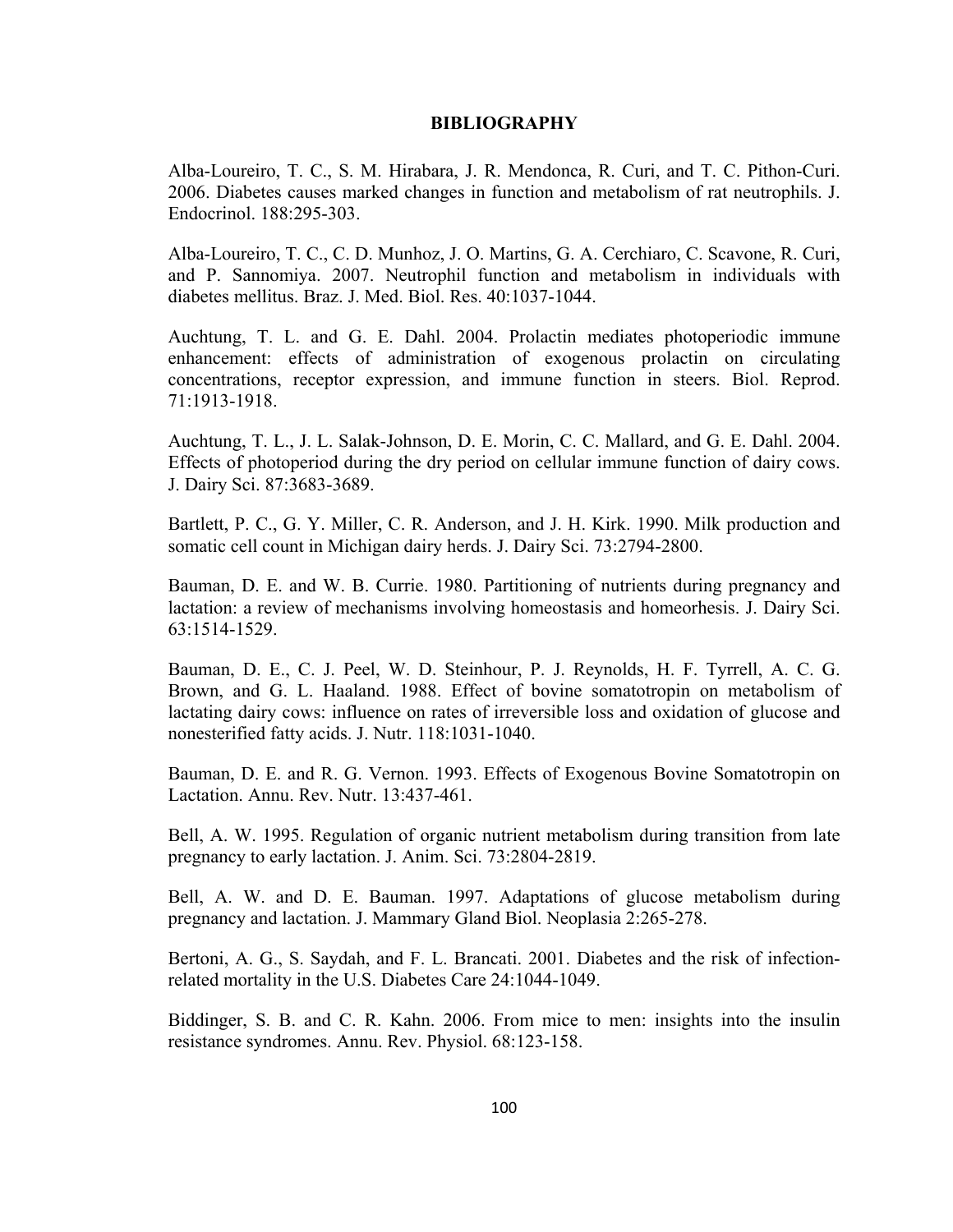Bilgic, S., E. Aktas, F. Salman, G. Ersahin, G. Erten, M. T. Yilmaz, and G. Deniz. 2008. Intracytoplasmic cytokine levels and neutrophil functions in early clinical stage of type 1 diabetes. Diabetes Res. Clinical Pract. 79:31-36.

Blum, J. W., R. B. Wilson, and D. S. Kronfeld. 1973. Plasma insulin concentrations in parturient cows. J. Dairy Sci. 56:459-464.

Brinkmann, V., U. Reichard, C. Goosmann, B. Fauler, Y. Uhlemann, D. S. Weiss, Y. Weinrauch, and A. Zychlinsky. 2004. Neutrophil extracellular traps kill bacteria. Science 303:1532-1535.

Brinkmann, V. and A. Zychlinsky. 2007. Beneficial suicide: why neutrophils die to make NETs. Nat. Rev. 5:577-582.

Brockman, R. P. 1978. Roles of glucagon and insulin in the regulation of metabolism in ruminants. A review. Can. Vet. J. 19:55-66.

Burvenich, C., D. D. Bannerman, J. D. Lippolis, L. Peelman, B. J. Nonnecke, M. E. Kehrli, Jr., and M. J. Paape. 2007. Cumulative physiological events influence the inflammatory response of the bovine udder to Escherichia coli infections during the transition period. J. Dairy Sci. 90 Suppl. 1:E39-54.

Burvenich, C., M. J. Paape, D. Hoeben, H. Dosogne, A. M. Massart-Leen, and J. Blum. 1999. Modulation of the inflammatory reaction and neutrophil defense of the bovine lactating mammary gland by growth hormone. Domest. Anim. Endocrinol. 17:149-159.

Burvenich, C., V. Van Merris, J. Mehrzad, A. Diez-Fraile, and L. Duchateau. 2003. Severity of E. coli mastitis is mainly determined by cow factors. Vet. Res. 34:521-564.

Cai, T. Q., P. G. Weston, L. A. Lund, B. Brodie, D. J. McKenna, and W. C. Wagner. 1994. Association between neutrophil functions and periparturient disorders in cows. Am. J. Vet. Res. 55:934-943.

Capuco, A. V., M. J. Paape, and S. C. Nickerson. 1986. In vitro study of polymorphonuclear leukocyte damage to mammary tissues of lactating cows. Am. J. Vet. Res. 47:663-668.

Cavalot, F., G. Anfossi, I. Russo, E. Mularoni, P. Massucco, S. Burzacca, L. Mattiello, and M. Trovati. 1992. Insulin, at physiological concentrations, enhances the polymorphonuclear leukocyte chemotactic properties. Horm. Metab. Res. 24:225-228.

Chinetti, G., J. C. Fruchart, and B. Staels. 2000. Peroxisome proliferator-activated receptors (PPARs): nuclear receptors at the crossroads between lipid metabolism and inflammation. Inflamm. Res. 49:497-505.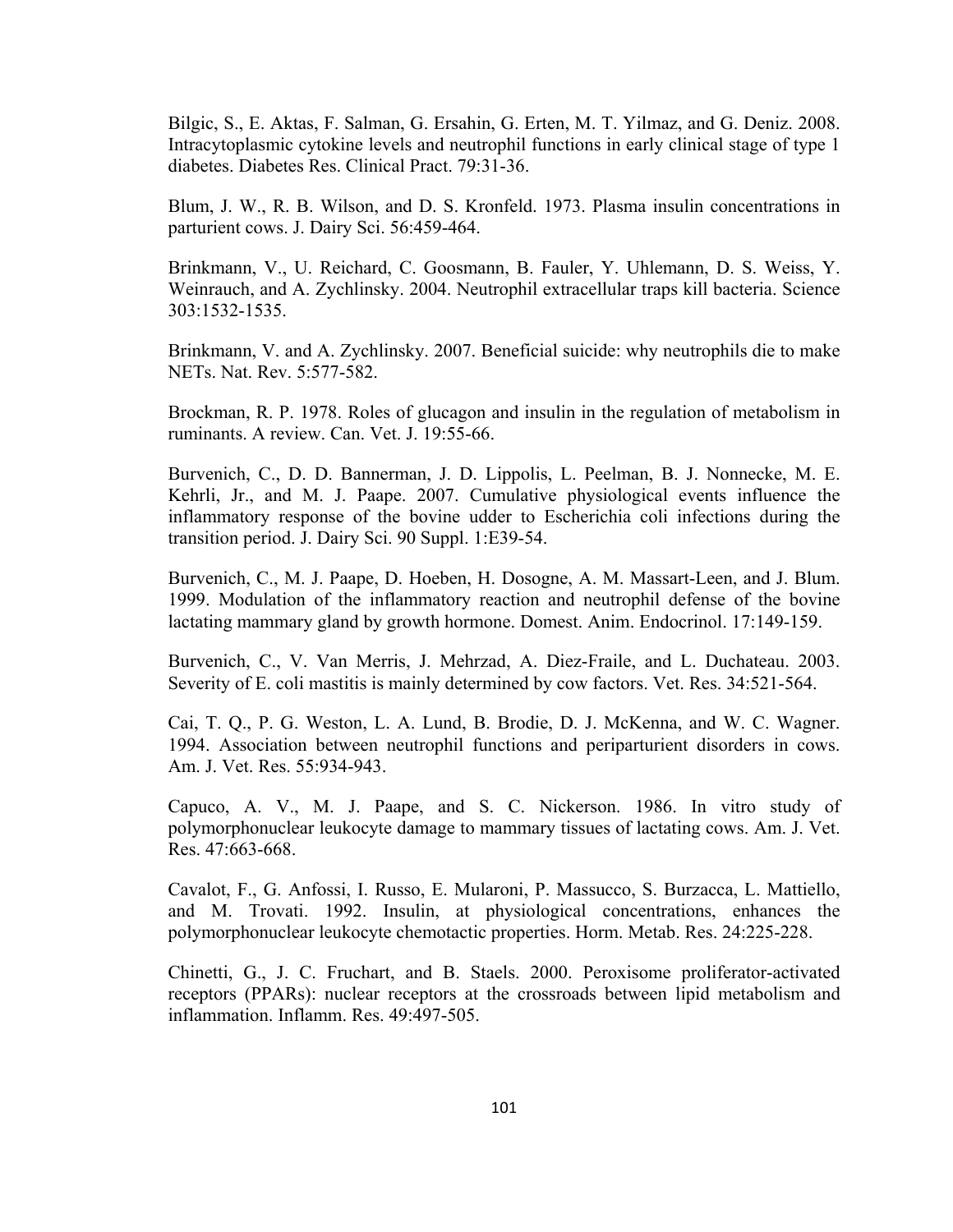Daniel, L. R., B. P. Chew, T. S. Tanaka, and L. W. Tjoelker. 1991. Beta-carotene and vitamin A effects on bovine phagocyte function in vitro during the peripartum period. J. Dairy Sci. 74:124-131.

Detilleux, J. C. 2004. Neutrophils in the war against Staphylococcus aureus: predatorprey models to the rescue. J. Dairy Sci. 87:3716-3724.

Detilleux, J. C., M. E. Kehrli, Jr., J. R. Stabel, A. E. Freeman, and D. H. Kelley. 1995. Study of immunological dysfunction in periparturient Holstein cattle selected for high and average milk production. Vet. Immunol. Immunopathol. 44:251-267.

Diez-Fraile, A., E. Meyer, and C. Burvenich. 2002. Regulation of adhesion molecules on circulating neutrophils during coliform mastitis and their possible immunomodulation with drugs. Vet. Immunol. Immunopathol. 86:1-10.

Dosogne, H., C. Burvenich, A. E. Freeman, M. E. Kehrli, Jr., J. C. Detilleux, J. Sulon, J. F. Beckers, and D. Hoeben. 1999. Pregnancy-associated glycoprotein and decreased polymorphonuclear leukocyte function in early post-partum dairy cows. Vet. Immunol. Immunopathol. 67:47-54.

Dosogne, H., F. Vangroenweghe, B. Barrio, P. Rainard, and C. Burvenich. 2001. Decreased number and bactericidal activity against Staphylococcus aureus of the resident cells in milk of dairy cows during early lactation. J. Dairy Res. 68:539-549.

Drackley, J. K. 1999. Biology of dairy cows during the transition period: the final frontier. J. Dairy Sci. 82:2259-73.

Drackley, J. K., T. R. Overton, and G. N. Douglas. 2001. Adaptations of glucose and long chain fatty acid metabolism in liver of dairy cows during the periparturient period. J. Dairy Sci. 84(E. Suppl.):E100-E112.

Fadeel, B., A. Ahlin, J. I. Henter, S. Orrenius, and M. B. Hampton. 1998. Involvement of caspases in neutrophil apoptosis: regulation by reactive oxygen species. Blood 92:4808- 4818.

Fejfarova, V., A. Jirkovska, J. Lupinkova, J. Kovar, J. Kalanin, I. Striz, J. Skibova, P. Boucek, and T. Pelikanova. 2006. Effect of acute hyperglycemia and/or hyperinsulinemia on polymorphonuclear functions in healthy subjects. Metabolism 55:811-818.

Fialkow, L., Y. Wang, and G. P. Downey. 2007. Reactive oxygen and nitrogen species as signaling molecules regulating neutrophil function. Free Radic. Biol. Med. 42:153-164.

Fuchs, T. A., U. Abed, C. Goosmann, R. Hurwitz, I. Schulze, V. Wahn, Y. Weinrauch, V. Brinkmann, and A. Zychlinsky. 2007. Novel cell death program leads to neutrophil extracellular traps. J. Cell Biol. 176:231-241.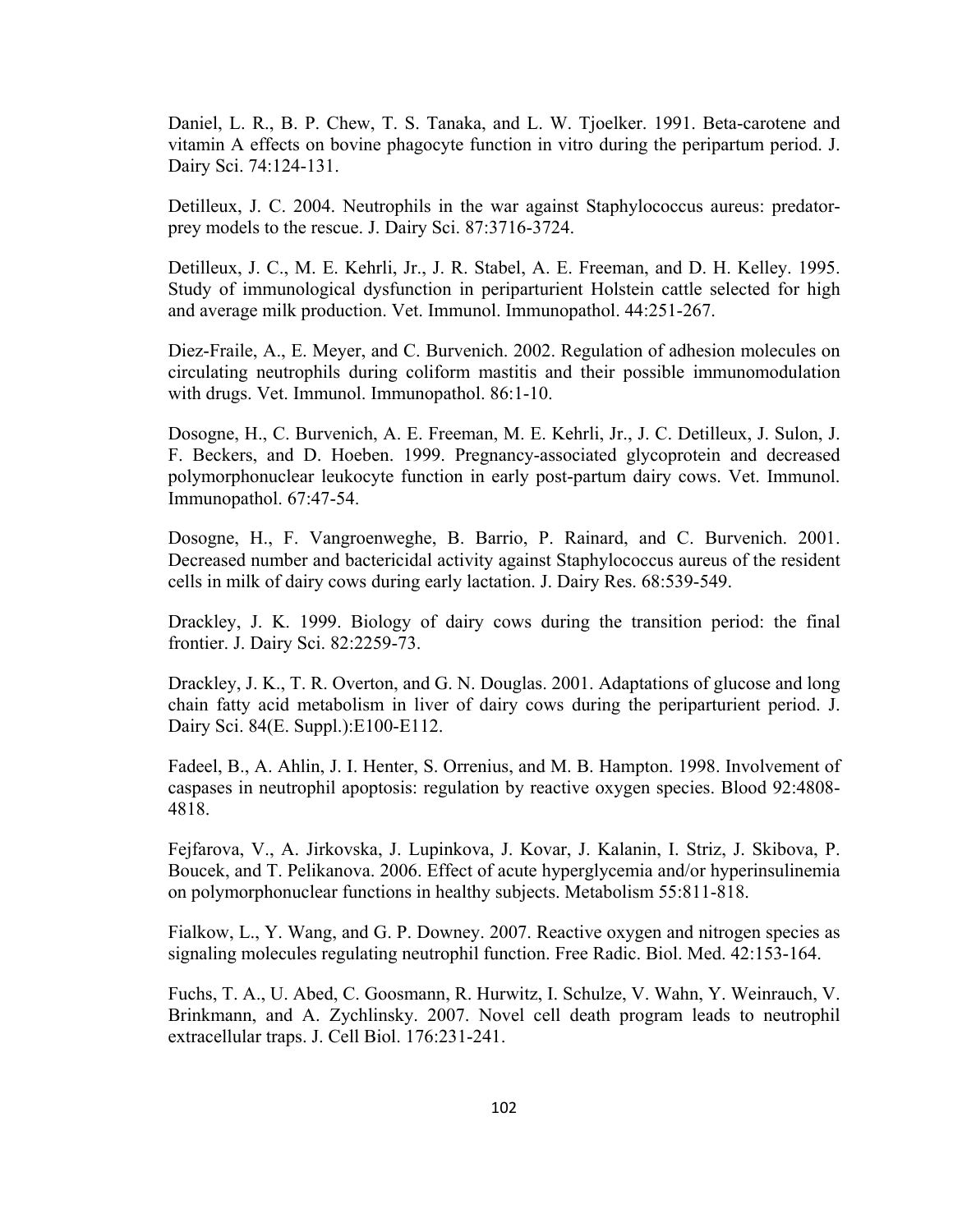Ghanim, H., S. Dhindsa, A. Aljada, A. Chaudhuri, P. Viswanathan, and P. Dandona. 2006. Low-dose rosiglitazone exerts an antiinflammatory effect with an increase in adiponectin independently of free fatty acid fall and insulin sensitization in obese type 2 diabetics. J. Clin. Endocrinol. Metab. 91:3553-3558.

Ghanim, H., R. Garg, A. Aljada, P. Mohanty, Y. Kumbkarni, E. Assian, W. Hamouda, and P. Dandona. 2001. Suppression of nuclear factor-kappaB and stimulation of inhibitor kappaB by troglitazone: evidence for an anti-inflammatory effect and a potential antiatherosclerotic effect in the obese. J. Clin. Endocrinol. Metab. 86:1306-1312.

Goff, J. P. 2006. Major advances in our understanding of nutritional influences on bovine health. J. Dairy Sci. 89:1292-1301.

Grummer, R. R. 1993. Etiology of lipid-related metabolic disorders in periparturient dairy cows. J. Dairy Sci. 76:3882-3896.

Guidry, A. J., L. M. Berning, and C. N. Hambleton. 1993. Opsonization of staphylococcus aureus by bovine immunoglobulin isotypes. J. Dairy Sci. 76:1285-1289.

Guidry, A. J., M. J. Paape, and R. E. Pearson. 1976. Effects of parturition and lactation on blood and milk cell concentrations, corticosteroids, and neutrophil phagocytosis in the cow. Am. J. Vet. Res. 37:1195-1200.

Hammon, D. S., I. M. Evjen, T. R. Dhiman, J. P. Goff, and J. L. Walters. 2006. Neutrophil function and energy status in Holstein cows with uterine health disorders. Vet. Immunol. Immunopathol. 113:21-29.

Hayirli, A. 2006. The role of exogenous insulin in the complex of hepatic lipidosis and ketosis associated with insulin resistance phenomenon in postpartum dairy cattle. Vet. Res. Commun. 30:749-774.

Hayirli, A., S. J. Bertics, and R. R. Grummer. 2002. Effects of slow-release insulin on production, liver triglyceride, and metabolic profiles of Holsteins in early lactation. J. Dairy Sci. 85:2180-2191.

Hodgson, J. C., C. A. Watkins, and C. W. Bayne. 2006. Contribution of respiratory burst activity to innate immune function and the effects of disease status and agent on chemiluminescence responses by ruminant phagocytes in vitro. Vet. Immunol. Immunopathol. 112:12-23.

Hoeben, D., C. Burvenich, P. J. Eppard, J. C. Byatt, and D. L. Hard. 1999. Effect of bovine somatotropin on neutrophil functions and clinical symptoms during Streptococcus uberis mastitis. J. Dairy Sci. 82:1465-1481.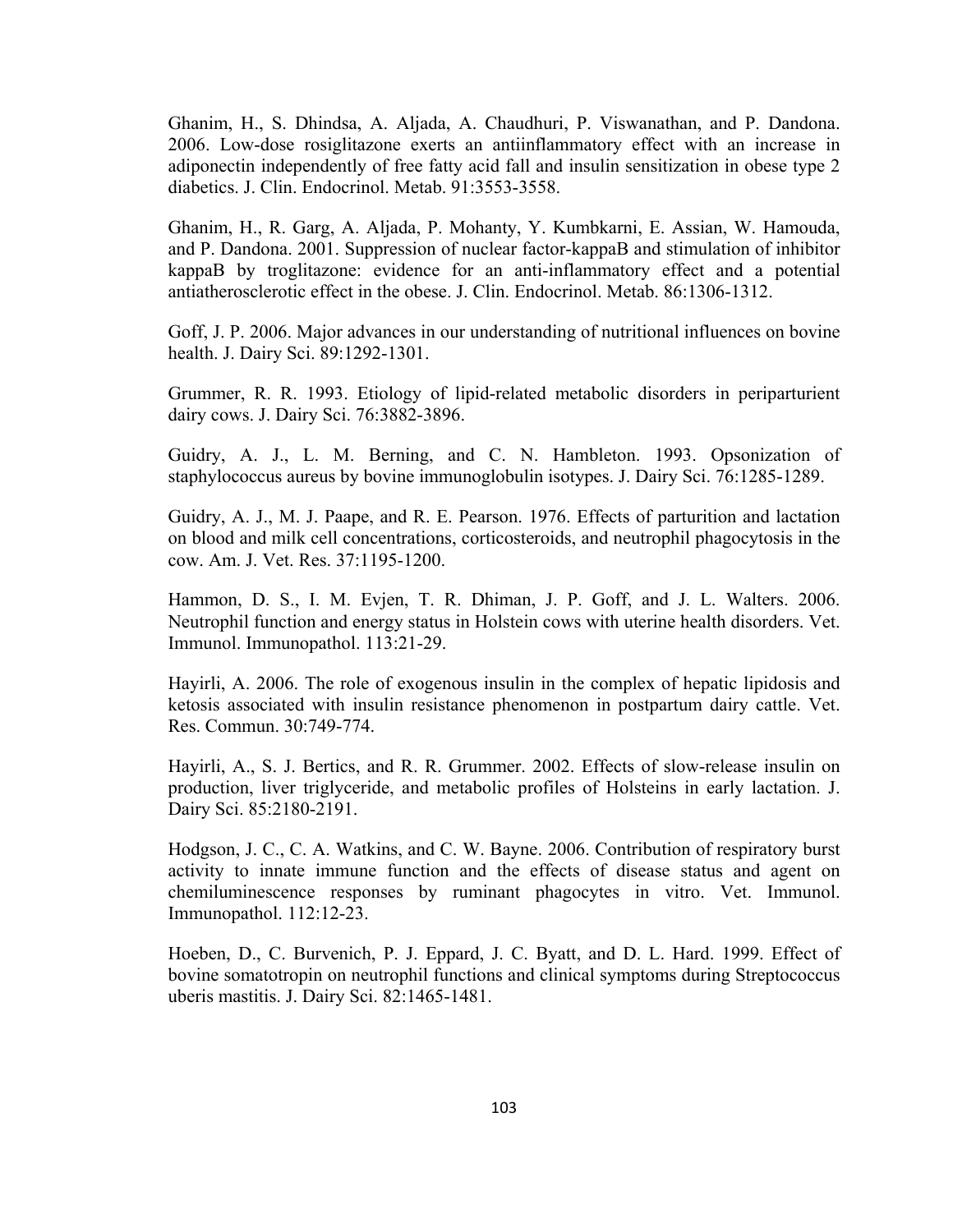Hoeben, D., C. Burvenich, and A. M. Massart-Leen. 1998. Glucocorticosteroids and in vitro effects on chemiluminescence of isolated bovine blood granulocytes. Eur. J. Pharmacol. 354:197-203.

Hoeben, D., R. Heyneman, and C. Burvenich. 1997. Elevated levels of betahydroxybutyric acid in periparturient cows and in vitro effect on respiratory burst activity of bovine neutrophils. Vet. Immunol. Immunopathol. 58:165-170.

Hoeben, D., E. Monfardini, G. Opsomer, C. Burvenich, H. Dosogne, A. De Kruif, and J. F. Beckers. 2000. Chemiluminescence of bovine polymorphonuclear leucocytes during the periparturient period and relation with metabolic markers and bovine pregnancyassociated glycoprotein. J. Dairy Res. 67:249-259.

Houseknecht, K. L., B. M. Cole, and P. J. Steele. 2002. Peroxisome proliferator-activated receptor gamma (PPARgamma) and its ligands: a review. Domest. Anim. Endocrinol. 22:1-23.

Jiang, C., A. T. Ting, and B. Seed. 1998. PPAR-gamma agonists inhibit production of monocyte inflammatory cytokines. Nature 391:82-86.

Kahn, C. R. 1978. Insulin resistance, insulin insensitivity, and insulin unresponsiveness: a necessary distinction. Metabolism 27:1893-1902.

Karin, M. and Y. Ben-Neriah. 2000. Phosphorylation meets ubiquitination: the control of NF-[kappa]B activity. Annu. Rev. Immunol. 18:621-663.

Kehrli, M. E., Jr., B. J. Nonnecke, and J. A. Roth. 1989. Alterations in bovine neutrophil function during the periparturient period. Am. J. Vet. Res. 50:207-214.

Kim, Y. B., K. Kotani, T. P. Ciaraldi, R. R. Henry, and B. B. Kahn. 2003. Insulinstimulated protein kinase C lambda/zeta activity is reduced in skeletal muscle of humans with obesity and type 2 diabetes: reversal with weight reduction. Diabetes 52:1935-1942.

Kimura, K., J. P. Goff, and M. E. Kehrli, Jr. 1999. Effects of the presence of the mammary gland on expression of neutrophil adhesion molecules and myeloperoxidase activity in periparturient dairy cows. J. Dairy Sci. 82:2385-2392.

Kushibiki, S., K. Hodate, H. Shingu, Y. Ueda, M. Shinoda, Y. Mori, T. Itoh, and Y. Yokomizo. 2001. Insulin resistance induced in dairy steers by tumor necrosis factor alpha is partially reversed by 2,4-thiazolidinedione. Domest. Anim. Endocrinol. 21:25-37.

Lanna, D. P. D., K. L. Houseknecht, D. Y. Harris, and D. E. Bauman. 1995. Effect of somatotropin treatment on lipogenesis, lipolysis, and related cellular mechanisms in adipose tissue of lactating cows. J. Dairy Sci. 78:1703- 1712.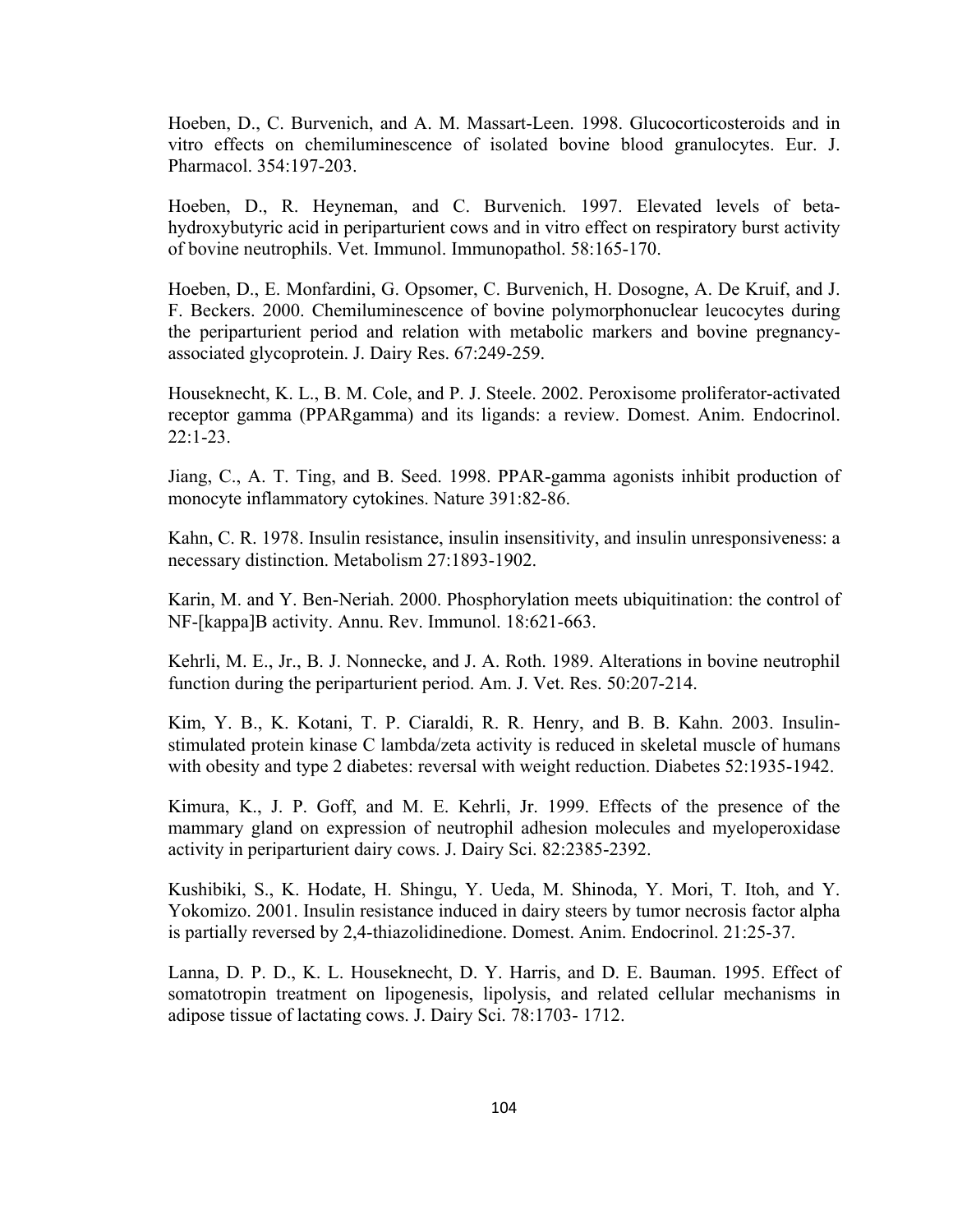LeBlanc, S. J., K. D. Lissemore, D. F. Kelton, T. F. Duffield, and K. E. Leslie. 2006. Major advances in disease prevention in dairy cattle. J. Dairy Sci. 89:1267-1279.

Lippolis, J. D., B. D. Peterson-Burch, and T. A. Reinhardt. 2006. Differential expression analysis of proteins from neutrophils in the periparturient period and neutrophils from dexamethasone-treated dairy cows. Vet. Immunol. Immunopathol. 111:149-164.

Lippolis, J. D., T. A. Reinhardt, J. P. Goff, and R. L. Horst. 2006. Neutrophil extracellular trap formation by bovine neutrophils is not inhibited by milk. Vet. Immunol. Immunopathol. 113:248-255.

Lizcano, J. M. and D. R. Alessi. 2002. The insulin signalling pathway. Curr. Biol. 12:R236-238.

Lomax, M. A., G. D. Baird, C. B. Mallinson, and H. W. Symonds. 1979. Differences between lactating and non-lactating dairy cows in concentration and secretion rate of insulin. Biochem. J. 180:281-289.

Madsen, S. A., P. S. Weber, and J. L. Burton. 2002. Altered expression of cellular genes in neutrophils of periparturient dairy cows. Vet. Immunol. Immunopathol. 86:159-175.

Mallard, B. A., J. C. Dekkers, M. J. Ireland, K. E. Leslie, S. Sharif, C. L. Vankampen, L. Wagter, and B. N. Wilkie. 1998. Alteration in immune responsiveness during the peripartum period and its ramification on dairy cow and calf health. J. Dairy Sci. 81:585- 595.

Mashek, D. G., K. L. Ingvartsen, J. B. Andersen, M. Vestergaard, and T. Larsen. 2001. Effects of a four-day hyperinsulinemic-euglycemic clamp in early and mid-lactation dairy cows on plasma concentrations of metabolites, hormones, and binding proteins. Domest. Anim. Endocrinol. 21:169-185.

Mehrzad, J., H. Dosogne, E. Meyer, R. Heyneman, and C. Burvenich. 2001. Respiratory burst activity of blood and milk neutrophils in dairy cows during different stages of lactation. J. Dairy Res. 68:399-415.

Mehrzad, J., L. Duchateau, S. Pyorala, and C. Burvenich. 2002. Blood and milk neutrophil chemiluminescence and viability in primiparous and pluriparous dairy cows during late pregnancy, around parturition and early lactation. J. Dairy Sci. 85:3268-3276.

Nielsen, L., C. M. Rontved, M. O. Nielsen, L. R. Norup, and K. L. Ingvartsen. 2003. Leukocytes from heifers at different ages express insulin and insulin-like growth factor-1 (IGF-1) receptors. Domest. Anim. Endocrinol. 25:231-238.

NMC. 1996. Current concepts in bovine mastitis. National Mastitis Council, Madison, WI.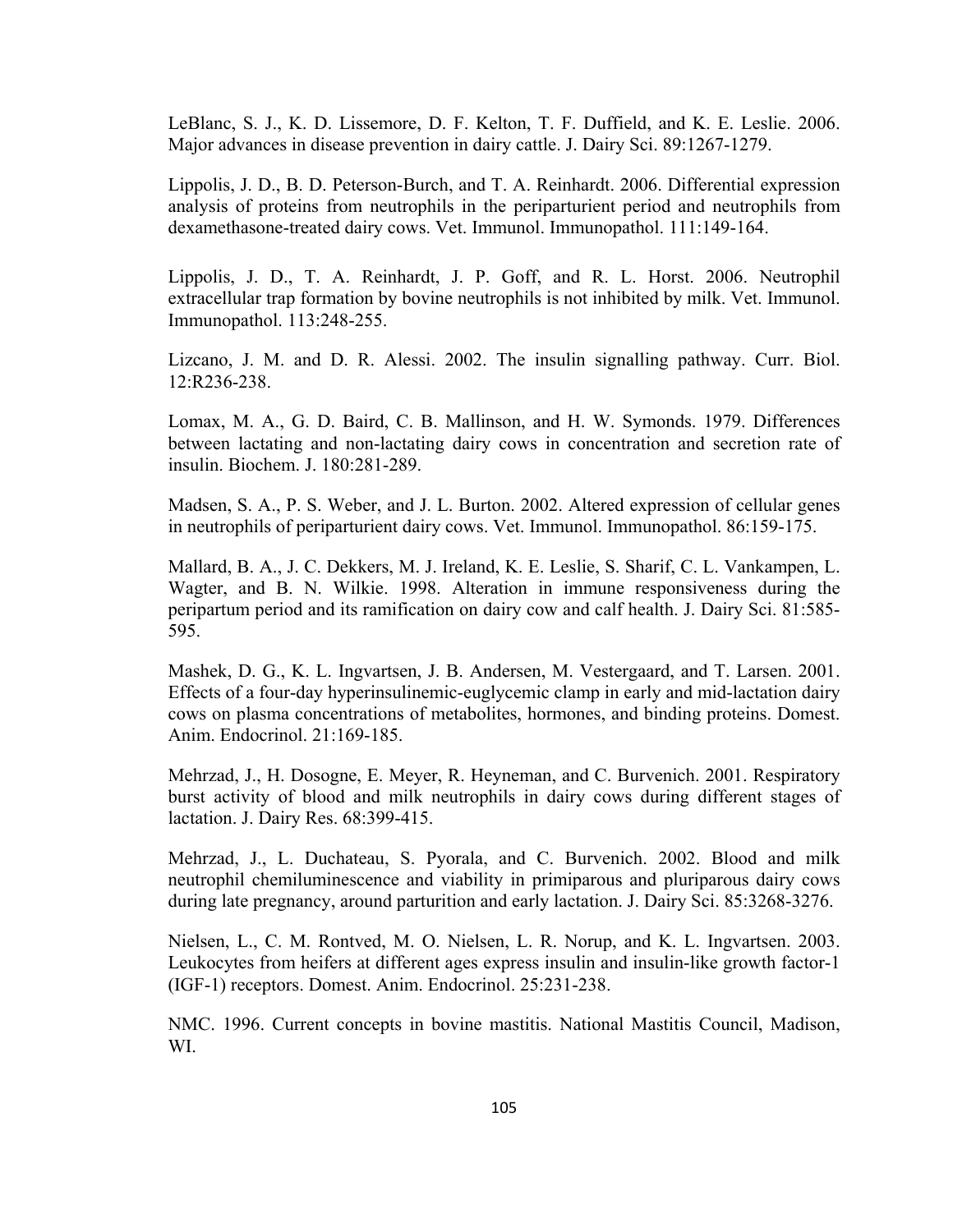Okouchi, M., N. Okayama, M. Shimizu, H. Omi, T. Fukutomi, and M. Itoh. 2002. High insulin exacerbates neutrophil-endothelial cell adhesion through endothelial surface expression of intercellular adhesion molecule-1 via activation of protein kinase C and mitogen-activated protein kinase. Diabetologia 45:556-559.

Olchowy, T. W., P. N. Bochsler, N. R. Neilsen, M. G. Welborn, and D. O. Slauson. 1994. Bovine leukocyte adhesion deficiency: in vitro assessment of neutrophil function and leukocyte integrin expression. Can. J. Vet. Res. 58:127-133.

Overton, T. R. 1998. Substrate utilization for hepatic gluconeogenesis in the transition dairy cow. Pages 237-246 in Cornell Nutr. Conf. for Feed Manufacturers. Cornell Univ., Ithaca, NY.

Overton, T. R. and M. R. Waldron. 2004. Nutritional Management of Transition Dairy Cows: Strategies to Optimize Metabolic Health. J. Dairy Sci. 87:E105-119.

Owerbach, D., G. I. Bell, W. J. Rutter, and T. B. Shows. 1980. The insulin gene is located on chromosome 11 in humans. Nature 286:82-84.

Paape, M., J. Mehrzad, X. Zhao, J. Detilleux, and C. Burvenich. 2002. Defense of the bovine mammary gland by polymorphonuclear neutrophil leukocytes. J. Mammary Gland Biol. Neoplasia 7:109-121.

Paape, M. J., D. D. Bannerman, X. Zhao, and J. W. Lee. 2003. The bovine neutrophil: Structure and function in blood and milk. Vet. Res. 34:597-627.

Pascual, G., A. L. Sullivan, S. Ogawa, A. Gamliel, V. Perissi, M. G. Rosenfeld, and C. K. Glass. 2007. Anti-inflammatory and antidiabetic roles of PPARgamma. Novartis Foundation symposium 286:183-196.

Perkins, K. H., M. J. VandeHaar, J. L. Burton, J. S. Liesman, R. J. Erskine, and T. H. Elsasser. 2002. Clinical responses to intramammary endotoxin infusion in dairy cows subjected to feed restriction. J. Dairy Sci. 85:1724-1731.

Perkins, K. H., M. J. VandeHaar, R. J. Tempelman, and J. L. Burton. 2001. Negative energy balance does not decrease expression of leukocyte adhesion or antigen-presenting molecules in cattle. J. Dairy Sci. 84:421-428.

Petterson, J. A., R. Slepetis, R. A. Ehrhardt, F. R. Dunshea, and A. W. Bell. 1994. Pregnancy but not moderate undernutrition attenuates insulin suppression of fat mobilization in sheep. J. Nutr. 124:2431-2436.

Rassias, A. J., C. A. Marrin, J. Arruda, P. K. Whalen, M. Beach, and M. P. Yeager. 1999. Insulin infusion improves neutrophil function in diabetic cardiac surgery patients. Anesthesia and analgesia 88:1011-1016.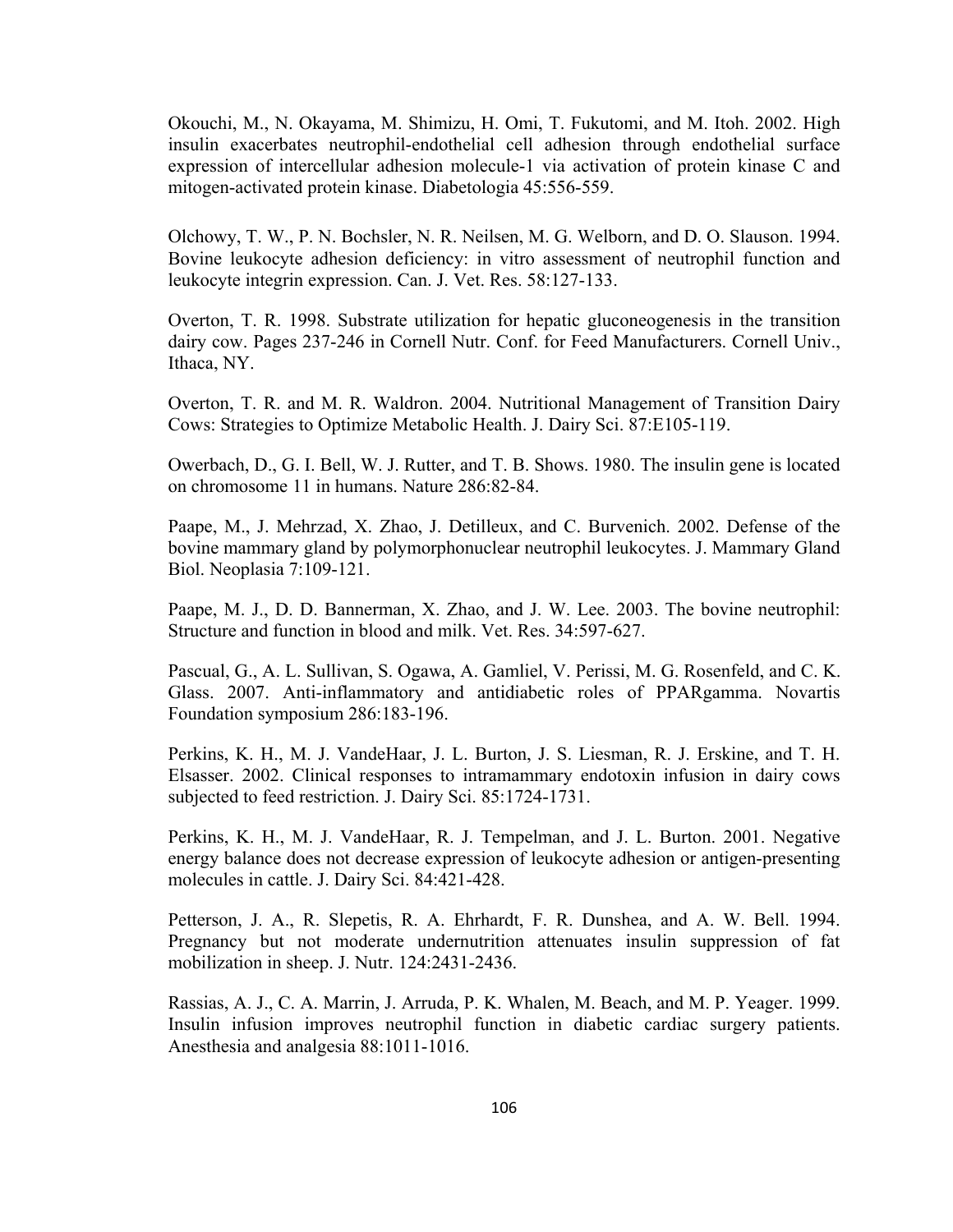Renaville, R., M. Hammadi, and D. Portetelle. 2002. Role of the somatotropic axis in the mammalian metabolism. Domest. Anim. Endocrinol. 23:351-360.

Reynolds, C. K., P. C. Aikman, B. Lupoli, D. J. Humphries, and D. E. Beever. 2003. Splanchnic metabolism of dairy cows during the transition from late gestation through early lactation. J. Dairy Sci. 86:1201-1217.

Ricote, M., A. C. Li, T. M. Willson, C. J. Kelly, and C. K. Glass. 1998. The peroxisome proliferator-activated receptor-gamma is a negative regulator of macrophage activation. Nature 391:79-82.

Rinaldi, M., P. Moroni, L. Leino, J. Laihia, M. J. Paape, and D. D. Bannerman. 2006a. Effect of cis-urocanic acid on bovine neutrophil generation of reactive oxygen species. J. Dairy Sci. 89:4188-4201.

Rinaldi, M., P. Moroni, M. J. Paape, and D. D. Bannerman. 2006b. Evaluation of assays for the measurement of bovine neutrophil reactive oxygen species. Vet. Immunol. Immunopathol. 115:107-125.

Rutledge, A. C. and K. Adeli. 2007. Fructose and the metabolic syndrome: pathophysiology and molecular mechanisms. Nutr. Rev. 65:S13-23.

Saad, A. M. and K. Ostensson. 1990. Flow cytofluorometric studies on the alteration of leukocyte populations in blood and milk during endotoxin-induced mastitis in cows. Am J. Vet. Res. 51:1603-1607.

Sano, H., t. Nakai, T. Kondo, and Y. Terashima. 1990. Insulin responsiveness to glucose and tissue responsiveness to insulin in lactating pregnant, and nonpregnant, nonlactating beef cows. J. Anim. Sci. 69:1122-1127.

Sano, H., S. Narahara, T. Kondo, A. Takahashi, and Y. Terashima. 1993. Insulin responsiveness to glucose and tissue responsiveness to insulin during lactation in dairy cows. Domest. Anim. Endocrinol. 10:191-197.

SAS. 2001. User´s Guide: Statistics. 8 ed. SAS Institute Inc., Cary, NC.

Scalia, D., N. Lacetera, U. Bernabucci, K. Demeyere, L. Duchateau, and C. Burvenich. 2006. In vitro effects of nonesterified fatty acids on bovine neutrophils oxidative burst and viability. J. Dairy Sci. 89:147-154.

Schalm, O. W., J. Lasmanis, and N. C. Jain. 1976. Conversion of chronic staphylococcal mastitis to acute gangrenous mastitis after neutropenia in blood and bone marrow produced by an equine anti-bovine leukocyte serum. Am. J. Vet. Res. 37:885-890.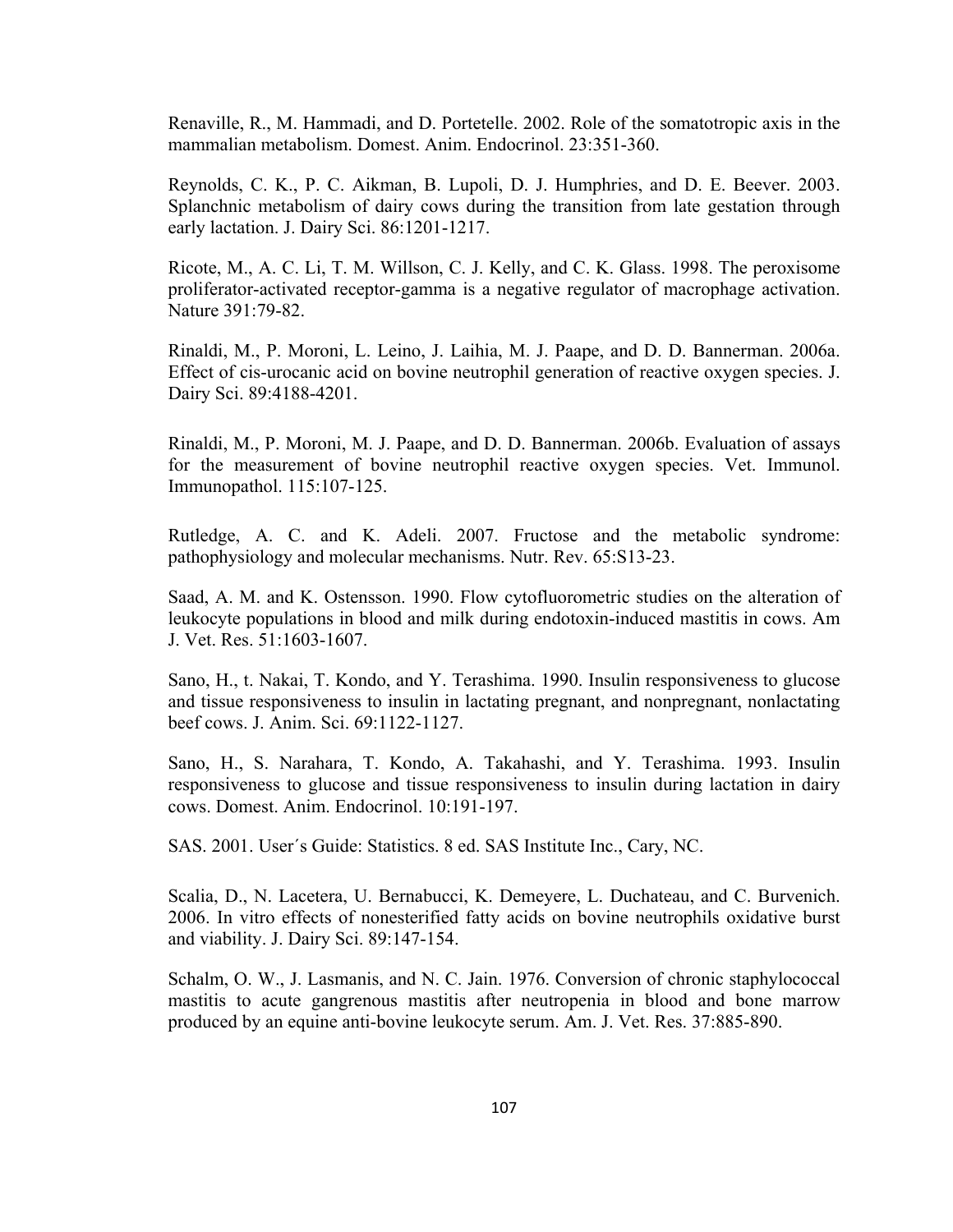Segal, A. W. 2005. How neutrophils kill microbes. Annu. Rev. Immunol. 23:197-223.

Shepherd, V. L. 1986. The role of the respiratory burst of phagocytes in host defense. Semin. Respir. Infect. 1:99-106.

Shuster, D. E., E. K. Lee, and M. E. Kehrli, Jr. 1996. Bacterial growth, inflammatory cytokine production, and neutrophil recruitment during coliform mastitis in cows within ten days after calving, compared with cows at midlactation. Am. J. Vet. Res. 57:1569- 1575.

Smith, K. 2006. Metabolism of dairy cows as affected by prepartum dietary carbohydrate source and supplementation with chromium throughout the periparturient period. Cornell University, Ithaca.

Smith, K. L., S. E. Stebulis, M. R. Waldron, and T. R. Overton. 2007. Prepartum 2,4 thiazolidinedione alters metabolic dynamics and dry matter intake of dairy cows. J. Dairy Sci. 90:3660-3670.

Sordillo, L. M. and K. L. Streicher. 2002. Mammary gland immunity and mastitis susceptibility. J. Mammary Gland Biol. Neoplasia 7:135-146.

Spagnoli, A., G. L. Spadoni, G. Sesti, D. Del Principe, D. Germani, and B. Boscherini. 1995. Effect of insulin on hydrogen peroxide production by human polymorphonuclear leukocytes. Studies with monoclonal anti-insulin receptor antibodies, and an agonist and an inhibitor of protein kinase C. Horm. Res. 43:286-293.

Stabel, J. R., J. P. Goff, and K. Kimura. 2003. Effects of supplemental energy on metabolic and immune measurements in periparturient dairy cows with Johne's disease. J. Dairy Sci. 86:3527-3535.

Stegenga, M. E., S. N. van der Crabben, M. C. Dessing, J. M. Pater, P. S. van den Pangaart, A. F. de Vos, M. W. Tanck, D. Roos, H. P. Sauerwein, and T. van der Poll. 2008. Effect of acute hyperglycaemia and/or hyperinsulinaemia on proinflammatory gene expression, cytokine production and neutrophil function in humans. Diabet. Med. 25:157- 164.

Suriyasathaporn, W., A. J. Daemen, E. N. Noordhuizen-Stassen, S. J. Dieleman, M. Nielen, and Y. H. Schukken. 1999. Beta-hydroxybutyrate levels in peripheral blood and ketone bodies supplemented in culture media affect the in vitro chemotaxis of bovine leukocytes. Vet. Immunol. Immunopathol. 68:177-186.

Suriyasathaporn, W., C. Heuer, E. N. Noordhuizen-Stassen, and Y. H. Schukken. 2000. Hyperketonemia and the impairment of udder defense: a review. Vet. Res. 31:397-412.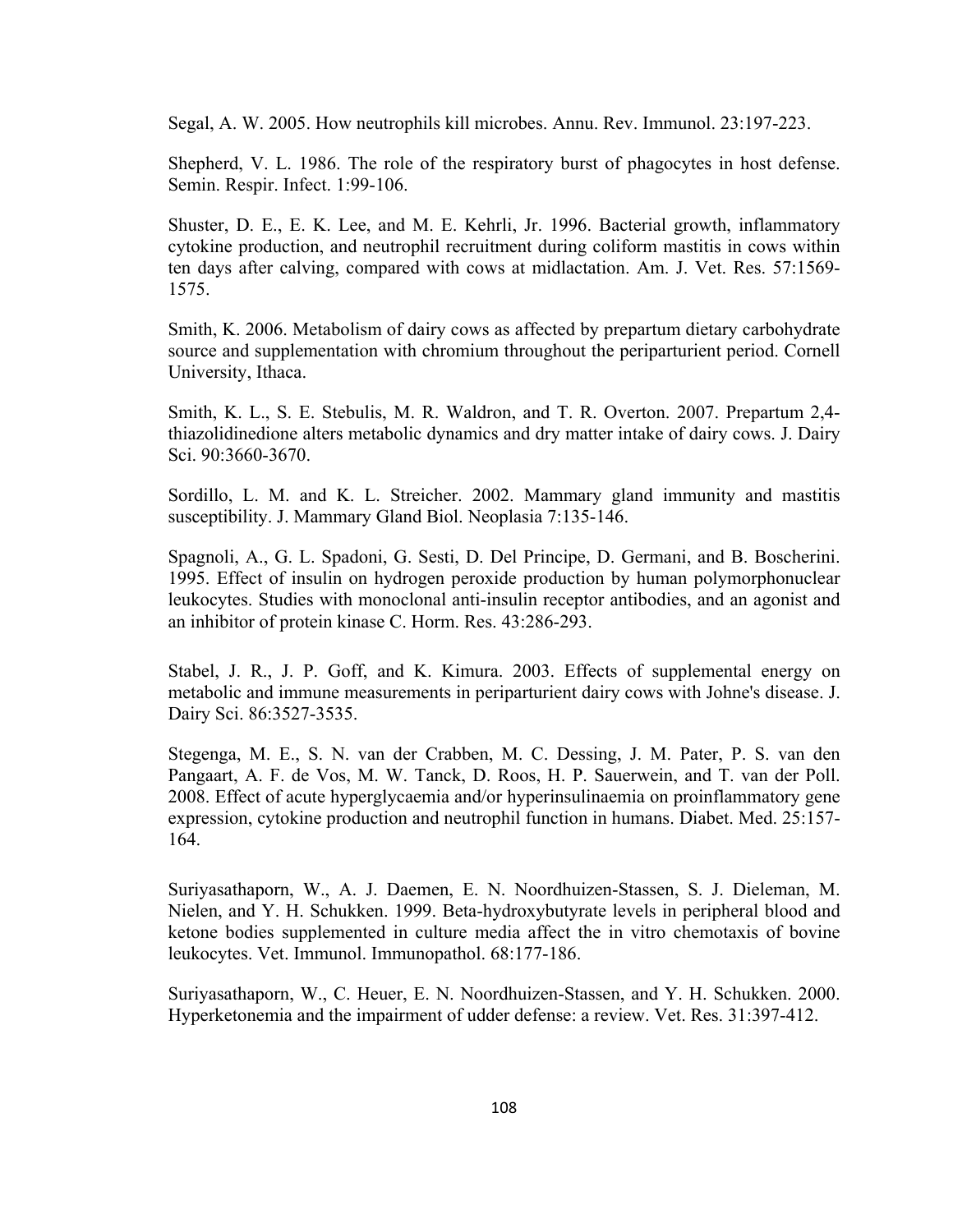Top, C., S. Yildiz, O. Oncul, T. Qydedi, A. Cevikbas, U. G. Soyogul, and S. Cavuslu. 2007. Phagocytic activity of neutrophils improves over the course of therapy of diabetic foot infections. J. Infect. 55:369-373.

Tucker, H. A. 2000. Hormones, mammary growth, and lactation: a 41-year perspective. J. Dairy Sci. 83:874-884.

Urban, C. F., U. Reichard, V. Brinkmann, and A. Zychlinsky. 2006. Neutrophil extracellular traps capture and kill Candida albicans yeast and hyphal forms. Cell. Microbiol. 8:668-676.

USDA. 2008. Dairy 2007. Part II: Changes in the U.S. dairy cattle industry, 1991-2007 USDA-APHIS-VS, CEAH., Fort Collins CO.

Van Merris, V., E. Meyer, and C. Burvenich. 2002. Functional maturation during bovine granulopoiesis. J. Dairy Sci. 85:2859-2868.

Van Oostveldt, K., M. J. Paape, H. Dosogne, and C. Burvenich. 2002. Effect of apoptosis on phagocytosis, respiratory burst and CD18 adhesion receptor expression of bovine neutrophils. Domest. Anim. Endocrinol. 22:37-50.

Van Oostveldt, K., F. Vangroenweghe, H. Dosogne, and C. Burvenich. 2001. Apoptosis and necrosis of blood and milk polymorphonuclear leukocytes in early and midlactating healthy cows Vet. Res. 32:617-622.

Vangroenweghe, F., I. Lamote, and C. Burvenich. 2005. Physiology of the periparturient period and its relation to severity of clinical mastitis. Domest. Anim. Endocrinol. 29:283- 293.

Vernon, R. G., R. A. Clegg, and D. J. Flint. 1981. Metabolism of sheep adipose tissue during pregnancy and lactation. Adaptation and regulation. Biochem. J. 200:307-314.

Vernon, R. G., A. Faulkner, W. W. Hay, Jr., D. T. Calvert, and D. J. Flint. 1990. Insulin resistance of hind-limb tissues in vivo in lactating sheep. Biochem. J. 270:783-786.

Vernon, R. G. and C. M. Pond. 1997. Adaptations of maternal adipose tissue to lactation. J. Mammary Gland Biol. Neoplasia 2:231-241.

Walrand, S., C. Guillet, Y. Boirie, and M. P. Vasson. 2004. In vivo evidences that insulin regulates human polymorphonuclear neutrophil functions. J. Leukoc. Biol. 76:1104-1110.

Walrand, S., C. Guillet, Y. Boirie, and M. P. Vasson. 2006. Insulin differentially regulates monocyte and polymorphonuclear neutrophil functions in healthy young and elderly humans. J. Clin. Endocrinol. Metab. 91:2738-2748.